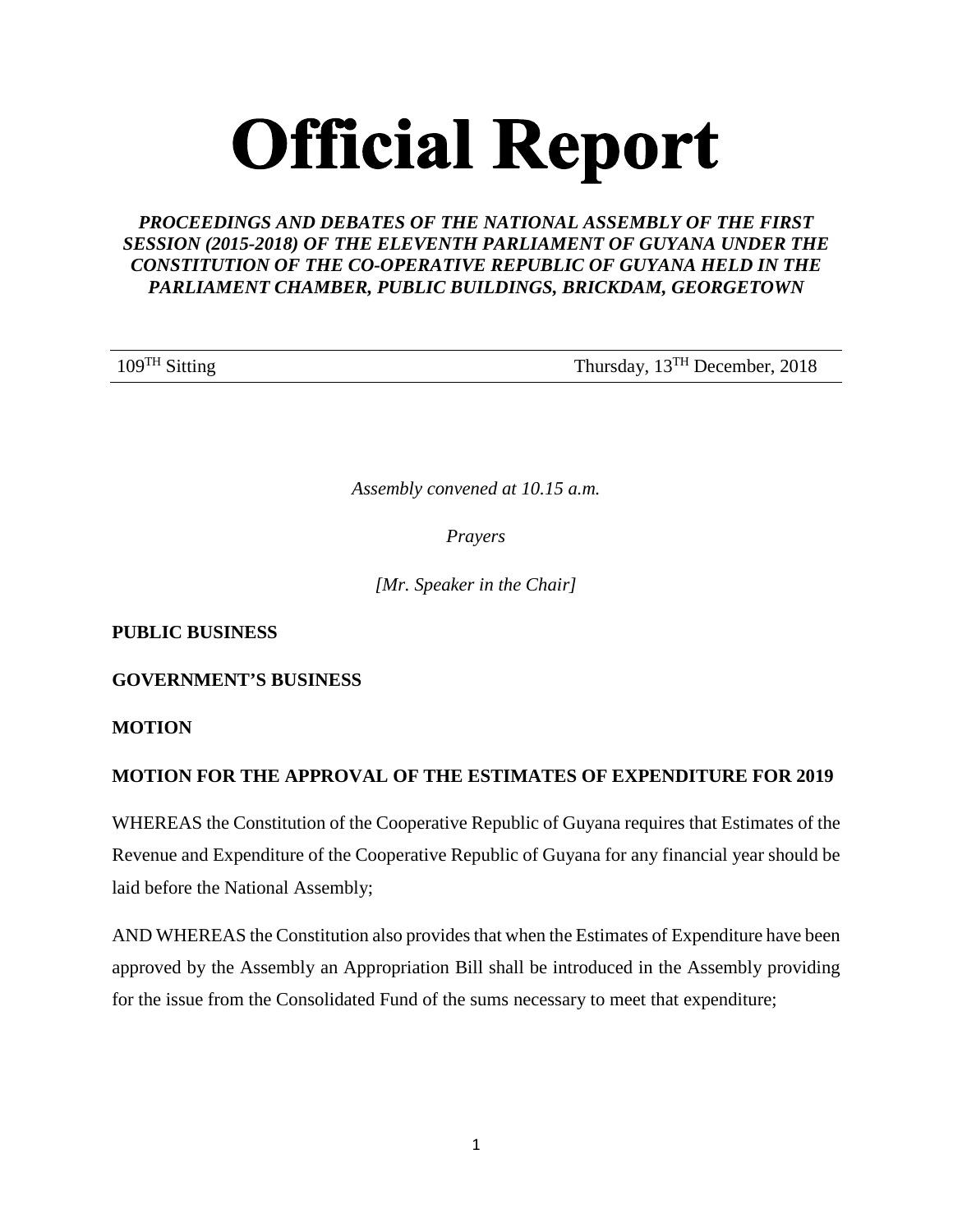AND WHEREAS the Estimates of Revenue and Expenditure of the Cooperative Republic of Guyana for the financial year 2019 have been prepared and laid before the Assembly on 2018-11- 26

## NOW, THEREFORE BE IT RESOLVED:

That this National Assembly approves the Estimates of Expenditure for the financial year 2019, of a total sum of two hundred and seventy-seven billion, four hundred and thirty-one million, nine hundred and sixty-eight thousand dollars (\$277,431,968,000), excluding twenty-three billion, two hundred and eighty-seven million, and forty-three thousand dollars (\$23,287,043,000) which is chargeable by law, as detailed therein and summarised in the undermentioned schedule, and agree that it is expedient to amend the law and to further provision in respect of finance. [*Minister of Finance*]

*Assembly resolved itself into Committee of Supply.* 

## *In Committee of Supply*

**Mr. Chairman:** You would recall that there were some amendments made to the treatment of agencies; so we are looking at Wednesday, even though it is Day Four.

## **Agency 74: Region 4: Demerara/Mahaica**

# **Current Expenditure**

## **Programme: 741 - Regional Administration and Finance - \$227,612,000**

**Ms. Chandarpal:** Line item 6111 - Administrative: I noted that, in 2018, the sum was \$21,703, 000 and, in 2019, it is now \$23,696,000. When I looked at the staffing details I noted that, in 2018, there were 14 staff and, in 2019, there are 12 staff. Could the Minister please explain?

**Minister of Communities [Mr. Bulkan]:** The observation is indeed correct. As obtains in the previous instances that were addressed yesterday, these increases - this one happens to be modest - are as a result of the annualisation of those remaining on the payroll. In actual fact, the 2019 proposal is more or less similar to the 2018 budgeted sum, but it is as a result of the annualisation, the salary increases.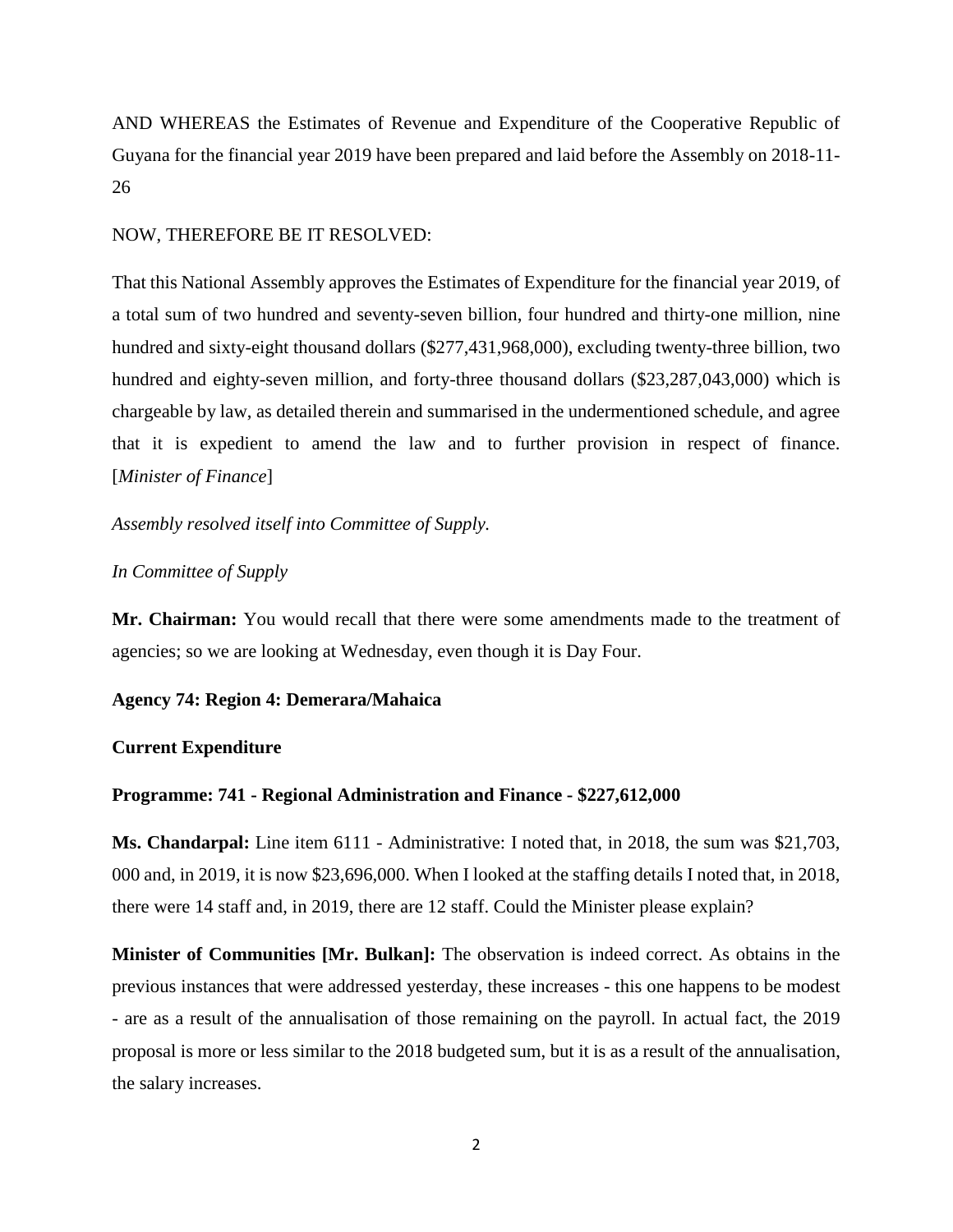**Ms. Chandarpal:** Under line item 6114, Clerical and Office Support, there is an increase and I would like if the Minister could please provide the details of this. What we are seeing here is an increase of 20 persons. Could we be provided with the details of this increase, please?

**Mr. Bulkan:** This is as a result of the transition from contract employment to the fixed establishment. The positions relate to two Confidential Secretaries, two Clerks, four Accounts Clerks, one Store Clerk, three Accounts Clerk II, one Data Entry Clerk, five Typist Clerks, two Office Assistants; some are transitions and some are new appointments. The increase in the Budget 2019 will be as a result, not only the increased levels of employment but also the annualized salary increases.

**Ms. Chandarpal:** Line item 6115 - Semi-Skilled Operatives and Unskilled: Could the Minister please provide an explanation to this increase, please?

**Mr. Bulkan:** The staffing levels have gone up by six; it is from nine staff to 15. It involves the employment of two Drivers early in 2018, namely February and April; two Cleaners, employed in April and two Labourers in the same month. That is responsible for the increased budgetary sum in 2019, and those are the positions that they relate to.

**Ms. Chandarpal:** I have looked at the Report of the Auditor General on the Public Accounts of Guyana and the Accounts of Ministries, Departments and Regions for the Fiscal year ended 31<sup>st</sup> December 2017, on page 341, under Paragraph 789 and it was stated by the Auditor General that:

"An analysis of the employment details revealed that the Regional Administration had a total of fifty-eight vacancies as advertised in the Public Service Commission Staff Vacancy Circular No. 2/2017.

I would like to know whether the advice of the Auditor General was heeded with respect to those vacancies that existed.

**Mr. Bulkan:** I am advised that there is a bottleneck at the level of the Public Service Commission (PSC); there is a backlog rather. A number of these vacancies are at the Public Service Commission and they are awaiting approval.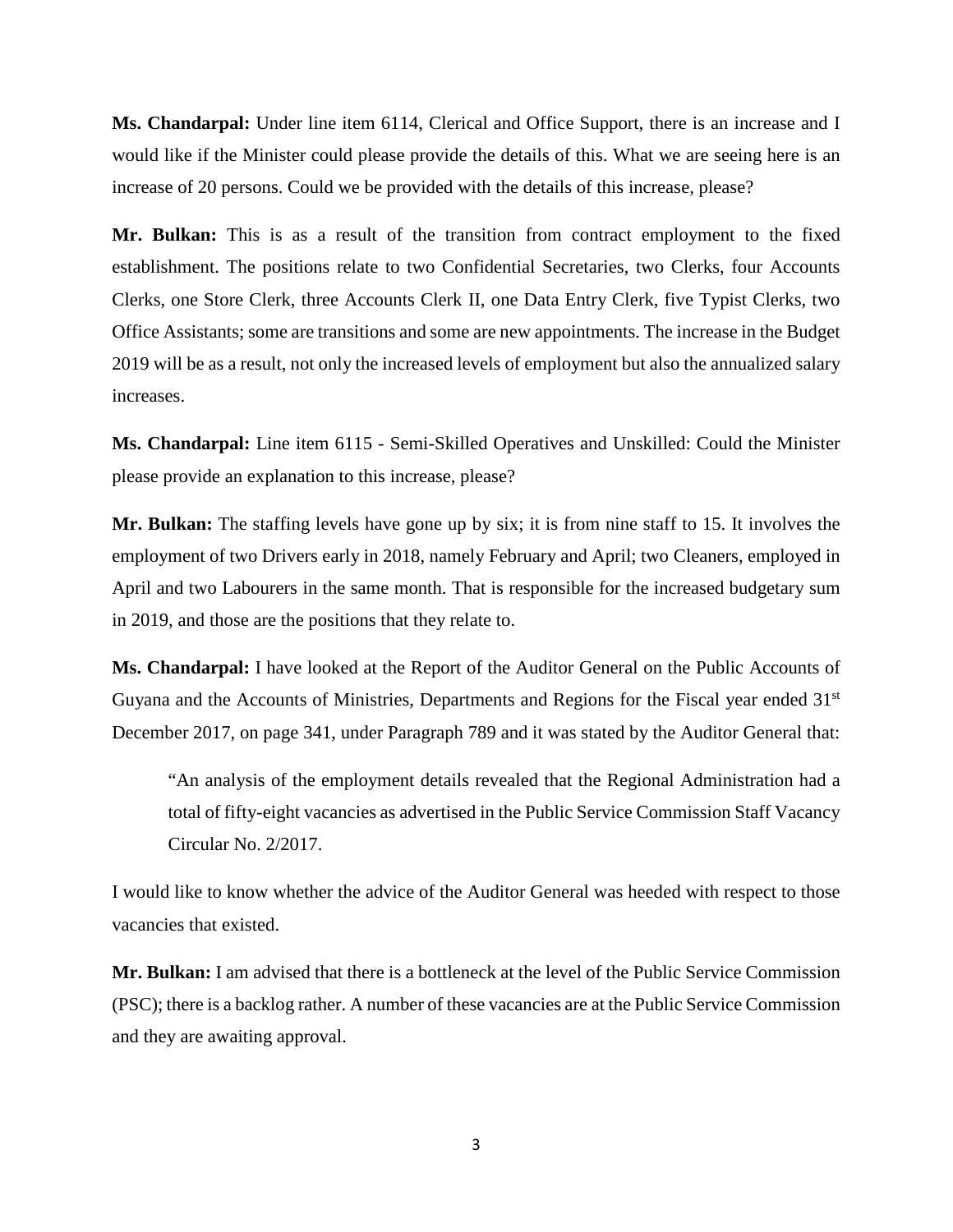**Ms. Chandarpal:** Could we have an idea of when you think this bottleneck will be resolved, please?

**Mr. Bulkan:** Unfortunately, I am unable to provide an answer to that question.

**Ms. Chandarpal:** Line item 6133 - Benefits & Allowances: Could I have an explanation of the increase, please?

**Mr. Bulkan:** Once there is a transition from contract employment to the fixed establishment, the provisions under that line item 6133, Benefits & Allowances, will increase. The principal reason for the increases here is as a result of the transition of two Confidential Secretaries to the fixed establishment.

**Ms. Chandarpal:** Line item 6281 - Security Services: I would like to know what categories of security services we are referring to, because generally there are those armed with batons or guns and those who have nothing. Firstly, I need to know what are the categories and, secondly, who are the beneficiaries of these security services? Are they persons or offices? What are the names of the security firms, please?

**Mr. Bulkan:** All these guards are armed with a baton with a single exception. There is one armed security at the main office at Triumph. The locations that this line item refers to are: the main office in Triumph; the sub-offices in Timehri, Cane Grove and Enmore; the Grove Craft Production Centre; the Triumph stores; and the offices of the Regional Chairman, the Regional Vice-Chairman and the Regional Executive Officer. The name of the provider is the Kalibur Security Services.

**Ms. Chandarpal:** Line item 6264 – Other: What constitutes Other?

**Mr. Bulkan:** The activities and expenses under this line item include: the purchase of drinking water for staff members; the washing of vehicles; payments for police escort duties; stipends for the Regional Tender Board members and evaluators; purchases of tokens for officers who are retiring; printing and binding of documents, including Budget documents from the Ministry of Finance; stipends for university students on attachment, these would be work-studies; for public relation, the dissemination of information; and in 2019, the production of Insight magazine for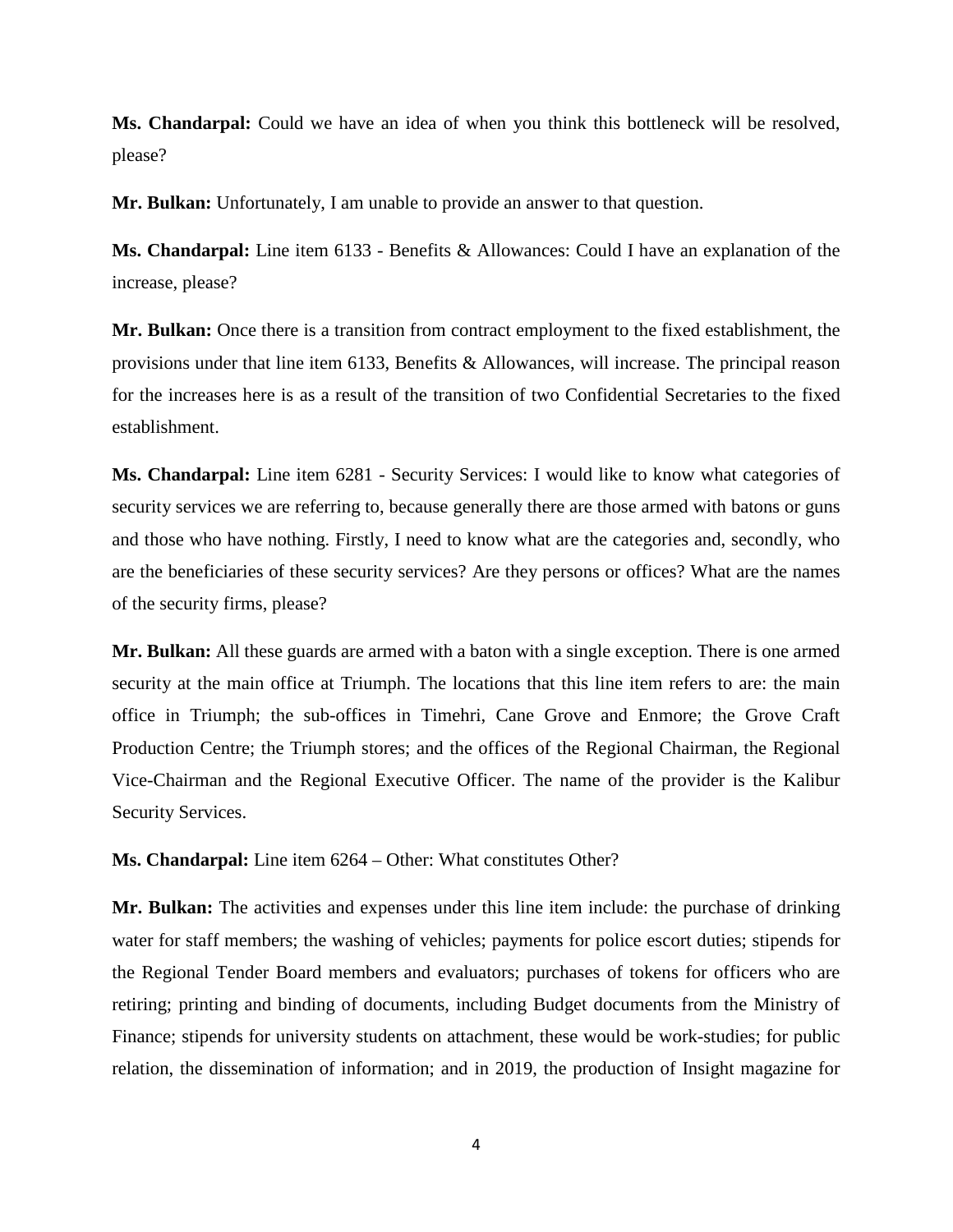Region 4, Demerara/Mahaica. It caters for the publication of this magazine in 2019, to keep the general public informed of the progress of projects in the region.

**Mr. Seeraj:** Line item 6255 - Maintenance of Other Infrastructure: Could the Hon. Minister inform us as to what are these other infrastructures he is talking about here?

*10.30 a.m.* 

**Mr. Bulkan:** The budgeted sum of \$5 million is to cater for repairs to a section of the fence at the regional store at the Triumph office, and repairs to a section of fence at the Timehri sub-office, at an estimated cost of \$2.5 million each.

**Ms. Chandarpal:** Line item 6273 - Water Charges: What is responsible for the steep increase in the water charges, please?

**Mr. Bulkan:** Mr. Chairman, it was as a result of arrears owed to the Guyana Water Incorporated (GWI), and I am advised that these arrears were actually owed for about a decade. So, it is to liquidate this amount and it does not represent the current charges.

**Ms. Veerasammy:** Mr. Chairman, I would like the Minister to explain under line item 6291, National and Other Events, what does the increase in national and other events constitute?

**Mr. Bulkan:** Mr. Chairman, one of the major additions in 2019, which was not part of the previous allocations, is to cater for disaster relief interventions by the region in needy cases. It is to support residents affected by various forms of disasters. So, apart from that, there are the other usual activities like the Republic Anniversary, Arrival Day, Independence, Emancipation Day, Amerindian Heritage Day, Phagwah, the annual Staff Retreat, Diwali celebrations and Easter. Those are the many activities.

*Programme: 741 – Regional Administration and Finance - \$227,612,000 agreed to and ordered to stand part of the Estimates*.

## **Capital Expenditure**

**Programme: 741 - Regional Administration and Finance -\$7,925,000**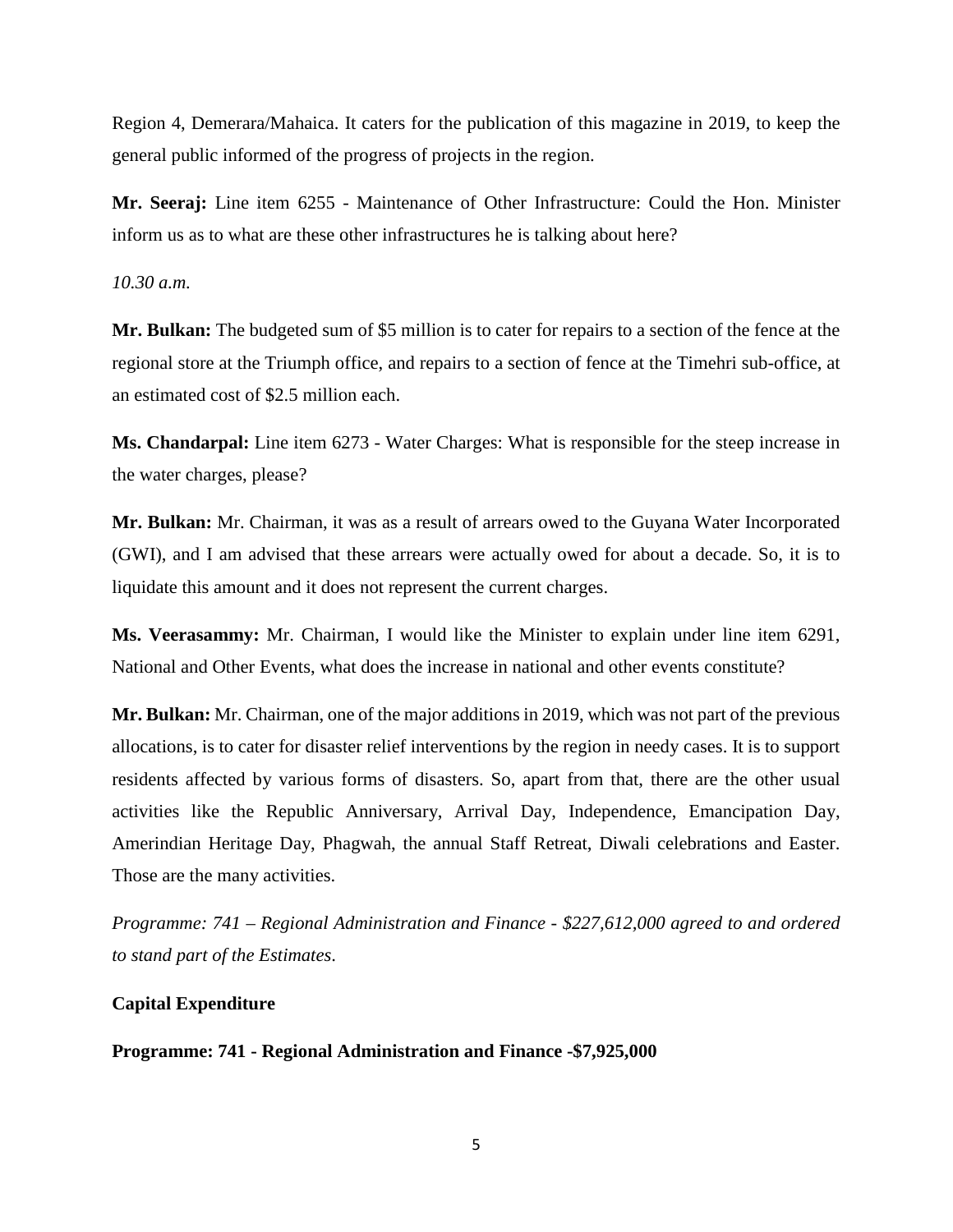**Ms. Chandarpal:** Mr. Chairman, project code 2506800 - Furniture and Equipment: I have noted that there is \$7,925,000 for the purchase of furniture and equipment. Who will be benefitting from these facilities?

**Mr. Bulkan:** Mr. Chairman, it is for the staff of the Regional Democratic Council (RDC) as well as the RDC councillors and members of the public.

*Programme: 741 – Regional Administration and Finance - \$7,925,000 agreed to and ordered to stand part of the Estimates*.

## **Current Expenditure**

#### **Programme: 742 - Agriculture - \$366,632,000**

**Mr. Seeraj:** Line item 6253 – Maintenance and Irrigation Works: Would the Hon. Minister be kind enough as to inform this House about these works, and if it is extensive we would appreciate if he could lay it over.

**Mr. Bulkan:** Mr. Chairman, the provision is to cater for the maintenance of Drainage and Irrigation (D&I) infrastructure in the region. The increase would allow for the regular maintenance to the drainage trenches and canals in both residential and farming communities along the East Coast as well as the East Bank corridor. It will also facilitate maintenance of two electrical pumps, sluice doors, kokers and culverts. These interventions will allow for relief to be given to in excess of 100,000 residents and 300 farmers across the region. The areas that these interventions and activities refers to will be, among others, Unity/Vereeniging, Grove/Haslington, Enmore/Hope, Buxton/Foulis, Beterverwagting (BV)/Triumph, Better Hope/La Bonne Intention (LBI), Plaisance/Industry, Eccles/Ramsburg, Little Diamond/Herstelling, Golden Grove/Diamond, Soesdyke/Coverden, Mahaica/Grove, Golden Grove and other areas along the East Bank. I note the request to lay over this information and I will be happy to accommodate it.

**Mr. Seeraj:** Line item 6231 - Fuel and Lubricants: There is a significant increase in the cost of fuel and lubricants. Is the Minister envisaging raising the price for fuel or is there additional equipment or vehicles being catered for here?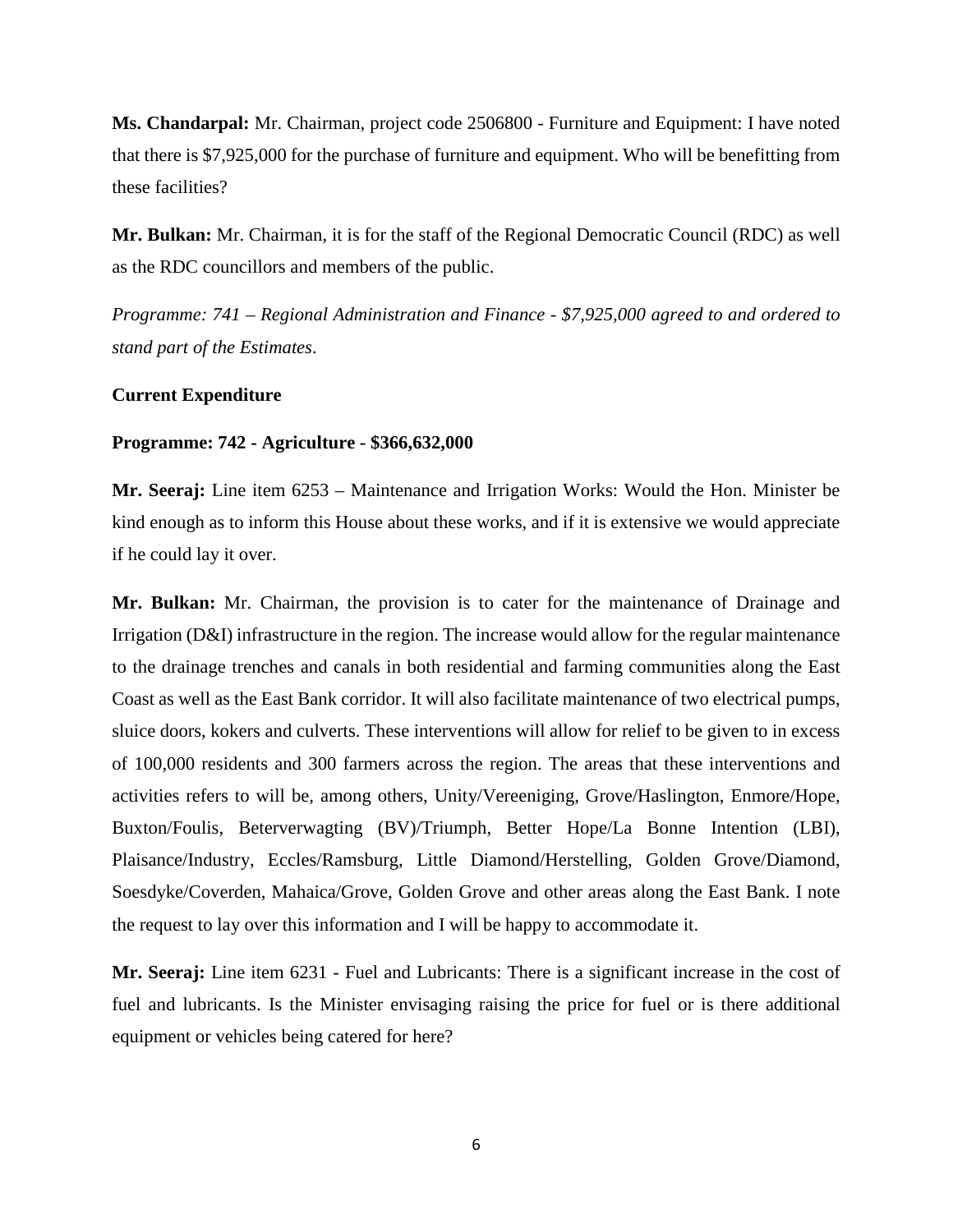**Mr. Bulkan:** Mr. Chairman, I am advised again, as was the situation yesterday, that where the numbers are reflected here as the revised sum, that it does not necessarily cater for total expenditure in 2018.That figure will be recorded in the reconciliation report that will be made available in the first quarter of next year. I am further advised that the actual expenditure will be in line with the 2018 budget. It means that the increase in 2019 will be the sum of \$1 million, from \$13 million to \$14 million, which is not a huge increase.

**Mr. Hamilton:** Hon. Minister, line item 6253, Maintenance of Drainage and Irrigation Works: Could you advise us if the sum of \$176 million for the special project, indicated by the Minister of Finance, to rehabilitate back lands in BV/Triumph, Buxton and Ann's Grove is included in the sum allocated here?

**Mr. Bulkan:** Mr. Chairman, I believe that the project that the Hon. Member is referring to is one being conducted under the Ministry of Agriculture called RAID, the Rural Agricultural and Infrastructural Development. That is catered for under the Ministry of Agriculture and not the RDC.

**Ms. Chandarpal:** Line item 6272 - Electricity Charges: There is an increase of more than \$13 million. Could we be provided with the details with respect to this increase? Who are the beneficiaries? There is a community on the East Bank, I think it is in Timehri, GAC old road, that is usually the beneficiary of power from Region 4. Does the community continue to receive power freely from Region 4?

**Mr. Bulkan:** Mr. Chairman, the 2019 allocation caters for electricity principally for three electrical pump stations namely at Golden Grove, Victoria and Joyce Phillips. I am advised that the issue that the Hon. Member refers to ostensibly about free electricity no longer obtains.

*Programme: 742 - Agriculture - \$366,632,000 agreed to and ordered to stand part of the Estimates.* 

**Capital Expenditure** 

**Programme: 742 - Agriculture - \$48,340,000**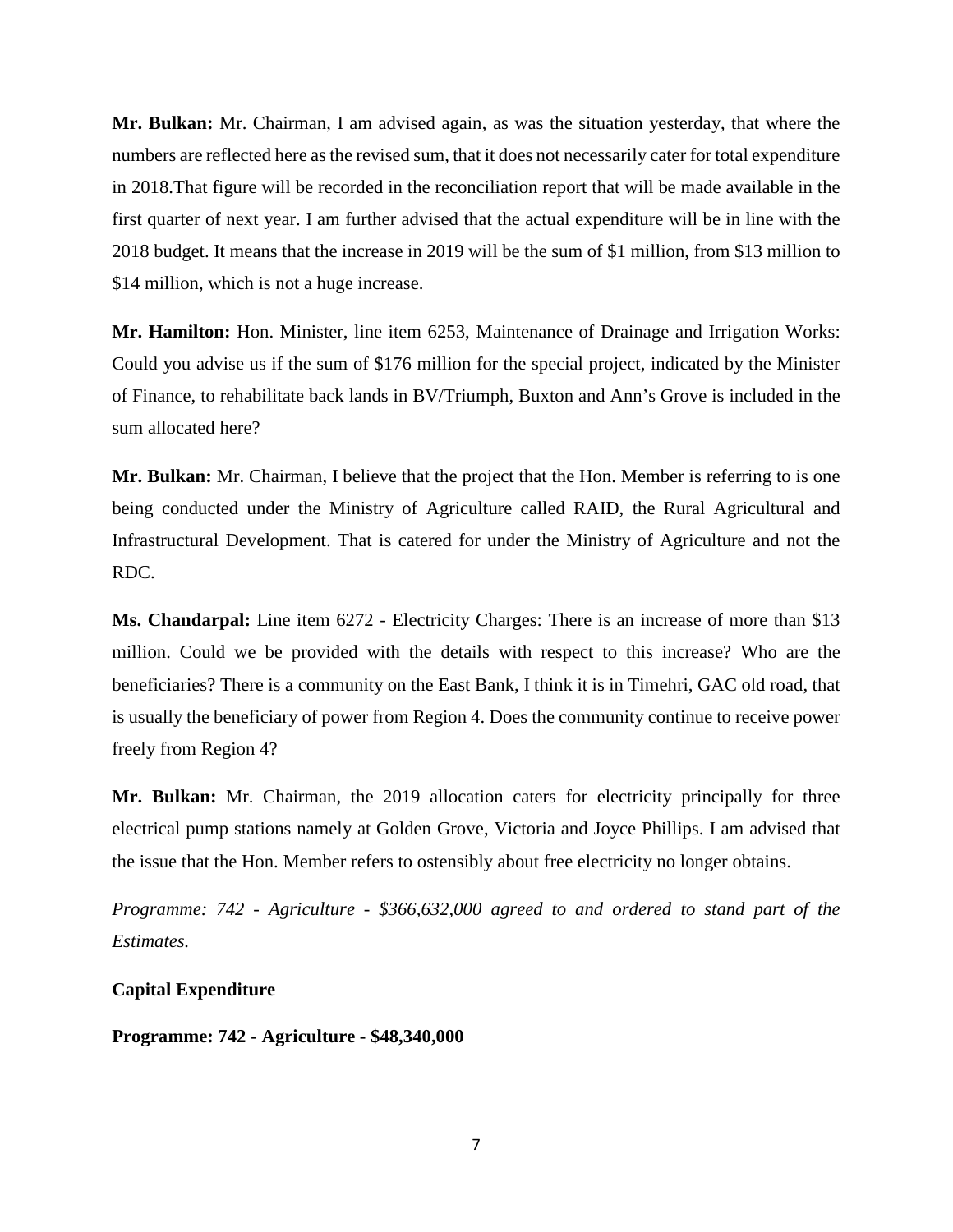**Mr. Seeraj:** There is only one project code, 1701200, Agricultural Development. Could the Hon. Minister give us the sums for revetment works at Victoria, Diamond, Soesdyke and Friendship?

**Mr. Bulkan:** Mr. Chairman, the respective sums are \$13.52 million, \$10.12 million, \$13.5 million and finally the revetment at Soesdyke, that is the outfall at Meertins sluice \$11.2 million.

*Programme: 742 – Agriculture - \$48,340,000 agreed to and ordered to stand part of the Estimates.* 

#### **Current Expenditure**

#### **Programme: 743 - Public Infrastructure - \$155,536,000**

*10.45 a.m.*

**Mr. Hamilton:** Line item 6251 - Maintenance of Roads: The first point is that there is an increase of \$13.6 million over the current projection expenditure. Could the Hon. Minister indicate the reason why and could he advise us about the areas where these roads are to be maintained?

**Mr. Bulkan:** As to the reason why, I think that is fairly self-evident. It is to provide for increased maintenance. There are more areas to be maintained by the Regional Democratic Council (RDC). This would be facilitated via Budget 2019, part of the \$300.7 billion. The areas in question are: Bladen Hall, East Coast Demerara, Beterverwagting, Bagotstown, Diamond and Grove on the East Bank Demerara, Enmore. I think I need to be more specific. They are Bladen Hall School Street in Bladen Hall at an estimated cost of \$6.5 million; Simpson Street, Beterverwagting at an estimated cost of \$8.2 million; Joan Street, Bagotstown at an estimated cost of \$6.3 million; repairs to the last Cross Street, Second Avenue, Diamond Housing Scheme at an estimated cost of \$5.5 million; last Cross Street, New Grove, East Bank Demerara at an estimated cost of \$4.5 million; the last street in Enmore at an estimated cost of \$5.5 million; Supply Old School Street at an estimated cost of \$6.5 million; western section of Josiah Street, Haslington at an estimated cost of \$5.8 million; repairs to the Ogle Nursery School Road at an estimated cost of \$4.8 million. This gives a total of \$53.6 million.

*Programme: 743 - Public Infrastructure - \$155,536,000 agreed to and ordered to stand part of the Estimates.*

## **Capital Expenditure**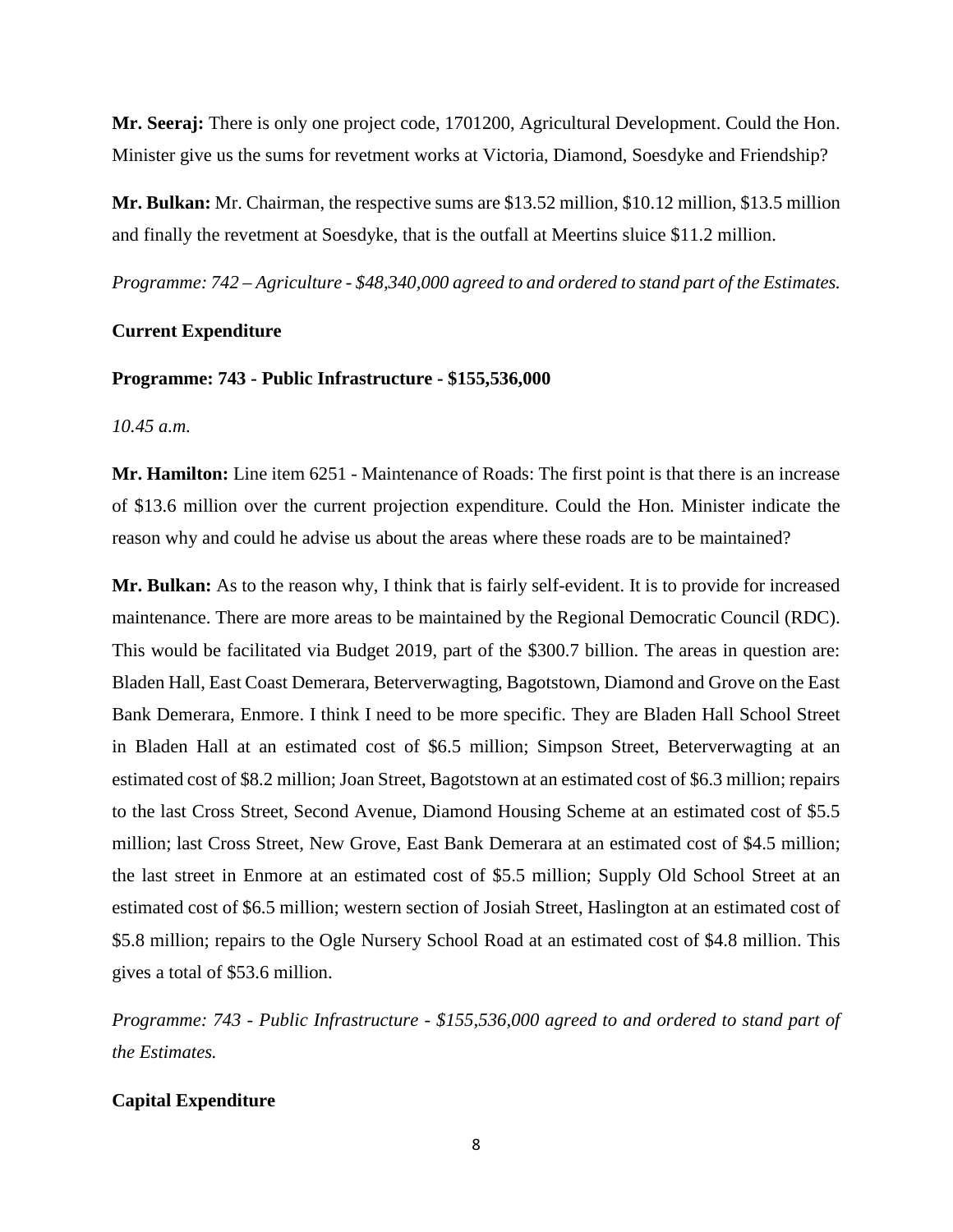# **Programme: 743 – Public Infrastructure - \$103,128,000**

**Mr. Seeraj:** Construction of bridges at Ann's Grove and Buxton and a culvert at Haslington, could the Hon. Minister give us the breakdown in terms of the amount and what are the types of material to be used? Are they timber bridges or reinforced concrete (RC) bridges?

**Mr. Bulkan:** The bridge at Ann's Grove will be a heavy-duty RC at an estimated cost of \$11.25 million. The other is a wooden bridge at Foot Path in Buxton at an estimated cost of \$6 million. The culvert at Haslington would be RC and would be at an estimated cost of \$4.8 million.

**Mr. Seeraj:** The bridge at Ann's Grove would be a heavy-duty RC bridge for \$11.2 million and the timber foot bridge at Buxton for \$6 million, these figures do not seem to add up to me. Could the Hon. Minister provide us with the specifications as to length, width and all of that, to justify the discrepancy in the prices, as I see it?

**Mr. Bulkan:** In the absence of details which the Hon. Member is confessing to, he has arrived at a judgement. He is saying that there is a discrepancy. We cannot jump to conclusions. There is no discrepancy here. If the Hon. Member is seeking additional details, these would be provided. It is not fair for us to make pronouncements in the absence of the fact.

**Mr. Seeraj:** I was very clear. The Hon. Minister mentioned a heavy-duty reinforced concrete bridge. "Heavy-duty" to my mind means that machinery and equipment could cross that bridge. That bridge is for \$11.2 million and it is reinforced concrete, which includes steel works and the driving of piles. He said a foot path timber bridge would be constructed for \$6 million. Obviously, in my mind, and I said that clearly, there seems to be some discrepancy in terms of the value for reinforced concrete versus heavy-duty for machinery and equipment as against a foot path timber bridge, hence my question. Could the Minister provide the details, the specification, of these bridges? The foot path bridge might very well be one mile long and the heavy-duty bridge could be over a four-feet canal.

**Mr. Chairman:** Hon. Minister, is there information that you could provide?

**Mr. Bulkan:** Yes, Mr. Chairman. I did commit to providing the additional information. If the Hon. Member is repeating the conclusions that he is ... He continues to assert that there is a discrepancy and there is none. The information for the specifications for the two projects will be provided.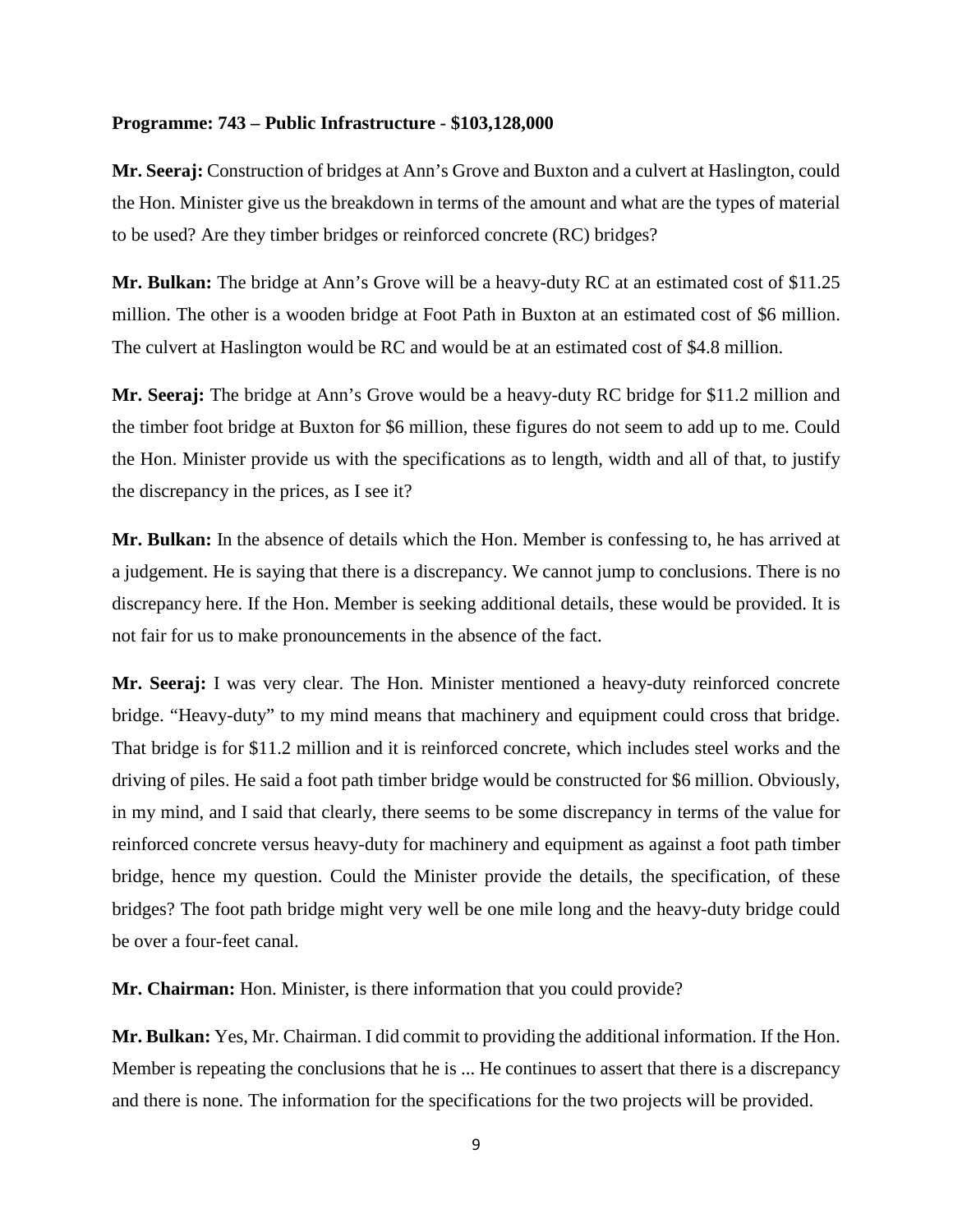**Ms. Chandarpal:** I am very happy to hear that road repairs will be taking place in Haslington. I want to say that there is a Haslington South. I am looking at Capital. The Member has already repeated the line item.

**Mr. Chairman:** Hon. Member, we have not dealt with that. Have we?

**Ms. Chandarpal:** I am looking at Programme: 743 - Infrastructure. The point was made about all those roads, so it was just a follow-up to that question.

**Mr. Chairman:** Please proceed.

**Ms. Chandarpal:** It is under project code 1400700 – Roads. We heard about the road repairs in Haslington but there is a Haslington South that has probably been in existence for more than 150 years now and nothing has been happening there. Now, that the Regional officials are here, I would like to know if they have any intention of fixing the roads in Haslington South?

**Mr. Bulkan:** Project code1400700 – Roads: This caters for construction and upgrading of roads in the sum of \$81.078 million. The programme does not cater for the area referenced by the Hon. Member.

**Mr. Bharrat:** Project code 1400700 – Roads: There is an allocation of \$81million, could you say how much of that is allocated to Grove/Diamond and which road or roads will be dealt with in Gove/Diamond?

**Mr. Bulkan:** Approximately \$36 million of the \$81 million is allocated to the two areas that was asked by the Hon. Member. These are namely: upgrading of the first Cross Street, First Avenue, Diamond at an estimated cost of \$15 million and upgrading of the Back Road, Old Grove Street at an estimated cost of \$21 million.

*Programme: 743 – Public Infrastructure - \$103,128,000 agreed to and ordered to stand part of the Estimates.*

# **Current Expenditure**

**Programme: 744 – Education Delivery - \$4,563,343,000**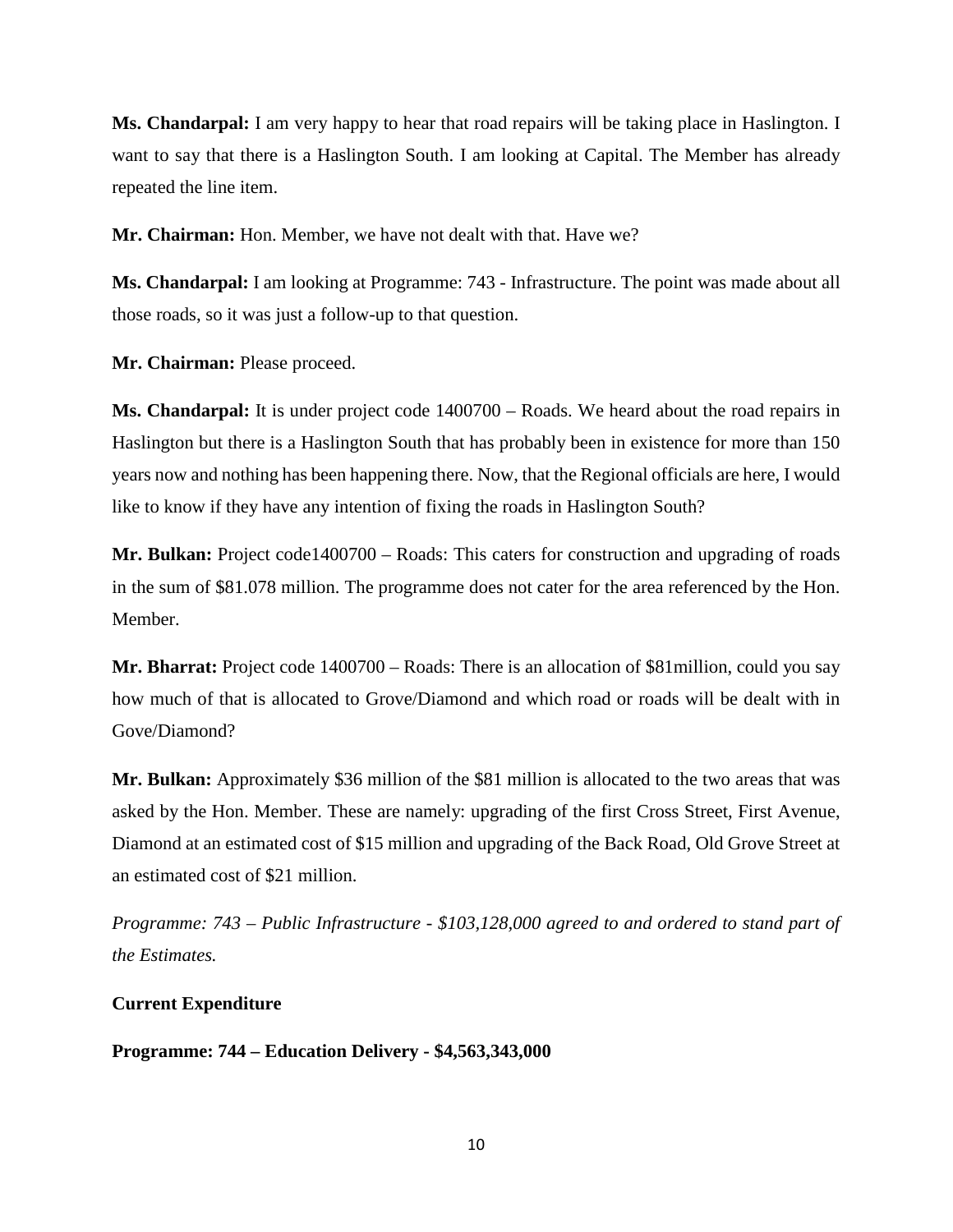**Mr. Croal:** Line item 6291 – National and Other Events: First of all, there was an allocation of \$15 million in *Budget 2018*. You would have spent another \$5 million. Could you indicate for what were the additional expenses? Could you outline for what is this \$20 million which is being budgeted for in 2019 intended?

**Mr. Bulkan:** I am advised that the addition expenses were as a result of participation of over 250 children at the National Athletics Championships. The expenses were met by way of virement.

**Mr. Hamilton:** Line item 6284 – Other: The budgeted sum for 2018 was \$110 million and I note the revised figure is \$189,540,000. Could you indicate whether this additional \$89 million that was expended was catered for via a Supplementary Financial Paper brought to the National Assembly?

Could you advise us why there was an increase of \$89 million, what was it for and why did you under budget of nearly 100%? Could you indicate why there would be an increase of over \$11 million in 2019?

**Mr. Bulkan:** It was not as a result of under-budgeting at the time of the preparation of Budget 2018. It was a change of policy by the Central Government that increased their remuneration for our Sweepers/Cleaners, a matter that has come before this House on several prior occasions.

## *11.00 a.m.*

The increase expenditure in 2018 was to cater for the increases given to the Sweeper/Cleaners. Those expenses were met by way of a Supplementary Provision (SP) that was approved by this honourable House, recently, and I am sure that the Hon. Member would recall it. It was also to cater for payment of increase salaries for the caregivers at the two institutions in the region; the Early Childhood Centre from \$50,000 to \$60,000 per month. Given that explanation, the increase in 2019, from approximately \$190 million by \$10 million, to \$200 million, I think, the Hon. Member, having been given that explanation, would understand why there is this modest increase in 2019.

**Mr. Hamilton:** Hon. Minister, could you, firstly, indicate to us how much of the increase of \$90 million went to Sweeper/Cleaners?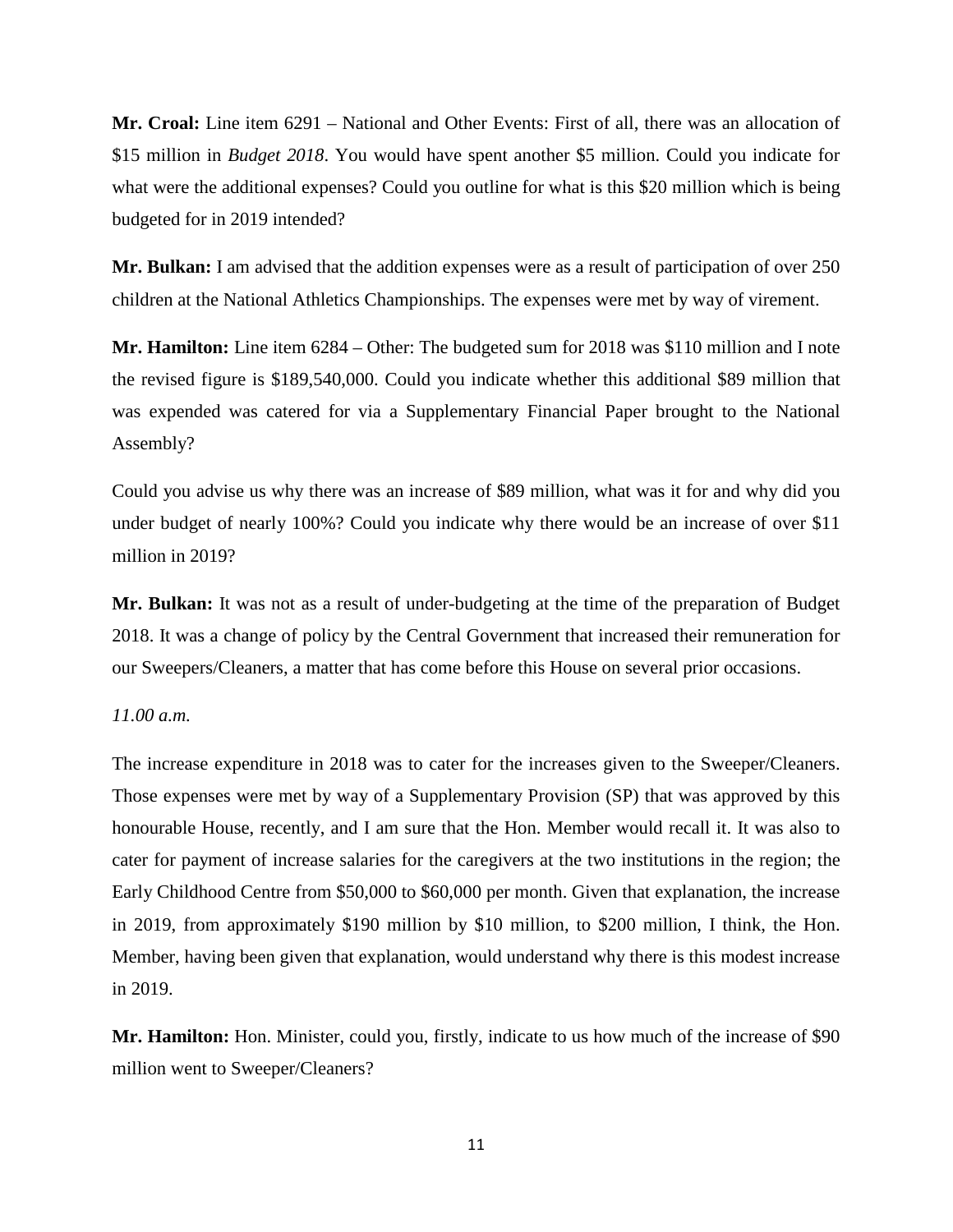Secondly, how much went to the caregivers and thirdly, could he say if there was any other category of employees paid from the additional sum or any other activities paid for?

The final issue is, the fact that 2018 is a \$189, million and in 2019 it is \$200 million, it is suggesting one of two things and you could clarify for me. It is either you have additional Sweeper/Cleaners or caregivers or there is likely to be another increase in 2019?

**Mr. Bulkan:** Regarding the first question post by the Hon. Member, he is seeking to take us back to 2018. The exercise we are engaging in here is the consideration of the 2019 estimates. What we are looking at is the \$200 million which is being proposed for 2019. And yes, Hon. Member, it does cater for some additional Sweeper/Cleaners for some of the facilities, not all throughout the region, and that is the principle reason for the \$10 million increase in 2019 over 2018.

**Mr. Hamilton:** Before I ask the Hon. Minister a question…

**Mr. Chairman:** Mr. Hamilton, I would give you the floor, you have it.

**Mr. Hamilton:** I am attempting to have you clarify for me before I ask the Hon. Minister a question. The Hon. Minister continues to suggest that we cannot query and question 2018 expenditure and that needs to be clarified once and for all. The Hon. Minister cannot come here and increase a budgetary allocation by nearly 100% and suggest to us that I should not ask questions. Mr. Chairman, I would be grateful if you could clarify, so I could continue my question on the same issue.

**Mr. Bulkan:** Mr. Chairman, the Hon. Member is suggesting an increase in this line item of a 100%. The 2018 expenditure was \$189 million. There was increase over the budgeted sum in 2018. That difference was catered for by way of a supplementary that was approved by this National Assembly. That information is already before this House, so the increases that we are speaking about in 2019 are from approximately \$190 million to \$200 million, a sum of \$10 million. I do not believe that represent 100%. I think we need to get that clarity. As I said, the sum being proposed for 2019 does cater for some additional Sweeper/Cleaners at some of the locations in the Demerara/Mahaica Region.

**Mr. Hamilton:** The budgeted sum at 2018, when they Appropriation Act was passed, was \$110 million. Subsequently, a supplementary came to the National Assembly for 2018. I am asking the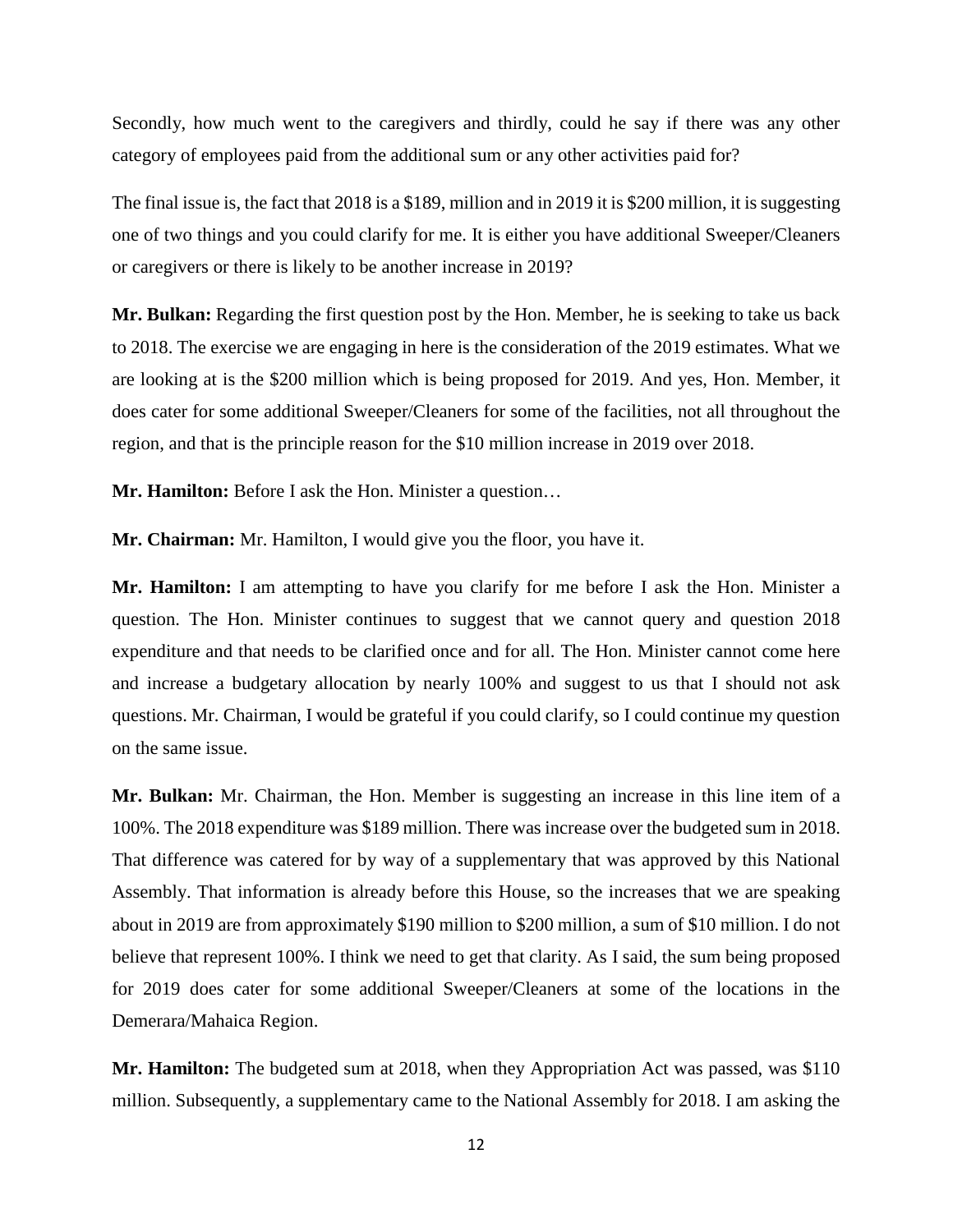Hon. Minister, firstly, he give an explanation, and I have subsequently asked a question that he is yet to answer, could you advise us, of the increase of the \$79 million on the \$110 million, could you advise us how much went to Sweeper/Cleaners, secondly, how much went to the caregivers and thirdly, if there were any other category of employees that receive sums from this additional money requested by supplementary and fourthly, whether any other activities was catered for?

**Mr. Bulkan:** If the Hon. Member was not present in the House when the increase expenditure of the \$79 million was address extensively in this National Assembly…

## *[Mr. Chairman hit the gavel]*

The Hon. Member also have access to the Hansard, which would reveal this information, but, in the absence of that, this information could be provided subsequently to the Hon. Member.

**Ms. Teixeira:** A follow-up on the same question that my Colleague was asking, the supplementary financial paper that was brought here was not exclusive to Region 4. It dealt with Sweeper/Cleaners in different regions. Could the Hon. Minister say, as this was a policy direction of the Government approved by this House, why is it that there is no increases in the other education sectors in the other 10 regions of such a magnitude as we are seeing here? Why is it that the other regions... and if we go to Region 5 which is the next one, there is no such increase for Sweeper/Cleaners. Are you saying that there are no Sweeper/Cleaners except in Region 4? That is why my Colleague is questioning and wants the evidence from you? We are aware what the supplementary financial paper said, and it is not exclusive to Region 4.

**Mr. Bulkan:** The increases under this line item is from a \$189,540,000 to \$200 million and the principal reason for that increase of approximately \$10 million, as I said before and I would repeat it, is to cater for some additional Sweeper/Cleaners in a number of locations; the day-care centre at Ann's Grove, the new building for the nursery schools at Strathspey, Craig and Vryheid's Lust North as well as the new wing of the Diamond/Grove Primary school.

**Mr. Hamilton:** Again, I have asked a question of the Hon. Minister that I need for him to answer. I have asked the Hon. Minister if he could indicate to us, of the \$79 million that was added to the \$110 million budgeted for at the time of the Appropriation Act, how much of that money went to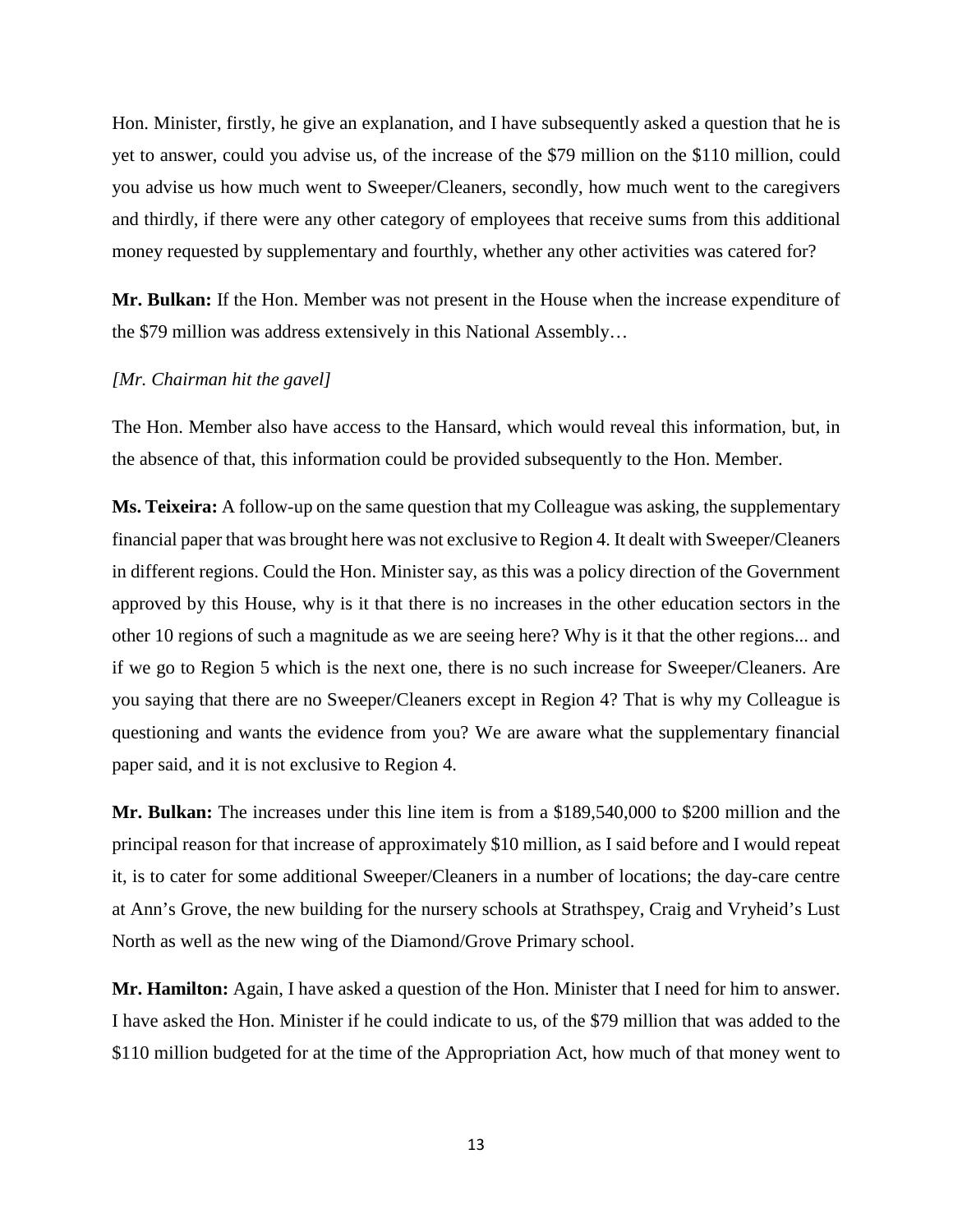pay Sweeper/Cleaners, how much went to pay caregivers as he indicated and, finally, how much, if any, went to deal with other activities that he did not mentioned in his answer? I need the answer.

**Mr. Bulkan:** Again, I would rely on what my Colleague, the Hon. Minister of Finance said that we are not here in an audit exercise, but we are here to consider the estimates for the financial year 2019, so I think the Hon. Member could very well bring a question, as other Colleagues of his have indicted, for other queries and concerns that they have about historical information and that is one means that is opened to the Hon. Member to obtain the information if he is unable to get it by other means.

**Ms. Teixeira:** The Hon. Member I wish to remind that Standing Orders 71 (1) states that:

"The Estimates of Revenues and Expenditure for a financial year shall be laid before the Assembly by a Minister…"

And shall be debated, so the Hon. Minister is quibbling and is trying to avoid expenditure scrutiny.

Line item 6281 – Security Services: Mr. Chairman, the budget had \$399 million, a supplementary financial paper was brought about a month ago in this House that increased all the security services in all of the regions based on new hourly rates *et cetera*, so that they then spent \$555,448,000. For 2019, it is now \$651,077,000, \$106 million more than what is supposed be expended according to this in 2018 revise and, in fact, almost \$300 million more of what was budgeted in 2018. Could the Hon. Minister explain why would there be a \$106 million increase in security over what they added in supplementary one month ago?

**Mr. Bulkan:** The 2019 allocation is approximately \$95 million greater than the 2018 expenditure. I am advised that some additional facilities are being catered for and for the primary schools, there are additional hours of security that is being provided. The specific details could be provided to the Hon. Member, but the answer is that it is for both additional guards and increased hours for some of the locations.

**Mr. Hamilton:** I go back to line item 6284, Other, and I am asking the Hon. Minister, if he could layover to this National Assembly the details of the expenditure of \$189, million under this line item for the 2018 and, secondly, could the Hon. Minister indicate to the National Assembly when we are likely to receive that information?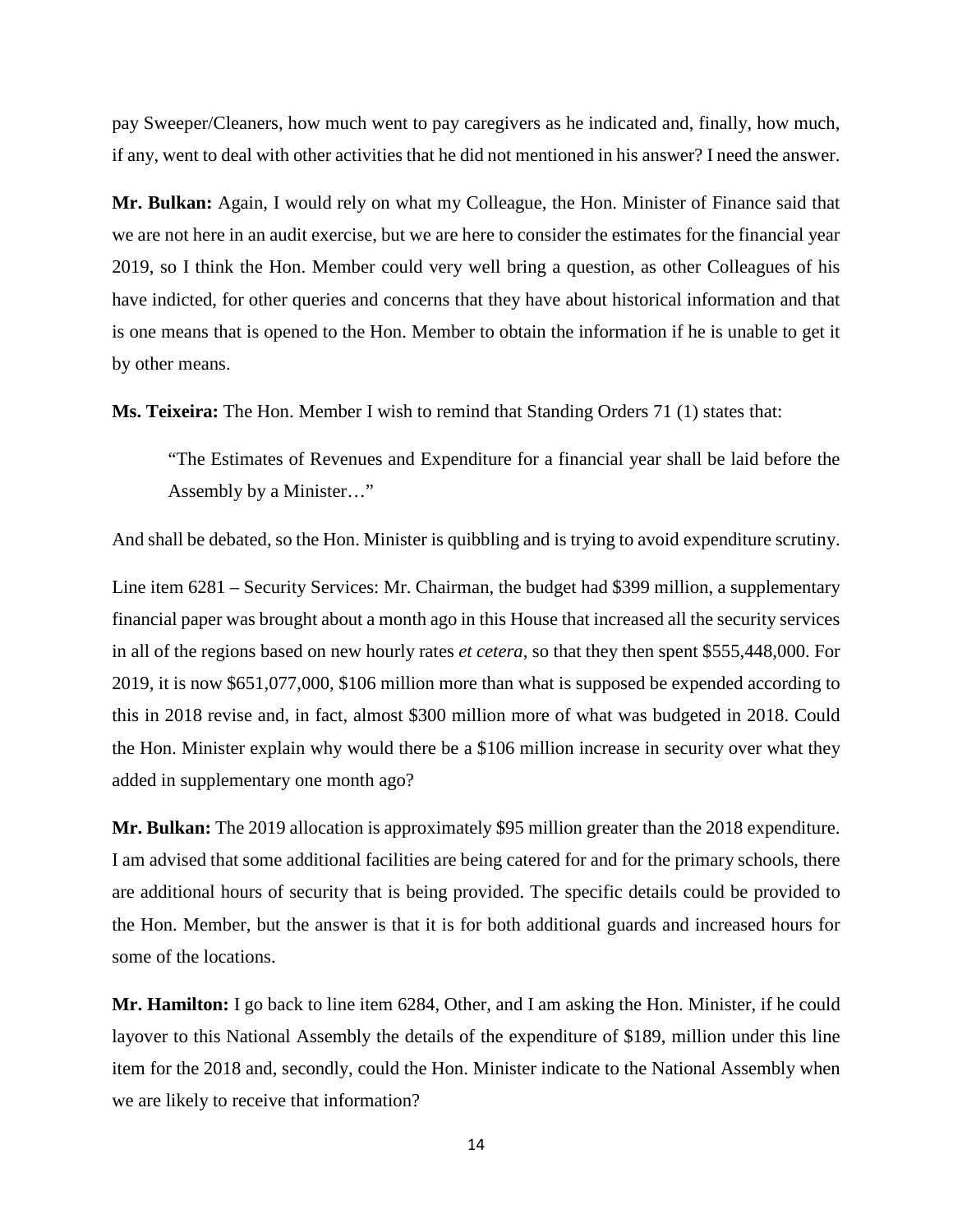**Mr. Bulkan:** Any information that we would provide to the Hon. Member, would I guess, could be treated as preliminary information. The authoritative source is the Auditor General's Report, but we do have… [*Interruption*]

[*Mr. Chairman hit the gavel*]

**Mr. Bulkan:** Sir, the 2018 expenditure… [*Interruption*]

[*Mr. Chairman hit the gavel*]

**Mr. Bulkan:** … approximately \$160 million was to pay for 210 Sweeper/Cleaners for 12 months for 134 schools and two day-care centres, approximately \$13 million to pay for invigilators and supervisors... [*Interruption*]

# [*Mr. Chairman hit the gave*l

**Mr. Chairman:** Hon. Members, let us try to ask the questions and let us try to answer the questions as we have done in the past. The Hon. Member, Mr. Hamilton did ask whether something to be laid over and when it would be laid over. I think that is a question that the Hon. Minister is well within his ability to answer and so if there is another question or if there is another comment to be made then they can both be joined. But certainly, if a question is asked, we should try to answer.

## *11.15 a.m.*

Hon. Members, if an Hon. Member is speaking when I am speaking, then I will cede the floor to the Hon. Member, but, certainly, when I am speaking I would like to hear my own voice. What I am asking the Hon. Minister to do is to respond to the request made by the Hon. Mr. Hamilton. That is the request.

**Mr. Bulkan:** Yes, Sir, within three days.

**Ms. Veerasammy:** Line item 6222 – Field Materials and Supplies: Could the Minister layover to the House …?

**Mr. Chairman:** What is the line item, Hon. Member?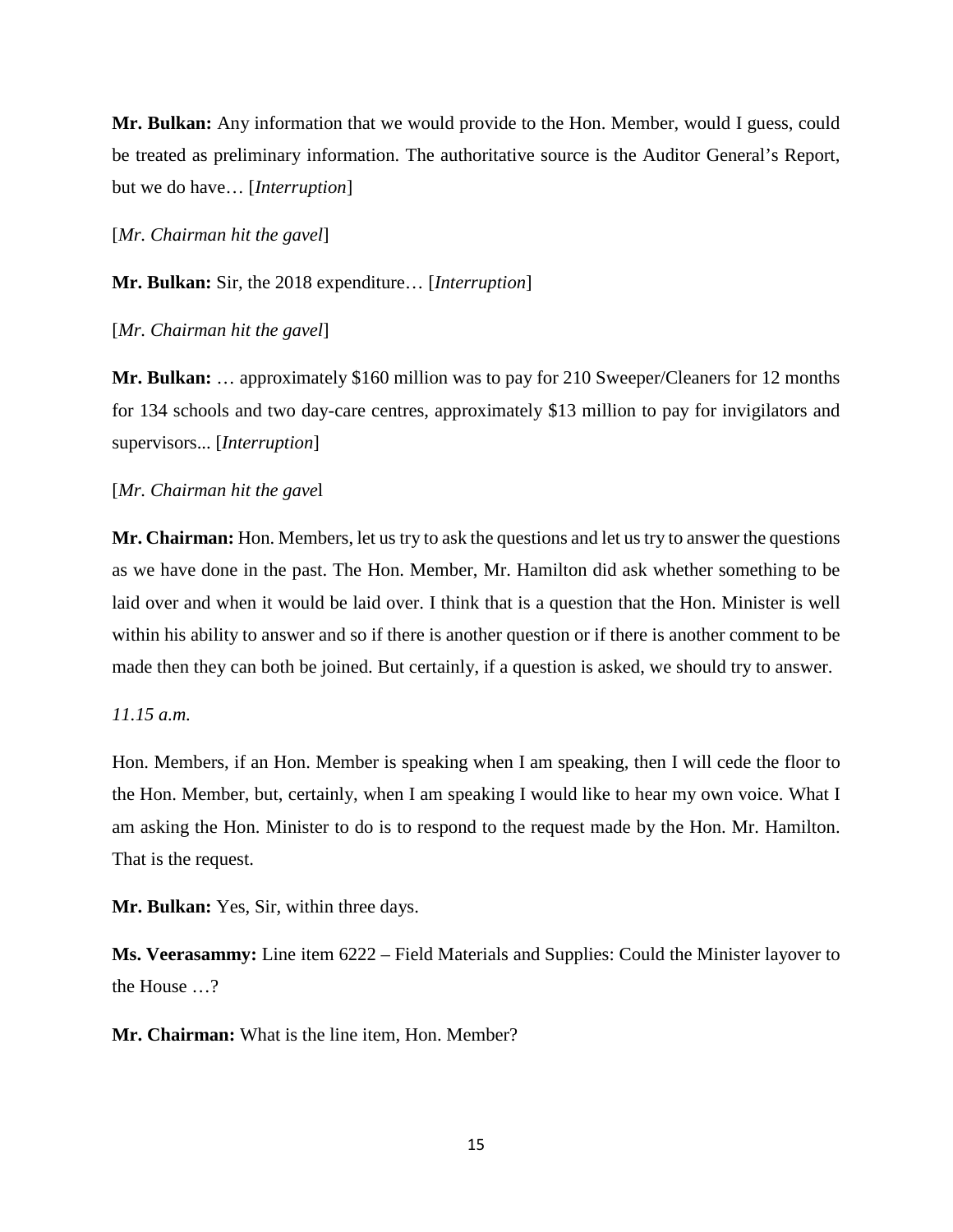**Ms. Veerasammy:** Line item 6222 – Field Materials and Supplies. There has been an increase from \$32 million to \$41 million, could the Hon. Minister give reasons for this increase, and probably lay it over if it is too much to mention here?

**Mr. Bulkan:** It would not take long to relay the information. The principal reason for the increases in 2019 is to cater for the two new early childhood centres. The provision is for procurement of field materials and supplies for those in addition to the 135 schools, as well as a Special Education Needs Centre, literacy clinic, two education officers, chemicals and micro-science kits for the secondary schools to boost the science programmes, as well as grants for the secondary schools.

**Mr. Hamilton:** Line item 6255 – Maintenance of Other Infrastructure: Could the Minister indicate what is responsible for the increase of \$25 million over \$74 million?

Secondly, could he indicate what are the other infrastructure, and, thirdly, the amounts to be spent on each of the works to be done?

**Mr. Bulkan:** The allocation of \$100 million is to cater for the maintenance of other infrastructure in 2019. The list of interventions and activities is quite long. I think, in the interest of efficiency, that it would be better to layover this information.

**Mr. Chairman:** Hon. Member, the information will be laid over.

**Mr. Croal:** Line item 6222 – Field Materials and Supplies: Hon. Minister, there is an increase of \$9 million in the allocation here, what is this intended for?

**Mr. Bulkan:** I believe this was the very question asked by the Hon. Member a moment ago, for which an explanation was provided. But, additionally, I can layover these details.

**Mr. Croal:** Line item 6224 – Print and Non-Print Materials: There is another \$8 million.

**Mr. Bulkan:** There is an increase of approximately \$5.6 million. This is to cater for acquisition of educational materials. The allocation of \$24.6 million is to acquire items such as journals, lesson plans, pupils' and teachers' registers, dictionaries, certificates, stationery, admission registers and supplemental books.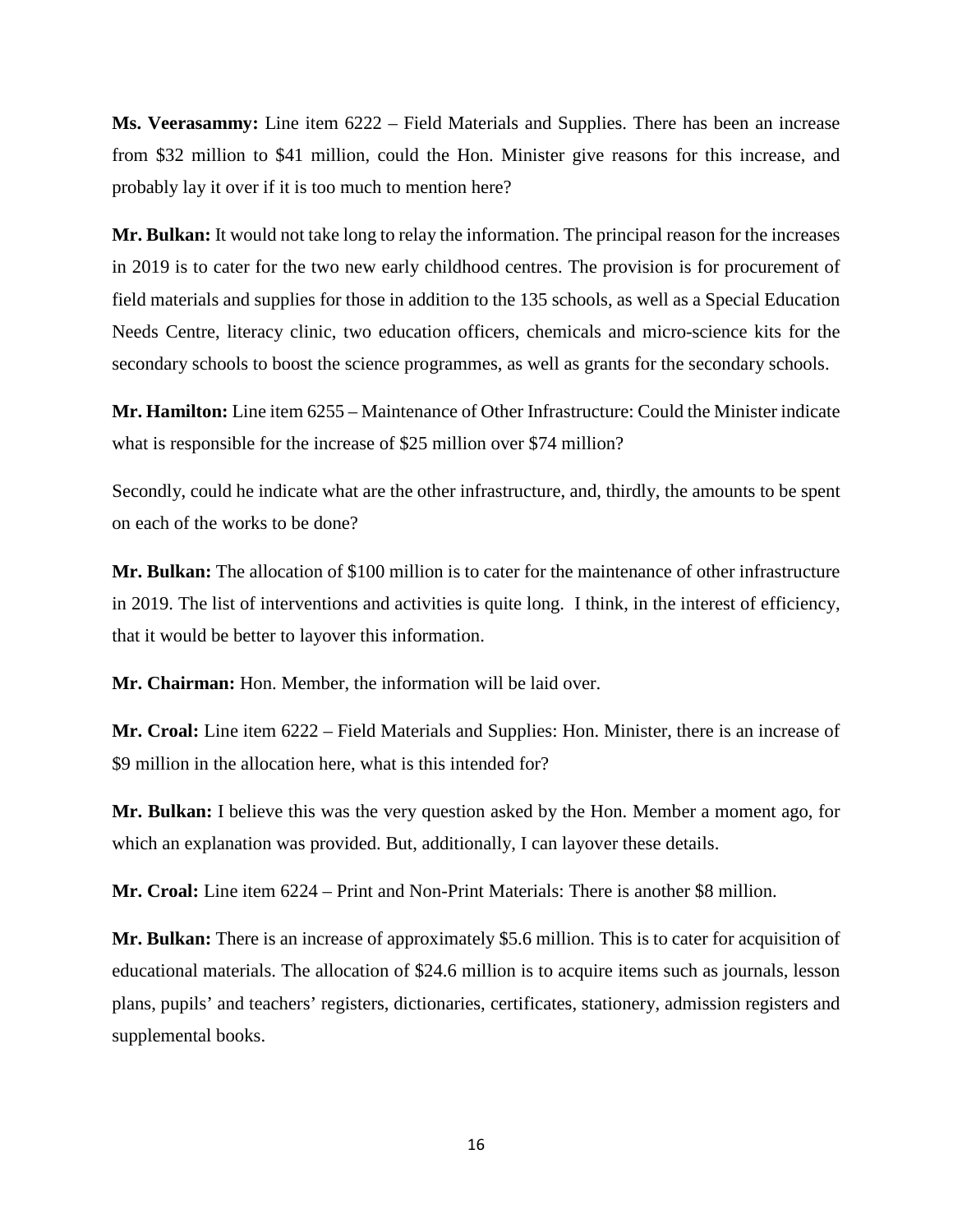**Mr. Hamilton:** Line item 6224 – Print and Non-Print Materials: The sum appropriated was \$18 million. The revised sum indicated is \$18.9 million, nearly \$19 million. Could the Minister, firstly, advise us on what was responsible for that increase?

Secondly, this \$1 million that was utilised, was there authorisation *via* a supplementary financial paper? If not, where did the additional \$1 million come from that was expended over the \$18 million?

**Mr. Bulkan:** I am advised that, as a result of having much of this stationery and printed material acquired from Guyana National Printers Limited (GNPL), which is a public corporation, a stateowned corporation, the cost may have been slightly higher which resulted in the increased acquisition cost. In addition to that, it was also to cater for the two new early childhood centres that came into operation during 2018. The additional sums were met by way of virement at approximately just under \$1 million.

*Programme: 744 – Education Delivery – \$4,563,343,000 agreed to and ordered to stand part of the Estimates.* 

# **Capital Expenditure**

# **Programme: 744 – Education Delivery - \$287,045,000**

**Mr. Hamilton:** Project code 1203300 – Buildings – Education: For the sum of \$257 million, could the Minister, firstly, indicate whether he has, with him, the details of the works to be done under this project code using the expenditure of \$257 million? If he has it, I am asking if he would be so kind to turn it over to the National Assembly or, if not, if he can indicate to us when the documents would be made available.

**Mr. Bulkan:** The answers to the first two questions are yes. To the third one, within three working days.

*Programme: 744 – Education Delivery – \$287,045,000 agreed to and ordered to stand part of the Estimates.* 

# **Current Expenditure**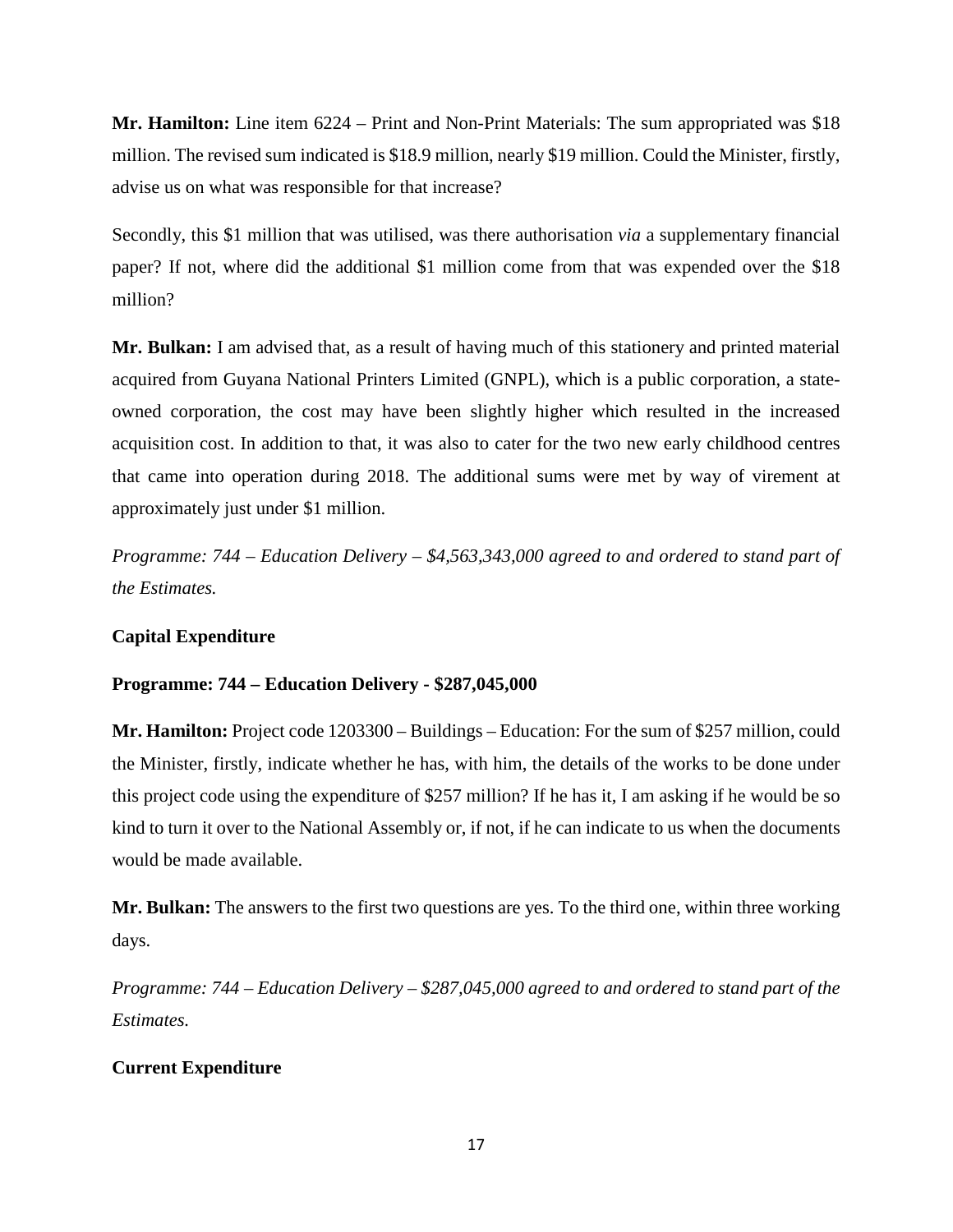#### **Programme: 745 – Health Services - \$1,304,214,000**

**Dr. Persaud:** Good morning everyone. Line item 6116 – Contracted Employees: Could the Hon. Minister say why, when there was a commitment to reduce contracted employees by moving them to the pensionable scheme, there was an increase to 25? Could the Hon. Minister also say why and what were the posts, placements and emoluments of the five new contracted employees?

**Mr. Bulkan:** Usually, it is the case that if these services are required and are of a critical nature, the employment is made on the basis of contract employment pending appointment by the Public Service Commission (PSC). These five positions refer to the appointment of an Administrator at the Diamond Diagnostic Centre, an appointment which took effect in January 2018. The four additional persons are on the payroll awaiting their contract renewals, and I am advised that these are four drivers.

**Dr. Persaud:** Could the Hon. Minister say if that should not have been reflected on the 2018 payroll, and could the Hon. Minister also say if the drivers were so critical?

**Mr. Bulkan:** I am advised that two of the four drivers are ambulance drivers, so I believe that speaks for itself. And no, the appointment took effect during 2018. It would have been after the approval of the 2018 Budget; that is why the expenditure would not have been reflected in the 2018 Estimates.

**Dr. Persaud:** Line item 6221 – Drugs and Medical Supplies: There has been a revised figure of \$623,726,000. Of this figure, according to the Auditor General's Report, \$617 million was vired to the Ministry of Public Health and there was no reconciliation between the medications received and those which were sent to the Ministry of Public Health. Could the Hon. Minister say whether that has been dealt with, and whether the sums spent were shown in the medications received by the region, even though there is severe shortage across the region in medication, and if this practice, which failed in 2017 and 2018 will continue in 2019?

**Mr. Bulkan:** The reconciliation exercise to which the Hon. Member referred is a work in progress.

**Mr. Chairman:** Hon. Member Dr. Persaud. Hon. Member Ms. Teixeira, I suspect you do not have a microphone. I did not give you floor. Please proceed.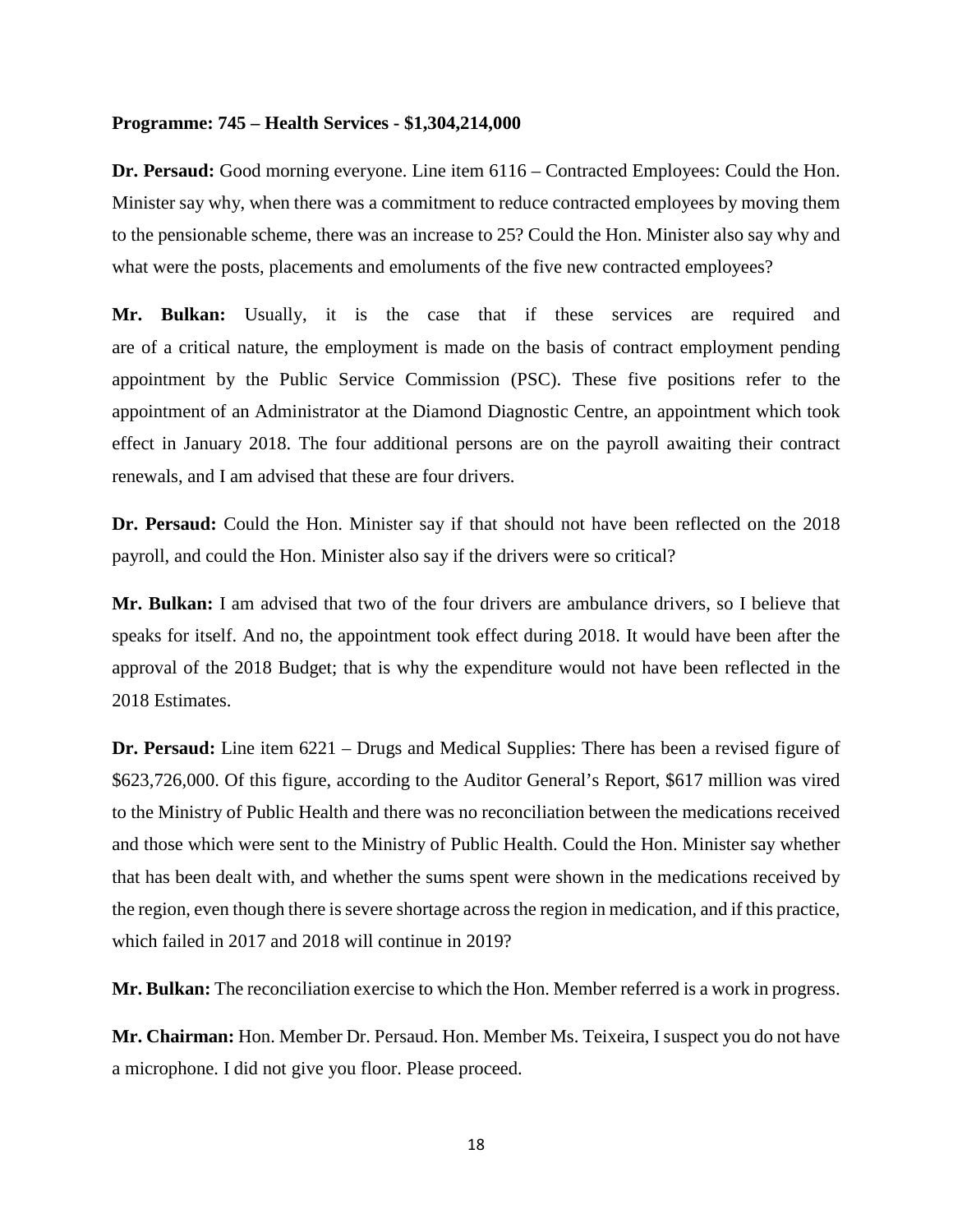## *11.30 a.m.*

**Dr. Persaud:** I understand that there may be some work in progress, but could the Minister say what percentage of medications were received by the region? Secondly, would this practice continue, because clearly it has not been working?

**Mr. Bulkan:** Regarding the percentages that were received *vis-à-vis* the sums that were provided, that is information that has been requested. That is what the reconciliation exercise will reveal. As I said that is a work in progress as we speak. With regard to what is expected to be obtained in 2019, I will say this, and I will refer to what the Minister of Finance said in his closing arguments during the debates on the Estimates in this Budget, and he said that it is the quality of the spending that…

## *[Mr. Chairman hit the gavel]*

…will make all of the difference. That signals that the Central Government is very concerned about the integrity of the process or in the Minister's words, 'the quality of the spending'. I think that principle reverberates across all of the agencies that are the recipients and beneficiaries of funding under this Budget.

**Dr. Persaud:** The questions have not been answered. If it is a work in progress, at least there must be something during the work in progress to say where you are at this point. Could the Hon. Minister say when is this work in progress envisaged to be completed?

**Mr. Bulkan:** Unfortunately, I cannot provide a definitive answer or timeframe at this point in time.

**Ms. Teixeira:** Hon. Minister, the Government changed the policy of how drugs were to be purchased in 2016. The Report of the Auditor General for 2016 pointed out that there was a problem with being able to identify what were delivered to the regions. The Report of the Auditor General for 2016 and 2017 pointed out the same thing. You are now telling this House that it is a matter in progress.

Do you admit and accept that the delivery of drugs and medical supplies is of critical importance to the safety and wellbeing of our citizens? Therefore, the issue of accountability of over \$620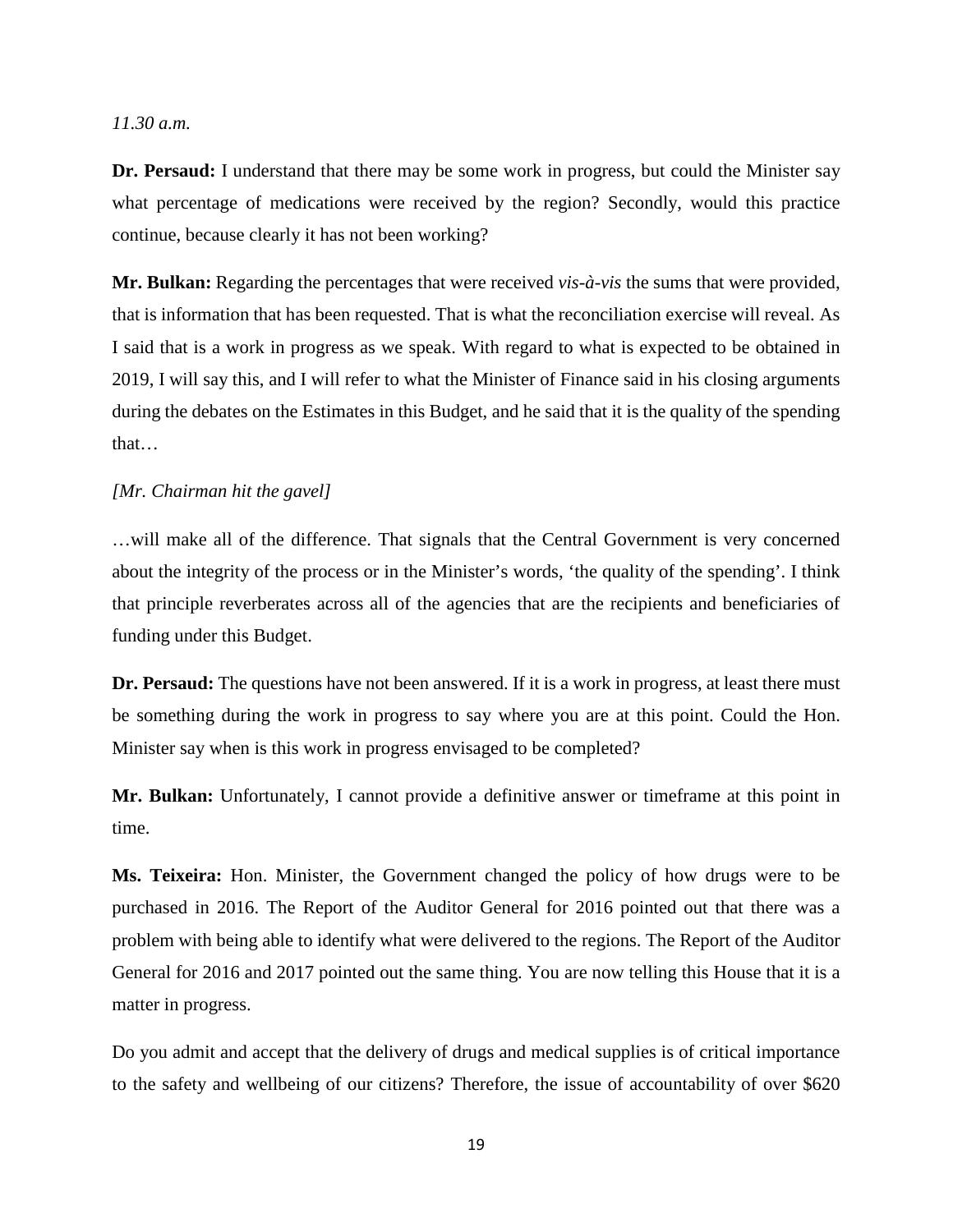million being spent last year, the year before and for which it cannot be accounted for and whether that was the same amount that was requested. It is a simple reconciliation that the Ministry of Public Health and the regions could have done in a matter of hours. It has to do with the Combined Received and Issued Vouchers (CRIVs). The CRIVs put in the request, the list goes to the region, the warrant is made from the region to the Ministry, the drugs are delivered, and then there is a checkoff.

Mr. Minister, this issue of a work in progress is unacceptable. There are people in this country who cannot get essential drugs. Do you accept that the Report of the Auditor General which you are referring to all of the time is your reason for not answering certain questions? The Report of the Auditor General of 2016 and 2017 pointed out this problem. It is now the end of 2018. What are you going to do about this as the Ministry of Communities to ensure that the moneys expended on drugs for our citizens are delivered as requested by these regions? What are you going to do about it?

**Mr. Bulkan:** I heard reference to the Report of the Auditor General. I would appreciate if the Hon. Member can provide the specific reference, the sections, or pages in the Report. The Hon. Member, also referred to a figure of \$620 million and said that it cannot be accounted for. Again, we are jumping to conclusions.

I have noted the comments made by the Hon. Member.

**Bishop Edghill:** Line item 6221 – Drugs and Medical Supplies: Could the Hon. Minister tell this House the dates of the interdepartmental warrant from his region to the Ministry for the procurement of drugs totalling \$623,726,000 even if it was one or more than one. Could we get that now?

**Mr. Bulkan:** I am advised that it was a single warrant and that it was done in the first quarter of 2018.

**Mr. Hamilton:** Hon. Minister, the fact that the warrant as you indicated was done in the first quarter of 2018 and we are now in the fourth quarter of 2018. Could you advise us has any reconciliation commenced?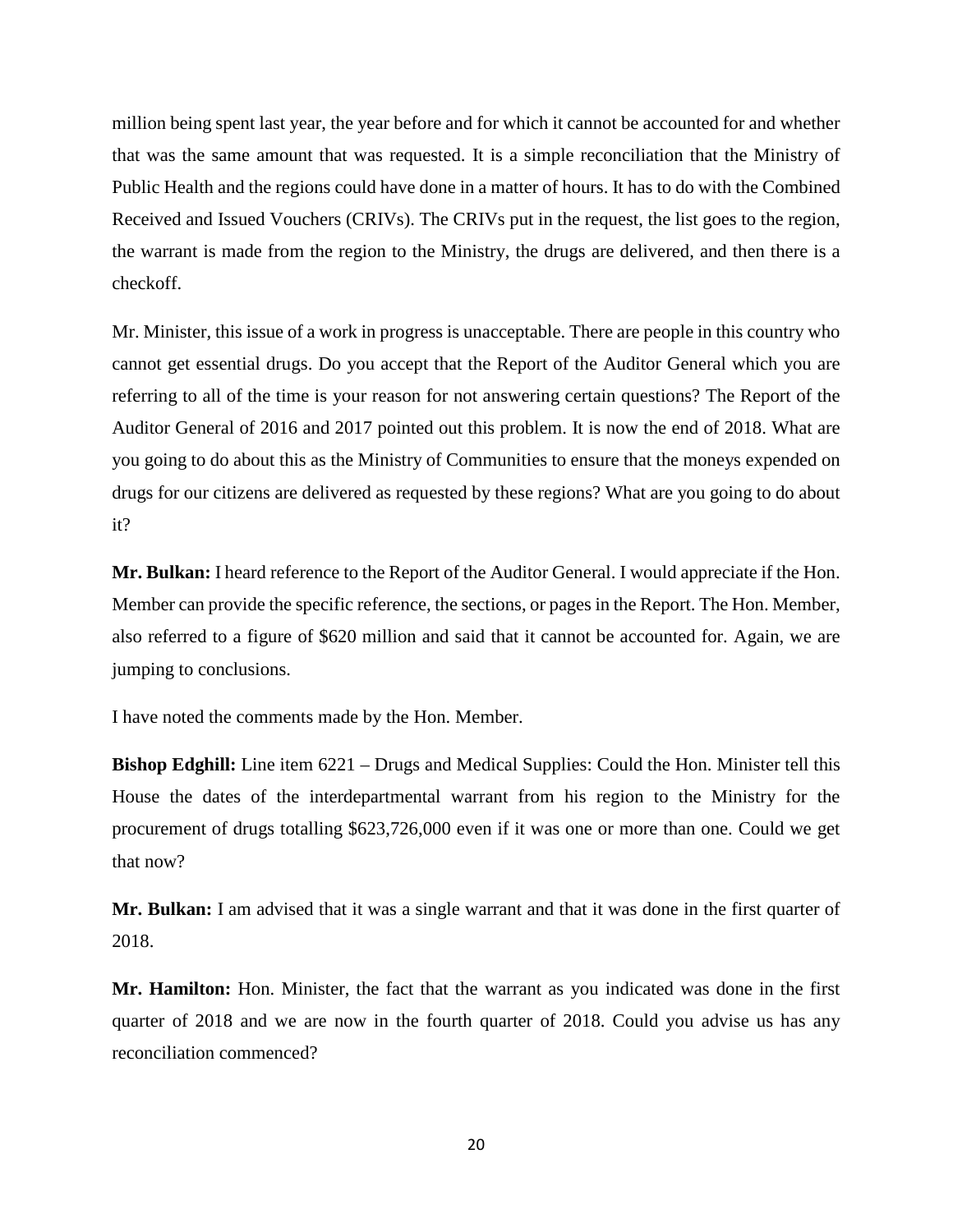The second issue is, the budgeted sum for 2018 was \$620 million. The revised sum is \$623,726,000. The first question is where you got the other \$3 million and more from? The other issue is, the fact that in 2018 you had to seek added resources, why did you put back \$620 million in the 2019 Budget?

**Mr. Bulkan:** The additional \$3,900,000 that was utilised in 2018 came by way of a virement. With regard to the provision in 2019 being identical to 2018, I think why we put that here is not the case. This is what is allocated by the Ministry of Finance as part of this Budget. That is the sum that we have before us which is \$620 million.

**Mr. Hamilton:** Hon. Minister, you did not answer the most important part of the questions. Has the reconciliation commenced?

**Mr. Bulkan:** The year is not yet at a close. As I said before that exercise has commenced and it is a work in progress.

**Ms. Teixeira:** The Hon. Minister asked for the references in the Report of the Auditor General. I would like to provide those. If we go to the summary Procurement of Drugs and Medical Supplies, paragraph 7:

"Fourteen Inter-Departmental Warrants totalling \$1.789 billion were received by the Ministry of Public Health from ten Administrative Regions for the procurement of drugs and medical supplies. Financial returns from the Ministry indicated the amounts totalling…

## **Hon. Member:** [*Inaudible*].

**Ms. Teixeira:** I was asked to provide this. How many speakers are there, Sir? Could I seek your protection?

## *[Mr. Chairman hit the gavel]*

There seem to be about five speakers in this House. I am asking for your protection. I was challenged to present the Report of the Auditor General and I am doing so.

**Mr. Chairman:** Hon. Members, we have to help one another here. When Members intervene and if we do not like what they are saying, it is no reason to prevent them from saying it. If a Member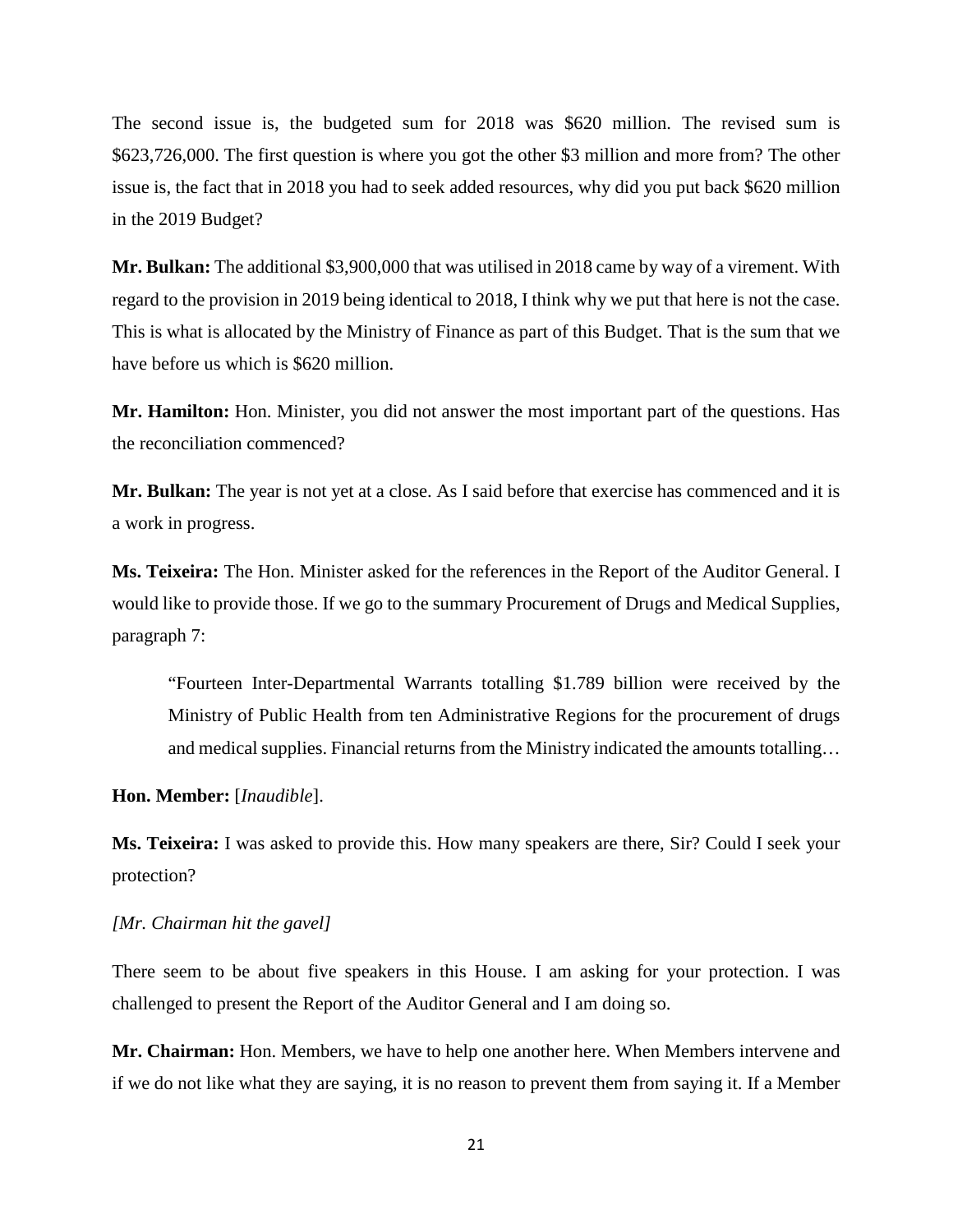ask a question and the question maybe an unpopular question, it is no reason not to answer the question nor indeed not to allow it to be asked. That has to be elementary.

Ms. Teixeira, please proceed.

**Ms. Teixeira:** Thank you, Sir. Paragraph 7 on page V points out that there was \$1.789 billion spent and that the regions received it. It goes on to state:

"Although drugs and medical supplies were received by the Regional Administrations, the costs were not stated on the documentation that accompanied the deliveries. As a result, the value of drugs and medical supplies received by the ten Administrative Regions could not be ascertained."

It goes on to specifically to state about the RDC of Region 4 at paragraphs 791 and 792…

**Mr. Chairman:** Ms. Teixeira, we are…

**Ms. Teixeira:** No. I am just pointing out that, the Minister appears that I was making up stories. I am referring him to the paragraph, Sir.

**Mr. Chairman:** Ms. Teixeira?

**Ms. Teixeira:** Yes, Sir.

**Mr. Chairman:** You must ask a question. You cannot make statements, at least not in the way that you are doing it there. Please, ask the question.

**Ms. Teixeira:** I am reading from the Report of the Auditor General. I was asked. The Minister asked me for the references in the Report of the Auditor General and I am giving it to him. However, if you want me to put a question, I will. Could the Minister say, has he read paragraphs 791 and 792 of the Report of the Auditor General which points out that both in 2016…

#### *[Mr. Chairman hit the gavel]*

…and in 2017 the amount of… [**Hon. Members:** What is the line item?] …I am dealing with the same line item  $6221$  - Drugs and Medical Supplies.

*[Mr. Chairman hit the gavel]*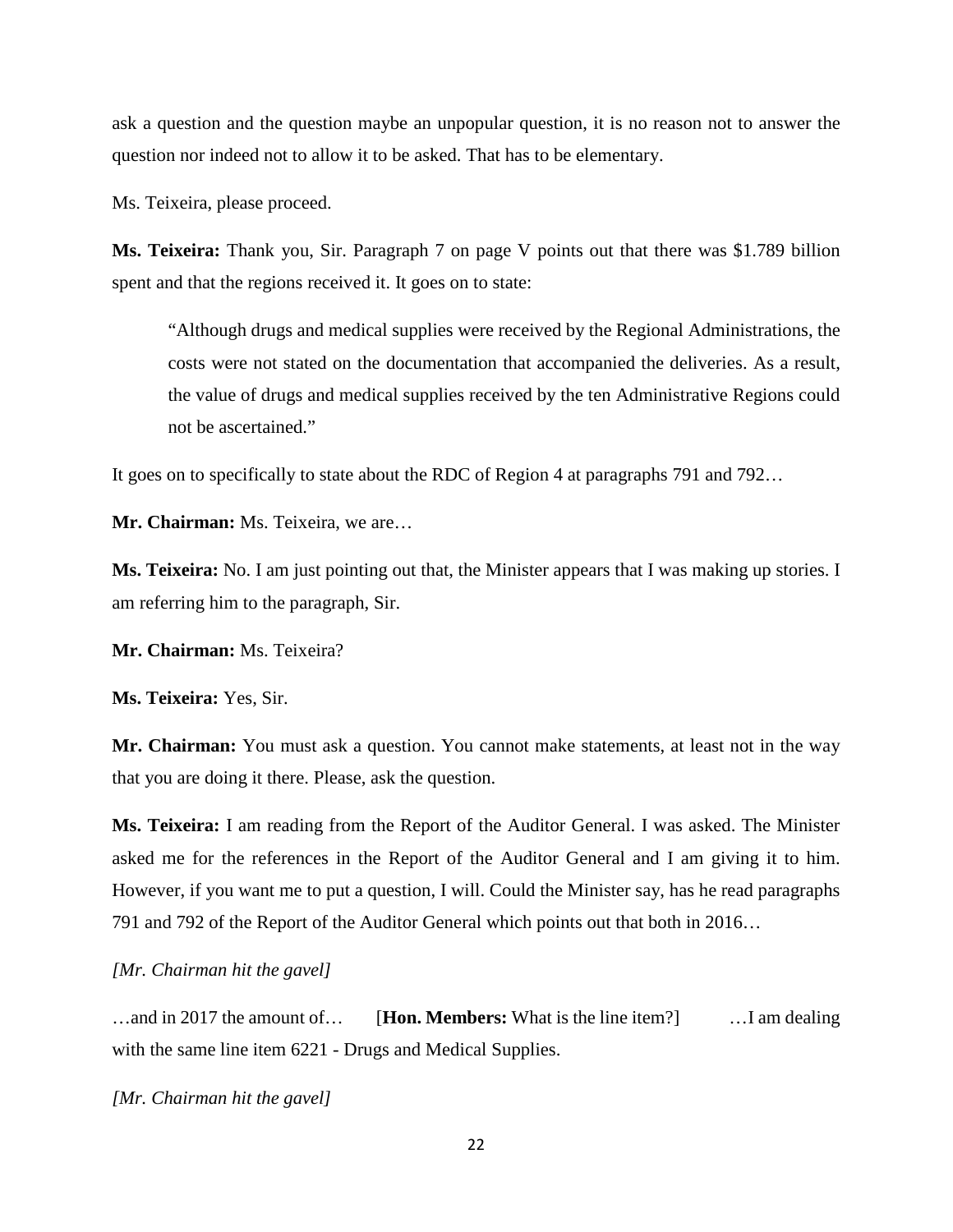**Mr. Chairman:** Hon. Member, Ms. Teixeira, you do know that you have just asked a question and you, then must, allow the Minister to answer the question.

**Ms. Teixeira:** I have not finished the question. The question is, has the Minister read paragraphs 791 and 792 of the Report of the Auditor General which points out that both in 2016 and 2017, all the drugs were received, the Ministry could not advise on the cost and what was the validation of the choice? Has the Minister read the Report of the Auditor General? [**Ms. Charles-Broomes:** You read it.] I tried to and then I stopped. [**Ms. Lawrence:** You all never reconciled anything.] Oh, be quiet.

*[Mr. Chairman hit the gavel]*

…Your turn is coming. Wait for your turn, my dear.

**Mr. Chairman:** Hon. Member, Ms. Teixeira?

**Ms. Teixeira:** Yes, Sir.

**Mr. Chairman:** I might have to seek your protection and from you too.

**Ms. Teixeira:** I will always protect you, Sir.

**Mr. Chairman:** I am seeking to get your attention and for some reason you are not hearing me.

**Ms. Teixeira:** My apologies, Sir.

**Mr. Chairman:** What I am saying is that we are dealing with line items and questions relating to those. That is what we must try to do. The speeches are for later. They cannot be for here if we are going to proceed the way we are proceeding.

Hon. Minister, do you have an answer to the question?

**Mr. Bulkan:** Yes, Sir. I believe the Report that the Hon. Member just quoted from is the Report of the Auditor General 2017. [**Mr. Rohee:** Dated.] I did say dated. Thank you. I did say that the 2018 reconciliation exercise is in progress. The issue flagged by the Auditor General there has to do with prices. It does not refer to the supplier of drugs to the region. This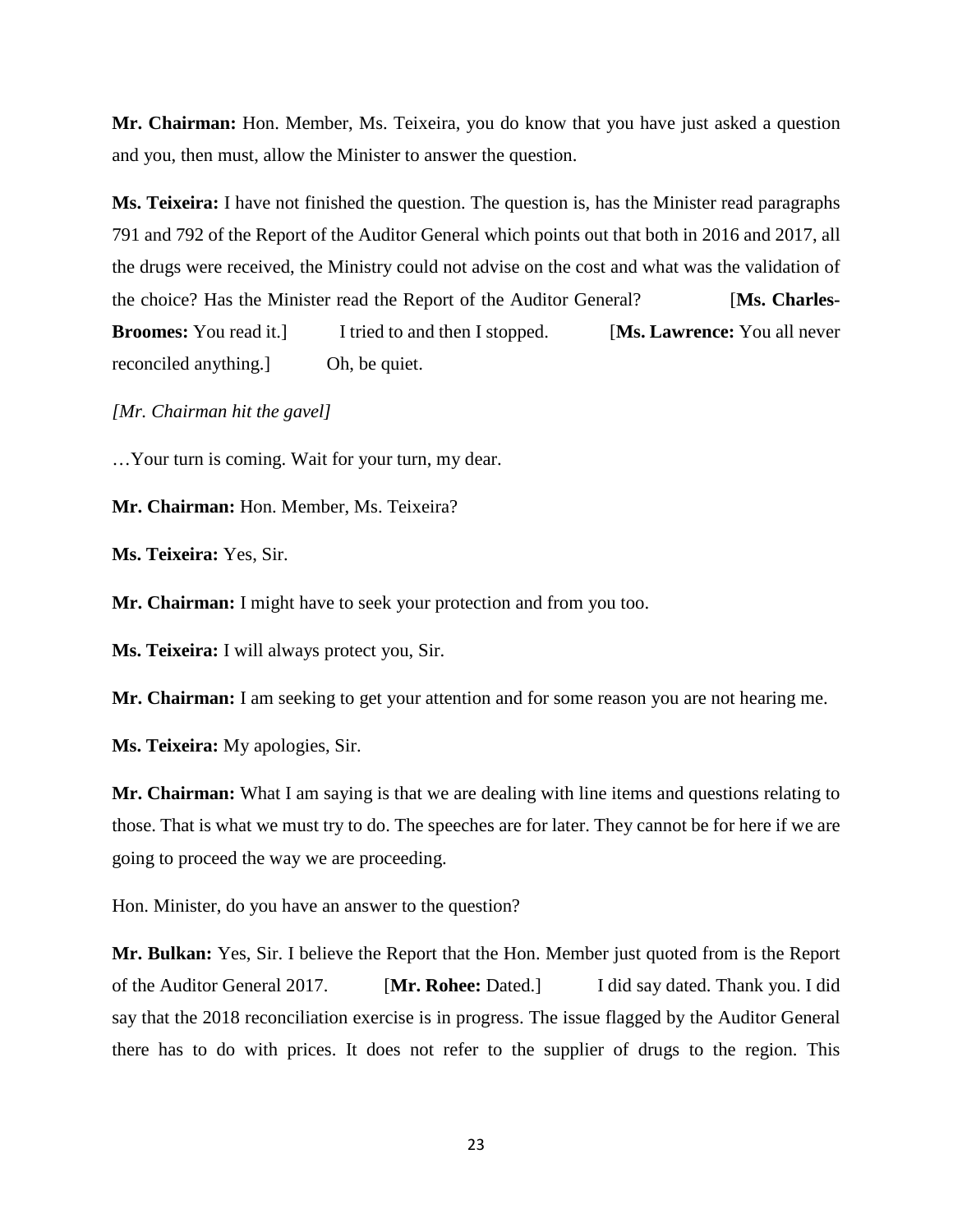reconciliation exercise as just related by the Hon. Member there in that Report… [**Ms. Teixeira:** You are being facetious.] No, Hon. Member. If you read it, it speaks to prices.

**Mr. Chairman:** Hon. Members I do not know if this House should be part of this. We are trying to proceed with the Estimates. We have to stay with what we should be doing and not let our feelings take us elsewhere. Hon. Member Dr. Persaud, you have a question, please proceed?

**Dr. Persaud:** Could the Minister layover to this House where the reconciliation processes is, at present, since it has been started?

## *11.45 a.m.*

Secondly, could the Hon. Minister say what percentage of the money vired was used for emergency purchases of medications since it was done so early?

Thirdly, in 2019, \$620 million would have been budgeted again, is there provision, since an additional sum had to be used for out breaks and other things that could be on the horizon in 2019?

**Mr. Bulkan:** Mr. Chairman, we have before us the budgeted sum for 2019. If an emergency such as alluded to by the, Hon. Member arises during the year, that would be addressed accordingly by the public administration.

**Dr. Persaud:** I asked two questions previously. Could the, Hon. Minister commit to layover where this reconciliation process is to the House? The second question I asked in terms of how much of the money was utilised for emergency purchase of medication.

**Mr. Bulkan:** Mr. Chairman, I am advised that the emergency purchases during 2018 was equivalent to the sum of the \$4 million that was vired. With regard to where in this process of the reconciliation, it is not usually the case that this information is provided during the exercise, but rather at the end of the exercise the report will have all the information.

**Bishop Edghill:** Line item 6221 - Drugs and Medical Supplies: Could the Minister specifically state the value or the sum of the inter-departmental warrant that went to the Ministry of Health in the first quarter of 2018? Was it the whole \$620 million or was it \$617 million?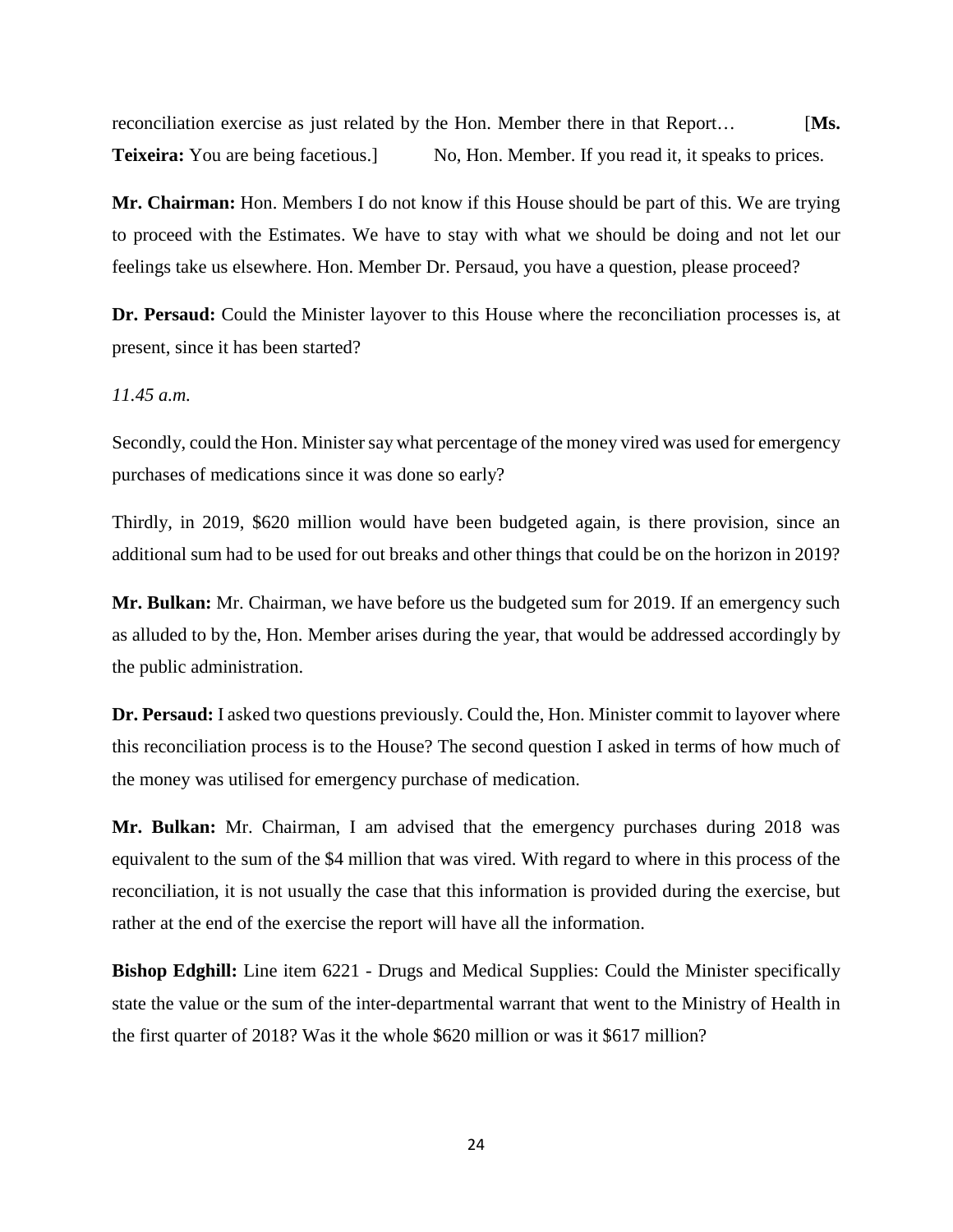Secondly, the Minister just told the House that there were emergency purchases of \$4 million. Could the Minister tell this House was the need for the emergency purchases a result of the nondelivery of drugs that should have been there based upon the warrant that went to the Ministry of Public Health?

**Mr. Bulkan:** The first question is \$618 million. To the second question, it was as a result of unavailability. I cannot speak about non-delivery.

**Ms. Teixeira:** Line item 6221 – Drugs and Medical Supplies: Could the hon Minister give us the percentage of requested drugs that were delivered to the region during this year of 2018?

**Mr. Bulkan:** Those details on that information would have to await the Reconciliation Report.

**Ms. Teixeira:** What were the percentage of drugs that was requested in 2017 and was delivered to the region based on the Reconciliation Report? I assume it must have been finished by now.

**Mr. Bulkan:** Mr. Chairman, we seem to be receding more and more into the past. We are now unto 2017. I would like to respectfully ask that we stick within the parameter, which is the 2019 Estimates. I seek your guidance, Sir.

**Dr. Persaud:** Line item 6281 – Security Services: I noticed from 2017 to 2018 there was a \$22 million increase in security services. From 2018 to the revised figure there was a further addition of another \$20 million, and now Budget 2019 has \$137 million which is an additional \$12 million increase on security. Could the Minister explain and state what security service provides the security? Has there been any change that warrants this increase?

**Mr. Bulkan:** The 2018 increases were a result of the increase rates of pay that were paid to guards under the service. The increase in 2019 is to cater for additional locations under this heading, such as, Eccles Health Centre which would be one new facility in 2019.

**Ms. Teixeira:** Line item 6292 – Dietary: What was budgeted in 2018 was \$8,200,000, it declined to \$1,300,000, and it has increase to \$8,200,000. Could the Hon. Minister explain what was the reason for the under spending in 2018? What has, now, lead to the figure returning to the original 2018 figure? What are the factors influencing this line item?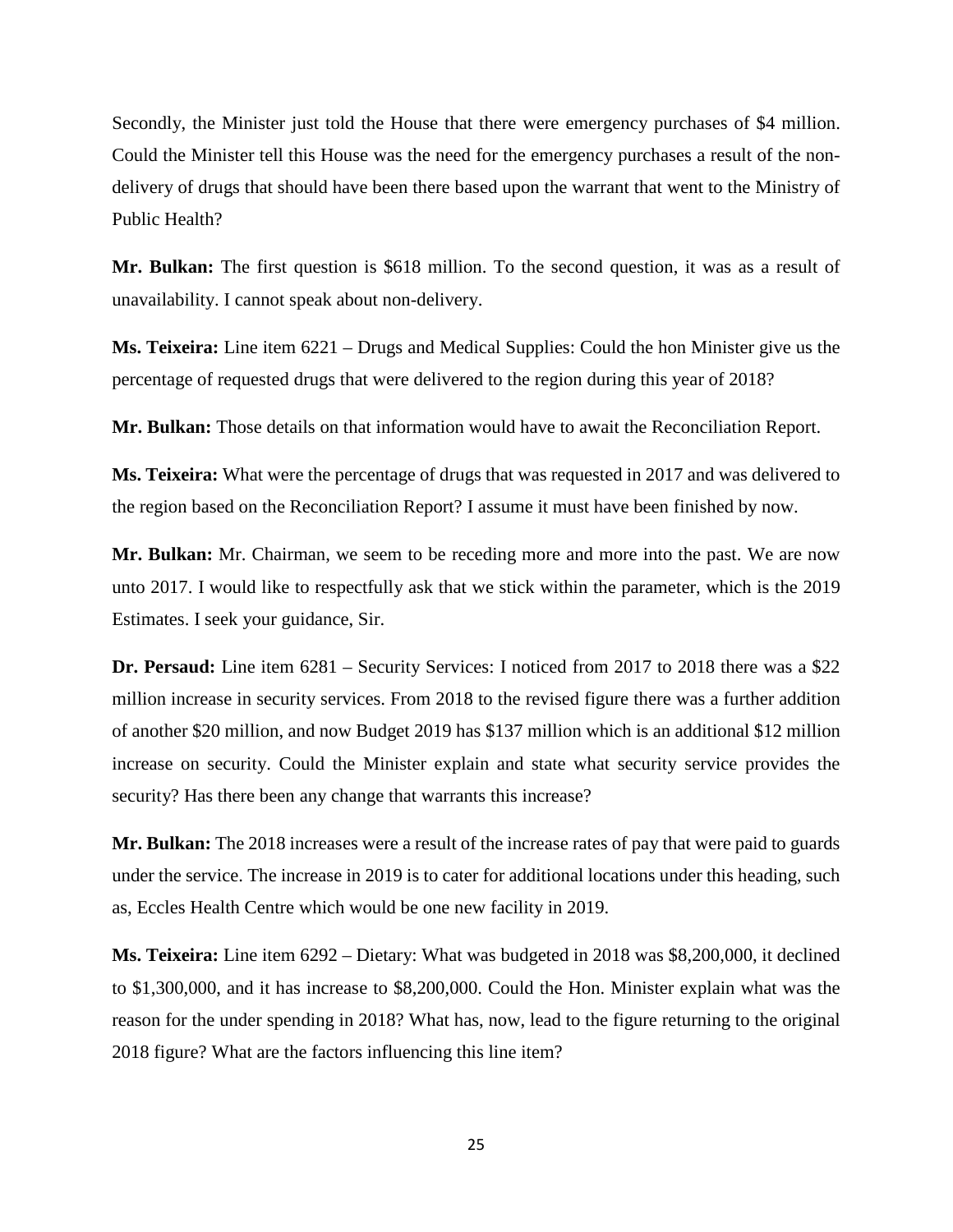**Mr. Bulkan:** I am advised that at two locations which is, the Diamond Diagnostic Centre and the Dr. C. C. Nicholson Hospital, at the time of the preparation of the Budget the expectation was to provide for 24-hours service to these two facilities or locations. The Maternity Department of the two locations, this feature did not take effect in 2018, but the provision in 2019 caters for this 24 hour service at the Maternity Department at the two locations.

**Dr. Persaud:** Line item 6281 – Security Services: Could the Minister say if there has been a change in the security service from 2017, to 2018, and to 2019? How many more buildings than 2017 did you provide security to in 2018, and similarly will be in 2019?

**Mr. Bulkan:** There was a change in the service provider at the end of the December 2017. There was a new provider in 2018, namely, Calibre Security Ltd. All of the locations that are receiving security under this line item, this information could be laid over for the benefit of the Hon. Member.

**Ms. Teixeira:** Line item 6292 – Dietary: Could I return to that? Minister, you stated that the plan was for the two hospitals to offer maternity care for 24 hours and it did not happen. Could you explain why it did not happen in 2018? What were the factors that lead to a 24-hour service not being offered to maternity patients?

**Mr. Bulkan:** I am advised that the facility is a new construction and it has just been completed which is the Diamond Diagnostic Centre. The maternity ward would become operational in the first quarter of January 2019. Dr. C. C. Nicholson Hospital this was as a result of a grant from the Inter-American Development Bank (IDB).

**Ms. Teixeira:** Mr. Minister, I think you may be aware that the Dr. C. C. Nicholson Hospital was opened by President Hoyte and when I was the Minister of Health it was a maternity hospital. It was specifically developed, designed with sections that were there equipped for maternity patients. We are talking from 1991 to 2018 now. You are telling me now that there is grant. What does that have to do with the provision of 24-hour service to maternal patients who require care? It is not just about delivery. It is for those who are high pressured patients and who are at risk mothers to be put into Dr. C. C. Nicholson Hospital for care. That hospital has a history as to why it was created. It is not to be a shell on an empty shelf.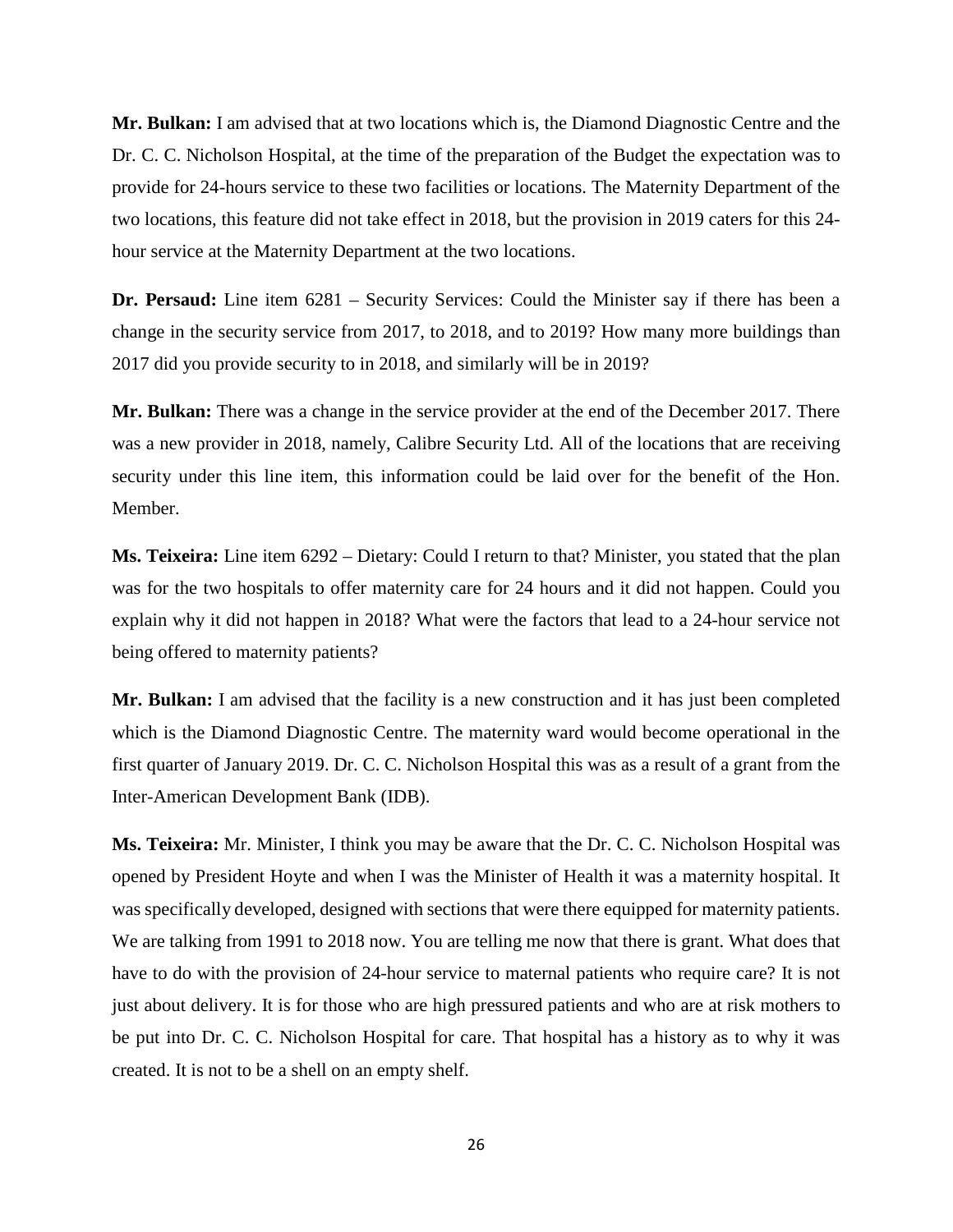**Mr. Bulkan:** I am advised that it was an upgrade from maternity clinic to a proper maternity ward in 2018.

**Ms. Teixeira:** Unfortunately, the Minister has not understood what I said. It was designed as a maternity hospital. There were beds and doctors in there and that is what it as doing. I am asking, what happened? Why did it change? It cannot be that it was just a grant that caused it not to function in 2018.

**Mr. Bulkan:** As I have outlined, it is an upgrade.

**Mr. Chairman:** There would be two questions after Dr. Mahadeo then I will put the question.

**Dr. Mahadeo:** I would like to direct the Minister's attention to the grand total Budget 2018 - \$1,200,000,000 and the revised \$1,100,000. Actually, we would not be spending over \$20 million. Could the Minister please advise on whether this money would be returned to the Consolidated Fund?

**Mr. Bulkan:** I am advised that there is no expectation that any of the 2018 allocations will be returned to the Consolidated Fund. The actual expenditure at the end of 2018 is likely to be in accordance with the budgeted sum - \$1.26 billion.

**Dr. Mahadeo:** Follow-up: Hon. Minister, are you saying that this revised projection is wrong?

**Mr. Bulkan:** It is not wrong, but, it is incomplete.

**Mr. Chairman:** Mr. Croal, you will have the last question.

**Mr. Croal:** Hon. Minister, line item 6255 - Maintenance of Other Infrastructure: First of all, could we get an explanation as to why this allocation has not been spent probably by 50%? I will have one follow-up, because I know you want to close this programme.

**Mr. Bulkan:** I am advised that the sums have been spent. The payments were being processed at the time of the preparation of these documents. Apparently, the payments are not being reflected here. These sums have been spent, Sir.

*12.00 p.m.*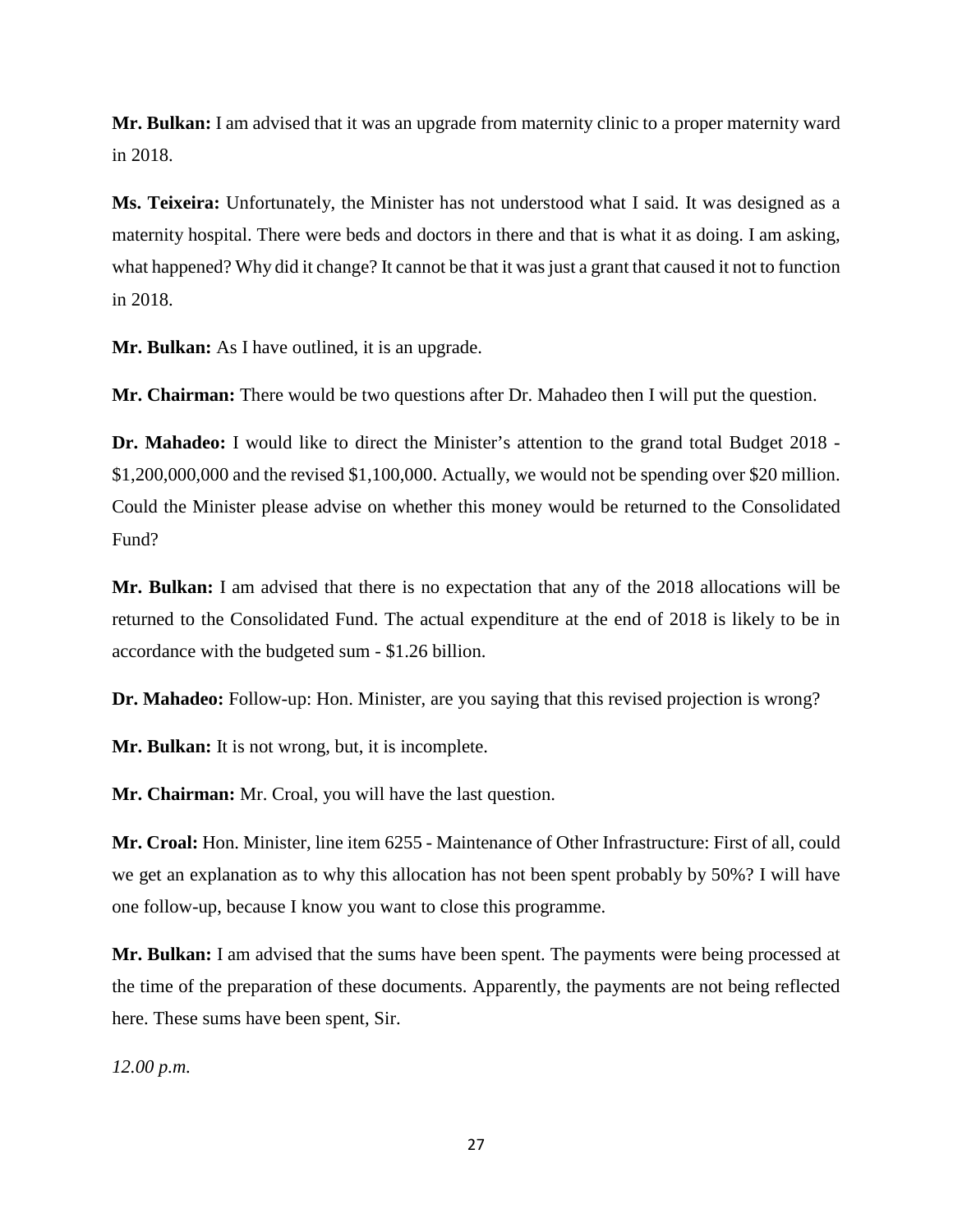*Programme: 745 – Health Services - \$1,304,214,000 agreed to and ordered to stand part of the Estimates.*

## **Capital Expenditure**

#### **Programme: 745 – Health Services - \$155,140,000**

**Dr. Persaud:** Project code 1203500- Buildings- Health: Could the Hon. Minister layover what has been planned when \$34 million is budgeted to be spent? Project code: 2404700- Land and Water Transport: \$25 million will be spent towards a vehicle and ambulance. Could the Minister say how much would be spent towards the ambulance, how much would be spent toward the vehicle, where will this vehicle be used and what type of vehicle is it?

**Mr. Bulkan:** I believe that the Hon. Member might be looking at a different Agency.

**Mr. Chairman:** Hon. Members, we are on Capital Expenditure, Programme 745.

**Dr. Persaud:** Project code 1203500- Buildings- Health: the figure is \$115,140,000. Could the Minister layover an itemised list for the House on what is to be spent on construction, rehabilitation and extension of health facilities?

**Mr. Bulkan:** Mr. Chairman, this will be provided.

**Ms. Teixeira:** Project code 2503700 Furniture and Equipment- Health: Could the Hon. Minister say where is the anaesthetic machine and how many ultra sound machines, electrocardiography (ECG) machines, and Cardiography machines are being purchased? Where are they being allocated in Region 4?

**Mr. Bulkan:** The provision is to cater for one anaesthetic machine and it is to be placed at Diamond Diagnostic Centre, four electrocardiography machines. Hon. Member, could I ask you what was the other equipment?

**Ms. Teixeira:** It is the ultrasound.

**Mr. Bulkan:** There are three portable ultrasound machines. These are to be used at the facilities, namely, St. Cuthbert, Plaisance and Grove, those facilities.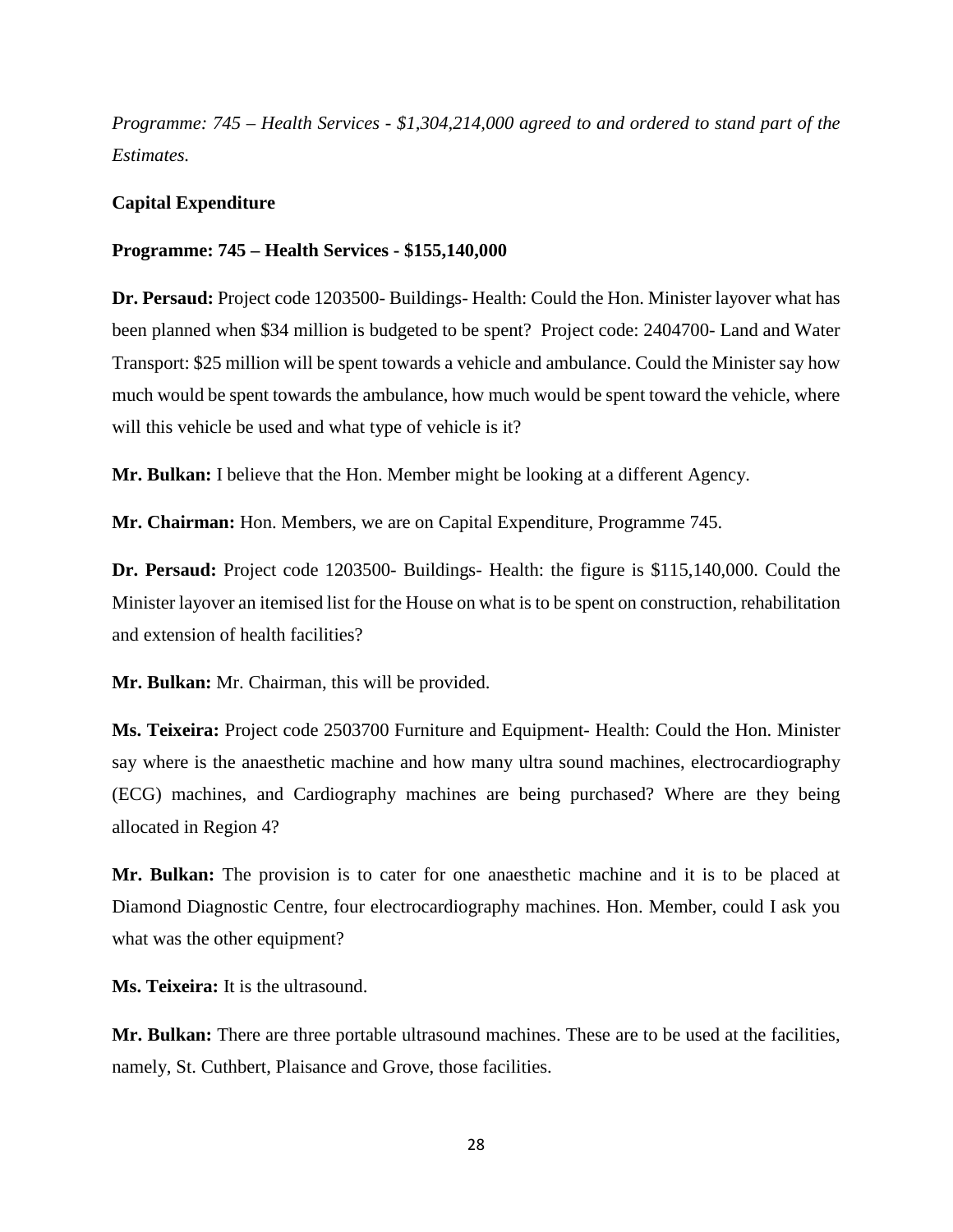*Programme: 745 – Health Services - \$155,140,000 agreed to and ordered to stand part of the Estimates.*

**Mr. Chairman:** Hon. Members, this is a good time for us to take the suspension.

*Assembly resumed Sitting suspended at 12.08 p.m. Sitting resumed at 1.18 p.m. Assembly resolved itself into Committee of Supply In Committee of Supply.*

**Agency 75: Region 5: Mahaica/ Berbice** *[1.18 p.m.]*

## **Current Expenditure**

## **Programme: 751 –Regional Administration and Finance- \$193,889,000**

**Mr. Croal:** Line item 6211- Expenses Specific to the Agency: There are a number of questions under this line item but firstly let me start. In 2018, there was an expenditure of the full budgetary allocation for 2018; could the Hon. Minister indicate what was this expense for in light of the Regional Democratic Council (RDC) not being able to meet?

**Mr. Bulkan:** I am advised this was for the activities that were budgeted for.

**Mr. Croal:** May I ask the Hon. Minister, what are the actives budgeted for?

**Mr. Bulkan:** In relation to the meetings of the RDC, I am advised that 10 meetings were convened, but these meetings were not completed to their conclusion.

**Mr. Croal:** Line item 6211- Expenses Specific to the Agency: Could the Hon. Minister firstly indicate who is the Clerk of the council?

**Mr. Bulkan:** At line item 6211- Expenses Specific to the Agency: There are activities relating to the proposed expenditure. I think that the proposed activities is what we should be addressing ourselves to.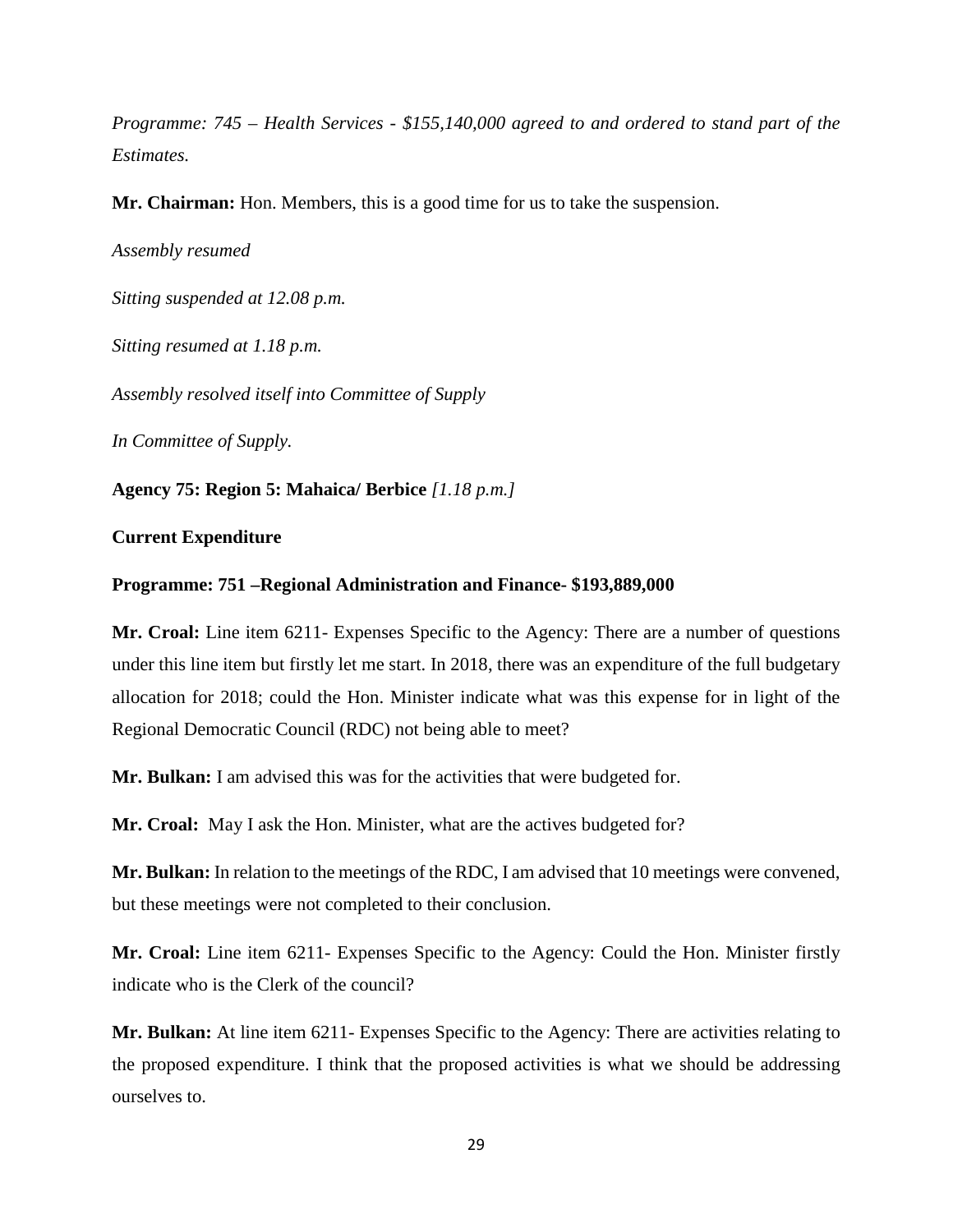**Mr. Croal:** Line item 6211- Expenses Specific to the Agency: Could you confirm that line item 6211 is mainly for the holding of the RDCs meetings?

**Mr. Bulkan:** No, Mr. Chairman. There are many activities such as, pay for the councillors, Toshaos, Deputy Toshaos, the stipend for those officers travelling for the Toshaos and Deputy Toshaos from Maraikobai to attend those RDC meetings, the Sub-Committee Meetings of the RDC, fuel and utility bills for Regional Chairman and regional Vice Chairman, training for the RDC Councillors, disaster preparedness, and numerous community consultations across the region to learn about the region's needs, to cater for the region's developmental activities, and execution of its plan.

**Mr. Croal:** Line item 6211- Expenses Specific to the Agency: Could you confirm that the holding of RDC meetings is the expense incurred from line item 6211?

**Mr. Bulkan:** Yes, Sir.

**Mr. Croal:** Could you therefore confirm that with their being 10 disrupted RDC meetings, just being called and not proceeding obviously would not be able to incur as much expense as budgeted. Could you therefore confirm that you have spent the full budgetary allocation despite there being an allocation for the holding of RDC meeting but, yet we had brief sessions?

**Mr. Bulkan:** We are once again venturing into the realm of conclusions and it is erroneous. It has never happened to me, but I believe that if a wedding is planned and either the bride or the groom does not show up at the altar, the expenses are fixed, they are there. Except for the honeymoon, which would not be an expense relating to the wedding. All of the expenses for these meetings which was convened would have been incurred. Probably save and except if one member of the council was not present or unless he was coming with public transportation for which there would have been a separate cost, then it is reasonable to conclude that once the meeting has been convened the cost would have been incurred to bring all of the councillors including the Toshao from Maraikobai and to provide for his return. The imputation and the conclusion is that it cannot be supported.

*1.27 p.m.*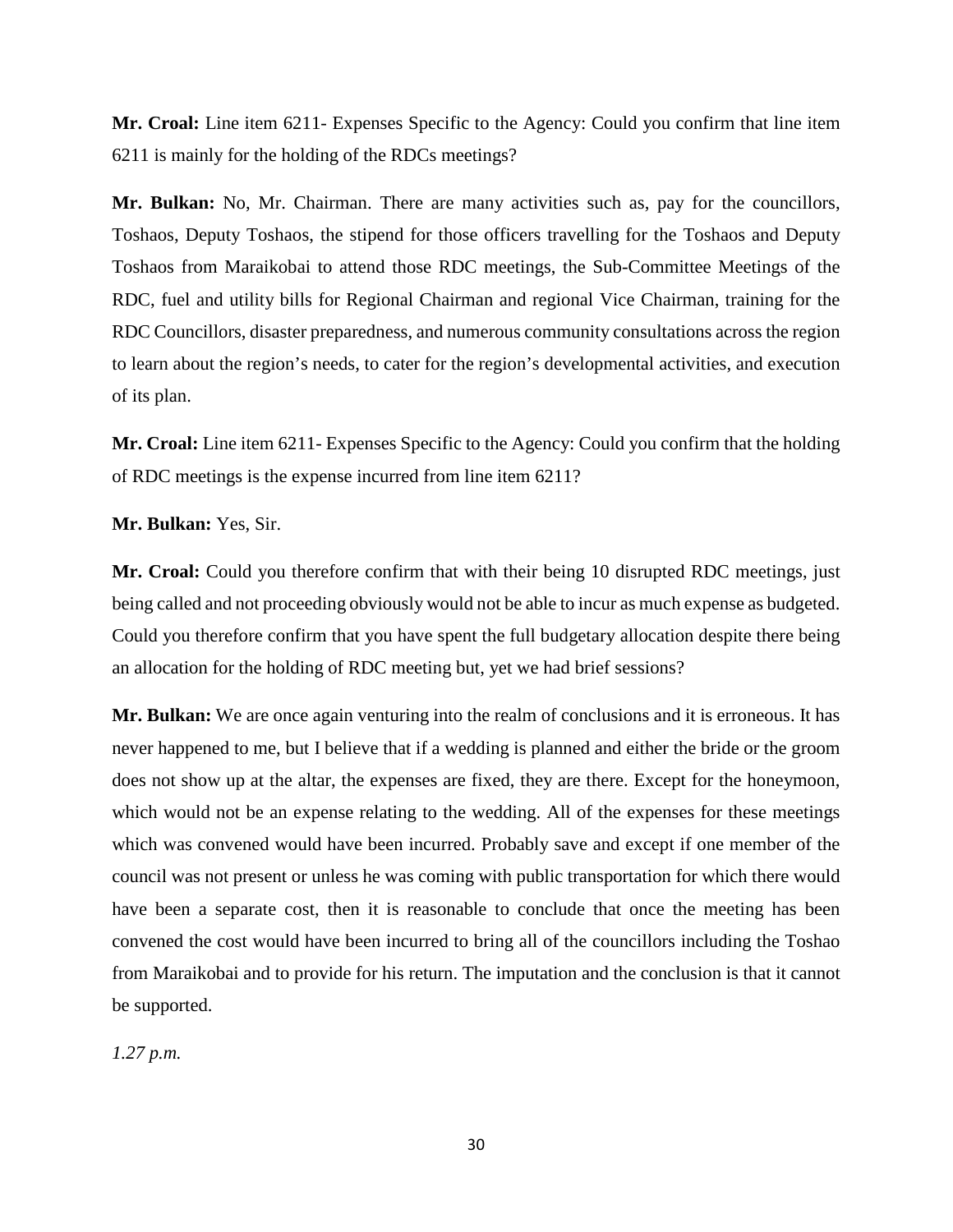**Mr. Mustapha:** Follow-up question and this relates to line item 6211, Expenses Specific to the Agency. The Minister just mentioned in his remarks that there were 10 meetings, which were called, and it was not concluded. May I ask the Minister, what were the reasons that these meetings fell through?

**Mr. Bulkan:** Mr. Chairman, if I am obliged to provide an answer, I think the best answer I can give is that it is an absence of leadership, or even poor leadership.

**Mr. Mustapha:** If I can continue, a follow-up. Is the Minister saying that it is an absence of leadership from the administration, the Regional Executive Officer (REO)?

**Mr. Bulkan:** The answer is no.

**Mr. Croal:** Hon. Minister, same line item 6211: You can plan the wedding, you can plan the honeymoon, but if the honeymoon does not happen, therefore, you did not incur the full expense.

Line item 6116 – Contracted Employees: Could you indicate who are the two remaining contracted employees here? The allocation would have decreased by half, but only one contracted employee was removed. Could you indicate the designation of that person that came off?

**Mr. Bulkan:** Did you say came on or off?

**Mr. Croal:** Off.

**Mr. Bulkan:** I thought I heard you say 'on' because it is 'off'. The one staff that came off was a store attendant, whose contract ended with effect from the  $4<sup>th</sup>$  March, 2018.

**Mr. Gill:** Could the Hon. Minister advise who is in charge of Region 5? Is it the REO or the Regional Chairman? It is line item 6111, Administrative.

**Mr. Bulkan:** Line item 6111 provides for the regional administration.

**Mr. Chairman:** Hon. Minister, the line item was corrected. It was stated as line item 6111.

**Mr. Bulkan:** Yes, Sir. So, that is the regional administration.

**Mr. Gill:** I will ask the same question under line item 6211, Expenses Specific to the Agency. Could the Hon. Minister advise who is in charge of Region 5, that is administration?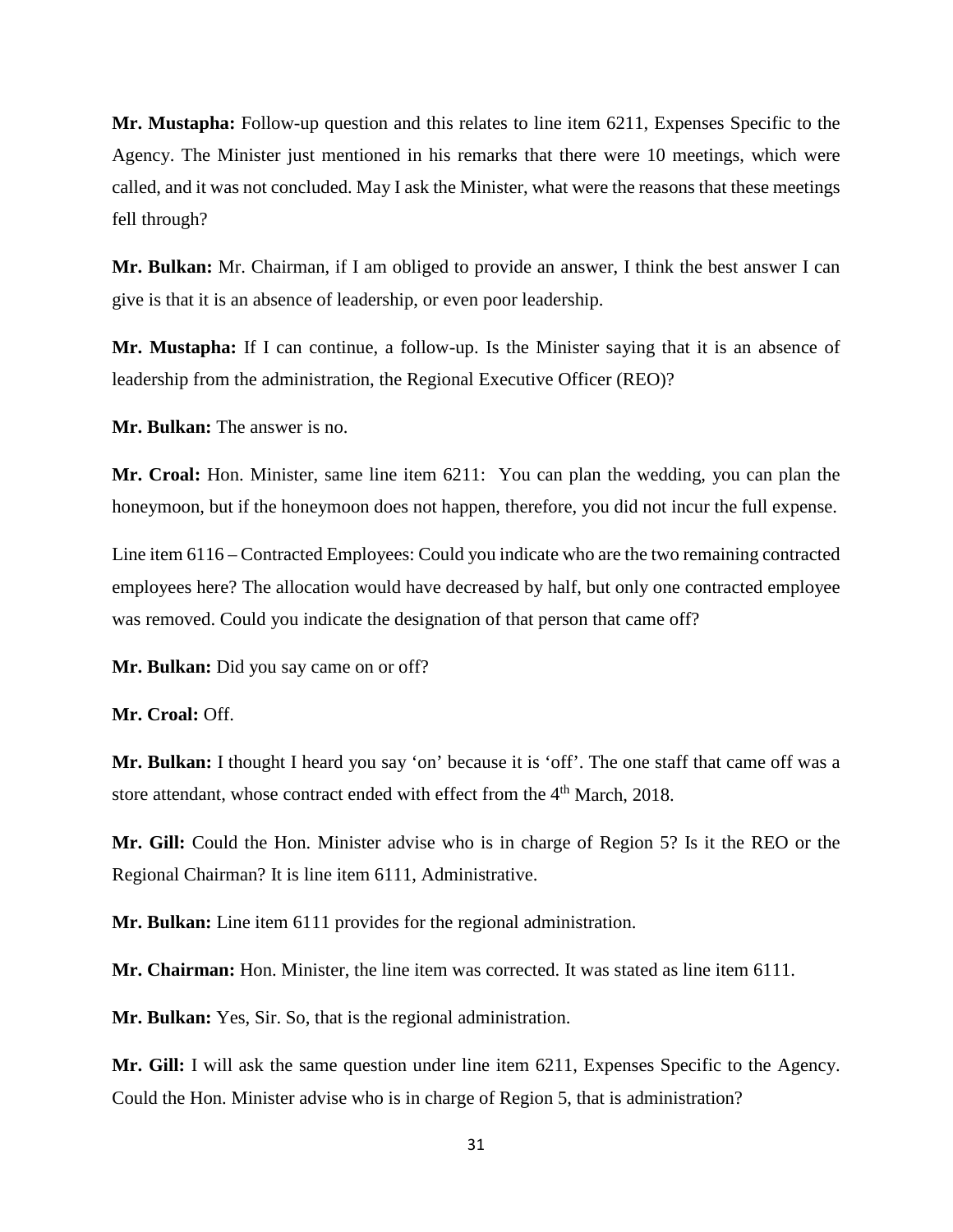**Mr. Bulkan:** The management of the region has many components. The management of our country, of course, it has an Executive President, it has a Central Government and it has regional administration. The regional administration has two components: There is an elected council and there is an appointed element.

The financial resources provided for the management and development of the region come from the Central Government and that is disbursed and administered by a regional administration which is headed by an accounting officer.

**Mr. Chairman:** Two more questions after Mr. Mustapha. Please go ahead.

**Mr. Mustapha:** I want to refer the Minister back to line item 6211. He just mentioned that there were no meetings held. I want to ask him how the five programmes were executed in the region. Who supervises the programmes? Who approves the programmes? Who passes payments for works within the region?

**Mr. Bulkan:** These documents that are circulated to all Members for each of the regions, I think, has the information that the Hon. Member is seeking. It is in Volume 2. If we were to go to that region, it would be Agency 75, which is on page 281.You can see that there are two officers listed there, one followed by the other. That is the hierarchy and the leadership of this agency. I think in the absence of either of these two persons, it is not expected that the work of the region will come to a standstill. That is not what we are here for, to bring things to a standstill. We are here to ensure that progress and development continues.

**Mr. Mustapha:** In other words, is the Minister saying that there is no need to hold meetings to look at and execute these programmes?

**Mr. Bulkan:** Mr. Chairman, if I may provide a little more clarity, no, I did not say that. Once again, we are coming to conclusions. But the committees of this council are functioning. I am advised that, despite the fact RDC meetings have experienced challenges in 2018, the work of the council continues, and the committees are functioning.

**Mr. Chairman:** Hon. Member, Mr. Mustapha, one more question.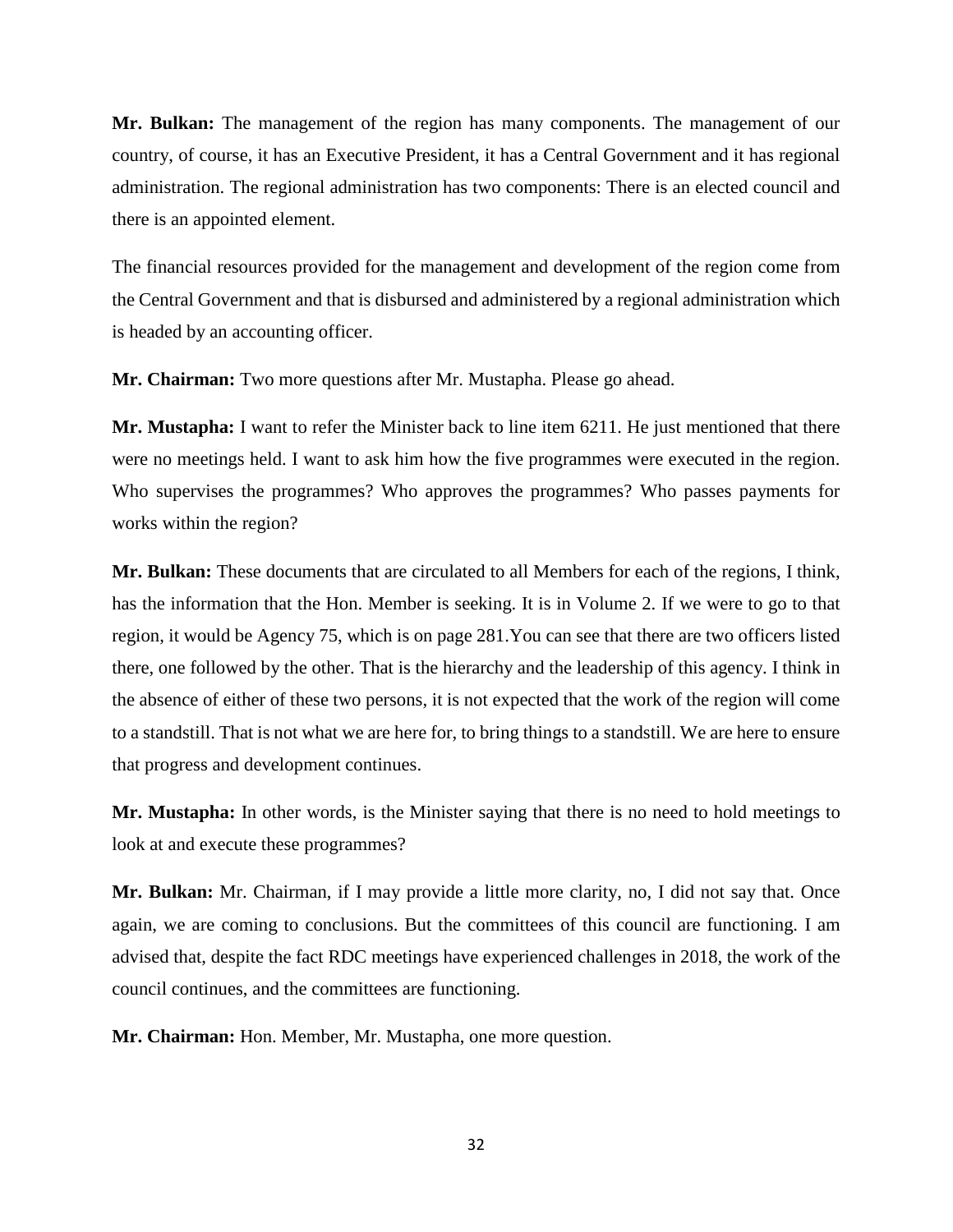**Mr. Mustapha:** Mr. Chairman, the Minister is saying that the committees are functioning. But the committees do not make decisions; they make recommendations. The recommendation goes to the RDC for approval and as long as it is approved there, then it becomes a decision of the RDC.

**Mr. Bulkan:** I am advised that authorisation for payments are duly approved in accordance with the procedures that governs the RDC.

**Mr. Gill:** Staffing details, line item 6111 – Administrative: I noticed that there is a reduction in the administrative staff of one person. Could the Hon. Minister indicate the designation of that person who is missing from the 2018 staffing detail?

**Mr. Bulkan:** The vacancy is for a Deputy Regional Executive Officer (DREO) who was appointed to the Region but who has been absent from that post from February, 2018.

**Mr. Chairman:** This is the last question, Mr. Croal.

**Mr. Croal:** Thank you very much, Mr. Chairman. Hon. Minister, could you layover for us the breakdown under line item 6211 – the \$17.286 million?

**Mr. Bulkan:** Noted, Mr. Chairman.

*Programme: 751 – Regional Administration and Finance – \$193,889,000 agreed to and ordered to stand part of the Estimates.* 

## **Capital Expenditure**

## **Programme: 751 – Regional Administration and Finance – \$15,378,000**

**Mr. Croal:** Hon. Minister, project code 1208900 – Buildings – Administration: With respect to the extension of the office, could you indicate which section or probably some of the personnel intended to be placed within the extended area?

**Mr. Bulkan:** The extension would accommodate a new procurement planning unit, agriculture office, and to provide more comfortable accommodation for the accounts, registry and the personnel sections.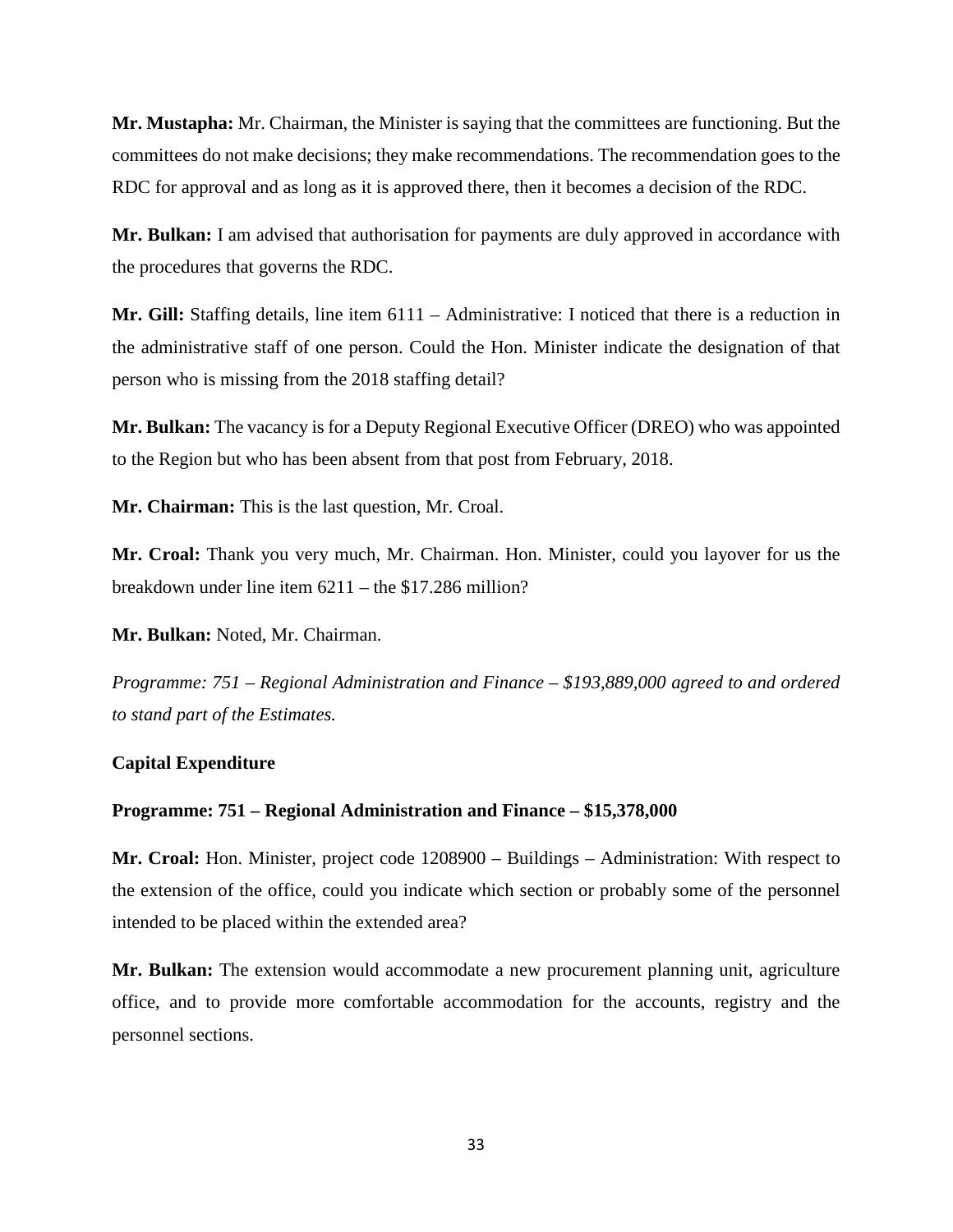*Programme: 751 – Regional Administration and Finance – \$15,378,000 agreed to and ordered to stand part of the Estimates.*

# **Current Expenditure**

## **Programme: 752 – Agriculture – \$241,449,000**

**Mr. Seeraj:** Line item 6115 – Semi-Skilled Operatives and Unskilled: In 2017, under this department here, there was five, in 2018 five, and there is an increase to 15. Could the Hon. Minister state how he arrived at 15?

**Mr. Bulkan:** It is the employment of 10 farmhands who were employed from the middle to the end of 2018.

**Mr. Seeraj:** Could the Hon. Minister inform us on how these vacancies were arrived at? What created these vacancies? Were these vacancies advertised and received the RDC's approval? What kinds of activities are these farmhands engaged in?

# *1.42 p.m.*

**Mr. Bulkan:** I am advised there were internal advertisements; applications were received following which interviews were conducted and there were subsequent employments.

**Mr. Seeraj:** If there was an internal process, could the Hon. Minister inform us of where these 10 people came from, which department? Was the depletion of 10 persons from another department reflected anywhere under the staffing structure?

**Mr. Bulkan:** It is the interpretation; the notices were communicated internally, it was not that the employment was internal. Persons from within the RDC would have taken the information out to the communities from where the applications were submitted.

**Mr. Gill:** The same line item 6115, Semi-Skilled Operatives and Unskilled, in a region that is heavily populated by Indo-Guyanese...

**Mr. Chairman:** Hon. Member, Mr. Gill...?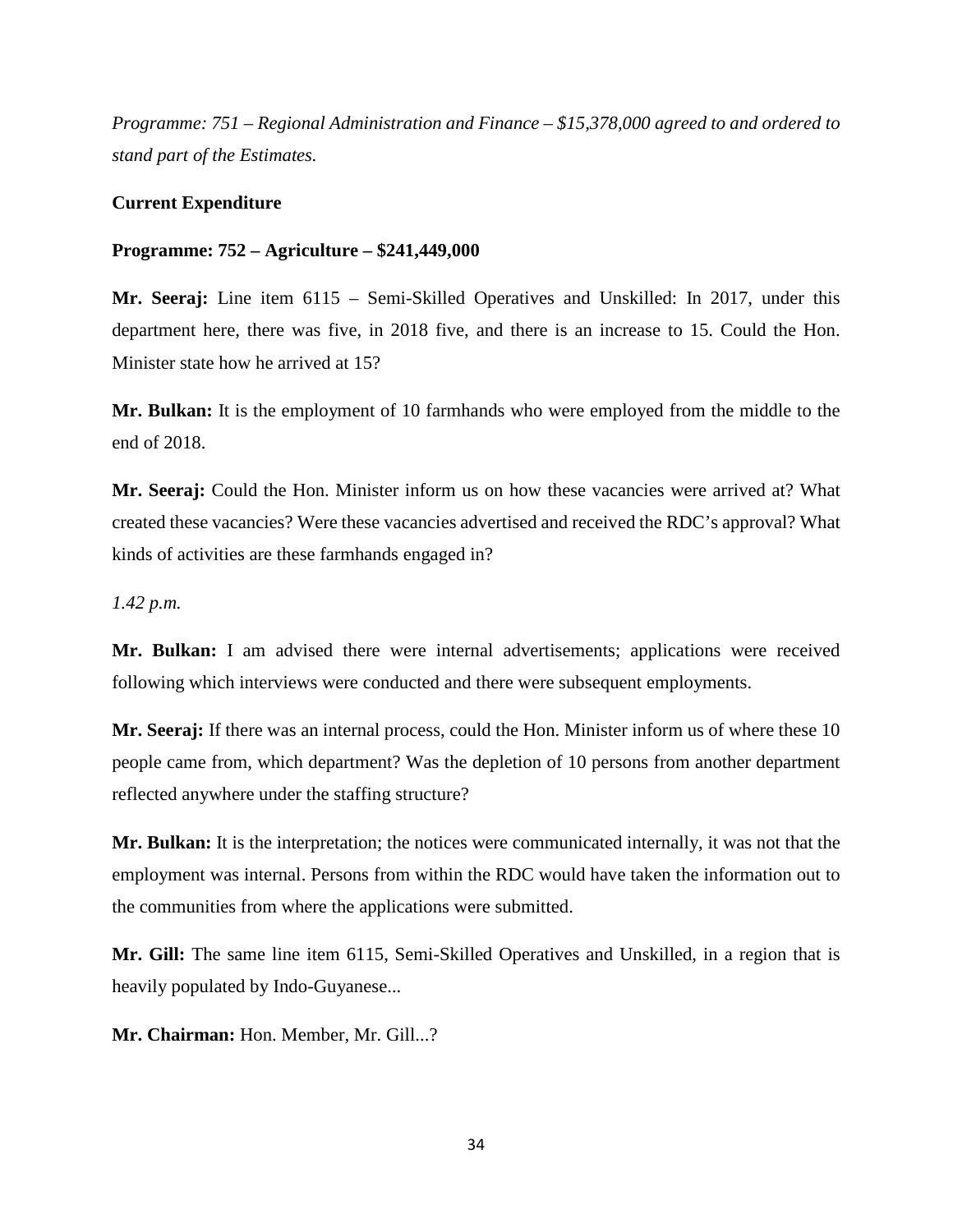**Mr. Gill:** You have to listen to the question, Mr. Chairman. How could you pre-empt what I am about to say?

**Mr. Chairman:** I would prefer that you do not introduce the question...

**Mr. Gill:** In a region that is populated by a predominant ethnic group, is the Hon. Minister aware of the ethnic imbalance employed by the discriminatory policies or practices of the Regional Executive Officer?

**Mr. Chairman:** Hon. Mr. Gill, do not...

**Mr. Bulkan:** I think it is best to offer a direct response to that question. The 10 new employees that line item 6115, Semi-Skilled Operatives and Unskilled, refers to, I will give their surnames and not the full names.

**Mr. Chairman:** Hon. Minister, it is a policy which I have advised and sought the assistance of Hon. Members, not to mention names of people in this room, that remains so.

**Mr. Bulkan:** I am advised, but the evidence does not substantiate the contention that is being made and I wish to deny that.

**Mr. Mustapha:** I want to refer the Minister back to line item 6115, Semi-Skilled Operatives and Unskilled. He said an internal mechanism was used to distribute or collect these applications. Could I ask the Hon. Minister, what were the criteria used to identify these persons to submit applications?

**Mr. Bulkan:** The requirements for the position are that these persons need to be able-bodied, as they would say; seafaring. These are labourers and farmhands, so they must be able-bodied people who are capable of manual labour.

**Mr. Chairman:** I thank the Hon. Minister. There will be two more questions after Mr. Seeraj.

**Mr. Seeraj:** I do not think this one will count because it is a question that I asked before but it was not answered. I wish to repeat it. I asked the Minster, I said in 2017...

**Mr. Chairman:** Is there a line item?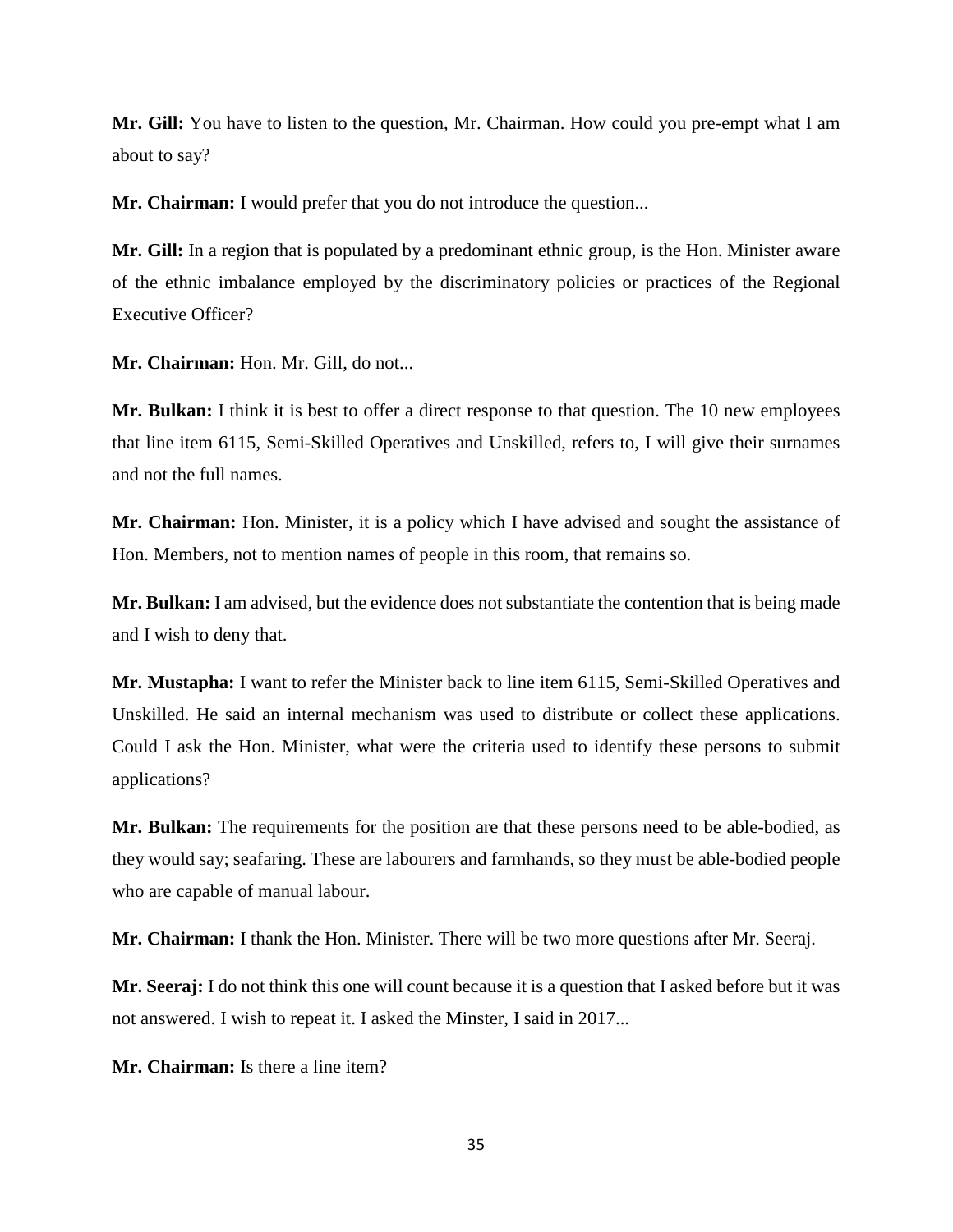**Mr. Seeraj:** Line item 6115 - Semi-Skilled Operatives and Unskilled: That is the only line item that I asked a question on.

**Mr. Chairman:** Thank you.

**Mr. Seeraj:** The question was not answered. I said in 2017 and 2018 there were five persons, and, in 2019, we are budgeting for 15 persons. I asked if this project was approved by the Regional Democratic Council as the policy making body. This is an area to my mind, given the nature of the trend, and that it is a new department, has the RDC approved the establishment of this new department? The only part of the question that the Minister answered was about some internal mechanism used to employ these people. I wish to repeat, did this project receive the approval of the Regional Democratic Council, which is the policy making body of the RDC?

**Mr. Bulkan:** I am advised that the answer to the question is, yes. It was approved at a statutory meeting of the RDC in 2017. There was a special meeting of the RDC held on  $17<sup>th</sup>$  August, 2017, that approved the capital expenditure, in particular the one under Agricultural Development, which is an estimated total of \$69,800,000. The funding was not available in 2017, so the programme started in 2018 following the approval by the Regional Democratic Council in 2017.

**Mr. Gill:** Line item 6291 - National and Other Events: There is a total of \$16.5 million budgeted under this line item for the entire region. There is \$4 million allocated under Programme 752, which was not requested by the region, could the Hon. Minister advise why this was so important when other vital infrastructural projects, such as bridges, have been cut under this budget?

**Mr. Bulkan:** Could I respectfully ask the Hon. Member to repeat the line item, please?

**Mr. Gill:** It is line item 6291, National and Other Events.

**Mr. Bulkan:** Yes, I thought I heard that. I am hearing some figures that do not correspond to the document that I have before of me.

**Mr. Gill:** Could I repeat? I said a total of \$16.5 million was budgeted under this line item for the entire region, of which \$4 million was allocated for under this Programme 752, and it was not requested.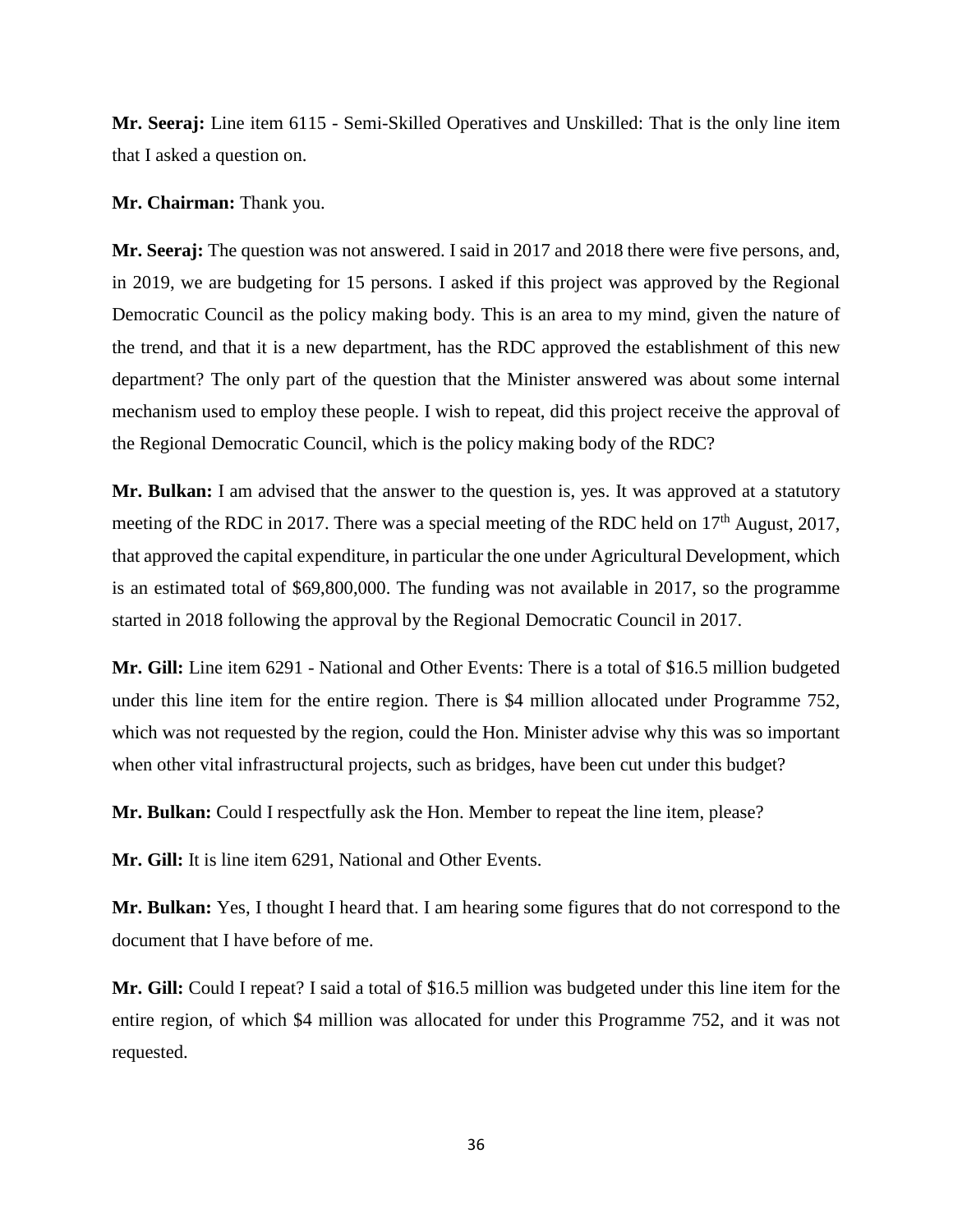**Mr. Bulkan:** I would like to request that the Hon. Member provide some clarification as to where this figure of \$16.5 million came from.

**Mr. Gill:** Under Regional Administration and Finance there is \$4.5 million; Agriculture, \$4 million which was never requested and Education Delivery, \$8 million, and that is \$16.5 million for the entire region. I am questioning why the \$4 million was added to this when it was not requested by the region. Last year's figure was zero. It is line item 6291, National and Other Events.

**Mr. Bulkan:** I once again seek the co-operation of the Hon. Member as to where I can find this \$16.5 million that is being referred to, because reference is being made to it and I cannot seem to locate it.

**Mr. Chairman:** This is the final question.

**Mr. Gill:** It is a follow-up; it is the same thing. In this region, for the same line item 6291, National and Other Events, if the Hon. Minister adds the \$4.5 million from Regional Administration and Finance, the \$4 million from Agriculture and the \$8 million from Education Delivery, he will get \$16.5 million for the entire region. There is \$4 million dollars which was not requested by the region, under this line item for Agriculture.

**Mr. Chairman:** Hon. Mr. Gill, that was a follow-up question.

**Mr. Bulkan:** The budgetary allocation of \$4 million is to cater for the Regional Agriculture and Commercial Exhibitions (RACE); exhibitions that will be held by each region annually. This provision is to cater for the expenses associated with hosting the Regional Agriculture and Commercial Exhibitions in 2019.

**Mr. Chairman:** Mr. Mustapha. I will allow you the last question.

**Mr. Mustapha:** Before I go to my substantive question, line item 6251, Maintenance of Roads, I want to ask the Minister if he would be kind enough to lay it over to us, so that we could see the number of roads that will be maintained.

I want to refer to line item 6115, Semi-Skilled Operatives and Unskilled, and the Minister said they have employed 10 new farmhands. Could the Minister tell us where these people are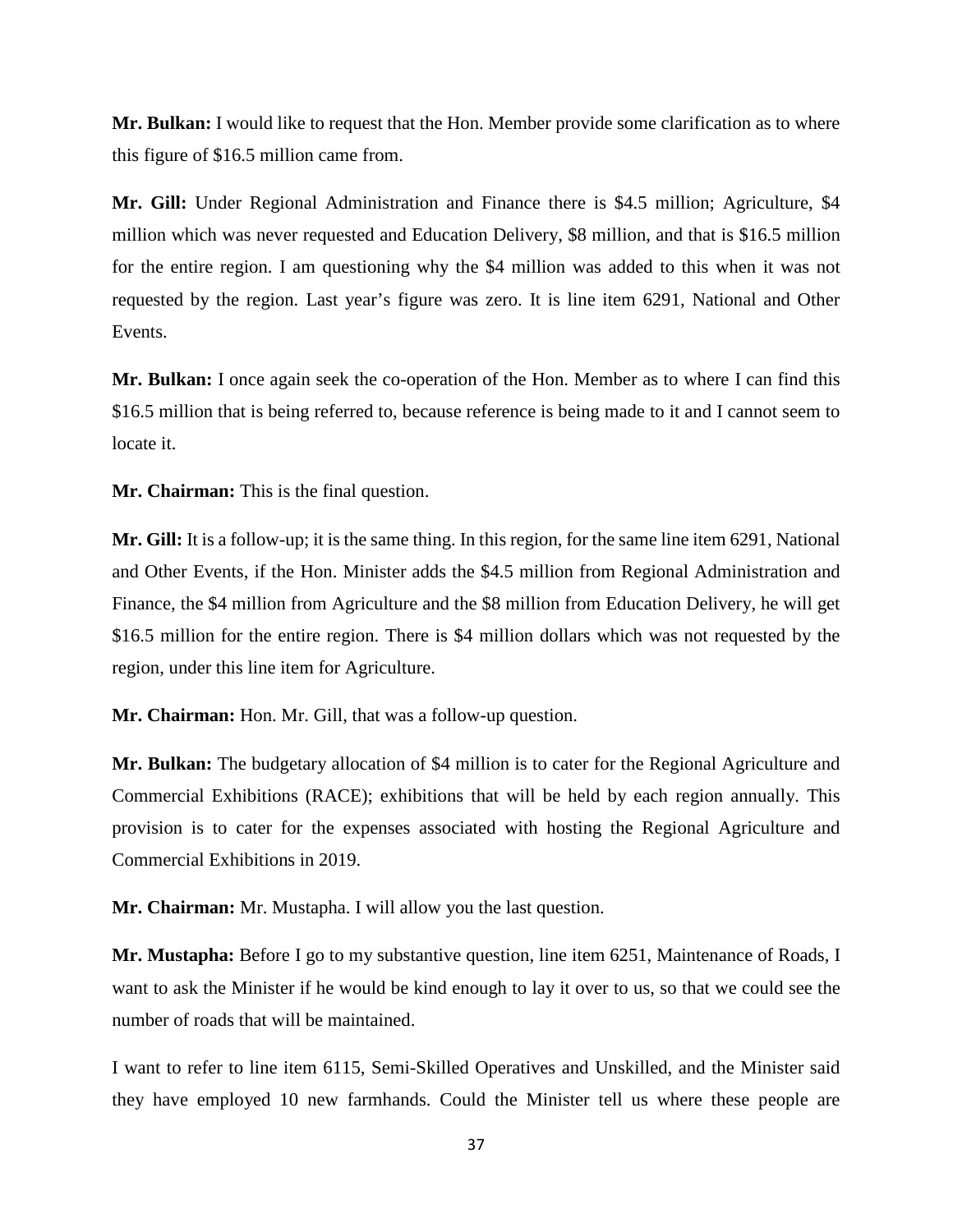stationed? Are they stationed at the farms in front of the REO's office which were bulldozed and taken away from the farmers? Are those people stationed there to look after the farms?

**Mr. Bulkan:** These farmhands are employed at a farm that is north of the public road. I believe it is in the vicinity of the RDC's office. It is on the northern side of the public road.

*Programme: 752 - Agriculture - \$241,449,000 agreed to and ordered to stand part of the Estimates.*

## **Capital Expenditure**

### **Programme: 752 - Agriculture - \$59,000,000**

**Mr. Seeraj:** Project code 1903800 - Agricultural Development: It is stated here, "Provision for crops and land utilisation project." I checked the profile document and I am not more enlightened. Could the Hon. Minister provide more information on this expenditure?

**Mr. Bulkan:** It is to fund a poultry rearing activity. The allocation is for the construction of a poultry pen, a plucking area and...

**Mr. Seeraj:** What size and how many birds will be inside?

*1.57 p.m.*

**Mr. Bulkan:** It is approximately 800 birds. **[Mr. Dharamlall:** So little bit?] Yes. It starts with 800 birds… and the completion of the perimeter fence for a total sum of \$15 million.

**Mr. Seeraj:** Sir, could the Hon. Minister inform this House whether this project received the approval of the RDC?

**Mr. Bulkan:** Mr. Chairman, the very project that I referred to earlier, these are all activities that would be captured under the rubric of that project.

**Mr. Seeraj:** Sir, could the Hon. Minister disaggregate the amounts in terms of how much of the \$15 million is for the fence and the big pen to accommodate 800 birds?

**Mr. Bulkan:** Mr. Chairman, the pen itself is estimated at a budgeted sum of \$6 million, the construction of the slaughter and plucking area \$6.4 million and the perimeter fence \$2.6 million.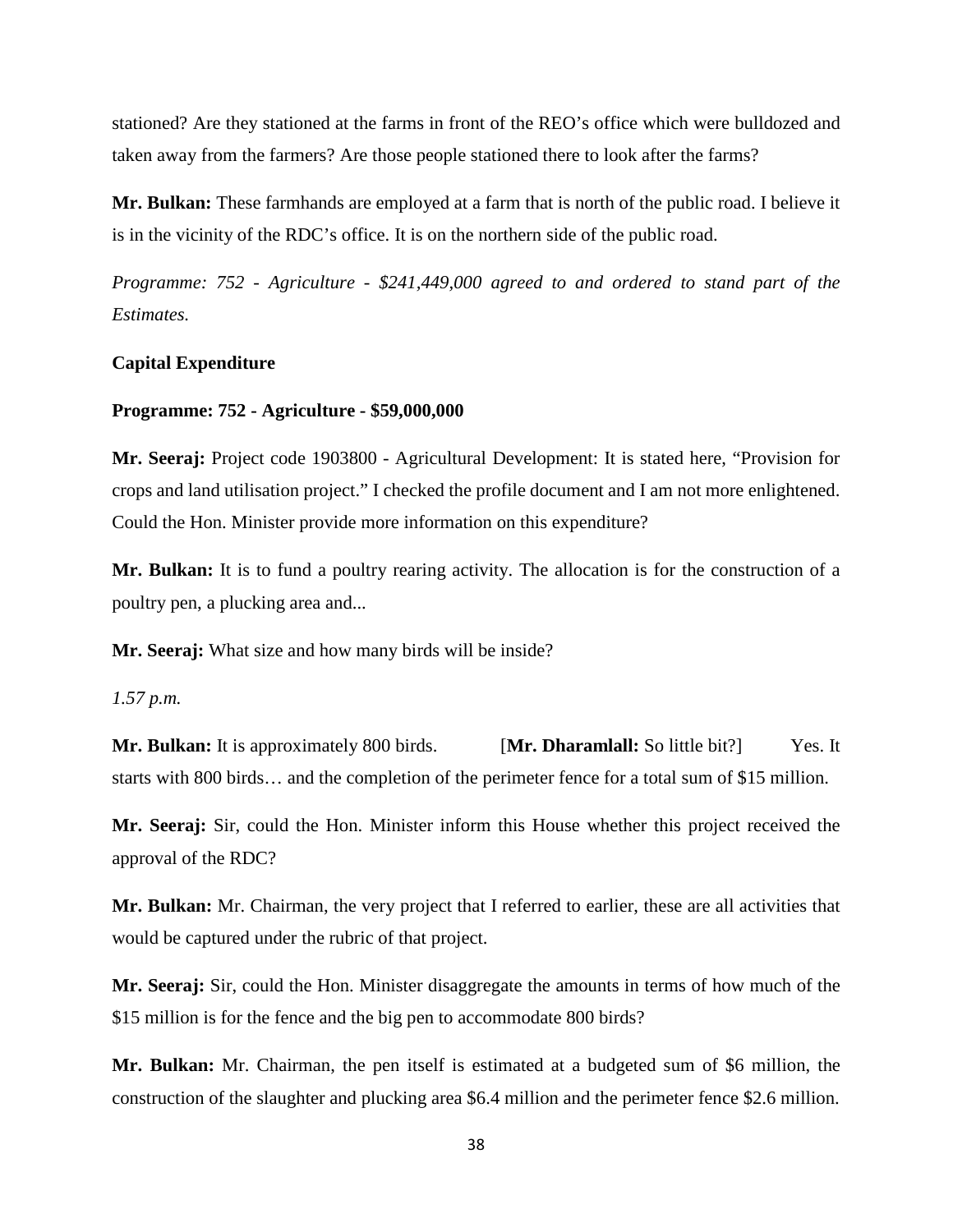#### *[Mr. Chairman hit the gavel]*

**Mr. Chairman:** Hon. Members, I repeat what I said before, all Members can ask questions. If Members sit in their seats and shout across they do two things: one, they disregard the rules of the House by which we are allowed to sit here, and secondly, there is no point to asking the question from your seat because you do not get an answer.

**Mr. Gill:** Project code 1903800 - Agricultural Development: \$52 million was spent on this project in 2017, \$35 million was budgeted for in 2018, which I am sure is already exhausted, and now an additional \$15 million is allocated in the 2019 budget. Could the Hon. Minister explain how the region is expected to benefit financially from this project? What percentage of the Region 5 population is expected to benefit from this investment of \$102 million of taxpayers' money?

**Mr. Bulkan:** Mr. Chairman, I believe the Hon. Member is attempting to amalgamate the regional development programme when we have before us, under Programme 752, capital activities, and the one for which details are being sought has to do with a project for which I have provided the details. But we are being referenced with prior-year estimates which refers to the entire programme and not this particular project for which the sum of \$15 million was disaggregated in components for which I give the respective sums. That is the best answer I can offer the Hon. Member.

**Mr. Gill:** Is the Minister denying that \$35 million was budgeted for this very project this year and another \$15 million for next year?

**Mr. Bulkan:** Mr. Chairman, perhaps, the Hon. Member was either not listening or paying attention to what I just said. The allocations were for the programme not this project. This is a different project under the programme. It is one component and this one is \$15 million, and I have already provided the details.

**Mr. Seeraj:** Project code 1903800 – Agricultural Development: Sir, could the Minister provide us with the specifications in terms of the size of this \$6 million pen to rear 800 birds and the plucking area of \$6.4 million? What is the size of the buildings?

**Mr. Bulkan:** Mr. Chairman, for the pen it is 7.6 meters by 14.24 meters. I do not have the height, but this information could be provided subsequently. For the slaughter and plucking area it is 6.1 meters by 12.2 meters and the other details can be provided subsequently, but that is the size.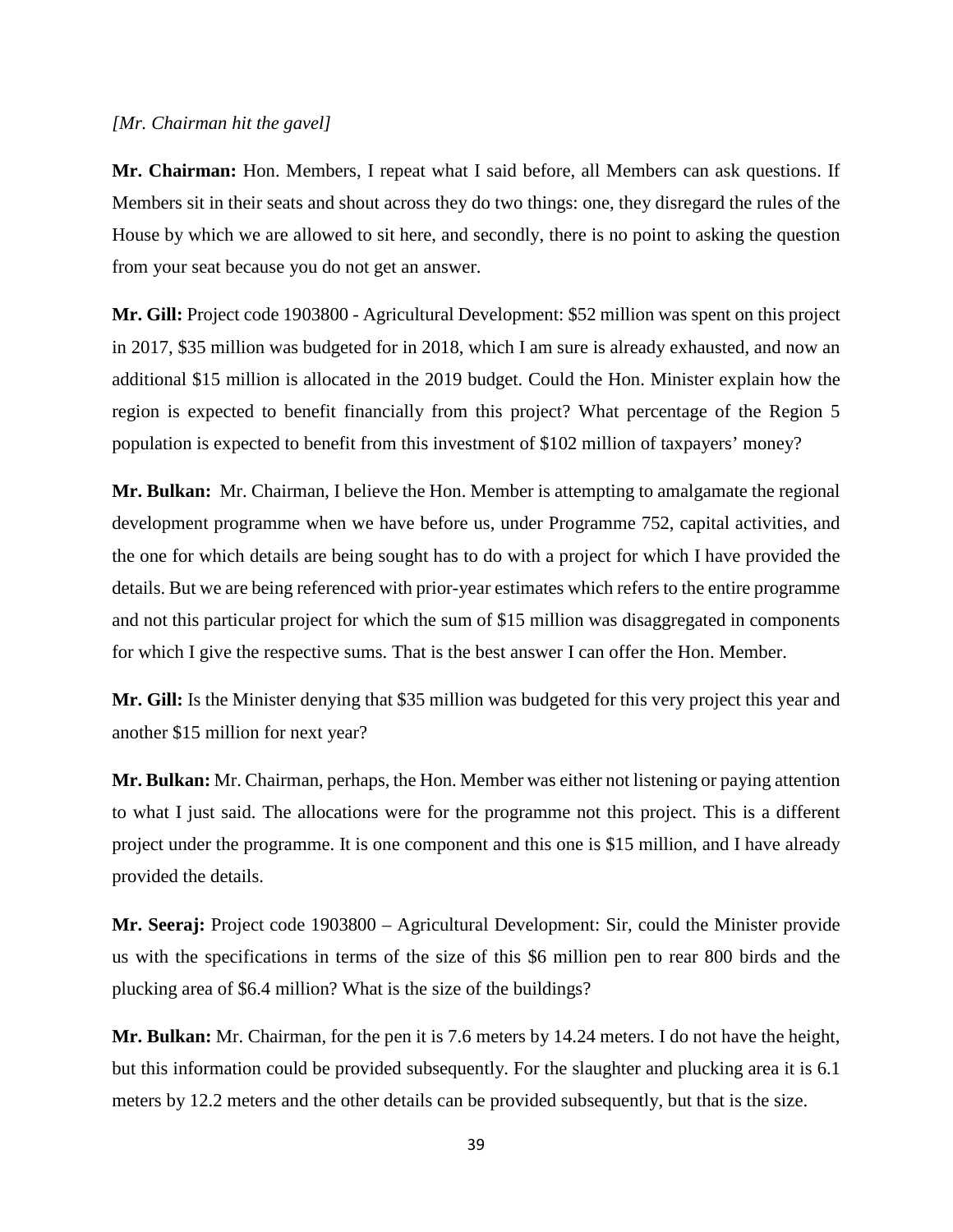**Mr. Seeraj:** Sir, I appreciate the laying over of the details for this particular project.

**Mr. Gill:** Same project code, could the Hon. Minister explain the rationale of providing an additional \$15 million for this project of the REO while at the same time cutting \$12.7 million for the construction of two bridges in this region which was not approved by the…?

**Mr. Bulkan:** Mr. Chairman, I would try to speak slowly. It is not an additional expenditure. This is a new activity and so it is a fresh allocation. I have said before that this programme has many components and this is a new component. So, it is \$15 million for this activity; it is not an additional sum, but it is a new allocation for a new activity.

**Mr. Gill:** It is the same project Minister.

**Mr. Chairman:** Hon. Members, we have three more questions. Mr. Mustapha, you have the first question.

**Mr. Mustapha:** Thank you Mr. Chairman. The same project code 1903800: Could the Hon. Minister say where is the location of this poultry farm? And if it is in the northern side as he mentioned, who made the decision to take away the farm lands from the farmers that were farming there before?

**Mr. Bulkan:** Mr. Chairman, I believe that the question that is being posed is a matter that is before the court and I am subject to be corrected. But I believe one of the Hon. Members here is involved in that litigation. I believe that we are precluded, prevented from discussing matters that are before the Court.

**Mr. Dharamlall:** Hon. Minister, again the Government is involved in business. I thought we were out of Communism – government in business. Could you please state whether there is a management committee to oversee this project and, if so, lay over the names of the members of the Management Committee to the Parliament? Also, how were the members chosen to be on the Management Committee?

**Mr. Bulkan:** Mr. Chairman, this activity is one that is being conducted by the Regional Democratic Council, an agency and a council that continues to function despite considerable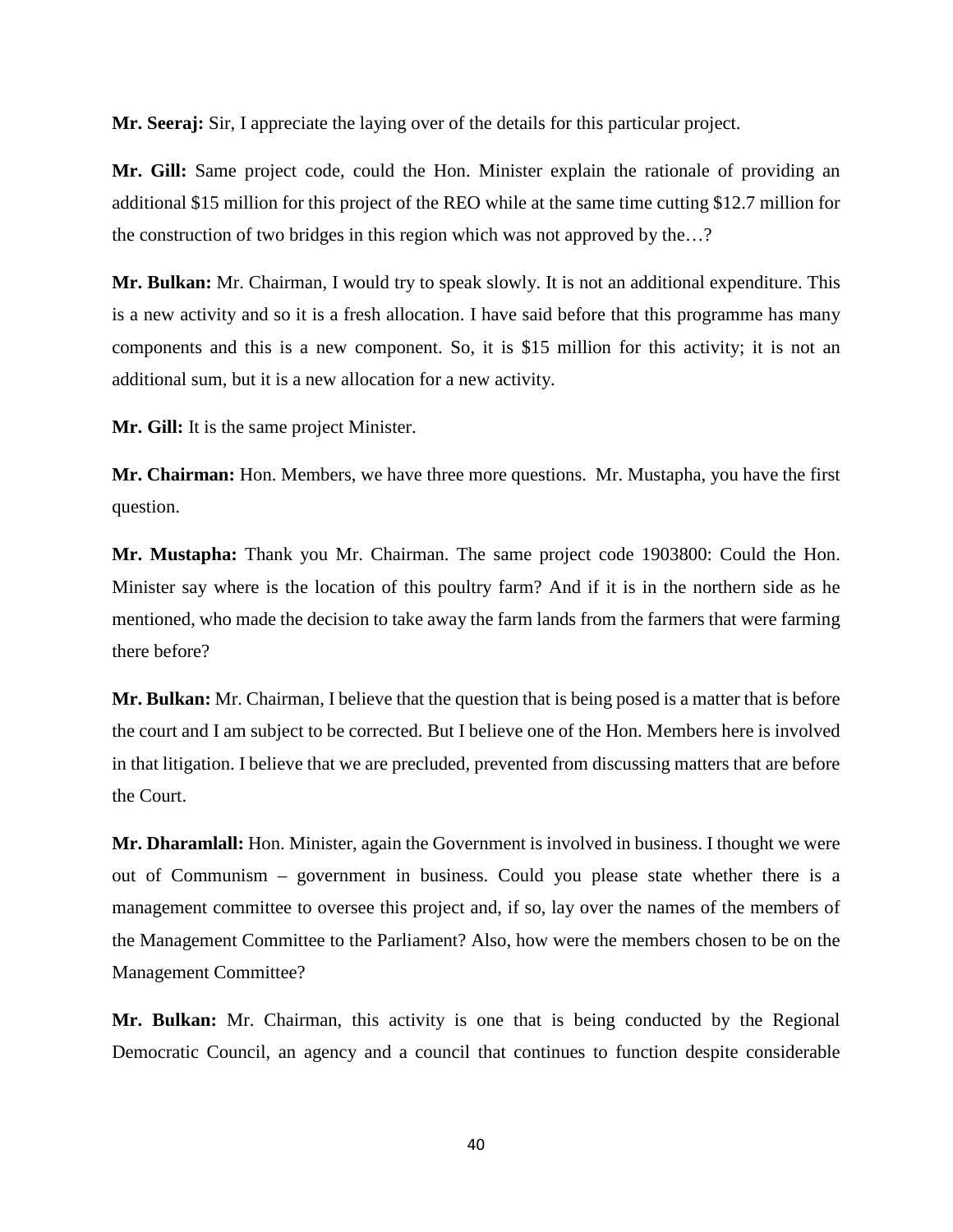challenges that are present and seems to persist within this council, as a result of a phenomenon that I mentioned earlier, which is a lack of proper leadership and guidance.

**Mr. Chairman:** Mr. Mustapha, you have the last question.

**Mr. Mustapha:** Mr. Chairman, it is not a question. The Minister did not answer my question. I ask the location of this poultry farm. I do not know if there is a poultry farm matter in the court.

**Mr. Bulkan:** Mr. Chairman, the location is North and slightly East of the RDC administrative building.

**Mr. Chairman:** This is the last question Mr. Mustapha.

**Mr. Mustapha:** This is a follow-up question. Is this the same area that the farmers were removed from?

**Mr. Bulkan:** Sir, it is the area where there were farmers. We are hearing about farmers being removed and again we are straying in to matters that are before the Court, and I would not want to go there.

**Mr. Chairman:** Hon. Members, I think if I say this is the last question, we are testing the Chairman's decision if we get up and, as we say in common parlance, *try a thing*.

*Programme: 752 – Agriculture - \$59,000,000 agreed to and ordered to stand part of the Estimates*.

## **Current Expenditure**

#### **Programme: 753 - Public Infrastructure - \$213,649,000**

**Mr. Croal:** Hon. Minister line item 6231 - Fuel and Lubricants: The region was not able to spend its allocation in 2018 but is asking for an increase of just above \$200,000 on the 2019 budget. First of all, could you state what it is intended to be spent on under fuel and lubricants? Secondly, what is accounting for the increase?

**Mr. Bulkan:** Mr. Chairman, the allocation is to cater for increased monitoring of projects and works being done under road maintenance. It includes new equipment acquired by the region and it is also to purchase fuel and lubricants for four 4x4 pickups, one bobcat, tractor, generator, roller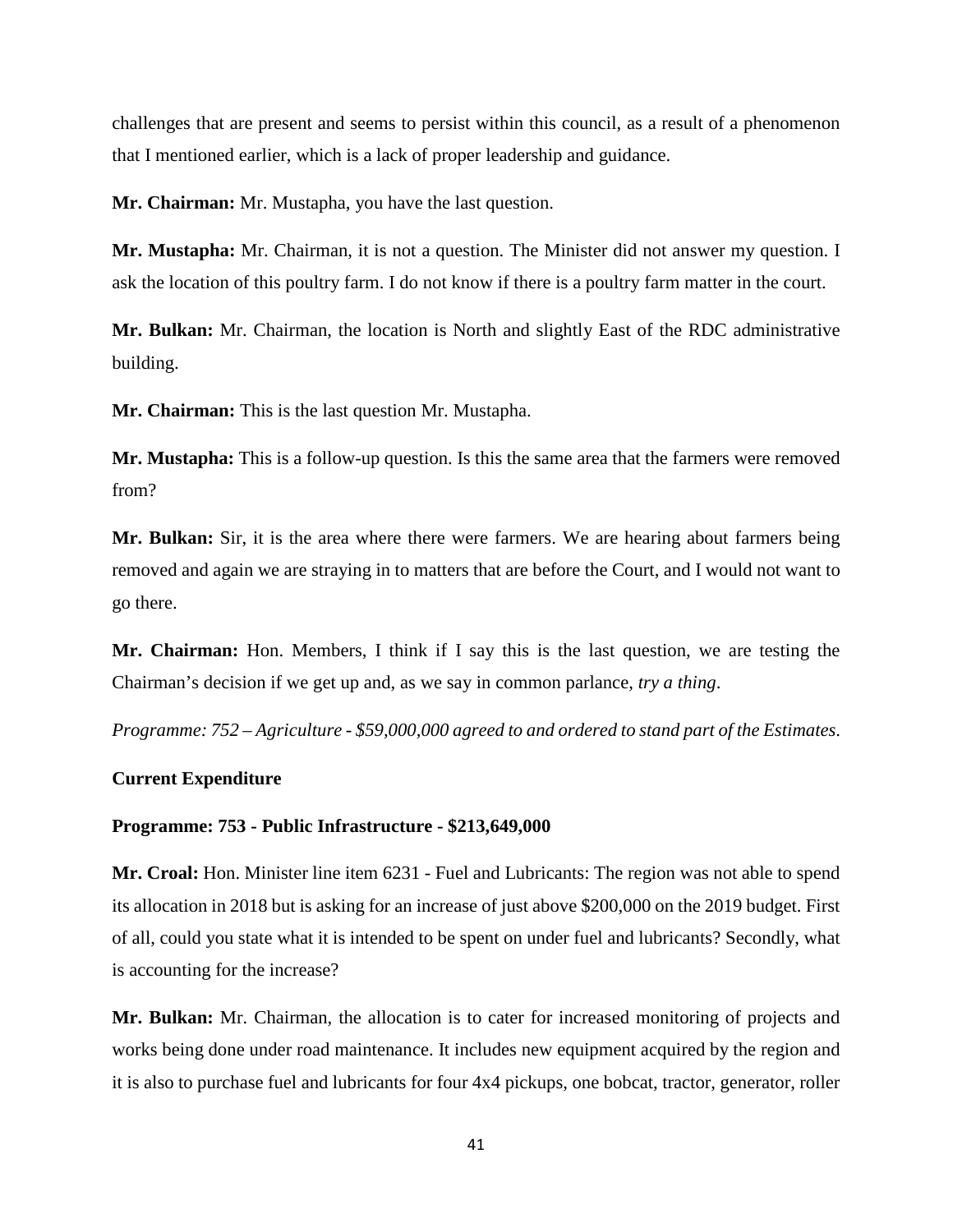and bitumen distributor which were purchased in 2018. So, the activities and the scope of works will be increased in 2019.

**Mr. Croal:** Line items 6242 - Maintenance of Buildings, 6251 - Maintenance of Roads, 6252 - Maintenance of Bridges, 6253 - Maintenance of Sea and River Defences and 6255 - Maintenance of Other Infrastructure: Could you lay over the information the House, please?

**Mr. Bulkan:** Mr. Chairman, for the record the request is to lay over the maintenance programme for the Region. This is noted and will be provided.

**Mr. Gill:** Line item 6251 - Maintenance of Roads: \$219.6 million was requested for the maintenance of roads from the region of which only \$91.3 million is approved in this budget. Does the Minister believe that this amount is adequate?

**Mr. Bulkan:** Mr. Chairman, if the information that was just presented is accurate, it would suggest that the budgetary allocation is insufficient to fund that comprehensive scope of works and activities that is being referred to. With that said, I think it equally needs to be noted that the 2019 provision is considerably more by a sum of close to \$20 million - \$91 million as opposed to \$73 million.

## *2.12 p.m.*

Once again, we are trending in the right direction. More resources, and in this case financial resources, are being provided by Central Government to cater for more road works and maintenance in the region. I think that there is validity in both points that have been made.

**Mr. Gill:** Would the Hon. Minister indicate what criteria was used to repair the roads that are budgeted for in this allocation and why not the others?

**Mr. Bulkan:** It was based on submissions to the Ministry of Finance that list the activities in order of priority. Basically, what happens is that, once an allocation is determined by the Ministry of Finance, there is the cut off line so those above, in common parlance, make the cut, those below do not make the cut. They would not be considered for the fiscal year ahead but would receive attention later.

**Mr. Chairman:** There are two questions remaining.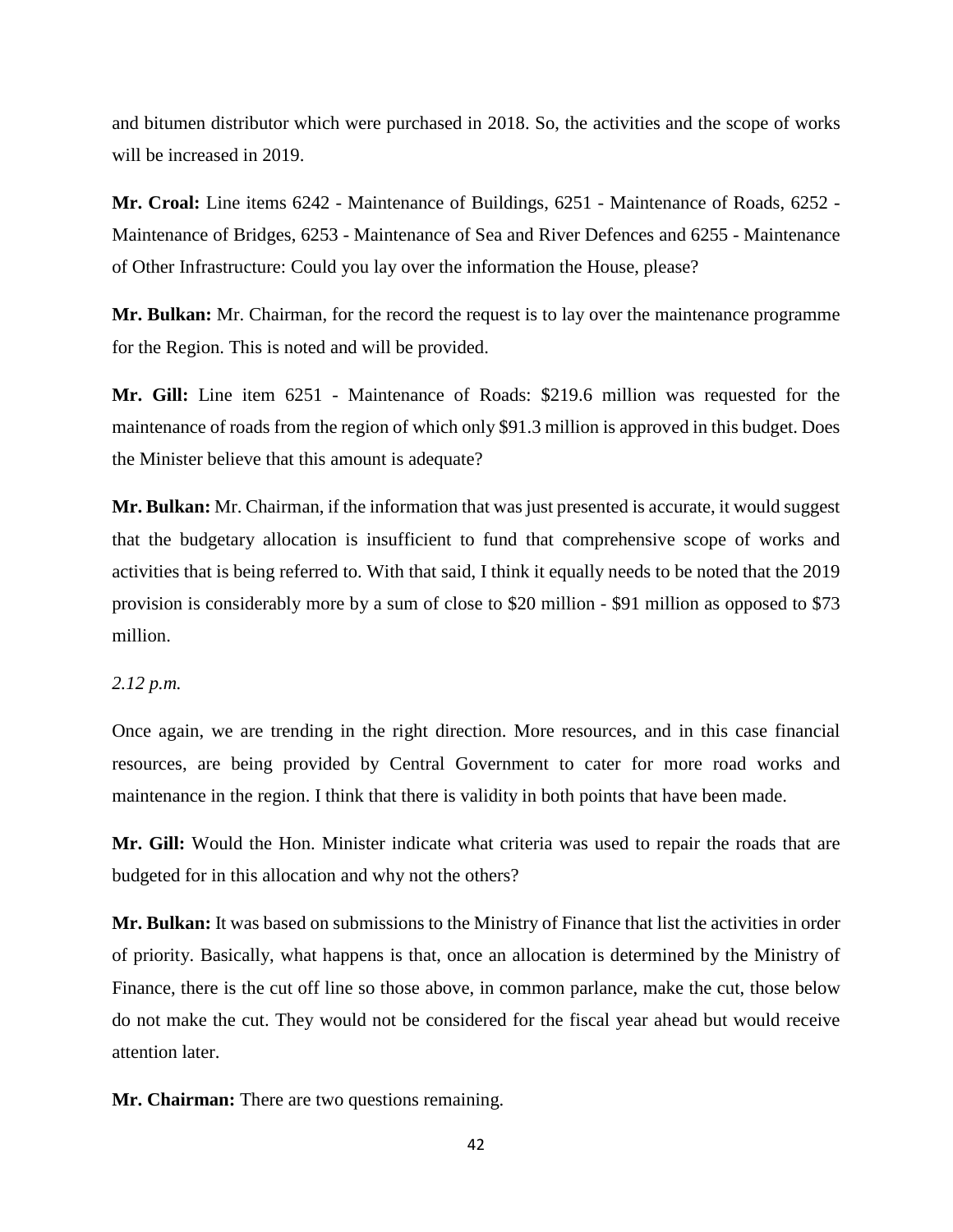**Mr. Gill:** Could the Hon. Minister give this honourable House the assurance that the selection of roads budgeted for here has nothing to do with the results of the recently concluded Local Government Elections (LGE)?

**Mr. Chairman:** I do not think that I need to, but I will remind Members that a line item or reference to a line item is a good place to start when you are posing questions. Hon. Minister...

**Mr. Bulkan:** Am I invited to offer an answer, Sir?

**Mr. Chairman:** I am giving the Hon. Minister the option to do so.

**Mr. Bulkan:** There is no correlation between these activities and the event to which the Hon. Member referred.

**Mr. Chairman:** Mr. Mustapha, you have the last question.

**Mr. Mustapha:** Thank you, Mr. Chairman. Line item 6231 – Fuel and Lubricants: Could the Hon. Minister explain why this line item has increased?

**Mr. Bulkan:** I just provided an answer. I provided a detailed answer for the very line item 6231.

*Programme: 753 – Public Infrastructure - \$213,649,000 agreed to and ordered to stand part of the Estimates.*

## **Capital Expenditure**

## **Programme: 753 – Public Infrastructure - \$168,782,000**

**Mr. Croal:** Project code 1400800 – Roads – Construction, rehabilitation and upgrading of roads: Hon. Minister, could you layover the scope of works for these Capital items?

**Mr. Bulkan:** Yes, I could do more than that as well. In addition to the scope of works, we could give the locations and the estimated costs.

*Programme: 753 – Public Infrastructure - \$168,782,000 agreed to and ordered to stand part of the Estimates.*

# **Current Expenditure**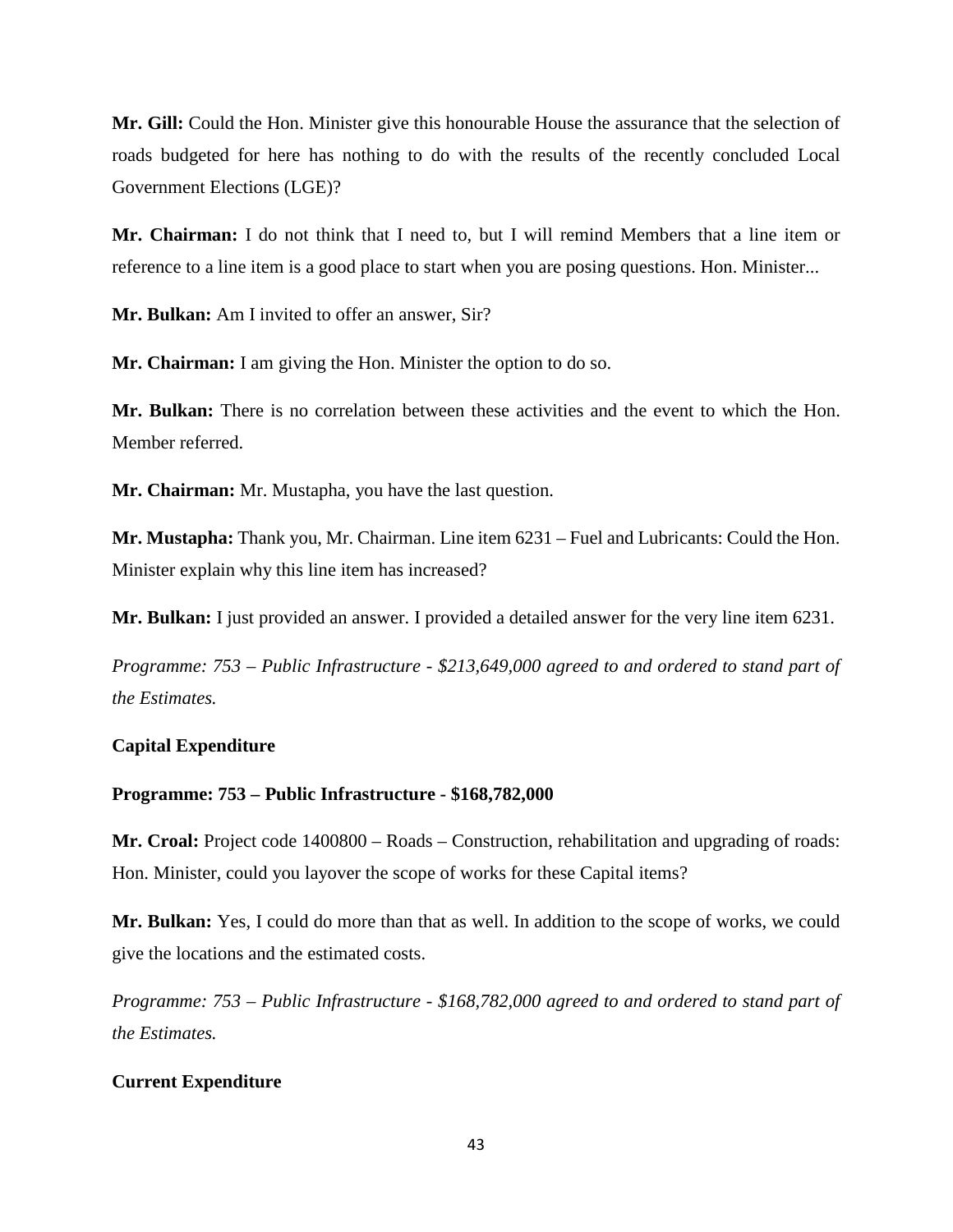### **Programme: 754 – Education Delivery - \$1,840,746,000**

**Mr. Croal:** Line item 6116 – Contracted Employees: Hon. Minister, could you say the designation and the emoluments of the additional contracted employee?

**Mr. Bulkan:** The new addition is a Bus Warden paid at the salary of approximately \$75,000 per month.

**Mr. Croal:** Line item 6284 – Other: There is a \$9 million increase on the budgetary allocation from 2018. Could you indicate for what was the increase?

**Mr. Bulkan:** The increase is mainly for the increased rates that are being paid to the Sweeper/Cleaners.

**Mr. Gill:** Line item 6133 – Benefits and Allowances: There is an increase of over \$70 million in this line item, could the Hon. Minister specify what are the types of benefits and allowances and who would be benefitting from this amount?

**Mr. Bulkan:** I am advised that it is to cater for the benefits and allowances for all of the personnel captured from Line item 6111 to Line item 6115. The bulk of it, of course, are Teachers and other Senior Technical personnel which amounts to 415. It is mainly the Whitley Council allowance as well as uniform allowance for the Teachers and other Senior Technical personnel.

**Mr. Chairman:** There are two more questions, Hon. Members.

**Mr. Gill:** Follow-up, Mr. Chairman.

**Mr. Chairman:** That is a question, Hon. Member. I am just reminding Members that it is a question that you are following up or following down. Please proceed.

**Mr. Gill:** Is the Minister saying that uniforms and other expenditure were not budgeted for in Budget 2018 and that this is a new allocation? This is a continuous...

**Mr. Bulkan:** It is mainly the Whitley Council allowance in 2019.

*Programme: 754 – Education Delivery - \$1,840,746,000 agreed to and ordered to stand part of the Estimates.*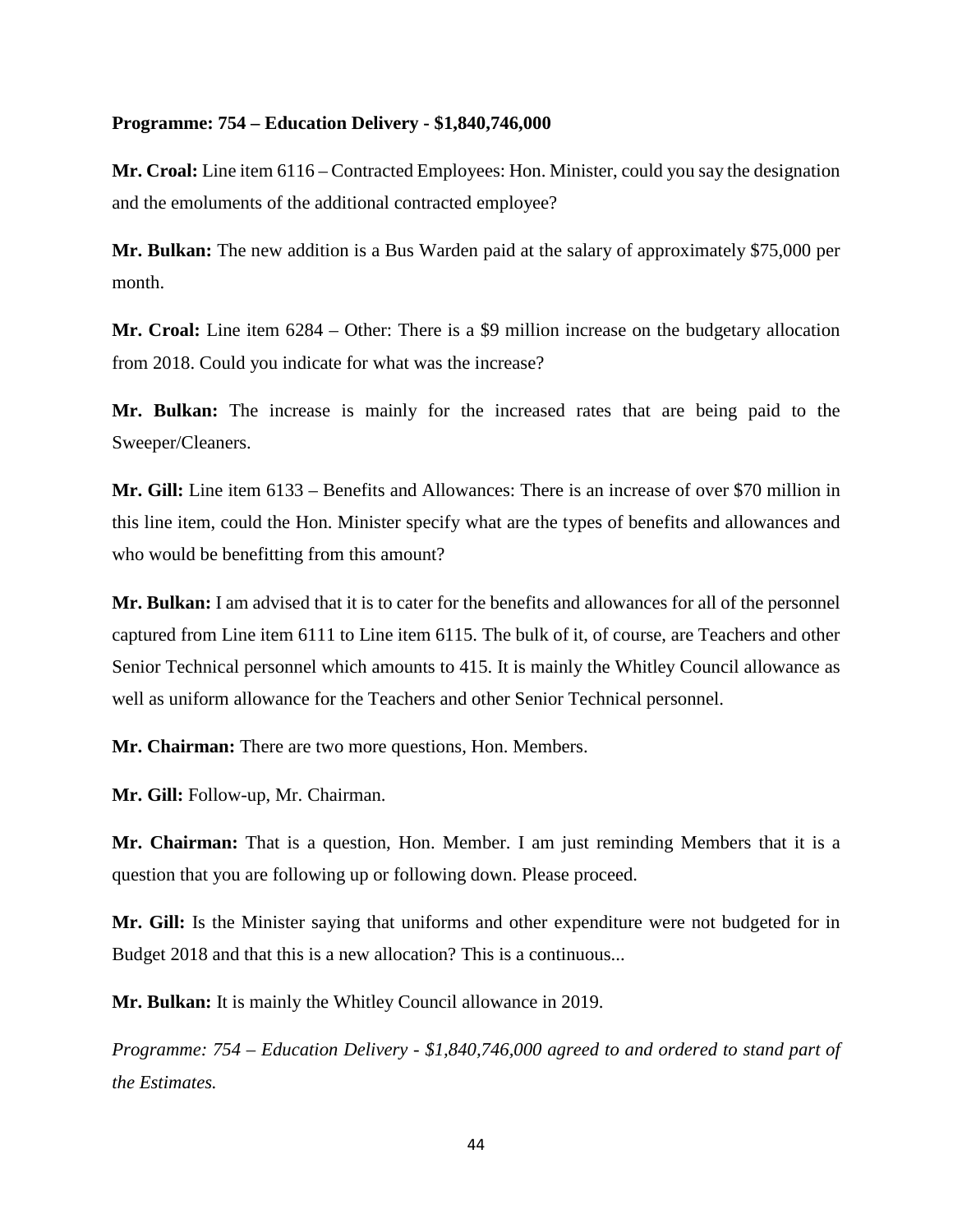# **Capital Expenditure**

## **Programme: 754 – Education Delivery - \$145,200,000**

*Programme: 754 – Education Delivery - \$145,200,000 agreed to and ordered to stand part of the Estimates.*

## **Current Expenditure**

## **Programme: 755 – Health Services - \$796,801,000**

**Dr. Mahadeo:** I would like to draw the Minister's attention to line item 6111, and to ask what is the designation of the one staff that is there?

**Mr. Bulkan:** It is an Assistant Hospital Administrator.

**Dr. Mahadeo:** Line items 6111 and 6112: I would like to ask the Minister who manages health in Region 5, whether the person is in a Senior Technical position and if the person is being paid from out of the region's budget?

**Mr. Bulkan:** Yes. The personnel in this category is a Senior Technical and is appointed by the Regional Health Officer (RHO). The RHO is in charge of the health programme in the region.

**Dr. Mahadeo:** Line items 6112 and 6113: Could the Hon. Minister advise how many Voluntary Counselling and Testers (VCT), Directly Observed Treatment, Short course (DOTS) and Microscopists are working in the region?

**Mr. Bulkan:** These details would be provided to the Hon. Member in writing subsequently.

**Dr. Mahadeo:** I would like to draw the Minister's attention to line item 6116. In 2018, we had 33 Contracted employees. In 2019, we would have four less, yet the allocated sum went up from \$39.4 million to \$43.2 million. Could the Minister please explain? Could the Minister provide the top five positions and their emoluments?

**Mr. Chairman:** Hon. Minister?

*2.27 p.m.*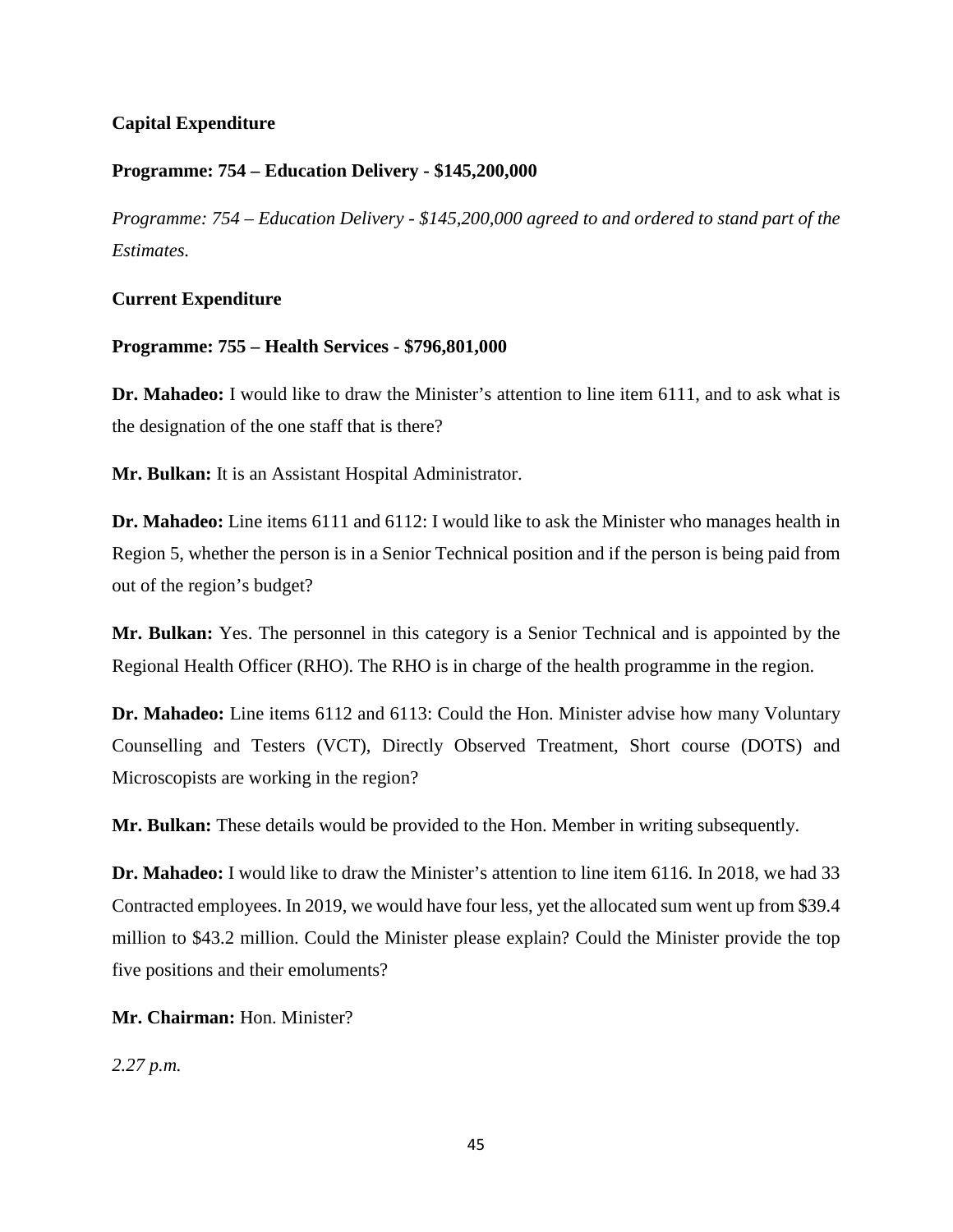**Mr. Bulkan:** The top five designations, by virtue of salary, would be a Dental Surgeon, monthly salary of \$259,000 approximately; an Assistant Hospital Administrator – \$195,000; the Environmental Health Officer – \$170,000 approximately; midwives, approximately \$89,000, and there are a number of those; and Nursing Assistant, a salary of \$81,000. Those are the top positions.

**Dr. Mahadeo:** And, what about the difference between 2018 and 2019?

**Mr. Bulkan:** The reason for the increase would be that the Dental Surgeon is new to the region and that is the principle reason for the increase in 2019.

**Mr. Gill:** Line item 6221 – Drugs and Medical Supplies: There is an increase of \$4 million in next year's budget when compared the 2018 allocations, but there is \$85.3 million that was cut from the budget requested by the region, could the Hon. Minister explain how he hopes to stop the chronic shortages of basic drugs and medical supplies in the region by cutting \$85.5 million out of the budget that was requested by the region?

**Mr. Bulkan:** I ask to disagree with the contention that is being made that there is a chronic shortage of drugs in the region, but the Hon. Member has acknowledged that the 2019 provisions is greater in the sum of \$4 million than 2018.

**Mr. Chairman:** Hon. Members, we have three questions remaining.

**Dr. Mahadeo:** Could the Hon. Minister advise us on line item 6221, Drugs and Medical Supplies, out of the \$190 million proposed for *Budget 2019*, what sum would be allocated to the region for emergency supplies, and out of the \$186 million in 2018, how much did the region spend and what was the procedure for purchasing these drugs?

Line item 6231 – Fuel and Lubricants: From the Auditor General's Report there is a concern that was mentioned with fuel and lubricants. There was a concern that was mention here about logbooks not being properly kept and some of them not being there at all... [*Interruption*]

**Dr. Mahadeo:** I said logbooks, some people are mishearing.

*[Mr. Chairman hit the gavel]*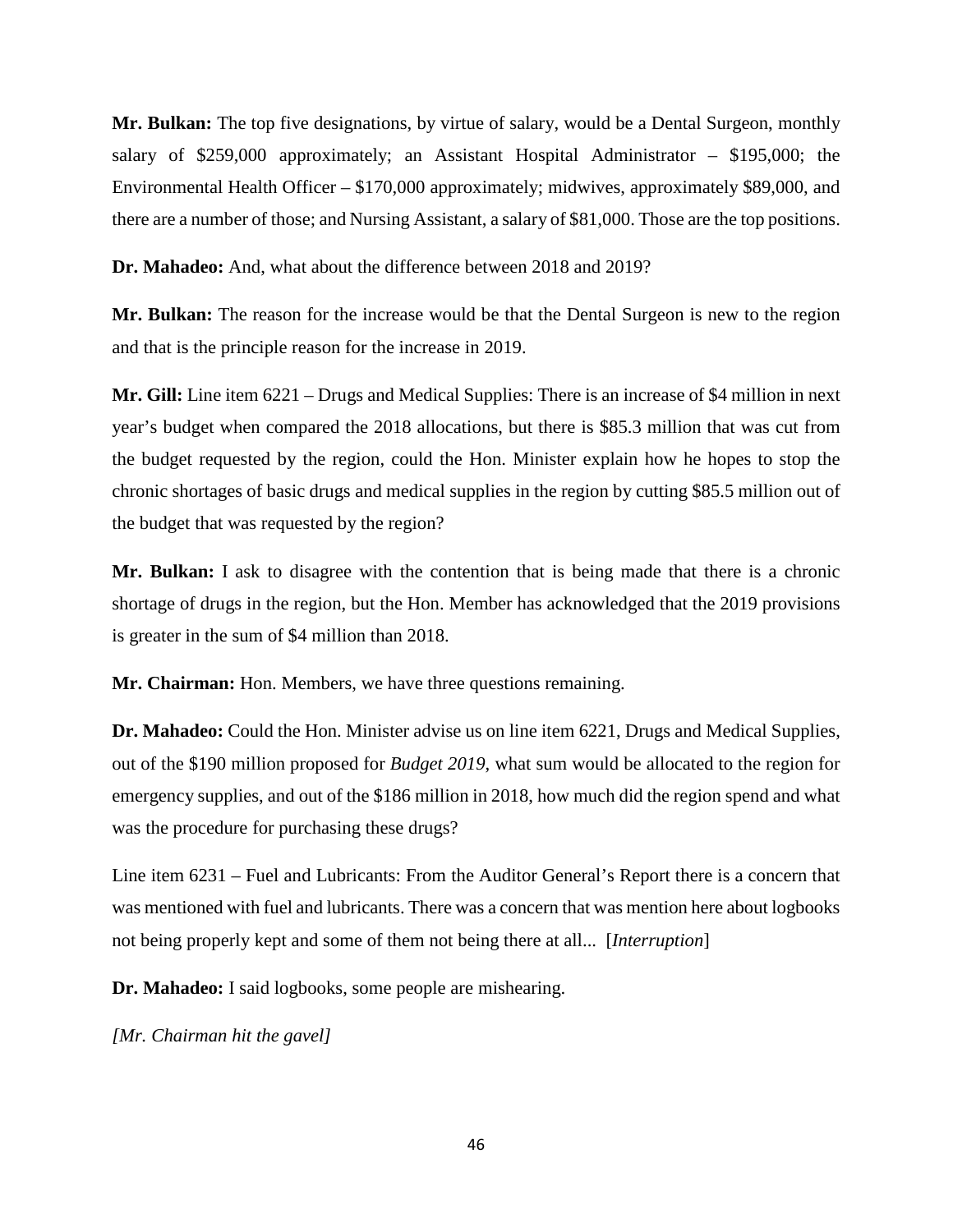I would like to ask what systems have been put in place, so that we could have proper accounting for the \$13 million, an increase from 2018, where fuel and lubricants are concern. Also, how many vehicles are we catering for here and to whom are the vehicles allocated?

**Mr. Bulkan:** The proposal is that, of the \$190 million that is being proposed for drugs and medical supplies for 2019, the sum of \$40 million would be retained by the region, if the need arises, to acquire emergency supplies during the year.

The list of the vehicles under this programme are five ambulances, there are generators, there is a bus, outboard engines, a scooter and a canter. One of the Ambulances would be based at Rosignol Polly clinic. I am advised that the logbooks are being maintained in accordance with the requirement and storage regulations.

**Mr. Chairman:** Two questions remaining.

**Dr. Mahadeo:** Could the Hon. Minister lay over for us the details for line item 6242, Maintenance of Buildings, and line item 6255, Maintenance of Other Infrastructure?

For equipment maintenance, there has been an increase of \$2 million, I would like to know whether the region has the capacity, whether it is outsourcing it and who did the maintenance of equipment in 2018?

The question of line item 6292, Dietary, if I may ask, there has been an increase in dietary, could I get from the Hon. Minister the average inpatient load that this dietary is going to cater for?

**Mr. Bulkan:** The allocation for 2019 is \$7,000 less than the 2018 provision even though these documents suggest that the 2018 expenditure would be less than the budgeted sum in 2018. As was the case of other items under consideration, it may not be that the total 2018 expenditure is what is reflected here, but the recommendations, at the time of the budget submission, was that a sum equal to the 2018 provision would be required in 2019. That is what is responsible for an almost similar figure that is being recommended in 2019 as was approved in 2018.

The approximate sums for the patients with regard to dietary, there is an approximate number of 120 in the case of Forth Wellington and 150 at Mahaicony.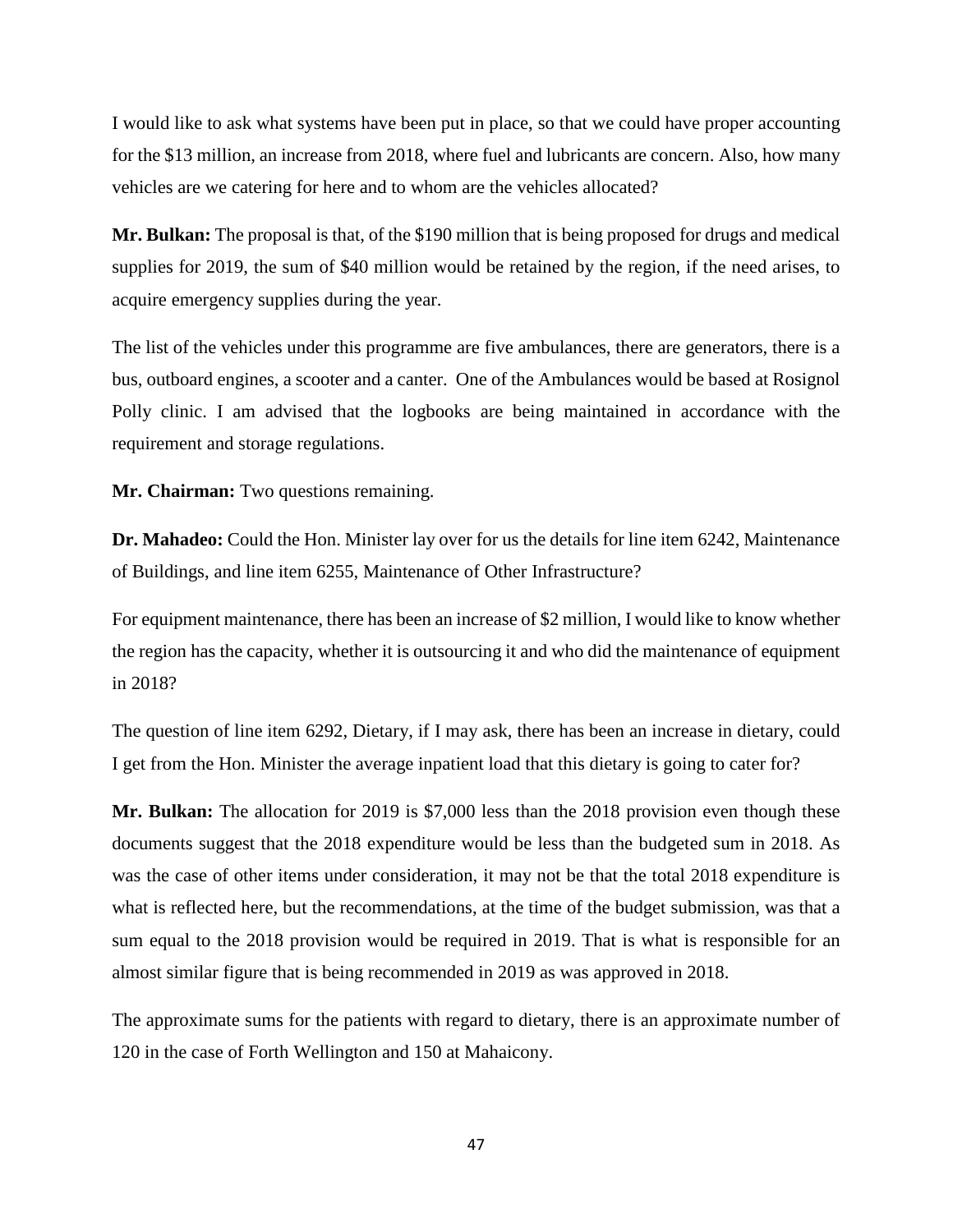*Programme: 755 – Health Services – \$ 796,801,000 agreed to and ordered to stand of the Estimates.*

## **Capital Expenditure**

#### **Programme: 755 – Health Services – \$47,800,000**

**Mr. Gill:** Project code 2401900 – Land and Water Transport: The legend says, purchase of a boat and engine for the amount of \$3.8 million. I have a copy of the original budget that was sent to the Ministry and the estimate for that boat and engine is \$1.5 million...

**Mr. Chairman:** Hon. Member, Mr. Gill, you are asking a question, would you ask the question, please.

**Mr. Gill:** I am about to ask that question if you allow me.

**Mr. Chairman:** Well, would you ask the question. I have been allowing you all of the time Hon. Member and every Hon. Member in here, now, would you ask your question.

**Mr. Gill:** Yes, considering the original estimate from the region for this boat and engine is \$1.5 million…

**Mr. Chairman:** Hon. Member, Mr. Gill you are out of order, I would not allow you to continue your question. Let us have the next Hon. Member who wants to speak. Hon. Members, we do not have to experience unpleasantness in here. If the Chairman tells a Hon. Member a certain course of action, I believe that Hon. Member would be willing and ready to comply with that course of action. We cannot have it both ways.

**Dr. Mahadeo:** Project code 1203700 – Buildings- Health: The project entails construction of health centres, extension of health centres and maternity waiting home for a sum total of a \$115 million, could the Hon. Minister give us a breakdown of these figures?

**Mr. Bulkan:** I think we are getting ahead of ourselves. I think it is a different region probably Hon. Member.

**Mr. Chairman:** Hon. Member, Dr. Mahadeo, the page is 502.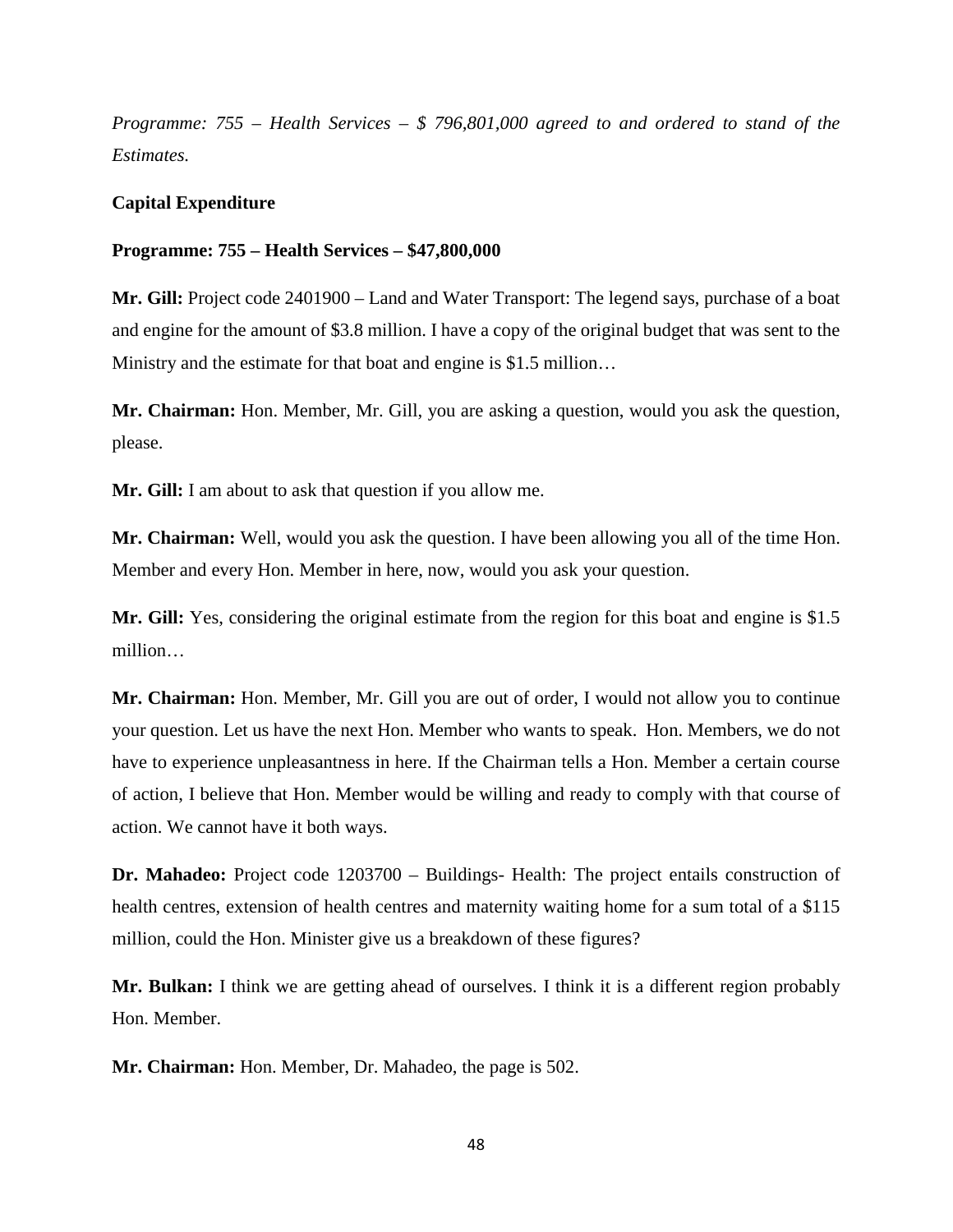**Dr. Mahadeo:** Okay, sorry.

**Mr. Chairman:** The programme is 755 – Health Services, Capital expenditure.

**Dr. Mahadeo:** Yes, if I may please, project code, 1203700, Buildings-Health, provision for incinerators, could the Hon. Minister tell us where these incinerators would be placed?

**Mr. Bulkan:** One would be at Forth Wellington and the other at Farm, Mahaicony.

**Dr. Mahadeo:** Project code 2504000 – Furniture and Equipment- Health: Could the Hon. Minister please lay over the furniture and equipment that would be bought and state where they would be place?

**Mr. Bulkan:** This would be provided.

**Mr. Anamayah:** Project code 2401900 – Land and Water Transport: Could the Hon. Minister confirm if this boat and engine was the one requested by the region for the Mora Point Health Centre?

*2.42 p.m.*

**Mr. Bulkan:** This provision is to cater for a boat and engine for use at the Mora Point Health Centre.

**Mr. Anamayah:** Minister, could you also confirm that the estimate of the cost submitted by the Regional Administration for the very boat and engine was \$1.5 million?

**Mr. Bulkan:** I would like to respectfully redirect that question to the Hon. Member and ask him if he can confirm the veracity of the information he has presented.

**Mr. Chairman:** Hon. Minister, the question is directed at the Minister. It is for the Minister to treat with it.

**Mr. Bulkan:** No, Sir. I am unable to respond to that question.

**Mr. Anamayah:** In answering the question, yes, I can confirm it. But if that is the position, that there is this big variation, you would agree that this is a cause for concern because it is a big anomaly, and appropriate action will be taken.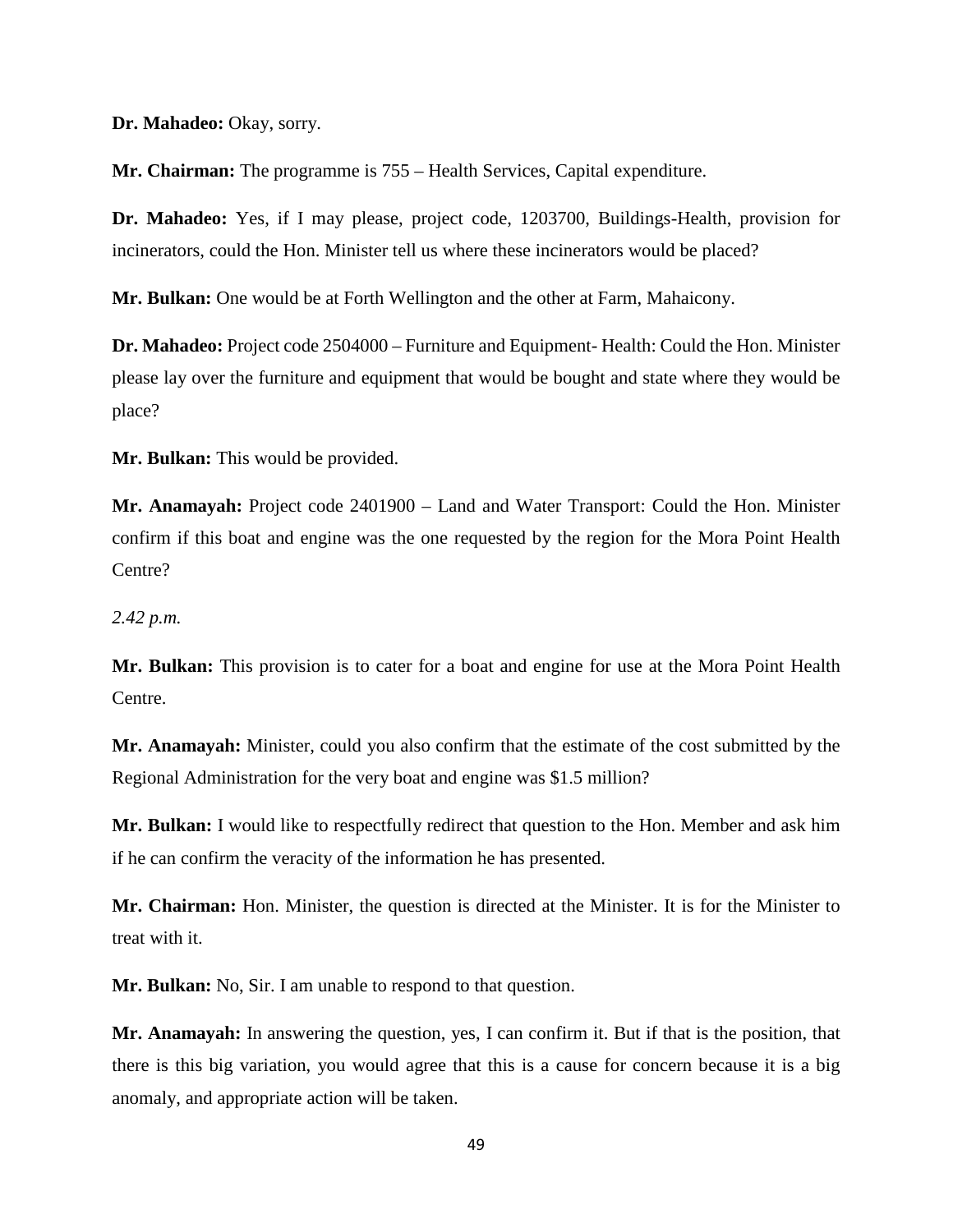**Mr. Bulkan:** We are very concerned about the expenditure of public money. I did, earlier this morning, refer and repeat what the Hon. Minister of Finance said in his closing argument for the Budget, which is that it is the quality of spending that will determine the effectiveness of these huge sums of money that have been provided for in this *Budget 2019*. No item is too small or too large to escape this general principle. I would like to repeat that it is the quality of the spending will determine the success of these programmes.

*Programme: 755 – Health Services - \$47,800,000 agreed to and ordered to stand part of the Estimates. (2.44 p.m.)*

**Agency 76 Region 6: East Berbice/Corentyne** *[2.45 p.m.]*

### **Current Expenditure**

## **Programme: 761 – Regional Administration and Finance - \$162,583,000**

**Mr. Mustapha:** Line item 6116 – Contracted Employees: We have seen a reduction in the number of staff but we have seen an increase in the budgetary allocation, could the Minister explain?

**Mr. Bulkan:** There was, indeed, an increase of \$786,000. It is the annualisation of the salary increases for the four remaining members under this programme that is responsible for this modest increase.

**Mr. Mustapha:** Could the Hon. Minister provide the designation and salaries of the four contracted employees for 2019?

**Mr. Bulkan:** It would be the Deputy Regional Officer (DREO), Confidential Secretary, House Mother, and an Assistant Caretaker. It is \$260,000 for the DREO, \$89,000 for the Confidential Secretary, approximately \$85,000 for the House Mother, and for the Assistant Caretaker, \$60,000 monthly.

**Mr. Mustapha:** Line item 6133 – Benefits and Allowances: We have seen an increase in the number of employees in the region, but we have seen a decrease in the budgetary allocation. Could the Minister please explain?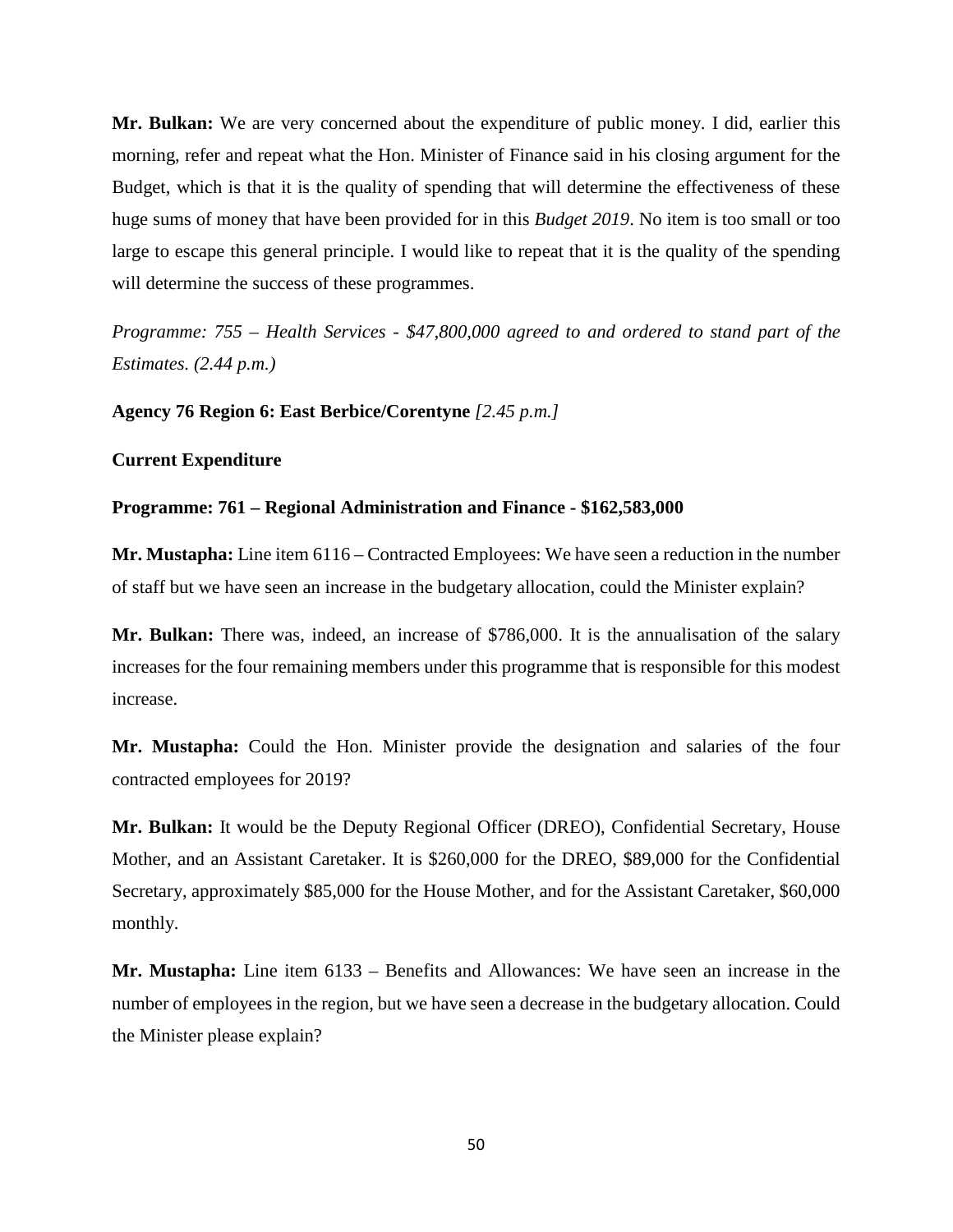**Mr. Bulkan:** I am advised that the proposed sum for 2019 would be adequate to meet the needs under this line item.

**Mr. Mustapha:** Just a follow-up: Is the Minister saying that, although the region will be employing another five additional persons, this budgetary allocation will be adequate when there is a reduction in almost \$2 million?

**Mr. Bulkan:** I concede that there appears to be an anomaly here, but I am advised that the sum of \$4,877,000 is adequate to cover the activity for 2019.

**Mr. Mustapha:** In 2018, there was an issue with that figure. Is that what you were saying just now?

**Mr. Bulkan:** Yes, that is what I said. There appears to be an anomaly.

**Mr. Mustapha:** Can I ask what was the exact revised figure for 2018?

**Mr. Bulkan:** As I said, there appears to be an anomaly in relation to the actual expenditure in 2018. What I would like to repeat, again, is that I am advised that the budgeted sum for 2019 would be sufficient to meet these payments for 2019. In the event that there is any shortfall during the year, that could be addressed later on.

**Mr. Mustapha:** Is the Minister saying that the region budgeted \$6,049,000 for this programme, and the revised figure was \$6,049,000, and when they budgeted for 2019 then they recognised that this was an anomaly?

**Mr. Bulkan:** No Sir, the anomaly might actually be in the 2018 expenditure.

**Mr. Mustapha:** Can we get the exact figure for 2019?

**Mr. Bulkan:** The figure for 2019 is as reflected here; \$4.8 million.

**Mr. Mustapha:** I asked for the 2018 figure and the Hon. Minister said that this was the figure, and that there was an issue with the 2019 figure. I am now asking for the 2018 figure and the Hon. Minister is saying that the 2018 figure is also correct. Which one of the two figures has the issue?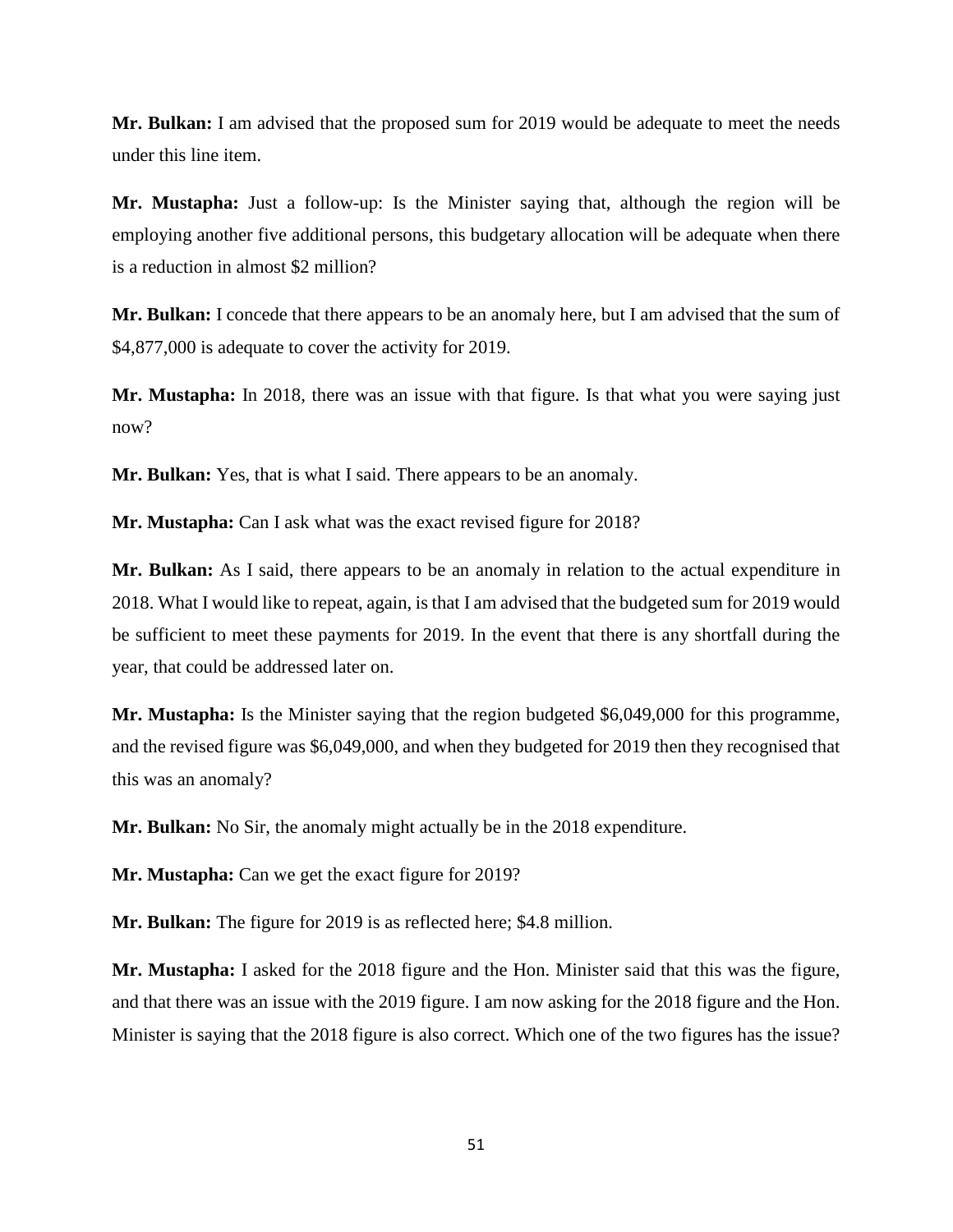**Mr. Bulkan:** No, Hon. Member. I started out by saying that there appears to be an anomaly. I did not identify where that anomaly resided. I am now saying that it appears to be in 2018.

**Dr. Anamayah:** Line item 6231 – Fuel and Lubricants: Could you say if the sum provided for here covers the fuel and lubricants provided to the David 'G' School buses?

**Mr. Bulkan:** No, Sir. It is not under this line item.

**Mr. Mustapha:** Under the same line item, 6231, we have seen an increase of about \$50,000, could the Hon. Minister say if this figure is realistic, seeing that the cost of fuel has increased over the years? Even cooking gas has increased.

**Mr. Bulkan:** As outlined previously, it is impossible to predict, definitively, if these allocations… One can always make do with a great allocation, but it so happens that this is the allocation that is being provided for this activity for 2019, and it is a modest increase. I cannot, definitively, say if a greater sum was requested, but I think, in principle, we have recognised, for all of the activities, greater sums were requested, but this is what is being provided.

*Programme: 761 – Regional Administration and Finance - \$162,583,000 agreed to and ordered to stand part of the Estimates.* 

## **Capital Expenditure**

## **Programme: 761 – Regional Administration and Finance - \$15,940,000**

*Programme: 761 – Regional Administration and Finance - \$15,940,000 agreed to and ordered to stand part of the Estimates.* 

## **Current Expenditure**

### **Programme: 762 – Agriculture - \$750,296,000**

*2.57 p.m.*

**Mr. Mustapha:** Line item 6116 – Contracted Employees: We are seeing a decrease in the number of employees for 2019 and an increase in the budgetary allocation. Could the Hon. Minister explain?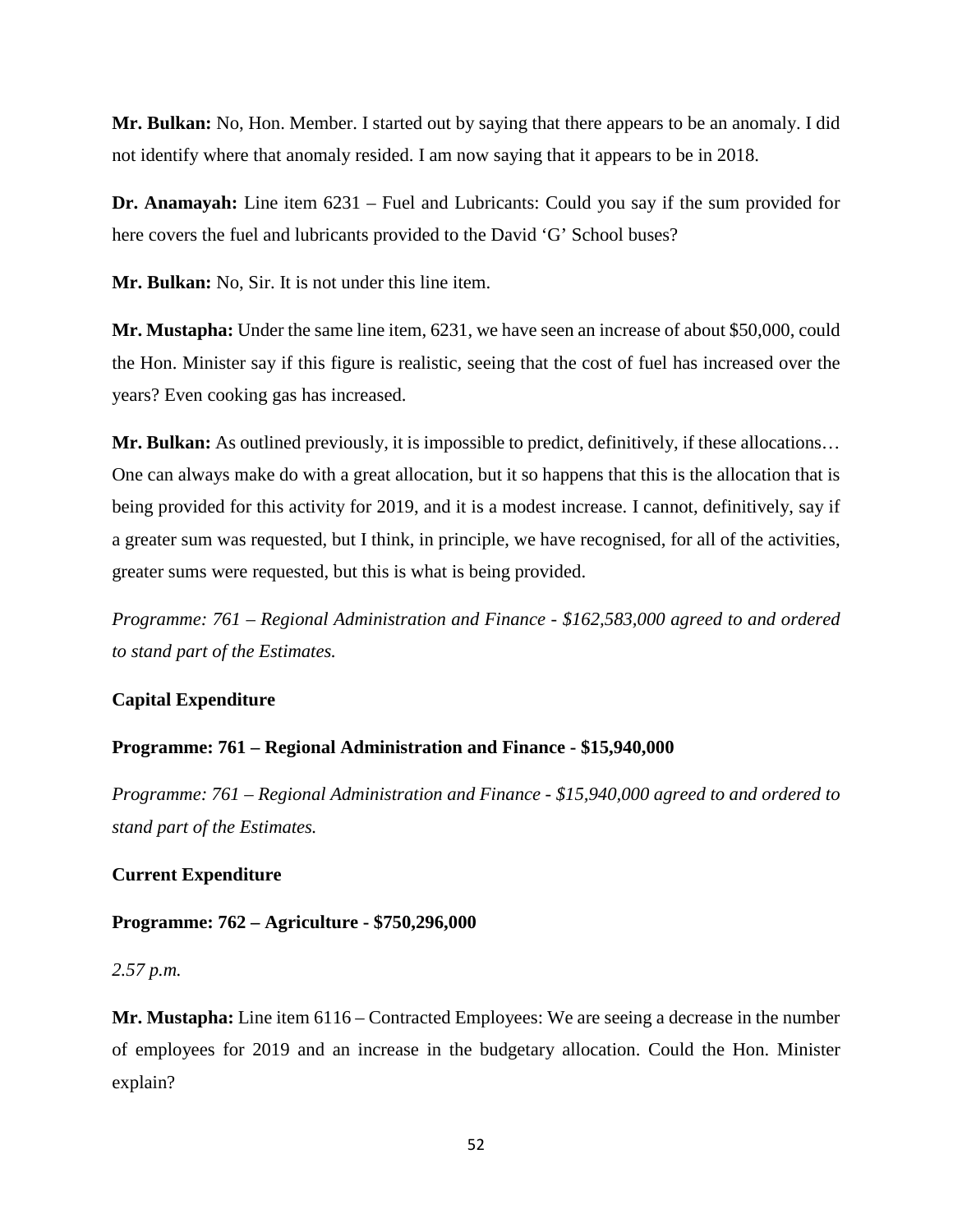**Mr. Bulkan:** It is the annualisation of the increases in 2018 for the remaining 11 persons under the programme.

**Mr. Mustapha:** Line item 6253 – Maintenance of Drainage and Irrigation Works: I am seeing here that the region intends to spend \$370 million for 2019. Could the Hon. Minister explain how many kilometres of canal will be maintained for 2019?

**Mr. Bulkan:** The approximate length of canals to be maintained is 951,000 metres which would be 951 kilometres.

**Mr. Mustapha:** Under the same line item: Could the Minister tell this House would the region be executing the maintenance and manage the whole aspect of this programme?

**Mr. Bulkan:** The Minister of Agriculture had outlined under the consideration of his Ministry's Budget, that new arrangements will be put into effect to allow for the National Drainage and Irrigation Authority (NDIA) to have responsibility for a greater percentage of the drainage and irrigation (D&I) infrastructure across the coastal regions, and the primary canals would be the NDIA's responsibility, whilst the internal canals would be the responsibility of the Regional Democratic Organ (RDC). Those arrangements are now being arrived at in greater details between these two agencies.

**Mr. Mustapha:** Is the Minister saying, I understood from the Minister of Agriculture, he rightly said it, which is that all secondary canals would be maintained by the Administration at the local level. These canals are secondary canals in the system. I am asking the Minister; would the regional administration continue to maintain these canals for the year 2019?

**Mr. Bulkan:** The budgetary allocations being made here are for the locations and the activities. It is the desire for the NDIA to have a greater role and responsibility for the execution of these works and it is these arrangements that are being further reviewed at this stage.

**Mr. Mustapha:** Follow-up: I just want to inform the Minister, because it seems that I am not getting it from him. The Minister is saying that the NDIA wants to play a greater role, but I am asking a simple question and it is either yes or no. Would the RDC be responsible for the 2019 to maintain these canals, because the NDIA has been maintaining machines and other things in the region, and out of eight machines, six are down for the last three years. I am asking the Minister,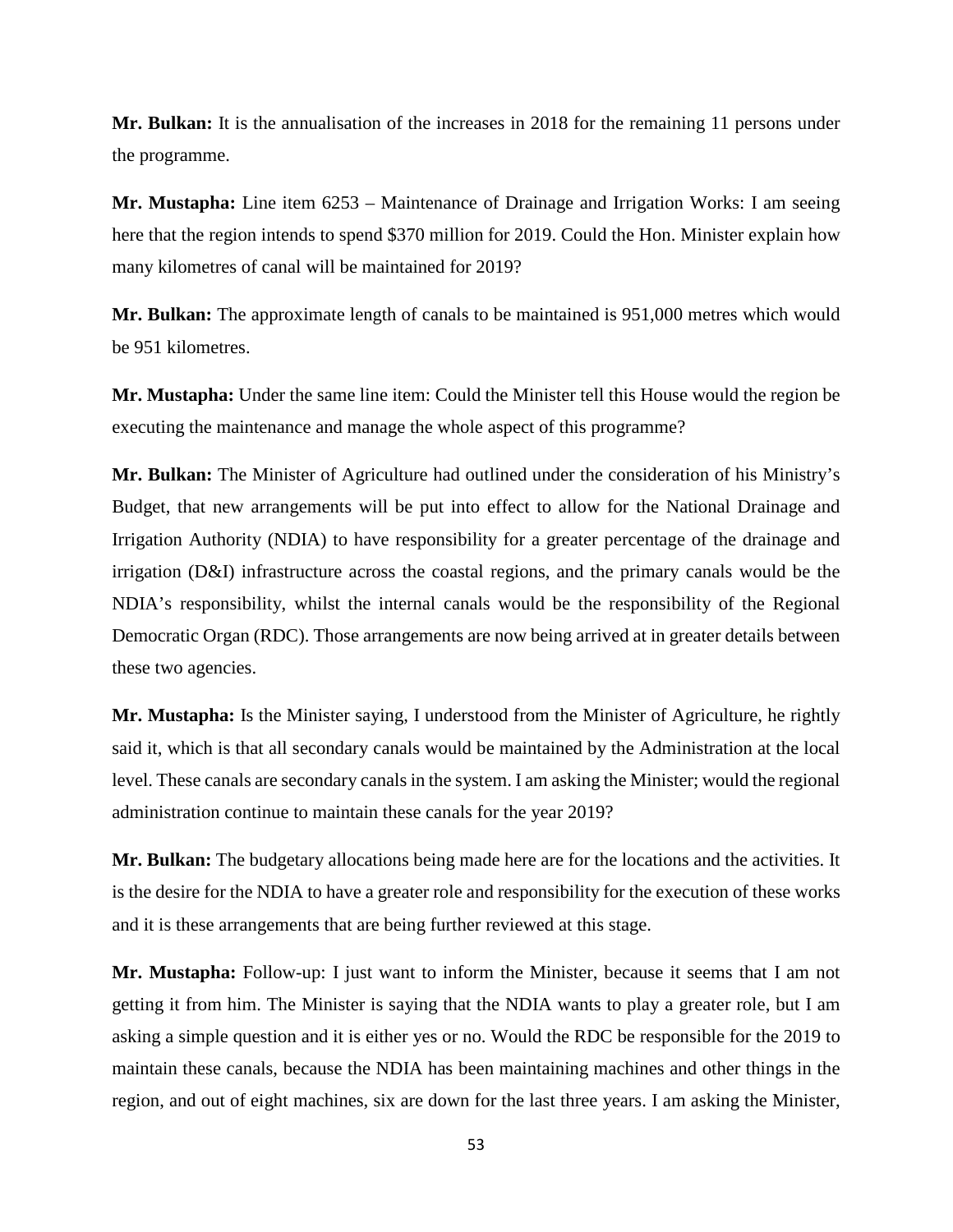would the Regional Administration have the responsibility to execute and supervise these contracts for the year 2019?

**Mr Bulkan:** Yes, Sir.

**Mr. Mustapha:** Thank you, Hon. Minister.

**Mr. Chairman:** There are two questions remaining.

**Mr. Bharrat:** Line item 6231 – Fuel and Lubricants: Mr. Minister, in 2018 we had a budgetary allocation approved of \$275 million. However, \$184,225,000 was used in 2018. Could you say why there was a shortfall even though there was a budgetary allocation of \$275 million? It was only last week we learned that there was shortfall of fuel in Black Bush Polder?

**Mr. Bulkan:** I am advised the works that were actually required were not in the full scope of the projections and for which the provisions were made in 2018. There was not a requirement to pump as much for drainage in 2018.

**Mr. Anamayah:** Under line item 6253 – Maintenance of Drainage and Irrigation Works: Are you aware that the NDIA is requesting that the entire sum budgeted here be warranted to the authority?

**Mr. Bulkan:** It is not the entire sum. There are two components. There will be one maintained by the region and the other by the NDIA.

**Mr. Mustapha:** If you would allow me, just for clarification. I just asked the Minister under the same line item that if the Regional Administration will be executing this sum and the Minister is said, yes. Regarding Mr. Anamayah's question he said that part of it will be done by the region and part of it by the NDIA. Could the Minister make up his mind and tell this honourable House which part would the NDIA be executing and which part would the Regional Administration be executing? Something is not adding up.

**Mr. Bulkan:** I did say that these discussions are taking place between the region and the NDIA as to who can more effectively execute these works for which the budgetary sums are being proposed here.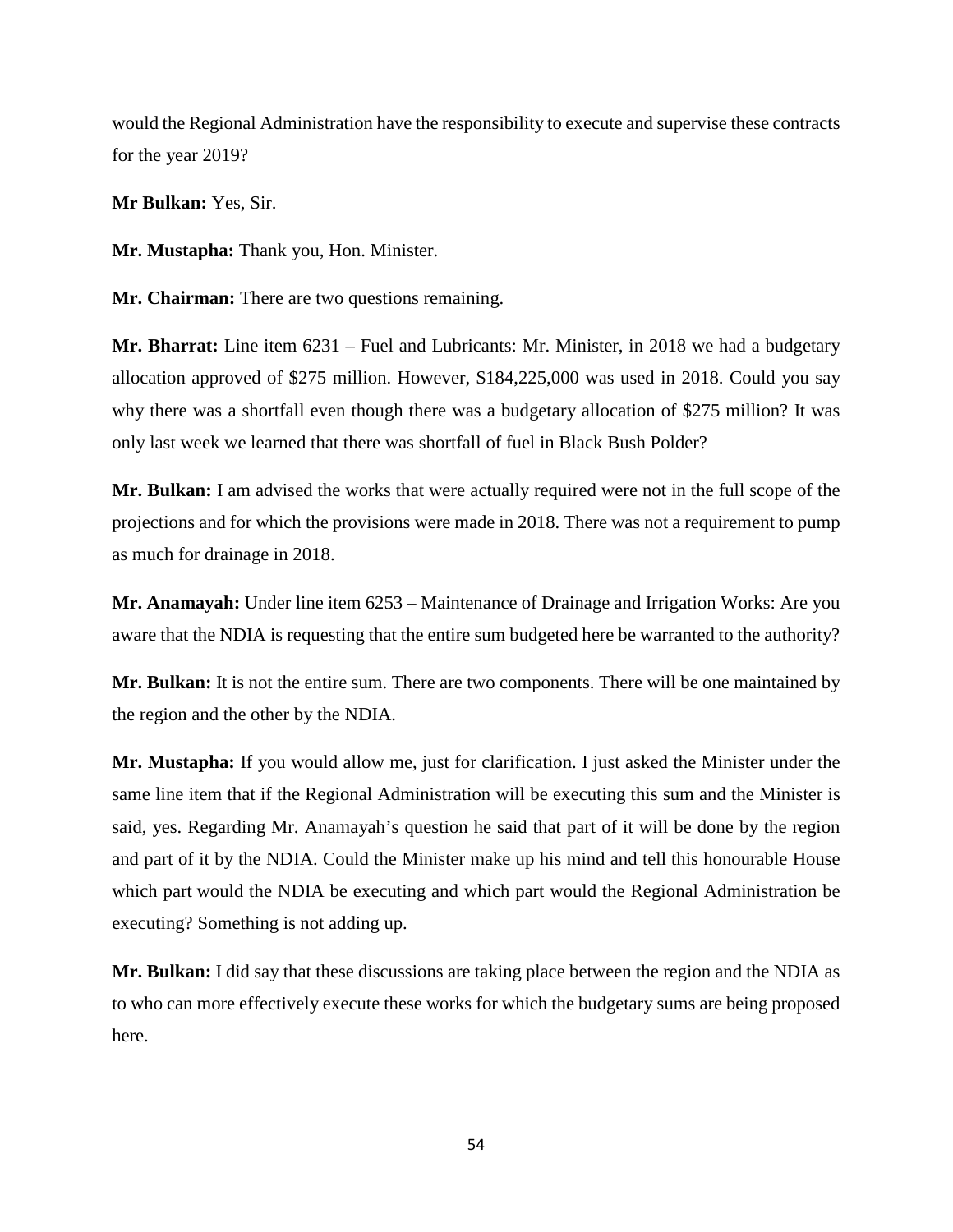*Programme: 762 - Agriculture - \$750,296,000 agreed to and ordered to stand part of the Estimates.*

### **Capital Expenditure**

#### **Programme: 762 - Agriculture - \$221,288,000**

**Mr. Chairman:** Hon. Member, Mr. Seeraj, do you have a question?

**Mr. Seeraj:** That is correct, Mr. Chairman.

**Mr. Chairman:** Please proceed.

**Mr. Seeraj:** Project code 1301000 – Drainage and Irrigation: There is an allocation of \$114,300,000 for this provision. Could the Hon. Minister tell us would the execution of these projects identified be done through the RDC or would it be done through any other agency?

**Mr. Bulkan:** The allocation here is for activities to be executed by the RDC.

**Mr. Mustapha:** Project code 2402000 – Land and Water Transport: In 2017 \$14,880,000 was budgeted to purchase a bulldozer. In 2018 \$8 million was budgeted and the revised figure remained the same. Then in 2019, I am seeing \$106,988,000 budgeted to expend on the bulldozer. I knew the region already procured a bulldozer. Could the Minister explain what is the position with that bulldozer?

**Mr. Bulkan:** I am advised that the region did provide an advance for a machine to be supplied, but the delivery was never accepted by the region. The sums were refunded to the Consolidated Fund and the provision now is for the acquisition in the sum stated here for a D6 angle blade bulldozer following approval of these Estimates.

**Mr. Anamayah:** Under the same line item: Hon. Minister, the specifications of this bulldozer that is budgeted for in 2019, is it different from what was budgeted for in 2018?

**Mr. Bulkan:** The specifications are different.

**Mr. Mustapha:** Follow-up to Mr. Anamayah's question. Could the Hon. Minister tell us, does the region have a quotation for this amount of \$106,988,000?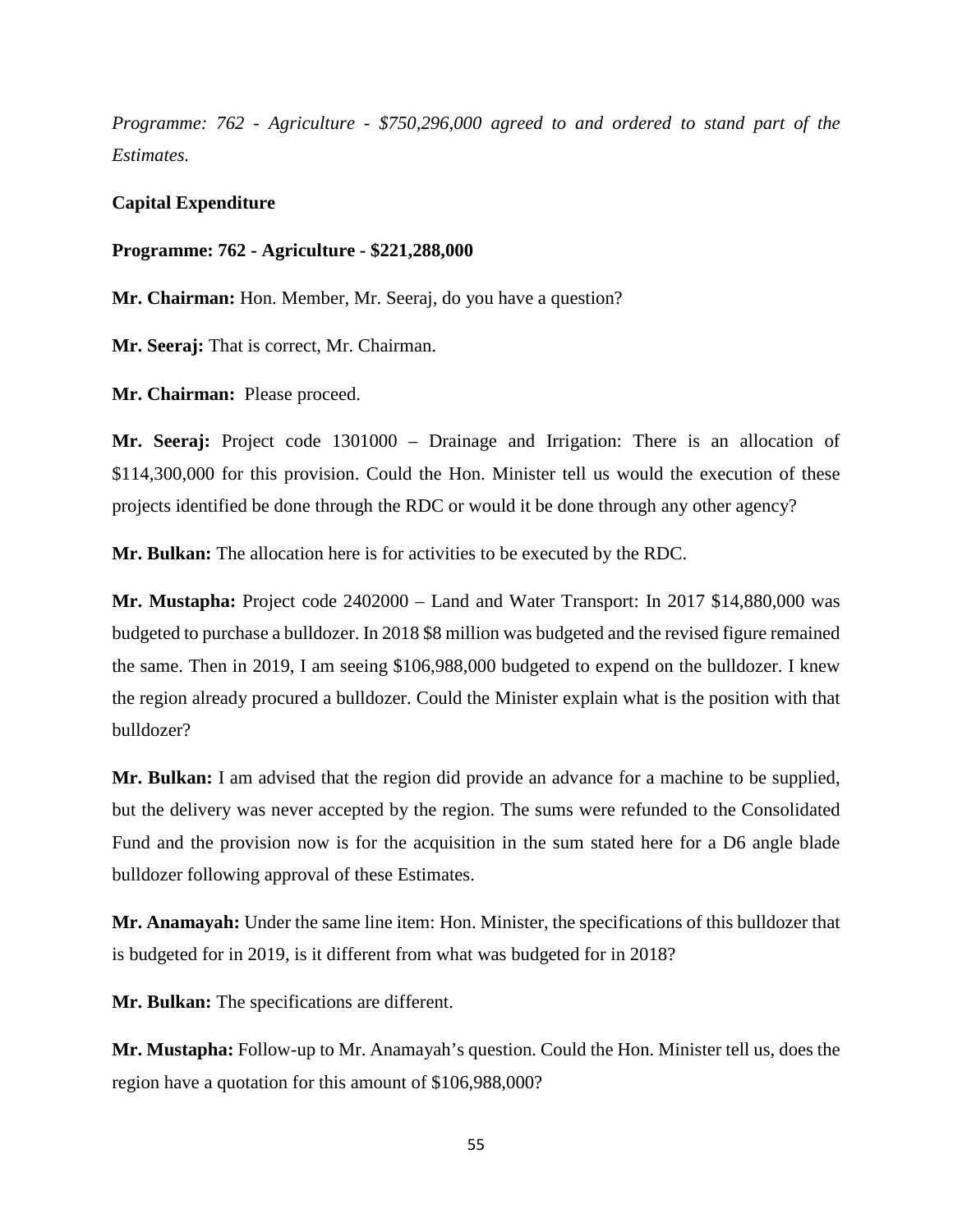**Mr. Bulkan:** The region is in receipt of a quotation.

**Mr. Chairman:** Hon. Member, there will be two more questions.

**Mr. Anamayah:** The sum budgeted in 2018 of \$8 million, was that to acquire a complete bulldozer? You made reference to an advance payment, so I am just clearing that up.

**Mr. Bulkan:** We have already established that. There was a question to that effect. The specifications are different.

**Mr. Chairman:** Hon. Member Mr. Anamayah this is the last question.

**Mr. Anamayah:** What was the amount advanced for the bulldozer?

**Mr. Bulkan:** The amount was \$14,880,000.

*Programme: 762 - Agriculture - \$221,288,000 agreed to and ordered to stand part of the Estimates.*

## **Current Expenditure**

## **Programme: 763 - Public Infrastructure - \$320,120,000**

**Mr. Mustapha:** Line item 6116 – Contracted Employees: We have seen a decrease in the number of employees for 2019. Yet we are seeing an increase in budgetary allocation. Could the Minister explain?

*3.12 p.m.*

**Mr. Bulkan:** It was due to the annualisation of the increases for the remaining four employees.

*Programme: 763 – Public Infrastructure - \$320,120,000 agreed to and ordered to stand part of the Estimates.*

# **Capital Expenditure**

**Programme: 763 – Public Infrastructure -** \$**226,212,000**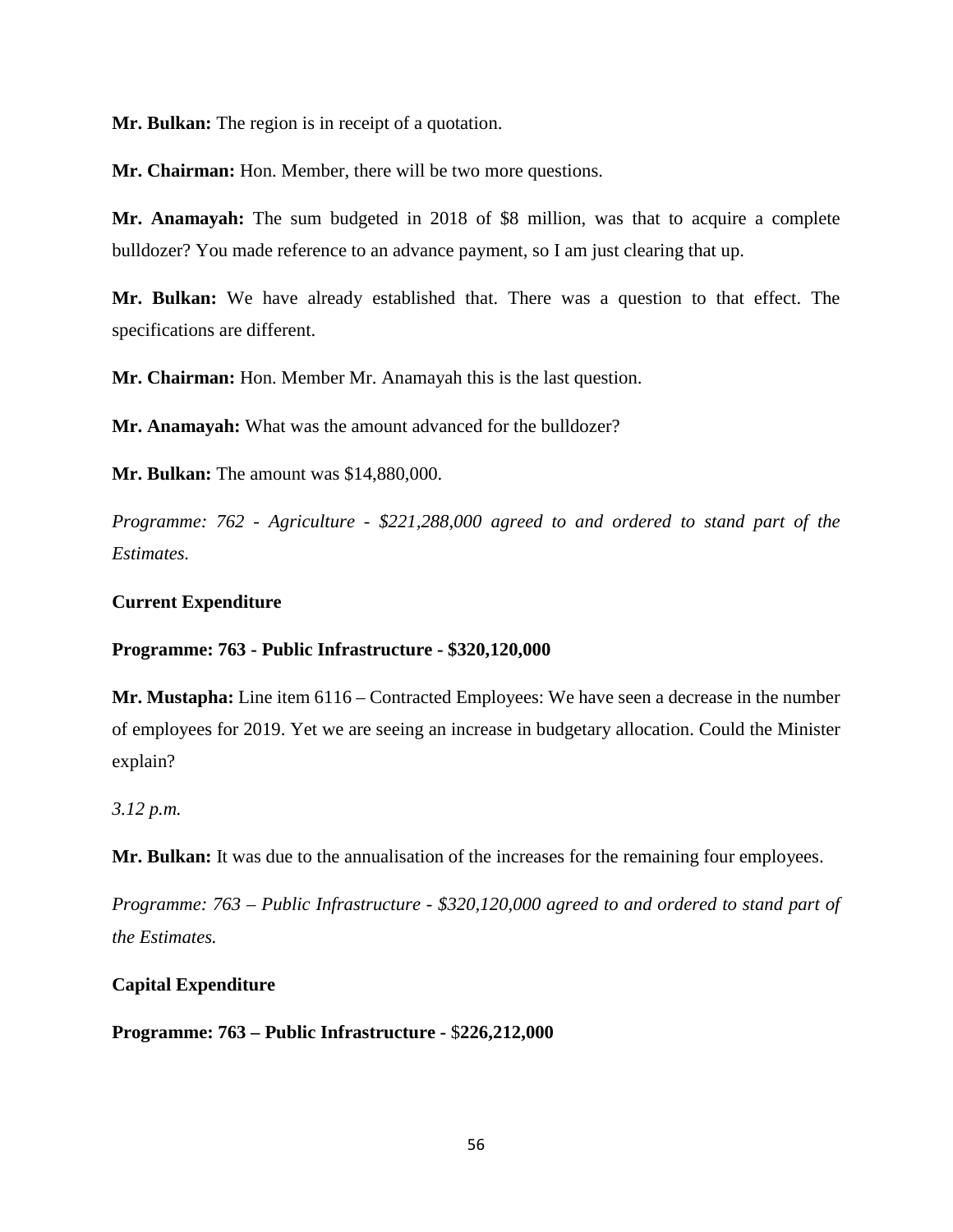**Mr. Mustapha:** Project code 1100700 – Bridges: Could the Minister layover to us the number of bridges to be constructed, the area, and the cost for each project?

**Mr. Bulkan:** I will undertake to do so.

**Mr. Anamayah:** Project code 1401000 – Roads: Could the Minister similarly layover a schedule of the roads to be rehabilitated and the cost for each one?

**Mr. Bulkan:** It is a total of 13 activities totalling that sum. As requested this information will be provided in writing.

*Programme: 763 – Public Infrastructure - \$226,212,000 agreed to and ordered to stand part of the Estimates.*

## **Current Expenditure**

## **Programme: 764 – Education Delivery -** \$**3,738,141,000**

**Mr. Bharrat:** Line item 6281 - Security Services: The Revised 2018 sum is \$294,149,000, Budget 2019 sum is \$425,866,000. Could you say, Mr. Minister, what the increase caters for? Is it for 24 hours security at the schools or is it for the increase of payment to the guards?

**Mr. Bulkan:** The reasons for the increase in 2019 mainly has risen from the increase in the number of guards from 253 currently to 365 guards, as well as an increase in the rates.

**Mr. Bharrat:** Follow up: Could you say are there security supervisors or checkers, as we commonly call them, employed by the RDC to check on these guards? If so, how many?

**Mr. Chairman:** Hon. Mr. Bharrat, did you complete?

**Mr. Bharrat:** I was saying, Mr. Chairman, if there are security checkers employed by the RDC, and how many are they?

**Mr. Bulkan:** Yes, Sir. The number is two.

**Mr. Anamayah:** Line item 6224 – Print and Non-Print Materials: Could the Hon. Minister say if under this heading, provision is made for tech books to the various schools?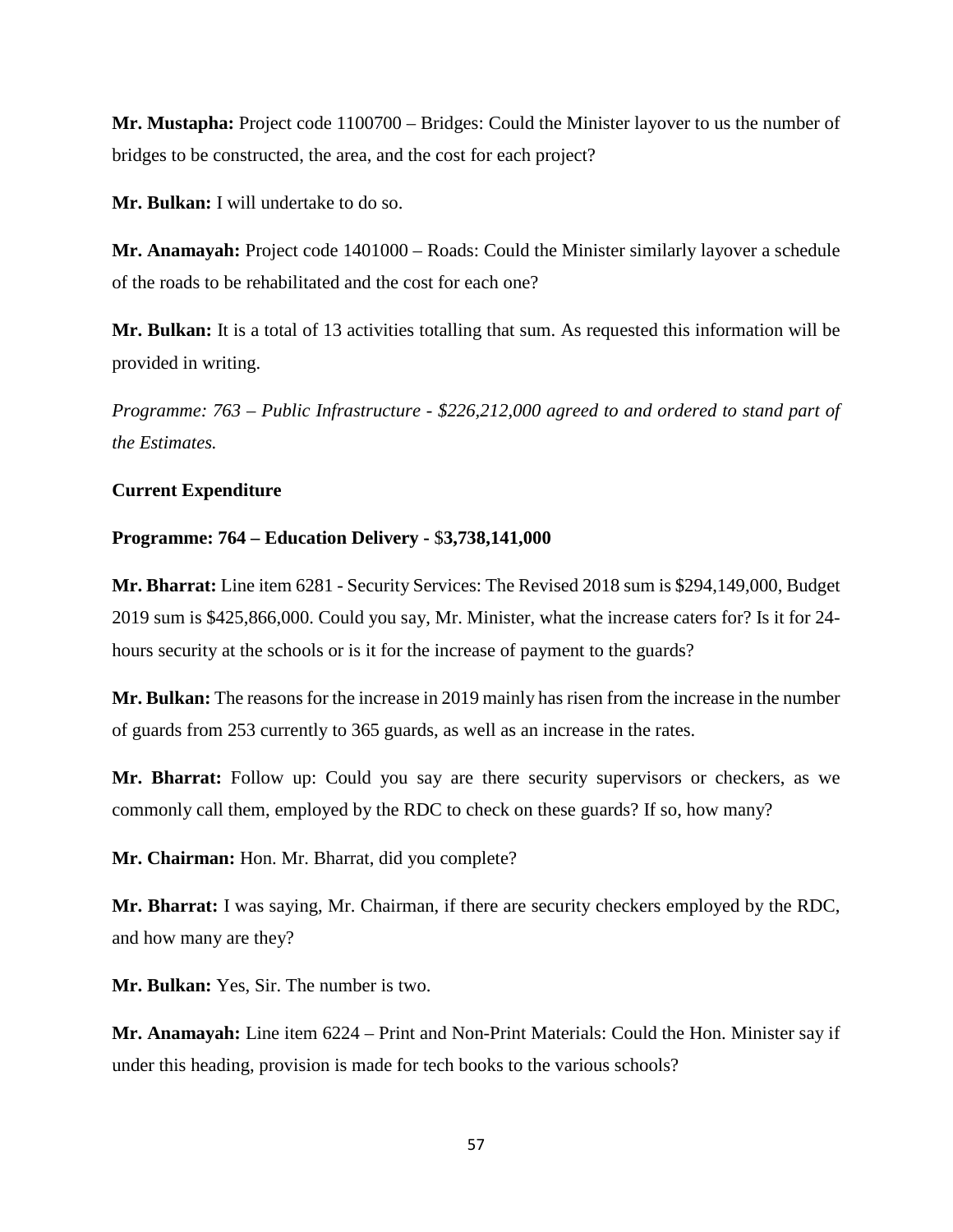**Mr. Bulkan:** No, Sir.

**Mr. Mustapha:** Line item 6241 – Rentals of Buildings: Could the Minister inform us on the number of buildings that the region is renting presently and the cost?

**Mr. Bulkan:** There is rental of one at the cost of \$840,000 annually.

**Mr. Mustapha:** Where is that?

**Mr. Bulkan:** It is at Trinity Street Nursey in New Amsterdam.

**Mr. Bharrat:** Line item 6281 - Security Services: Could you say if the two checkers are provided with transportation by the RDC? If so, do they currently have transportation to execute their duties?

**Mr. Bulkan:** I am advised yes, Sir. The mode of transportation is motor cycle.

**Mr. Anamayah:** Line item 6231 - Fuel and Lubricants: Is provision made under this heading for the David Granger buses?

**Mr. Bulkan:** Yes, Sir.

**Mr. Anamayah:** Follow up: Could the Minister provide a disaggregation of the amount? If the amount is \$9 million for 2019, as to how much exactly go towards the David Granger buses.

Further, Mr. Minister, there has been a request from the Regional Administration for two additional buses to service the Canje and the East Bank areas where many of the dismissed sugar workers and their children have difficulty going to school. I noticed there is an increase from \$6 million to \$9 million. Is it now budgeted for to provide for those increases?

**Mr. Bulkan:** Mr. Chairman, the provisions under this line item are for recurrent expenses. The question posed by the, Hon. Member, or the request rather is for an item that is capital in nature. A new bus to supplement the existing fleet. These provisions are to provide for fuel and lubricants to take children to school and take them back home.

**Mr. Mustapha:** Mr. Chairman, I was just waiting on your permission before I started.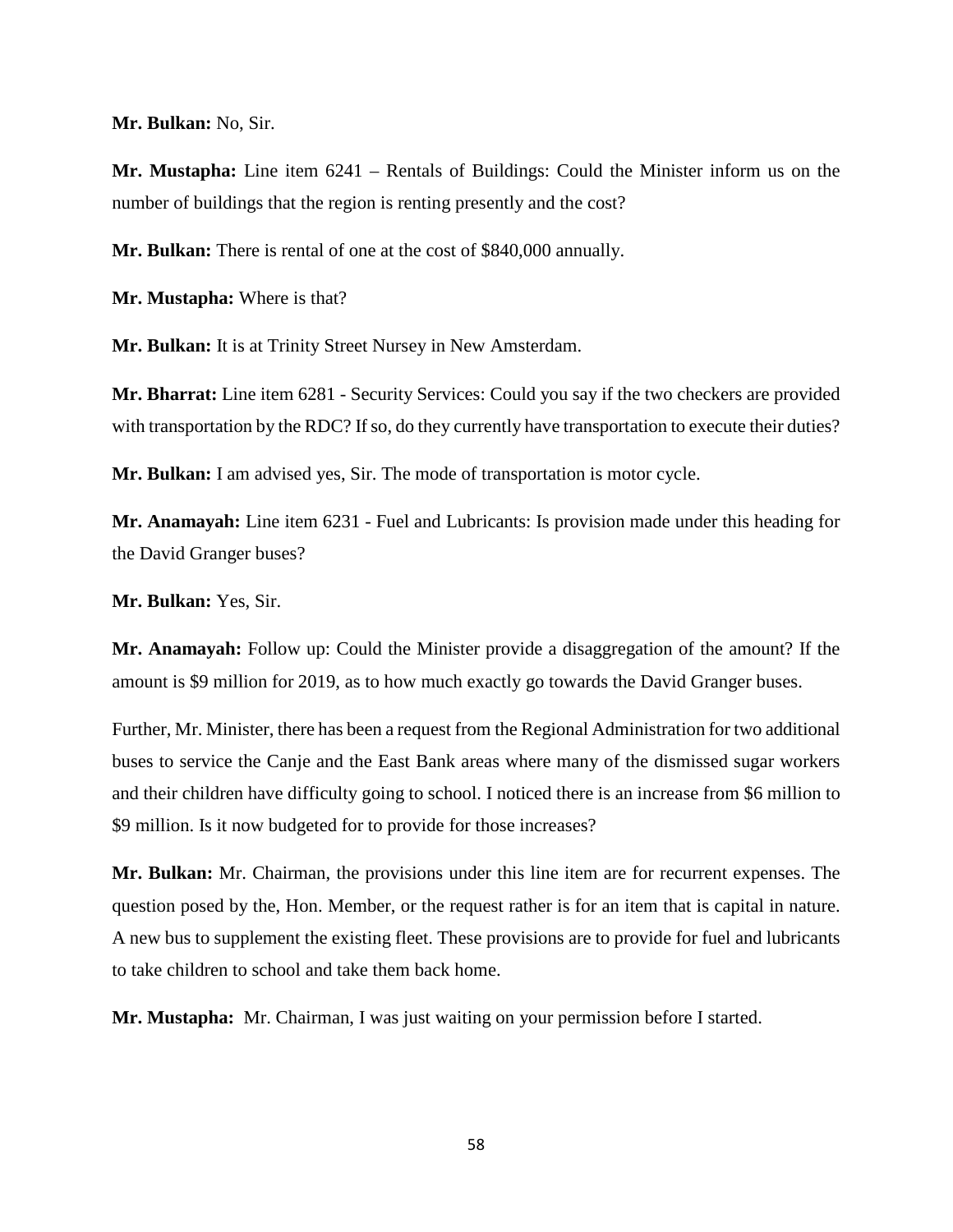**Mr. Chairman:** I know you were, Hon. Member. I was in some slight consternation, because I heard another voice coming across the hall. It takes some effort to get the voice to me. That applies for everyone. Hon. Mr. Mustapha, you have the floor.

**Mr. Mustapha:** Thanks. Mr. Chairman, I want to refer to line item 6241. The Minister mentioned, just now, the region is paying the sum of almost \$850,000, if I heard him correctly. Is it \$850,000 monthly?

# **Mr. Bulkan:** It is annually.

*Programme: 764 – Education Delivery - \$3,738,141,000 agreed to and ordered to stand part of the Estimates.*

# **Capital Expenditure**

# **Programme: 764 – Education Delivery -** \$**116,600,000**

**Mr. Mustapha:** Project code 2504100 - Furniture and Equipment – Education: I am seeing that the region would be expended \$30 million for 2019. Would this amount and with the number of furniture that would be built, satisfy the needs of the region?

**Mr. Bulkan:** The best answer I could give is that the provision and the supply of furniture to this value would make a considerable impact to the current needs. It might not fill 100% of the needs. Again, I suggest that we are trending in the right direction and we have also gone a far way.

**Mr. Bharrat:** Project code 1203900 - Buildings – Education: Could you say how much of the allocation is for retention and for which project?

**Mr. Bulkan:** There are two retention payments, Hon. Member. The first payment of \$548,000 was for the construction of sanitary block at the Rose Hall Primary School. The second payment of \$553,000 was for a similar activity but at the Leeds Primary School.

*Programme: 764 – Education Delivery - \$116,600,000 agreed to and ordered to stand part of the Estimates.*

# **Current Expenditure**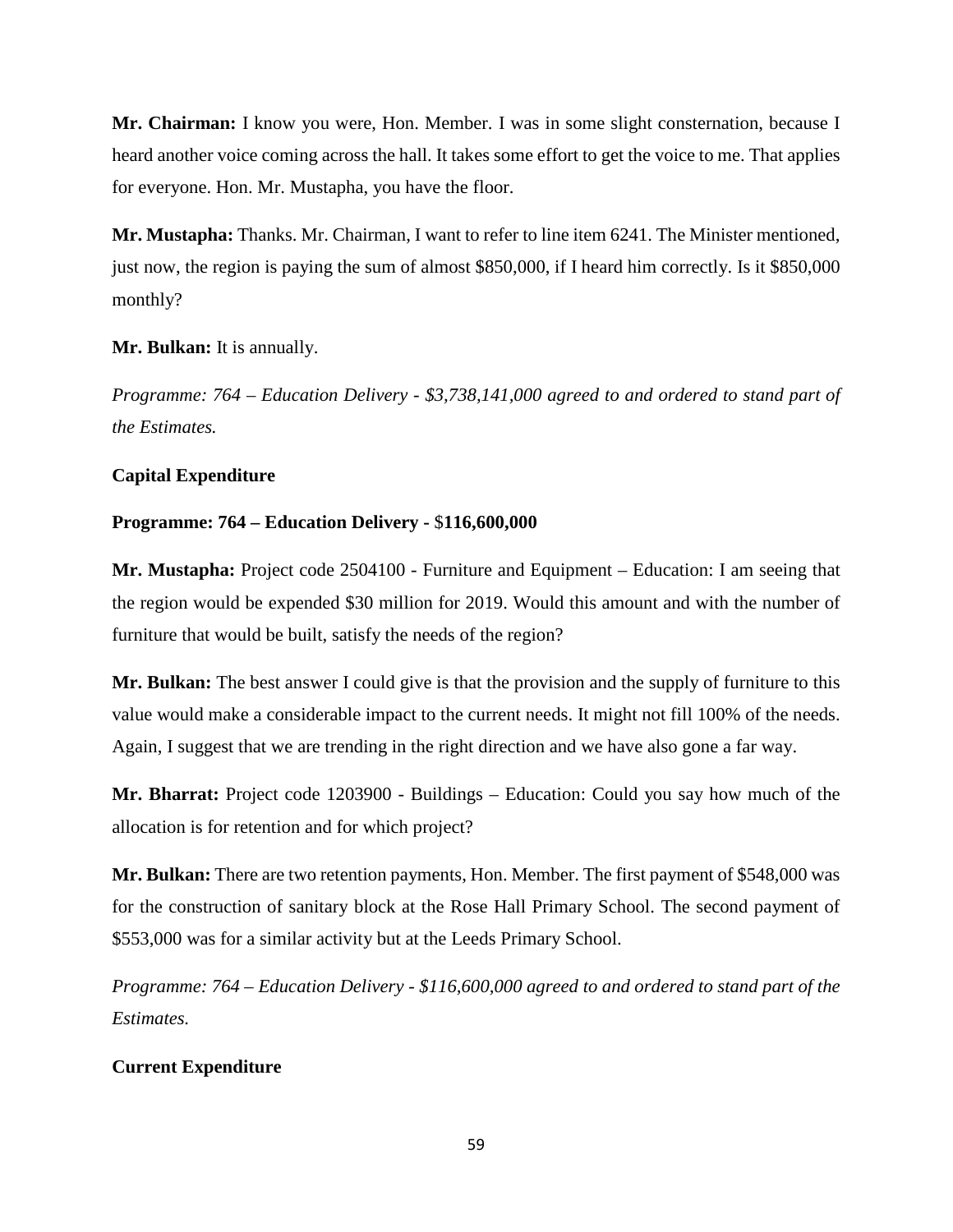#### **Programme: 765 – Health Services - \$1,950,146,000**

**Dr. Mahadeo:** Mr. Chairman, first I would like to say that there are four indicators for health services. We do not have any targets unlike education delivery which seems to be the only section that has targets. If the, Hon. Minister, could so kind enough as to provide, what are the targets for the four indicators of health for 2019?

In addition to that, I would like to draw the Ministers attention to line item 6116 – Contracted Employees, we see 14 less employees in 2019, and yet we see an increase of over \$20 million budgetary allocation for 2009.

### *3.27 p.m.*

Could the Minister please explain this?

In addition, the same line item, there was an increase from the budgeted amount to the revised amount from \$76 million to \$96 million. Where did this money come from? Could the Minister give us the positions of the top five and their emoluments for the 57 contracted employees?

**Mr. Bulkan:** I would like to thank the Hon. Member for the first observation that he made about the absence of indicators in the programme. I think that this is something that will be corrected going forward.

The reason for the increases for the contracted employees in the budgetary sum for 2019 is as a result of the annualisation of the increases. The five top positions under line item 6116 - Contracted Employees are Psychiatrist - \$447,000, the sums are monthly, a Dental Surgeon - approximately \$384,000, Medical Registrar - \$360,000, Government Medical Officer - \$342,000 and the Director of Health Services, approximately \$243,000.

**Dr. Mahadeo:** Follow up: Could the Hon. Minister provide this House with a Job Description (JD) for the Director of Regional Health Services?

Line item 6292 - Dietary: Thee sum of \$97 million was budgeted in 2018 and we see an increase of approximately \$8 million for 2019. Yet, in the Report of the Auditor General in 2016 and 2017, he pointed to the same issue of moneys not being accounted for in the spending where Dietary is concerned. We are now going to spend more moneys. I would like to ask the Minister, what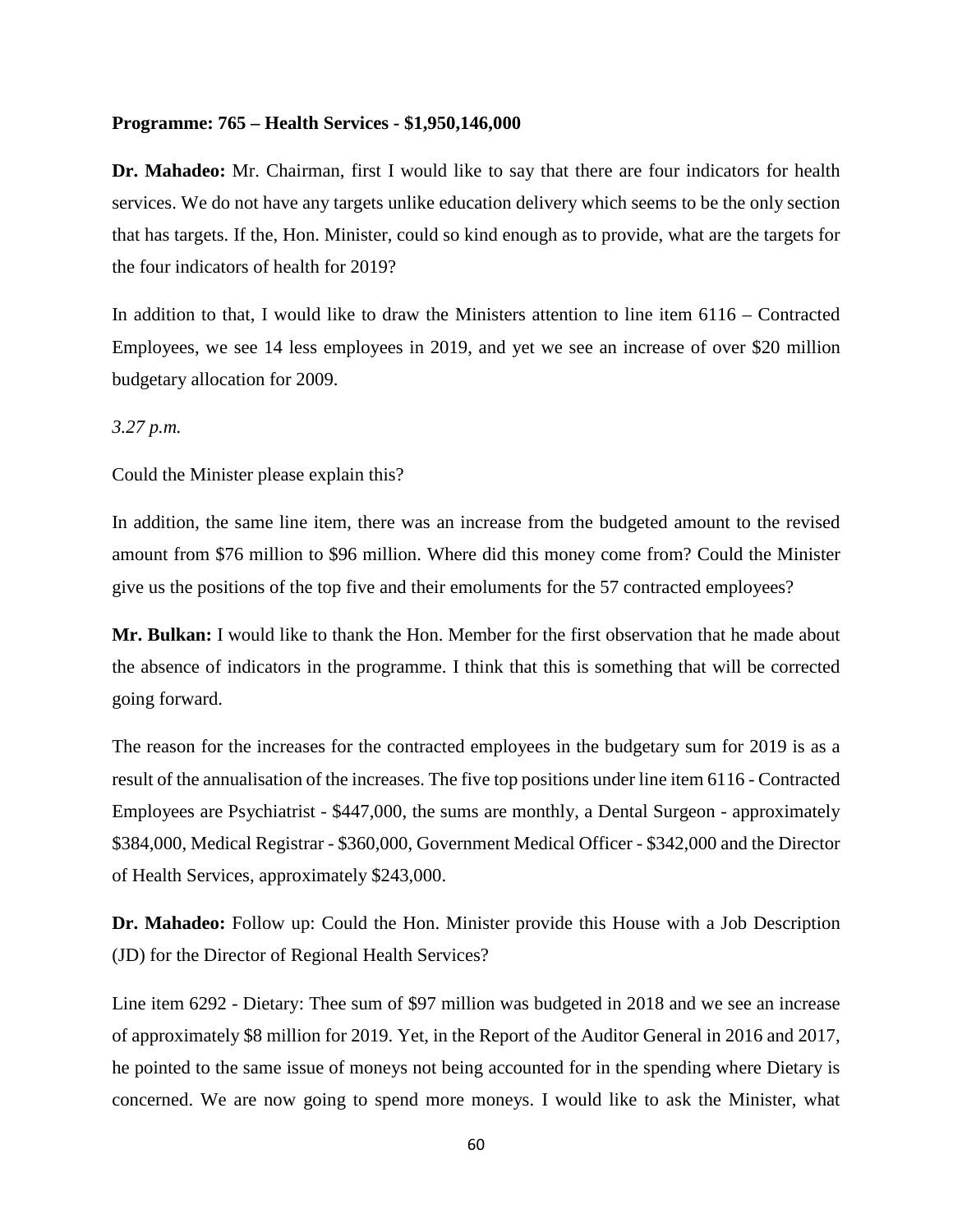systems have been put in place to ensure that the \$105 million that will now be spent in 2019, that the patients will benefit and only the patients from dietary. Thank you.

**Mr. Bulkan:** In response to the first question posed, I am not in a position to provide that information of the JD. I think that there is another Government Agency that has responsibility for that, Sir.

With regard to the systems that are in place to ensure that these provisions benefit the intended persons, I am advised that the recommendations contained, that just related by the Hon. Member, those systems are currently in place to address those concerns.

**Mr. Chairman:** After Dr. Mahadeo, I will allow two more questions.

**Dr. Mahadeo:** Line item 6221- Drugs and Medical Supplies: There is an increase of over \$56 million. First of all, could the Hon. Minister say how much of the \$400 million in 2018 was spent by the region? As it relates to the purchases of emergency supplies, how was the purchasing done? Was it by three quotations or selective tendering? If it was selective tendering, who chose how the persons will be identified after prequalification?

In addition to that, again, I would like to draw the Minister's attention to the Report of the Auditor General 2016 and 2017 and to say that some of the moneys that were spent really could not have been accounted for following the bin cards, *et cetera*. What period of time are we buying emergency supplies for? I would really like to recommend that the Ministry of Public Health decides or advises as to how long we are going to cover for, be it one week or one month? The Report of the Auditor General identified 15,000 Ciprofloxacin tablets which would last a minimum of three to four months. We wasted over \$5,500,000. What systems Mr. Minister have been putting in place for this occurrence not to reoccur?

**Mr. Bulkan:** I am in the middle of amazed. For the 2018 allocations, the answer is the sum of \$315 million of the 400 million was warranted to the central Ministry. The remainder was retained by the region. The method of procurement would have been by the National and Regional Tender Board.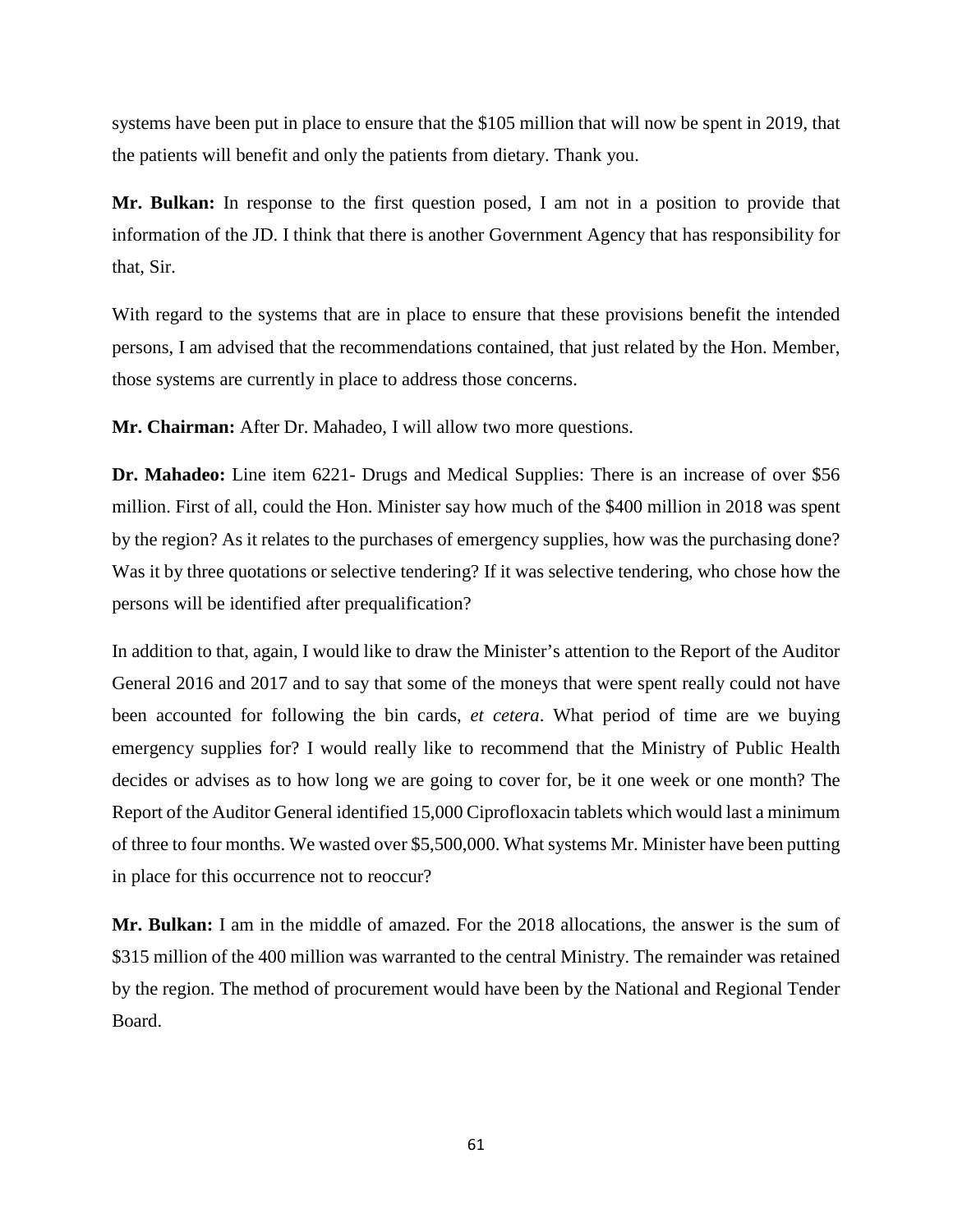**Dr. Mahadeo:** To remind the Minister, what systems have been put in place so that we do not have a reoccurrence of the single sourcing and the problems that were identified by the Auditor General?

**Mr. Bulkan:** I am advised that the procurement rules are currently being adhered to.

**Mr. Chairman:** Dr. Mahadeo, this is the final question.

**Dr. Mahadeo:** Line item 6272 - Electricity Charges: Budgeted amount \$145,420,000, revised \$123,420,000, and we are budgeting for \$165,420,000 for 2019. Could the Hon. Minister explain?

**Mr. Bulkan:** The increase in the 2019 allocation, the proposed sum of \$42 million, is to cater for improved services within the region with additional services. It also caters for the computerised tomography (CT) scan services, improvement maternity unit, the dental department, the doctors' on-called facility, and the delinking of the Skeldon Hospital which previously received electricity from Guyana Sugar Corporation (GuySuCo) will now have to be catered for under the Regional allocation.

*Programme: 765 – Health Services - \$1,950,146,000 agreed to and ordered to stand part of the Estimates.*

#### **Capital Expenditure**

#### **Programme: 765 - Health Services - \$164,951,000**

**Dr. Mahadeo:** Project code: 1204000 – Buildings - Health: I see \$129,951,000 for the payment of retention, completion of maternity ward of the New Amsterdam Hospital, and construction of operating theatre at Skeldon Hospital. Same project code in last year's Budget read \$132,500,000, payment of retention, construction of theatre at Skeldon Hospital, provision of outpatient buildings, doctor's quarter, and maternity ward at the New Amsterdam Hospital. I am asking for a clarification, because we budgeted \$132,500,000 for the same thing and we are budgeting \$129,951,000 now for the same thing.

**Mr. Bulkan:** These are roll over projects. The construction would have started in 2018 and the retention payment is being catered for in 2019. The retention payments are for the doctor's quarters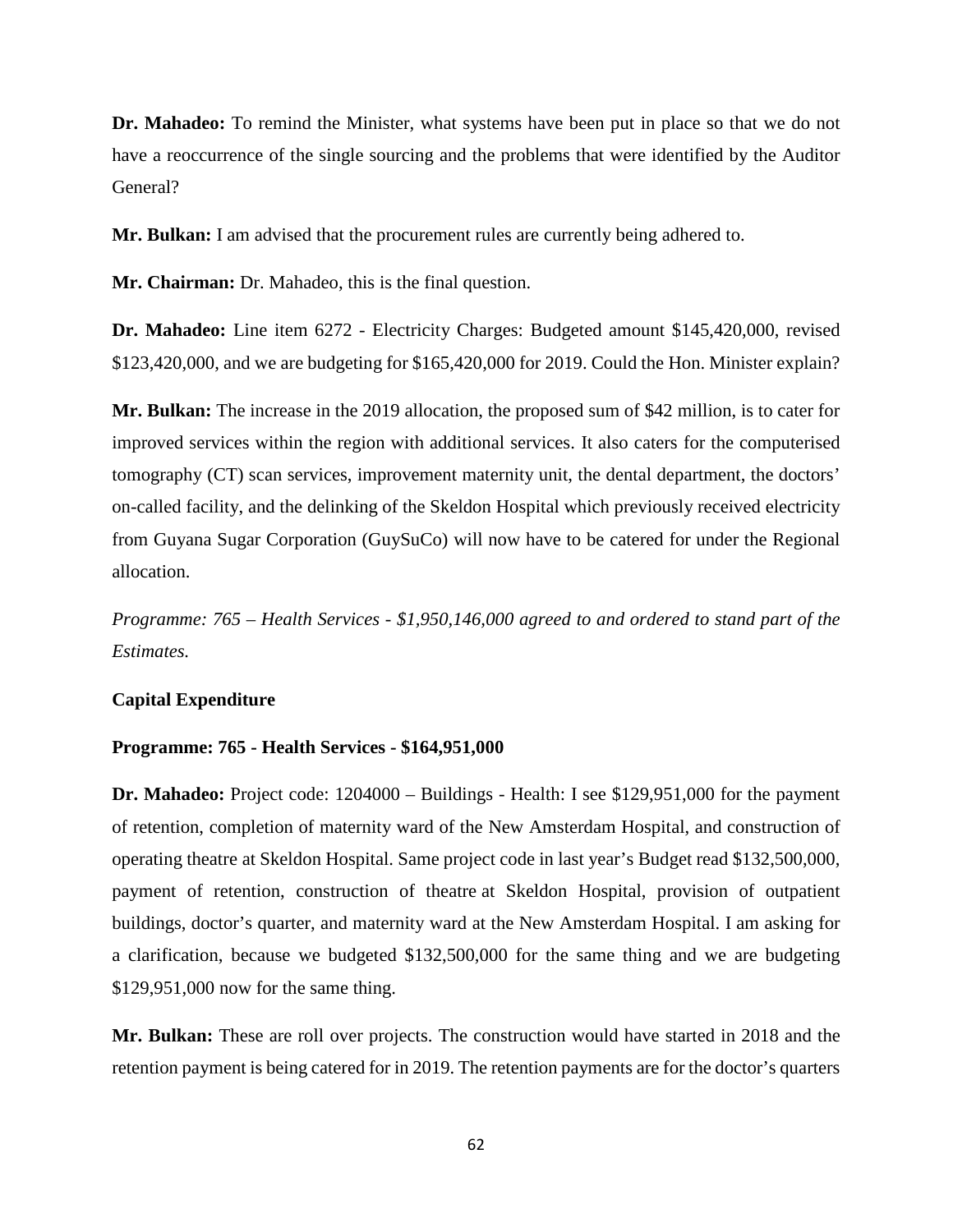at New Amsterdam, the CT scan room, the doctors' rest house at New Amsterdam Hospital, and the rehabilitation of the New Amsterdam Hospital kitchen.

The new project will be the construction of the operating theatre at Skeldon Hospital for the sum of approximately \$74 million is budgeted for.

**Dr. Mahadeo:** Mr. Minister, that was very informative. Are you saying from the 2018 Budget, we spent money on projects that were not identified for in that budget?

**Mr. Bulkan:** There was a change of Programme to accommodate the CT scan building in 2018.

**Dr. Mahadeo:** Follow up: Did the Regional Democratic Council approve that change of programme? Could the Minister tell us how far is the maternity ward since it is roll over programme? How far has the operating theatre at Skeldon Hospital?

**Mr. Bulkan:** The maternity ward at New Amsterdam Hospital building is approximately 35% completed. The operating theatre at Skeldon hospital has not been tendered for as yet. This is an entirely new project.

**Dr. Mahadeo:** Could the Hon. Minister advise this House as to what was the cost for the building that will be or is housing the CT scan? Is the building completed?

**Mr. Bulkan:** Subject to correction, I am advised that it is approximately the sum of \$12,100,000.

**Mr. Chairman:** Hon. Member, after this question two more questions will be allowed.

**Dr. Mahadeo:** The sum of \$12,500,000 would leave us with \$120 million from the 2018 Budget. We only have 35% of the maternity ward completed and the Skeldon theatre has not begun. Am I to understand that the \$120 million is what partially 35% maternity ward cost?

*3.42 p.m.* 

**Mr. Bulkan:** Mr. Chairman, the sum of \$129,951,000 is budgeted for these projects and activities that I have outline: four retention payments, completion of the maternity ward at New Amsterdam Public Hospital and construction of an operating theatre at the Skeldon Hospital.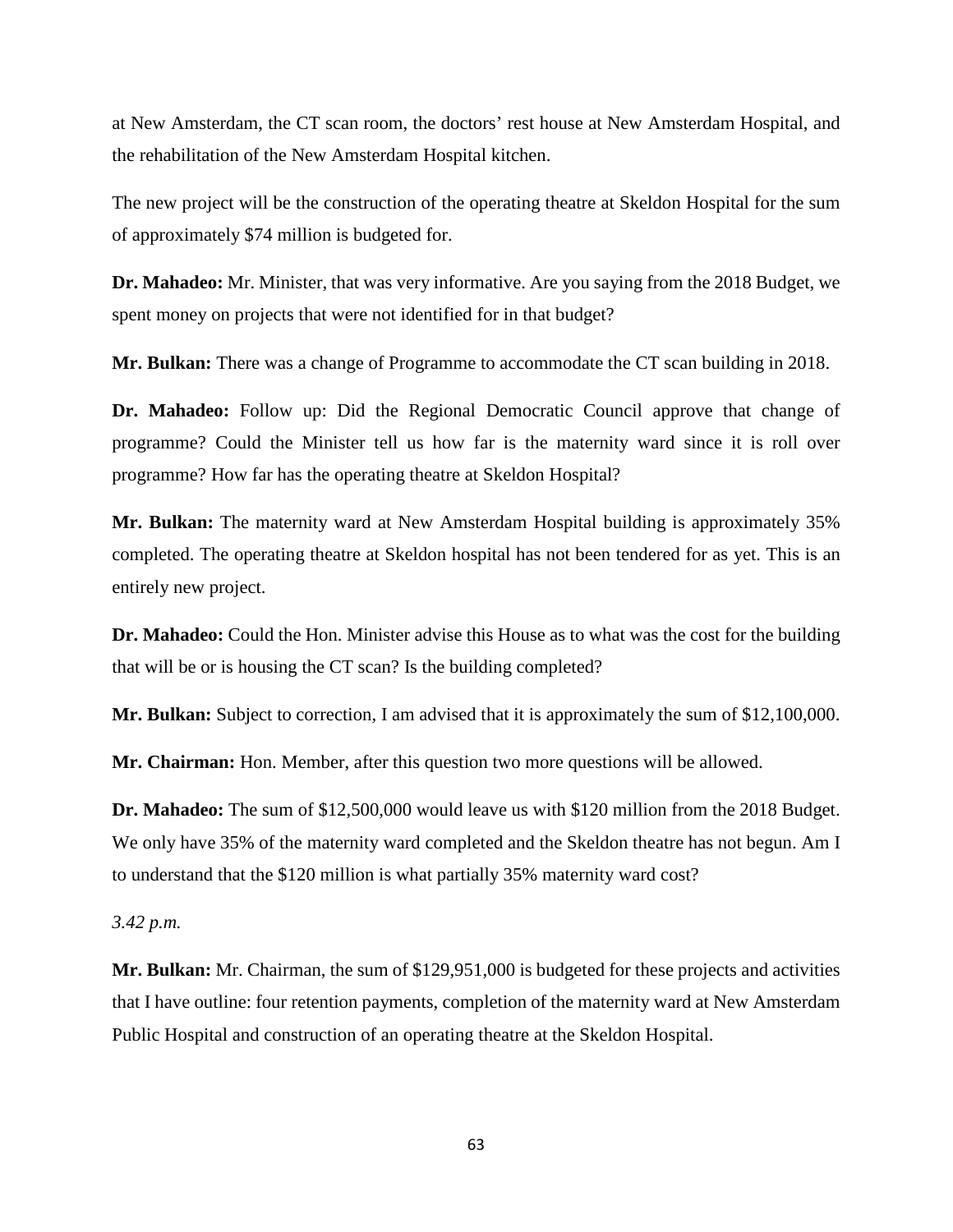The contract sum for the maternity ward at the New Amsterdam Public Hospital is \$191.5 million; approximately 35% of that building has been completed and the remainder is budgeted for in the 2019 Budget.

**Dr. Mahadeo:** Mr. Chairman, this is my final question. The \$120 million was paid for the maternity ward that is now 35% completed and the total cost is \$191 million, if I understood the Minister correctly. Could the Minister please provide us with a list of equipment and furniture that will be bought in 2019 and where they will be placed?

**Mr. Bulkan:** The request is to lay over the items to be purchased. For the furniture and equipment, it is a total of 30 sets of items and this information will be provided. And, I am advised that, the sum of \$85.5 million was paid towards the construction of the maternity ward.

*Programme: 765 – Health Services – \$164,951,000 agreed to and ordered to stand part of the Estimates. [3.44 p.m.]*

**Mr. Chairman:** Hon. Minister, we will wait a few minutes.

**Mr. Bulkan:** No, Mr. Chairman, this agency will be addressed by Minister Dawn Hastings-Williams and the final agency will be done by Minister Valarie Patterson-Yearwood.

**Mr. Chairman:** Thank you. Minister Hastings-Williams, please let me know when you are ready.

**Agency 77: Region 7 – Cuyuni/Mazaruni** *[3.46 p.m.]*

## **Current Expenditure**

### **Programme: 771 – Regional Administration and Finance – \$312,499,000**

**Mr. Croal:** Hon. Minister, line item 6291 – National and Other Events: There is another \$2.2 million increase on this allocation. Could you indicate what is the intended expense for the increase, and generally, what is the \$6 million for?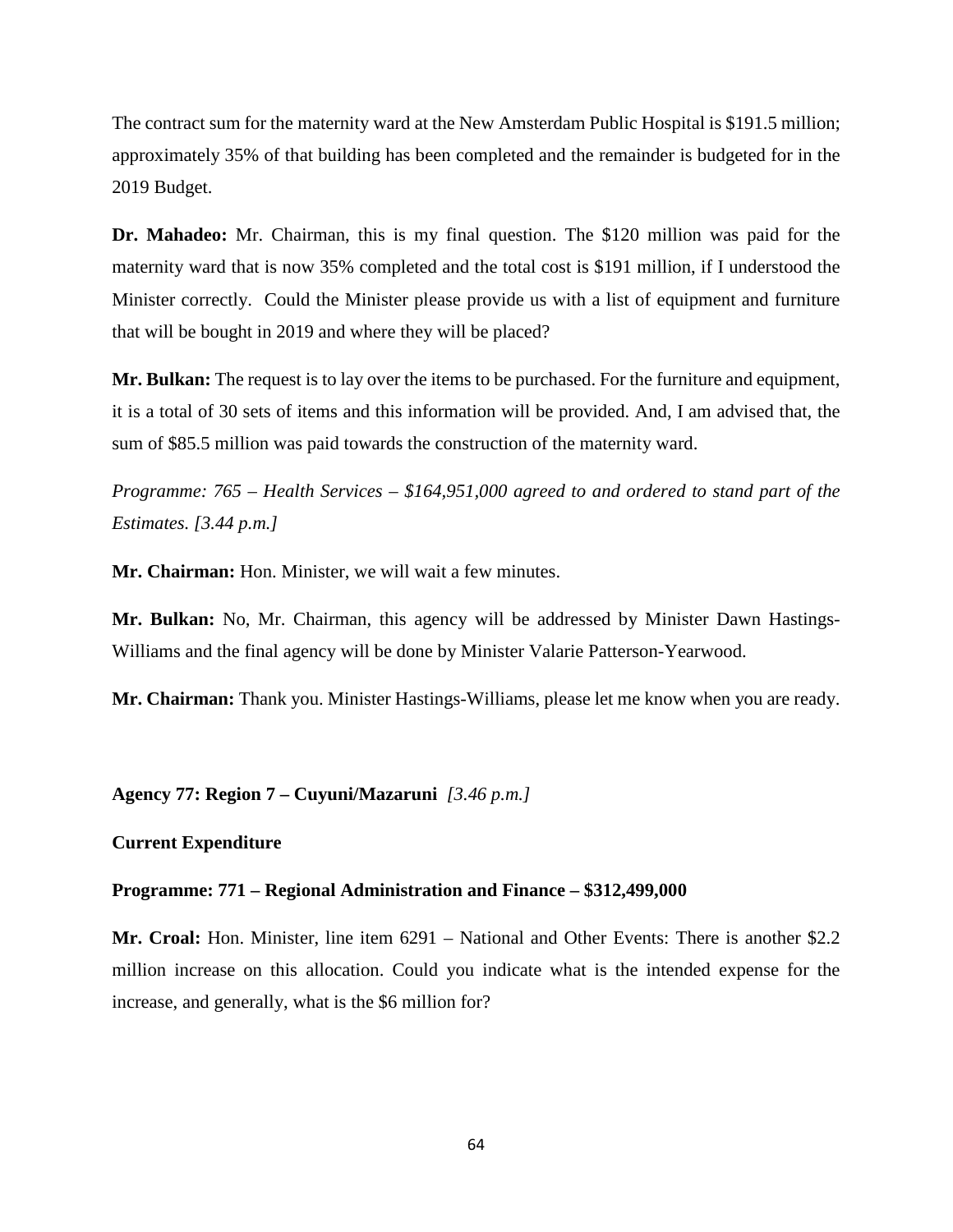**Minister of Public Affairs [Ms. Hastings-Williams]:** Through you, Sir, the increase caters for greater involvement in the Annual Bartica Regatta, Republic celebrations, Independence celebrations, Remembrance Day and other national holidays.

**Mr. Croal:** Hon. Minister, that is the increase. Is that correct or is that the overall \$6 million?

**Ms. Hastings-Williams:** That is the overall budgeted.

**Mr. Croal:** Line item 6211 – Expenses Specific to the Agency: There is an increased allocation here of another \$3.2 million. Could you indicate what is the intended expense for the increase?

**Ms. Hastings-Williams:** The increase caters for the Regional Agricultural and Commercial Exhibition which will amount to \$3 million; Plan of Action for Regional Development (PARD) consultations and that is \$1.9 million; stakeholder forums, an increase in the number of statutory meetings, and transportation for regional councillors from the various locations to Bartica or wherever the Regional Democratic Council is slated to be held; \$7 million is also provided for their meals, accommodations and transportation. It also caters for the regional councillors' stipend, \$1.2 million, and \$1.6 million for the payment of utility bills. I have many more, I do not know if you want me to list them.

**Mr. Croal:** Hon. Minister, I will request that you lay the entire information over.

I have a follow-up question, but I think that it would be unfair to the Minister. This probably should have gone to Minister Bulkan. I noticed under line item 6211, there are some regions that have been asking for increased allocations for their RDCs. And in this case, Region 7, I heard the mention of an increase. I will use an example of Region 1, where they do not have the necessary allocation. May I ask, at a Ministry level, if there could probably be a review, an examination of the allocations for RDCs across the board, to see if it is sufficient for all the regions and to see, for the next budget cycle, if there could be a consideration of increases?

**Ms. Hastings-Williams:** Through you, Mr. Chairman, your question is noted. But presently, I am speaking to Region 7's Budget. Thank you.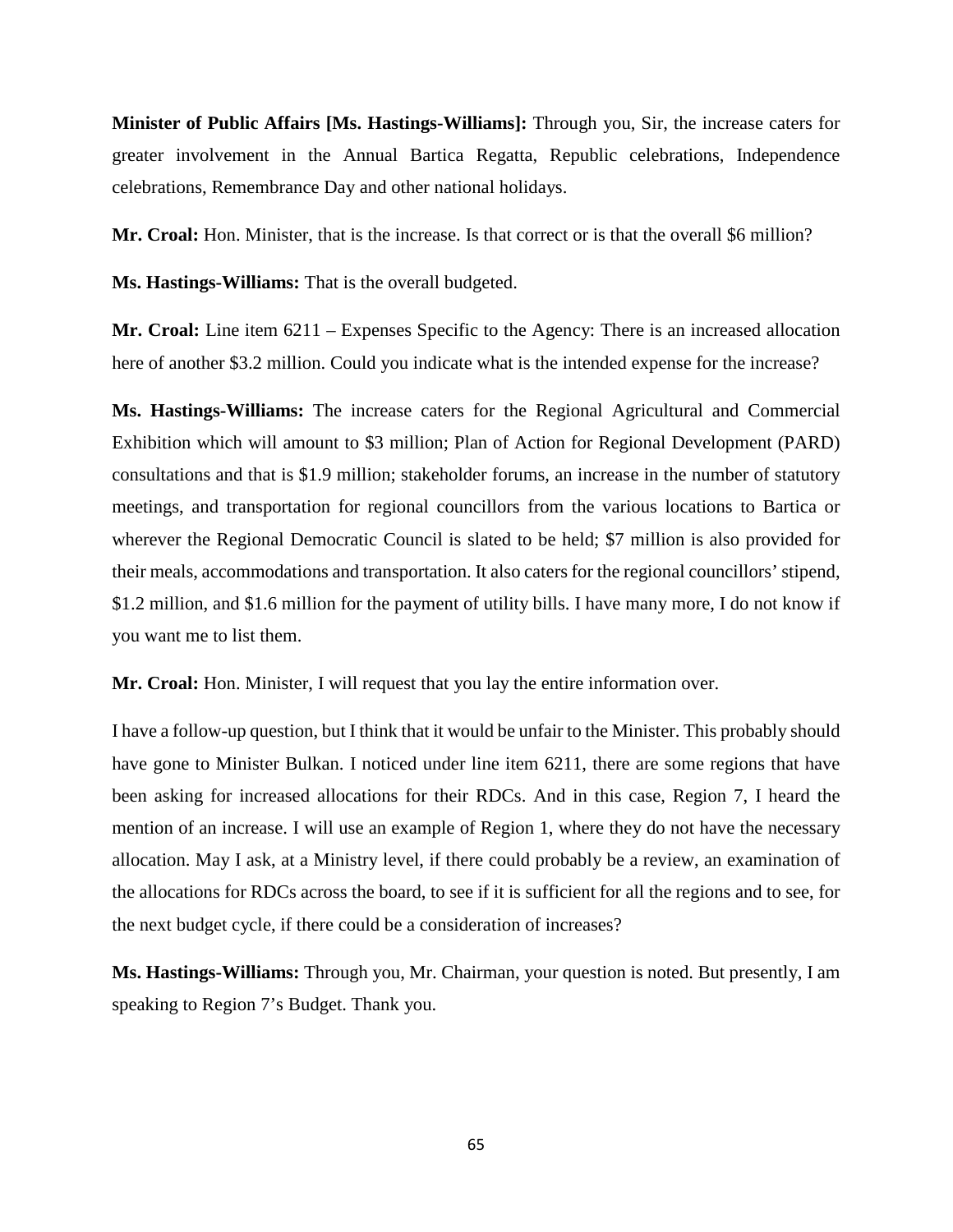**Ms. Teixeira:** Line item 6211: Could the Minister advise how many Toshaos receive stipends under this head? How many Chairpersons of the Civil Defence Commission (CDC) or community councils are included in this heading to receive stipends?

**Ms. Hastings-Williams:** It caters for all the Amerindian Toshaos in the Upper/Middle Mazaruni. I am going to lay over that information to you.

**Ms. Teixeira:** And the chairman and vice-chairman of the community councils, as well.

**Ms. Hastings-Williams:** Will do Hon. Member.

**Ms. Teixeira:** Could I do another question, Mr. Chairman?

**Mr. Chairman:** Proceed, Ms. Teixeira.

**Ms. Teixeira:** Line item 6311 – Rates and Taxes: I am a little bit surprised to see rates and taxes provided for in Region 7's Budget, as in a number of the interior regions, even though new townships have been created. Have the regions not been paying rates and taxes or have not been asked to? Is this amount allocated for 2019, and I am assuming 2018, moneys in the regional budget to pay the Bartica Town Council's rates and taxes? Are you anticipating an increase? You only paid \$10.622 million last year, but the same \$11 million is put back that was put in 2018.

**Ms. Hastings-Williams:** I am advised that, yes, this is to pay the rates and taxes for the Bartica Town Council. It caters for the payment of debts that we had from the previous years that were not paid.

**Ms. Teixeira:** How bad are the debts? Could you give us an idea if you are rescheduling your debts or what was the magnitude of the debts? Do you have a schedule of how you are going to pay off the debts of the Bartica Town Council?

Is this an annual feature or will this be the last payment? Could you advise us?

**Ms. Hastings-Williams:** I am being advised that 2019 will be the last payment.

**Ms. Teixeira:** Line item 6255 – Maintenance of Other Infrastructure: Could you advise what this \$13 million will be spent on? It was \$23 million in 2018, and it is \$30 million for 2019.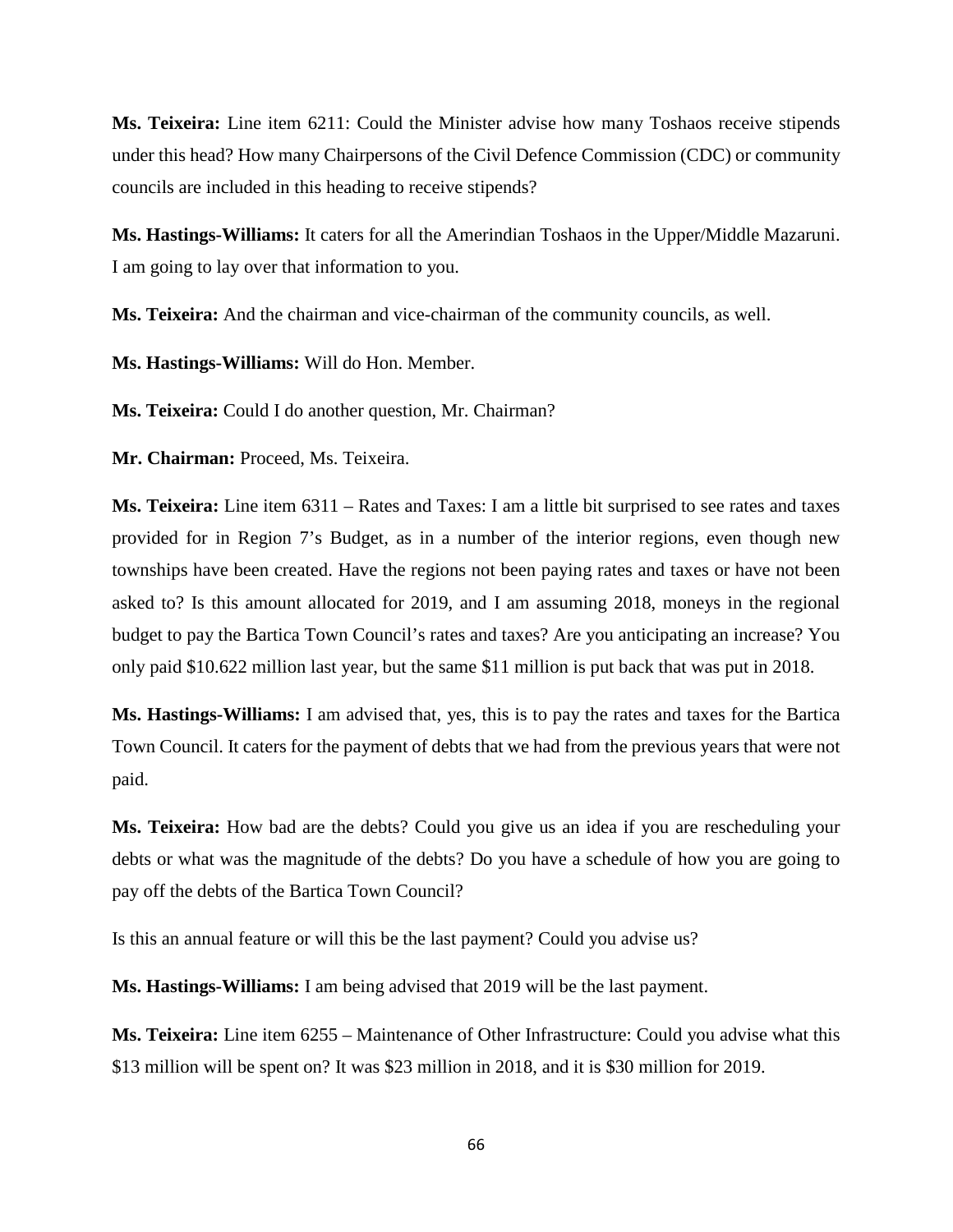I noticed that there is no provision of roads under the regional administration. So, I will look for that under infrastructure. What will the \$30 million be spent on in 2019, under line item 6255?

**Ms. Hastings-Williams:** This allocation caters for clearing of all Government compounds; replacing wooden fences at the regional Engineer's quarters in Bartica; maintenance of solar systems and administration buildings in the Lower, Middle and Upper Mazaruni. It also caters for landscaping of compound, a duplex living quarters at Mon Grippa Hill, Bartica; maintenance of fence at regional administration, Kamarang; maintenance of fence at regional administration office in Bartica; maintenance of existing lighting systems at Paruima Village, Upper Mazaruni, and maintenance of lighting systems at Kamarang.

**Mr. Croal:** Hon. Minister, the increased allocation on fuel, could you indicate which exercise this is for? It is line item 6264, Vehicle Spares and Service.

*3.57 p.m.* 

**Ms. Hastings-Williams:** I think you have the wrong item.

**Mr. Croal:** My correction, it is line item 6264, in terms of the increased allocation for Vehicle Spares and Service, could you indicate where this increase is intended to be expended?

**Ms. Hastings-Williams:** The increase caters for the maintenance of two aged vehicles which are costly to maintain, as well as a new pickup requested for in the Budget 2019 Capital Estimates.

**Mr. Croal:** Line item 6116 - Contracted Employees: Could you indicate who are your top three contracted employees, their designations and emoluments?

**Ms. Hastings-Williams:** The top three contracted employees are the Assistant Regional Executive Officer (AREO) with a salary of \$152,960; the Expenditure Planning and Management Analyst (EPMA), \$125,612; and the Boat Captain/Engineer, \$81,093.

*Programme: 771 - Regional Administration and Finance - \$312,499,000 agreed to and ordered to stand part of the Estimates.*

## **Capital Expenditure**

**Programme: 771 - Regional Administration and Finance - \$38,778,000**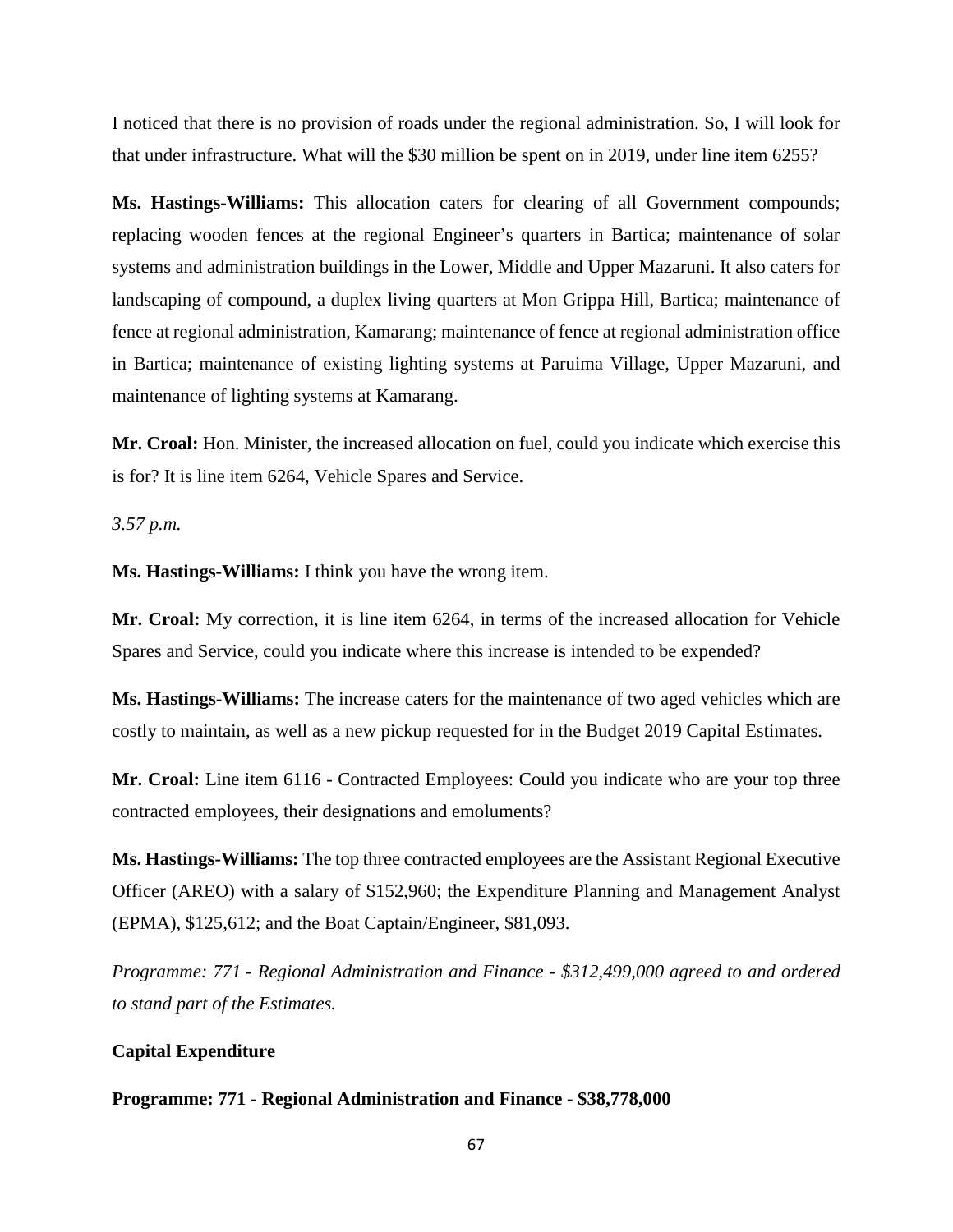**Mr. Croal:** Project code 2402100 - Land and Water Transport: Could you indicate where the vehicle will be assigned and the type of vehicle that will be purchased?

**Ms. Hastings-Williams:** The vehicle that is to be bought will be located in Bartica to help execute duties of the REO and other regional officers.

**Ms. Teixeira:** Project code 1204300 - Buildings - Administration: It is allocated \$25.5 million. I noticed in the description it states, "payment of retention," could you say which project this is the retention payment for? Secondly, it states "rehabilitation and extension of living quarters - Bartica." Could you say whose living quarters and what is the budgeted allocation for that?

**Ms. Hastings-Williams:** Under this project code 1204300, Buildings - Administration, there is the rehabilitation and extension at one duplex quarters at Mon Grippa Hill in Bartica, which is in a very bad state. It will be rehabilitated to accommodate staff members who live outside of the Region.

**Ms. Teixeira:** You mean those who live in the region and are from outside the region.

**Ms. Hastings-Williams:** Yes, who travel from the sub-regions, sorry and thank you.

**Ms. Teixeira:** What contract is that and how much is it for? What was the contract originally?

**Ms. Hastings-Williams:** It is retention payment for the Regional Administration Office at Kamarang which had a total cost of \$11.1 million. The retention payment will be \$2.2 million.

**Ms. Teixeira:** Could you say if the building at Kamarang is completed?

**Ms. Hastings-Williams:** It is 90% completed at present.

*Programme: 771 - Regional Administration and Finance - \$38,778,000 agreed to and ordered to stand part of the Estimates.*

## **Current Expenditure**

## **Programme: 772 - Public Infrastructure - \$184,190,000**

**Mr. Croal:** Line items 6251 - Maintenance of Roads, 6252 - Maintenance of Bridges, 6253 - Maintenance of Drainage and Irrigation Works, 6254 - Maintenance of Sea and River Defences: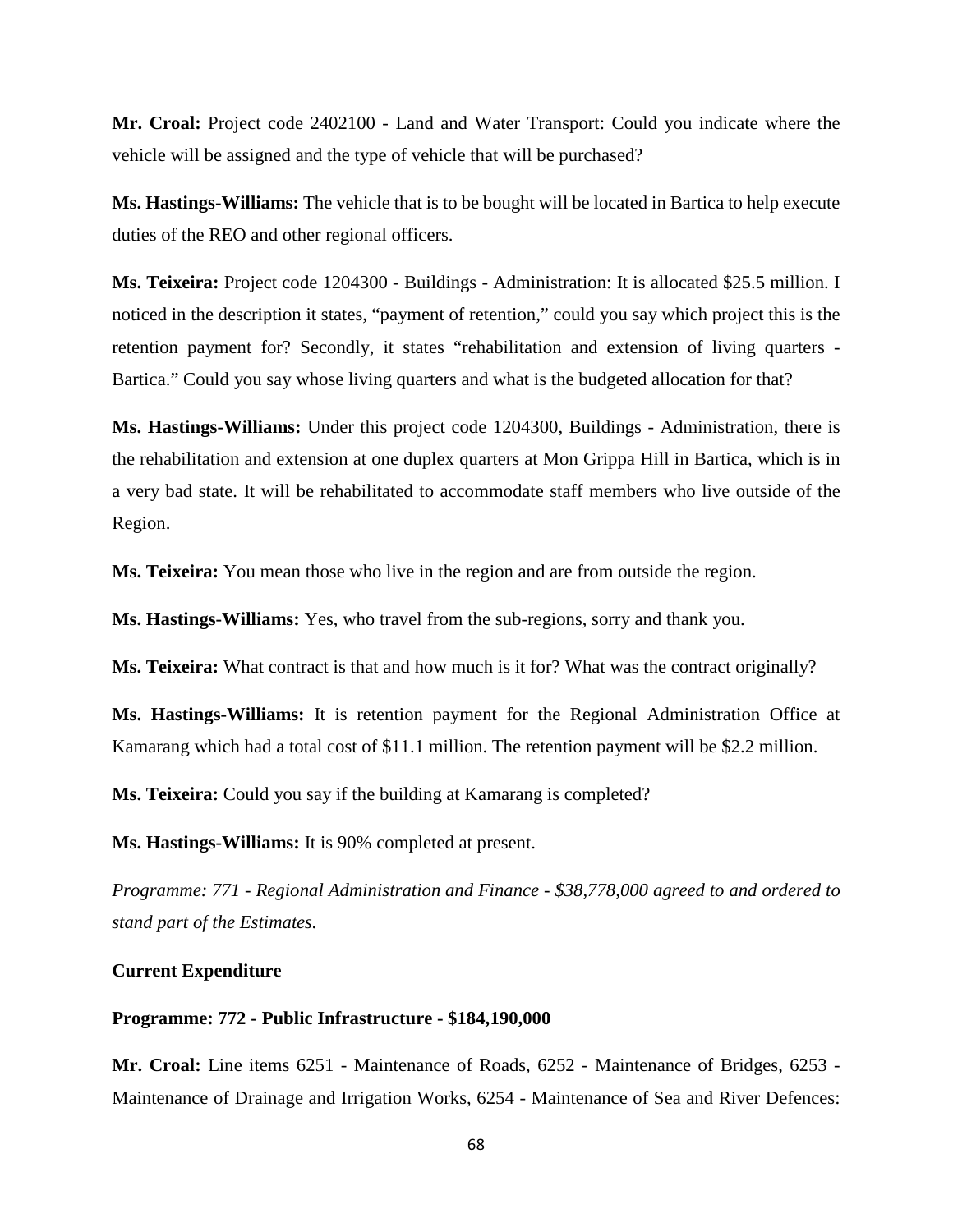Could I ask you to lay over the information for these maintenances, the costs, locations and brief descriptions on each of the project?

**Ms. Hastings-Williams:** That is noted and it will be done.

**Ms. Teixeira:** Line item 6251 - Maintenance of Roads: Outside of my Colleague's request for the total breakdown of the four line items, could I specifically ask you if the \$65 million, catered for in 2019, would include some of the roads in Bartica? The roads are really in a bad condition and I hope some of them have been identified. I am looking directly at the Regional Chairman.

**Ms. Hastings-Williams:** The answer is, yes.

**Ms. Teixeira:** Could you give us an idea. I am sure the people in Bartica would love to hear which roads have been identified. *[Interruption]* Why do you not want them to hear?

**Mr. Chairman:** What is going on? Hon. Member, I will keep a note as to whether, after a certain amount of minutes have passed, there must be an explosion, however slight. *[Interruption]* Is it called easing the pressure?

**Ms. Teixeira:** Yes, thank you, Sir. I will repeat. Could you identify which roads are planned to be maintained or rehabilitated in 2019 in the township of Bartica, please? Give us an appetizer.

**Ms. Hastings-Williams:** I have been advised there is the Agatash and Dogg Point main roads, the Kalakun, Caribisi Hill and other asphalts roads that are in the precinct of Bartica.

**Ms. Teixeira:** Line item 6254 - Maintenance of Sea and River Defences: Could you also state which areas have been identified for river and sea defences?

**Ms. Hastings-Williams:** It caters for the Bidrabu revetment in Bartica.

*Programme: 772 - Public Infrastructure - \$184,190,000 agreed to and ordered to stand part of the Estimates.*

# **Capital Expenditure**

**Programme: 772 - Public Infrastructure - \$92,100,000**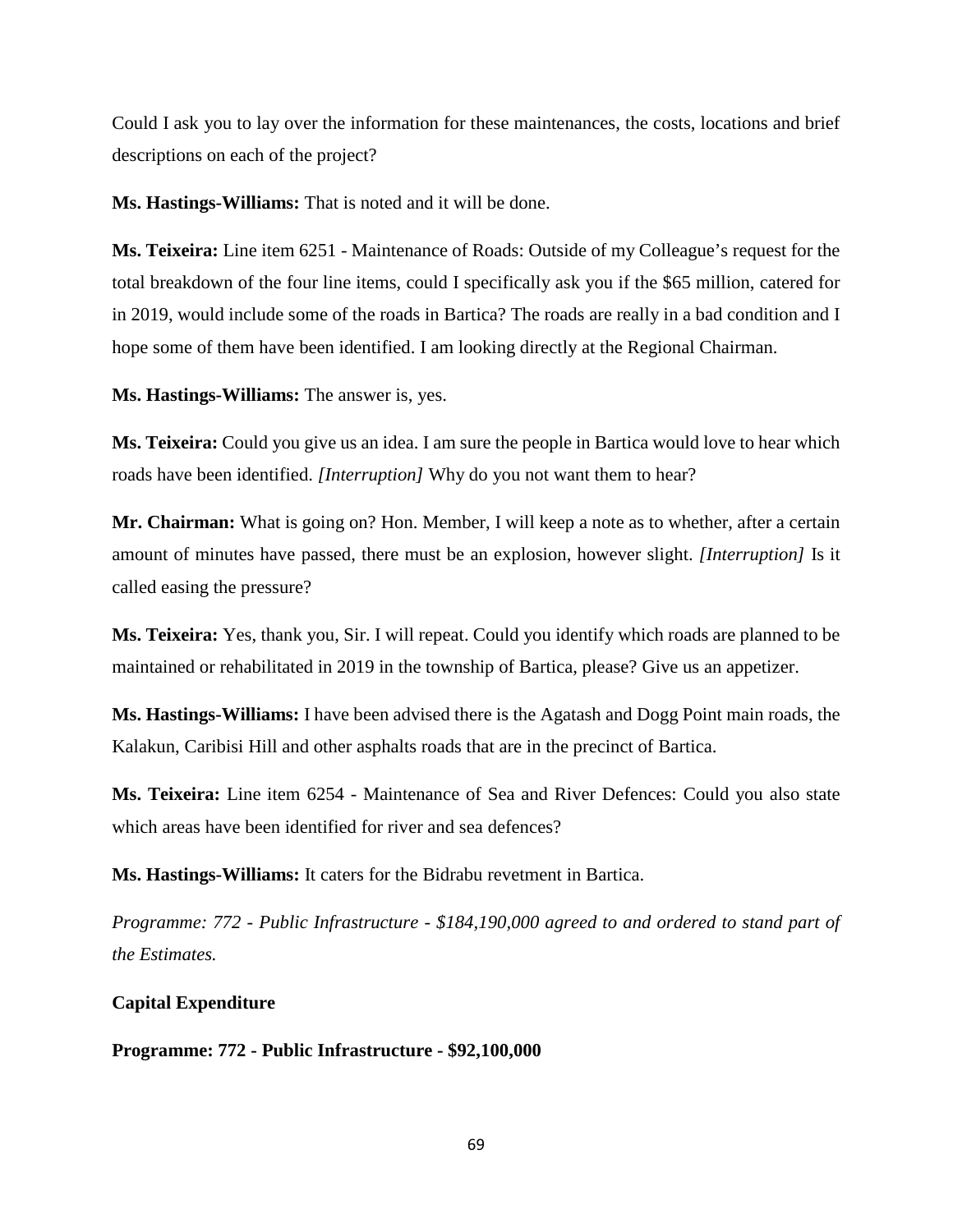**Mr. Croal:** Project code 1500900 - Sea and River Defence: Could you indicate the length of revetment work to be done at Bidrabu?

**Ms. Hastings-Williams:** I am advised that the length is 200 feet.

**Mr. Croal:** Project code 1401100 - Roads: Could the Hon. Minister lay over to us the nature of the road work to be done at Kako to Waramadong, Kamarang to Waramadong and Bartica?

**Ms. Hastings-Williams:** That is noted and will be provided.

*Programme: 772 - Public Infrastructure - \$92,100,000 agreed to and ordered to stand part of the Estimates.* 

#### **Current Expenditure**

## **Programme: 773 - Education Delivery - \$1,433,917,000**

**Mr. Croal:** Line item 6242 - Maintenance of Buildings: Could you lay over to us the maintenance of the buildings, the information of the works to be done on the education buildings?

**Ms. Hastings-Williams:** Thank you Hon. Member, I will do that.

**Mr. Teixeira:** Line item 6292 - Dietary: The figures for 2018 and 2019 are basically the same. Could you say Minister, how many children will benefit from the dietary that is budgeted for? Is this for all the children who are in dormitories or is this part of the School Feeding Programme?

**Ms. Hastings-Williams:** This budgetary allocation caters for the 395 children at the Waramadong Secondary School, 90 students at Bartica Secondary School dormitory and 85 students at the Three Miles Secondary School.

### *4.12 p.m.*

**Ms. Teixeira:** Line item 6242 - Other: There has been a slight increase of \$1 million. Could the Minister say what is the cause for the increase in the allocation? Is there any special programme?

**Ms. Hastings-Williams:** That allocation caters for the number of times to transport school and examination supplies. That number has been increased and, therefore, will cater for that and also to pay supervisors and invigilators for these national examinations.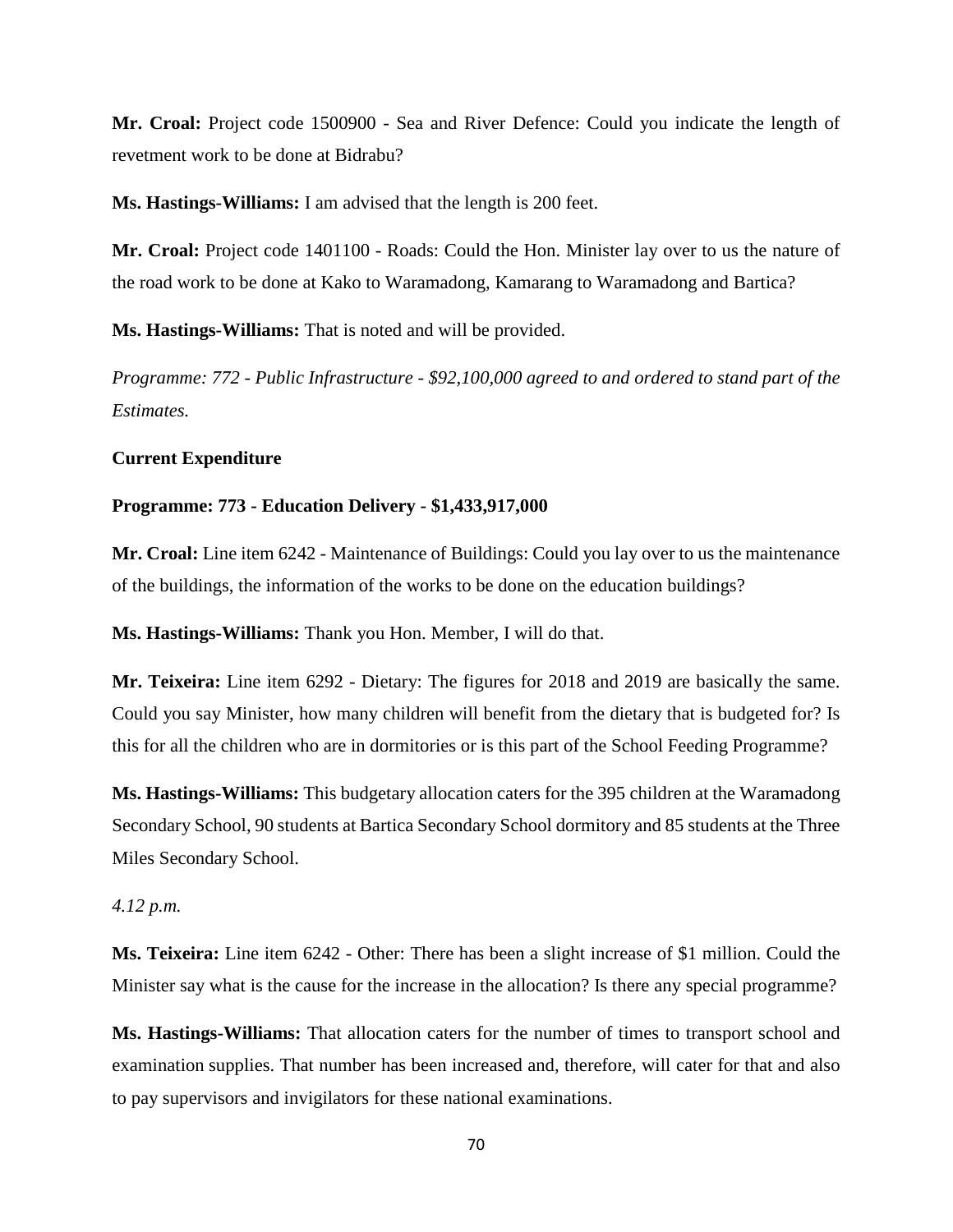**Mr. Croal:** Hon. Minister, line item 6321 - Fuel and Lubricant: A similar explanation on the increased allocation.

**Ms. Hastings-Williams:** Through the Chairman, that caters for the increase in fuel for the aged vehicles, and we intend to acquire a new boat and engine and a new vehicle.

**Ms. Teixeira:** Going back to line item 6284 - Other: In an earlier region there was a discussion on additional sums of money for sweepers /cleaners based on a supplementary. Does the region have sweeper/cleaners in the education sector and are they benefitting from the increase that was agreed to about two months ago? I think it would be under the line item 6284.

**Ms. Hastings-Williams:** Through the Chairman, I am advised that, yes, we do have sweeper/cleaners at the schools. However, we have not catered for them under this line item.

**Ms. Teixeira:** My main question is, and you may wish to advise me if that is so, will the sweeper/cleaners in Region 7, who are catered for in the budget, get the same benefits and increases that were agreed to and reflected in the Supplementary Financial Paper that was passed in this House on the 31<sup>st</sup> of October, 2018 for all sweeper/cleaners? My concern is if the increase is budgeted in the region's budget under Education?

**Ms. Hastings-Williams:** Through the Chairman, I am being advised, yes, they are catered for in the 2019 budget.

*Programme: 773 - Education Delivery \$1,433,917 agreed to and ordered to stand part of the Estimates*.

### **Capital Expenditure**

### **Programme: 773 - Education Delivery - \$207,700,000**

**Mr. Croal:** Project code 2402100 - Land and Water Transport: Could the Minister indicate the allocation for the vehicle and the type of vehicle as well as the boat and engines?

**Ms. Hastings-Williams:** Through the Chairman, this line item caters for the purchase of a new 4x4 pickup to replace the existing vehicle which is more than eight years old. For the boats and engines, we intend to purchase one 200 horsepower engine and a boat with a shed to accommodate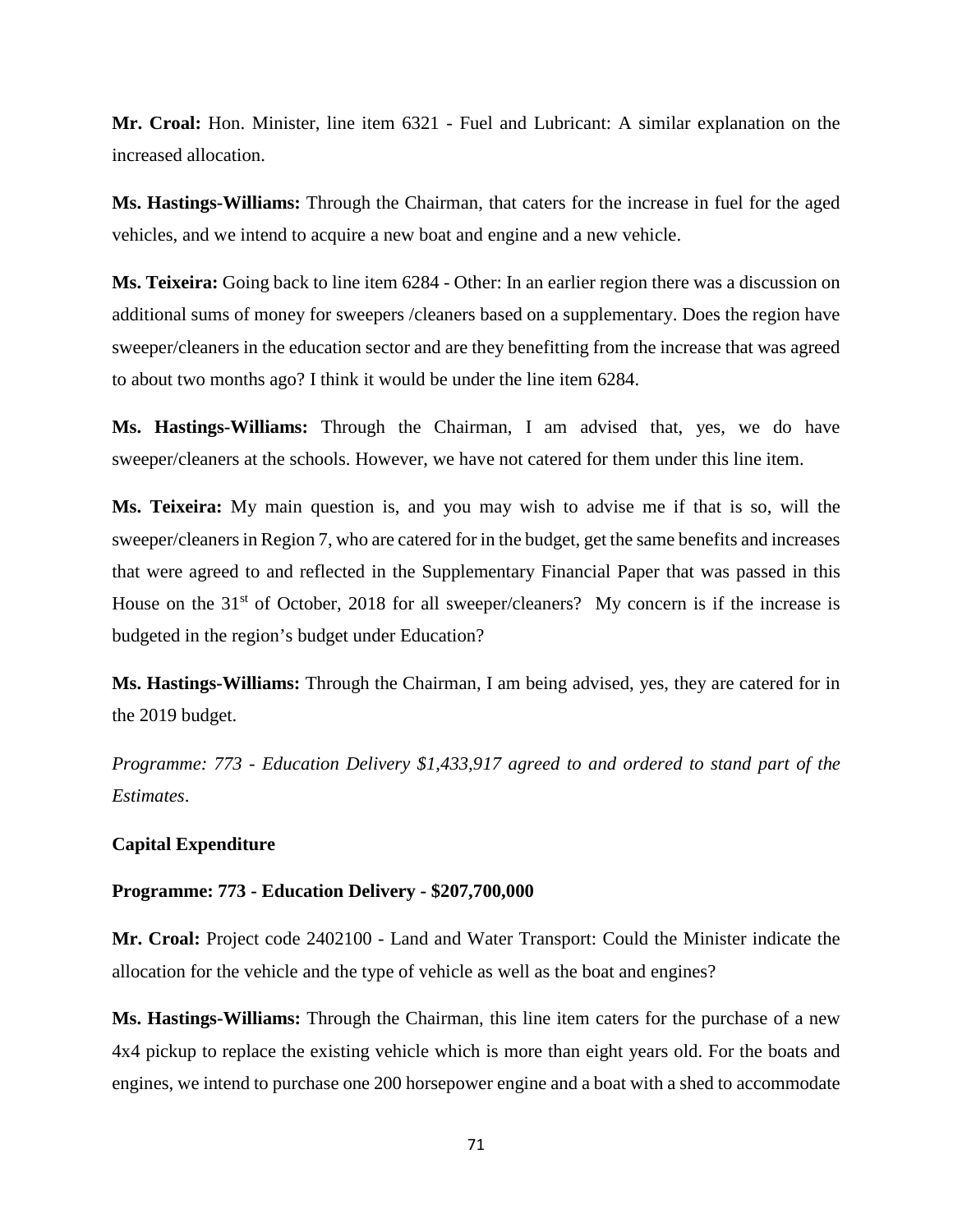20 passengers. This boat will transport more than 50 students from the Mazaruni river area such as Itaballi, Kartabu, Batavia and Karau.

**Ms. Teixeira:** Project code 1204100 - Buildings - Education: \$160 million has been budgeted for 2019. I noticed in the description it states the "construction of a special needs buildings at Bartica." Could the Minister say where that is going to be in Bartica and would this be a one-year or multiyear project to complete the construction of this building?

**Ms. Hastings-Williams:** Through the Chairman, I am advised that the special needs building will be built in the  $7<sup>th</sup>$  Avenue and it is a one-year project.

**Ms. Teixeira:** On the same project code, the description states "payment of retention." Could you advise us which project is being referred to in the legend? On the "completion of the primary school at Kamarang and the dormitory at Waramadong" could you say how much funds are put aside for those two and how soon do you think they will be completed in 2019?

**Ms. Hastings-Williams:** Through you Chairman, this caters for the 10% retention to the cost of \$3.5 million for the Kamarang Primary School, \$3.6 million for the dormitory at Waramadong and \$1.2 million for the sanitary block at Kamarang Primary School.

**Ms. Teixeira:** Just to repeat for the Hon. Member. Does she have any idea when these projects will be completed in 2019 and become operable for the children?

**Ms. Hastings-Williams:** The buildings are completed, so it is just the 10% retention.

**Ms. Teixeira:** Thank you.

*Programme: 773 - Education Delivery - \$207,700,000 agreed to and ordered to stand part of the Estimates.* 

#### **Current Expenditure**

## **Programme: 774- Health Services - \$654,608,000**

**Ms. Teixeira:** Line item 6221- Drugs and Medical Supplies: Could the Hon. Member advise this House on whether the \$80 million that is budgeted for in 2018 will suffice, considering that there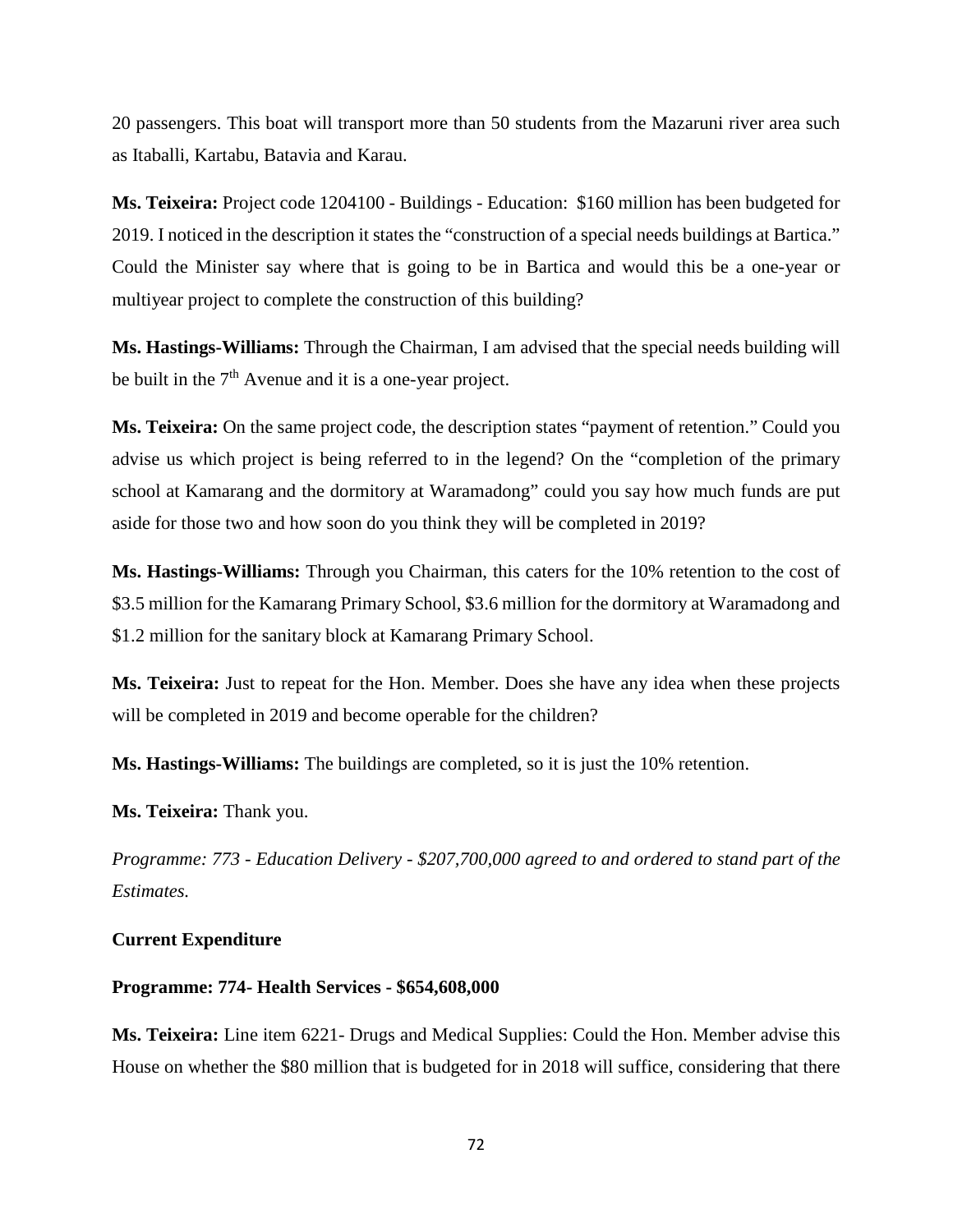have been constant complaints about the shortage of drugs and medical supplies at the Bartica Hospital?

**Ms. Hastings-Williams:** I am so advised, yes, that allocation is sufficient.

**Ms. Teixeira:** Line item 6242 - Maintenance of Buildings: Could the Hon. Member advise whether this amount would cater for repairing the roof of the theatre at the Bartica Hospital, so that the theatre could function more effectively and efficiently? Because it appears that due to the leakage coming from the roof the lights are damaged many times, making the theatre difficult to operate.

**Ms. Hastings-Williams:** I am advised that, yes, it is catered for, but the leakage does not come from the roof, it comes from the condensation of the air service unit.

**Ms. Teixeira:** That is an architectural design fault and I hope that the region will find an expert to fix it, because theatres that are leaking are very dangerous for the patients.

Mdm. Minister, in this House we had approved the cost for installing a computerised tomography (CT) scanner in the Bartica hospital; I think it was about \$12 million a few months ago. Could you say under line item 6242, Maintenance of Buildings, whether the installation of the CT scanner is catered for?

**Ms. Hastings-Williams:** I am so advised that the item will come under the capital programme.

**Ms. Teixeira:** I will check for it there. However, I will say that the House approved it under a supplementary financial paper, \$12 million for the installation of the CT scan. I am just looking to see where it is reflected as it has to be spent before the end of 2018.

**Ms. Hastings-Williams:** I will repeat that it will fall under the capital budget.

**Mr. Croal:** Hon. Minister, line item 6265, Other Transport, Travel and Postage. There is the expected increased expenditure of \$5 million in 2019. Could you indicate what is the \$5 million going to do?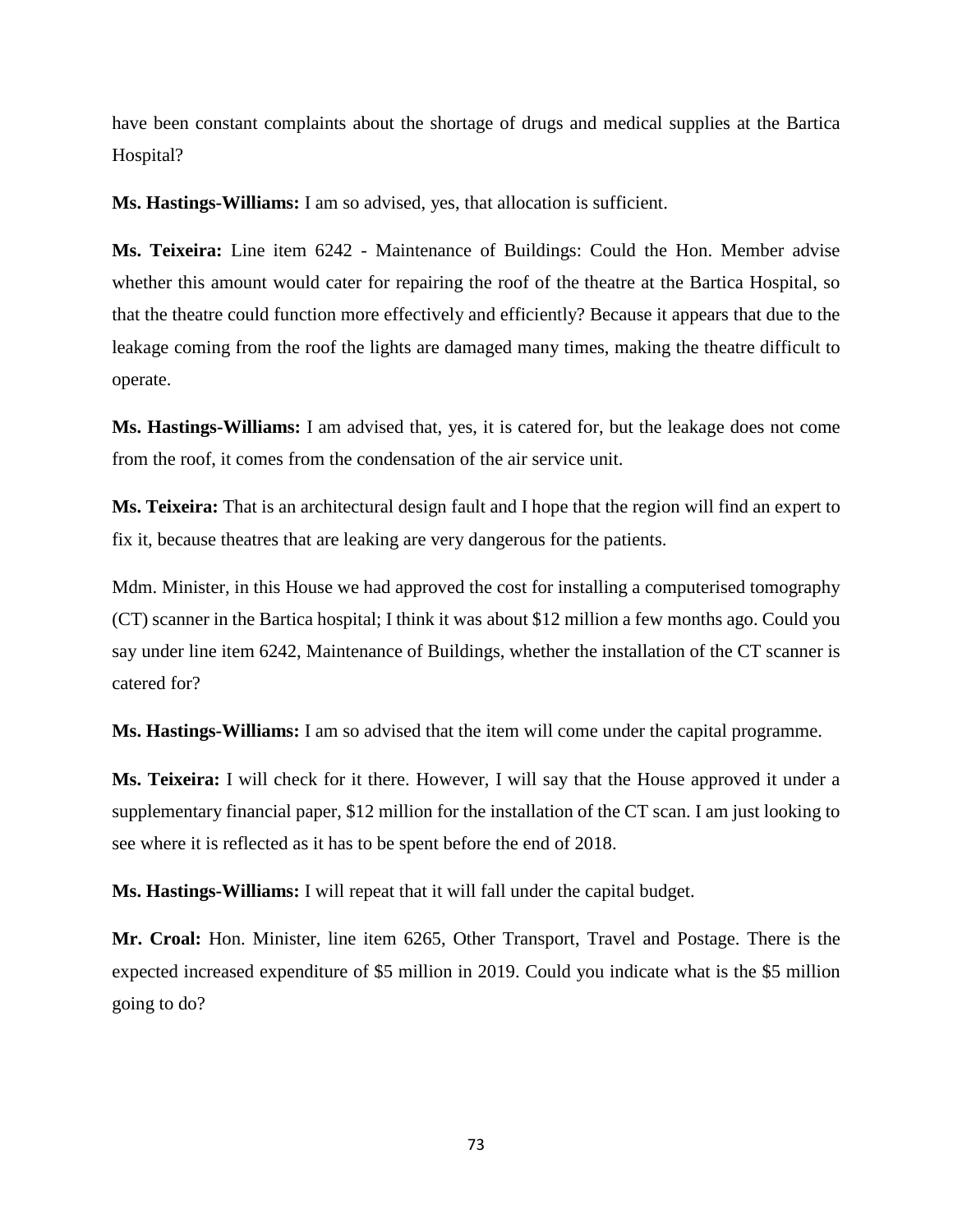**Ms. Hastings-Williams:** Through the Chairman, the increase for that line item will be \$4.014 million which is approximately a 7% increase, and that is because of increased outreaches by Malaria workers monitoring borders and the re-migrants that we are having experiences with.

**Mr. Croal:** Line item 6272 - Electricity Charges: \$24 million was budgeted for and \$21 million was spent but now you are asking \$26 million in 2019. Could you indicate why you are asking for increased electricity charges?

**Ms. Hastings-Williams:** I am advised that the electricity charges caters for increase in charges for an additional building.

**Mr. Croal:** Hon. Minister, as a follow-up, will these increased buildings be in Bartica or elsewhere? I asked that for a reason; because I have seen many statements by the Government in terms of the green strategy in speaking about solar and Bartica *et cetera*. So, I am just trying to get the correlation of you asking for the increased electricity charges.

#### *4.27 p.m.*

**Ms. Hastings-Williams:** Yes, we will get there with our Green Energy when it comes on board. It caters for when the Computed Tomography (CT) Scanner is installed and in operation. This will increase the number of electricity charges.

**Ms. Teixeira:** Line item 6282 – Maintenance of Equipment: Equipment maintenance has gone up from \$6 million to \$10 million. Could you advise, in the health sector, what would be the equipment that you anticipate either needs fixing, which may not be functioning, or the ones that have to be regularly calibrated, *et cetera*? Could you give the reason for \$4 million increase?

**Ms. Hastings-Williams:** It will be to maintain the equipment that are already there and to maintain the CT scanner when it comes into operation.

**Ms. Teixeira:** You twice referred to the CT scanner other when I questioned. Do you have the technical person to manage the CT scanner? You could have a Scanner but if nobody knows how to read it then... I am asking under line items 6112 and 6116, who is the technical person that you have at the Bartica Hospital who will be running the CT scanner and interpreting it?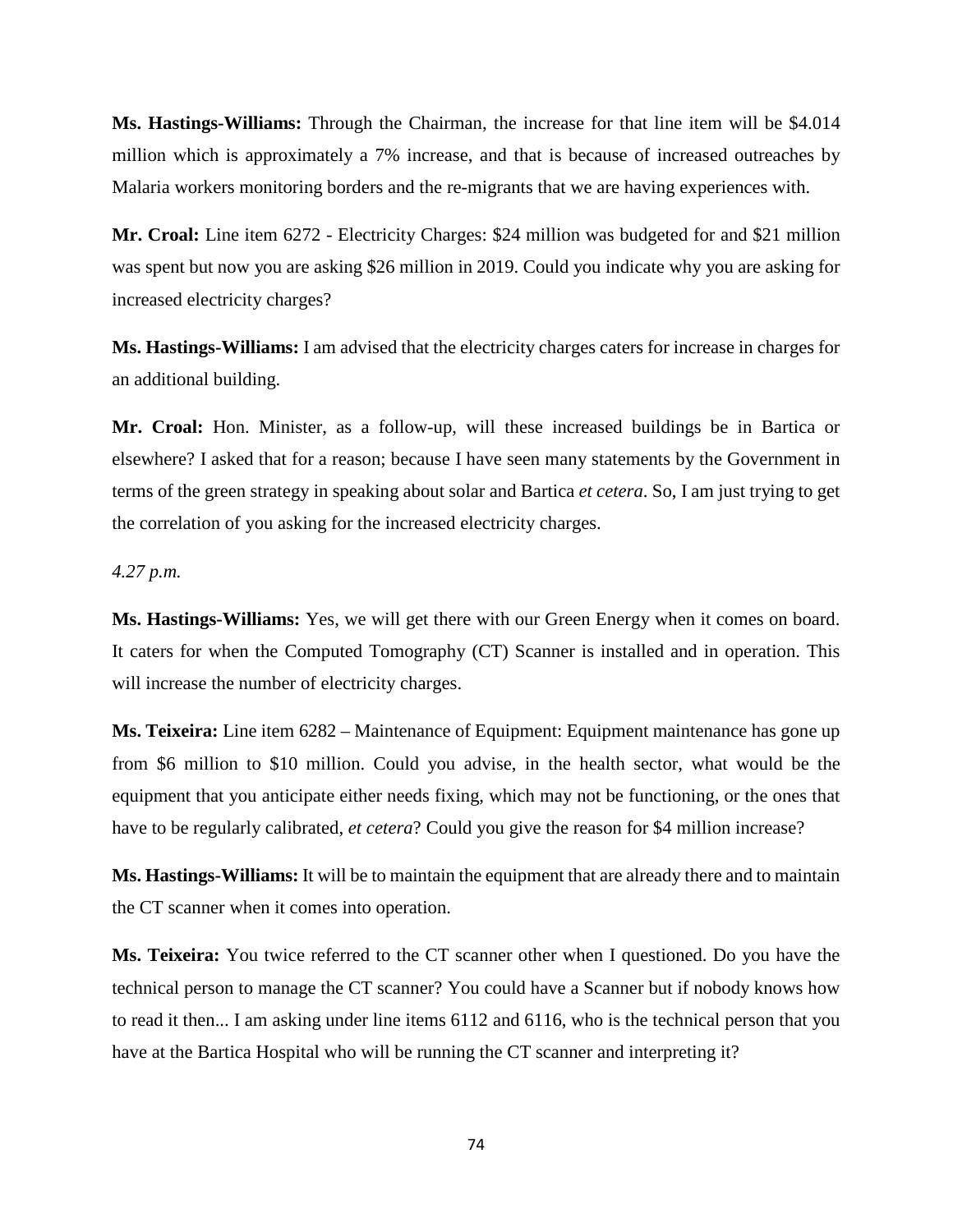**Ms. Hastings-Williams:** I am advised that we do have. We have a Radiographist and a Medical Internist to interpret the readings.

**Ms. Teixeira:** Senior Technical and Other Technical: We understand that there is a shortage of trained Pharmacists at the Bartica Hospital and at different parts of the region. We also understand that there are persons from Bartica and Region 7 who have been trained as Pharmacists and who have applied and want to return home. Could you explain why they are not able to come home to work? **[Mr. Adams:** Why did you not...?] Could you be quiet, Mr. Adams?

# [*Mr. Chairman hit the gavel*]

**Mr. Chairman:** Hon. Members, let us try not to give vent to our feelings. We can say things that we ought not to say.

**Ms. Hastings-Williams:** I am advised that we have a Pharmacist and two Pharmacy Assistants who are adequate for now. If there are any other Pharmacists that are willing to return, we are willing to accept them, but they will have to go through the Public Service Ministry (PSM) or the Public Service Commission (PSC).

**Ms. Teixeira:** I appreciate your answer. However, Region 7 is not Bartica and, therefore, there is need for Pharmacist Assistants and Pharmacists in other parts of the region. I do know in the case of one person who has applied to the PSC and the region to come back home. That person has not been employed. Put aside that issue, are you satisfied that you have a Pharmacist Assistant or a Pharmacist in the rest of the region to cater for the needs of the people in the region?

**Ms. Hastings-Williams:** Yes. We have the Kamarang Hospital which is the second largest hospital in the region and there are two Pharmacy Assistants there.

*Programme: 774 – Health Services - \$654,608,000 agreed to and ordered to stand part of the Estimates.*

# **Capital Expenditure**

**Programme: 774 – Health Services - \$108,830,000**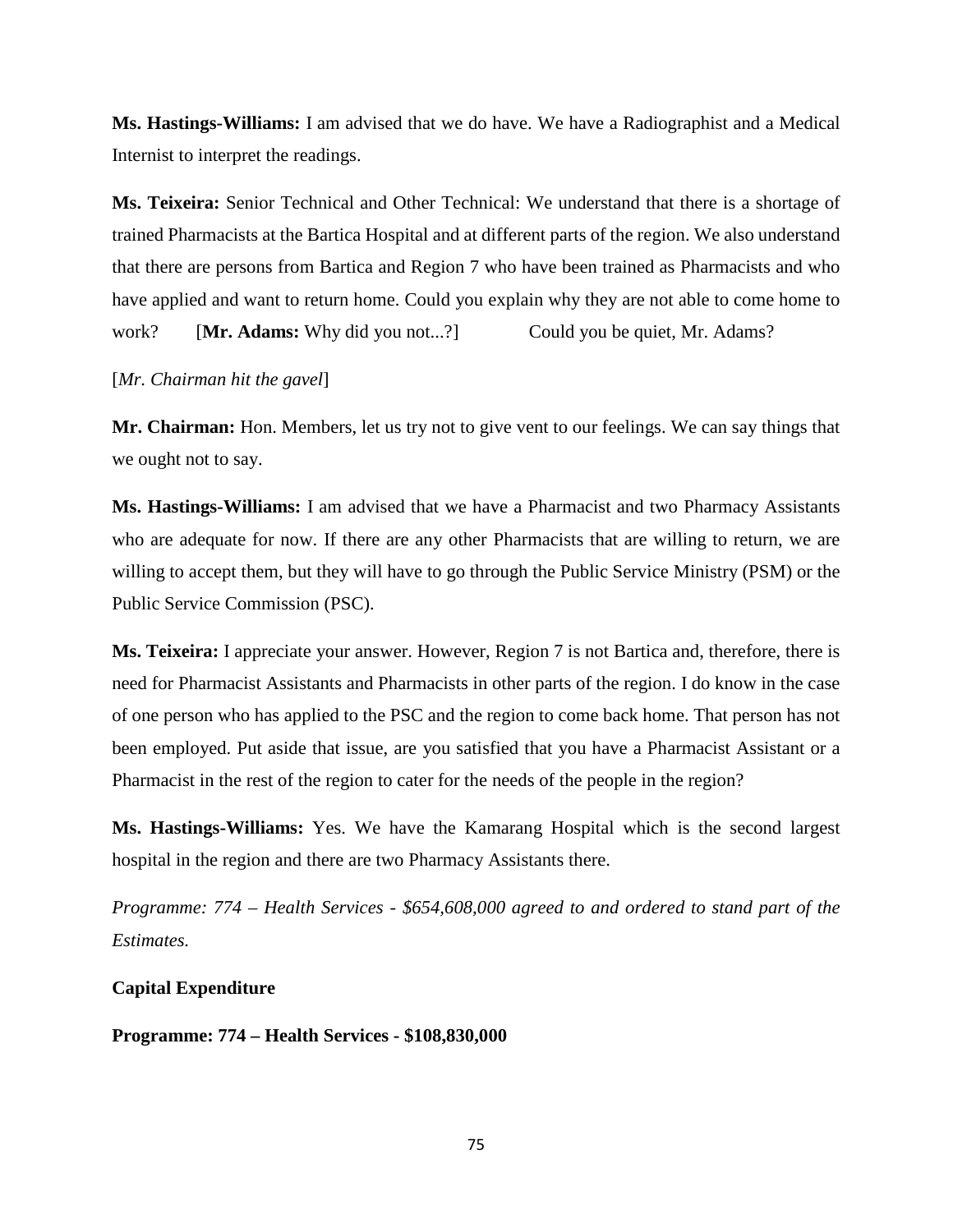**Mr. Croal:** Project code 2402100 – Land and Water Transport: Could the Hon. Minister indicate where the vehicle would be assigned, the type of vehicle to be purchased and the budgetary allocation for the vehicle, boats and engines?

**Ms. Hastings-Williams:** This allocation caters for the purchase of one all-terrain vehicle (ATV) which is needed to transport patients as well as drugs and medical supplies in Kako Village; purchase of boats and engines; two 40 horsepower engines, two wooden boats which would be used to transport patients as well drugs and medical supplies for Issano and Phillipai; to purchase a vehicle for use by the Vector Control Department, Maternal and Child Health Department for Mass Blood Smearing and Immunisation purposes at Bartica.

**Ms. Teixeira:** Project code 1204200 – Buildings – Health: I had raised before, the installation of a CT scanner, that \$12 million was approved in the Supplementary Financial Paper in October. I cannot find where it is reflected in the Current or the Capital Estimates to say if it was expended or if it is reflected as an addition. Could you please explain where the \$12 million could be found, for the CT's scanner installation? I looked under Buildings - Health, Land and Water Transport, Furniture and Equipment as well as in the Current Estimates and I cannot find it. It needs to be spent in 2018.

**Ms. Hastings-Williams:** I am advised that the Supplemental was \$2 million and it was for the purchase of a transformer for the CT scanner.

**Ms. Teixeira:** The Supplementary states the installation of the CT scanner. I am therefore asking, whether it is a transformer or whatever, could you say where the over \$2 million is reflected in 2018, I would assume it is under Capital budget, because it is not reflected here?

**Ms. Hastings-Williams:** If it was a Supplementary and it was passed through the House then the information should be in the House.

**Ms. Teixeira:** To make myself clear, Madam, if you look at your budget documents, project code 1204200 – Health – Buildings, you would find that the allocation for 2018 was \$48 million and the latest estimate for 2018 was \$41 million. In other words, what was budgeted for in 2018 has been used in 2018 at the latest estimate. An additionality of \$2.05 million, for the installation of a CT scanner, would have brought the amount for 2018 to about \$43 million? There is no reflection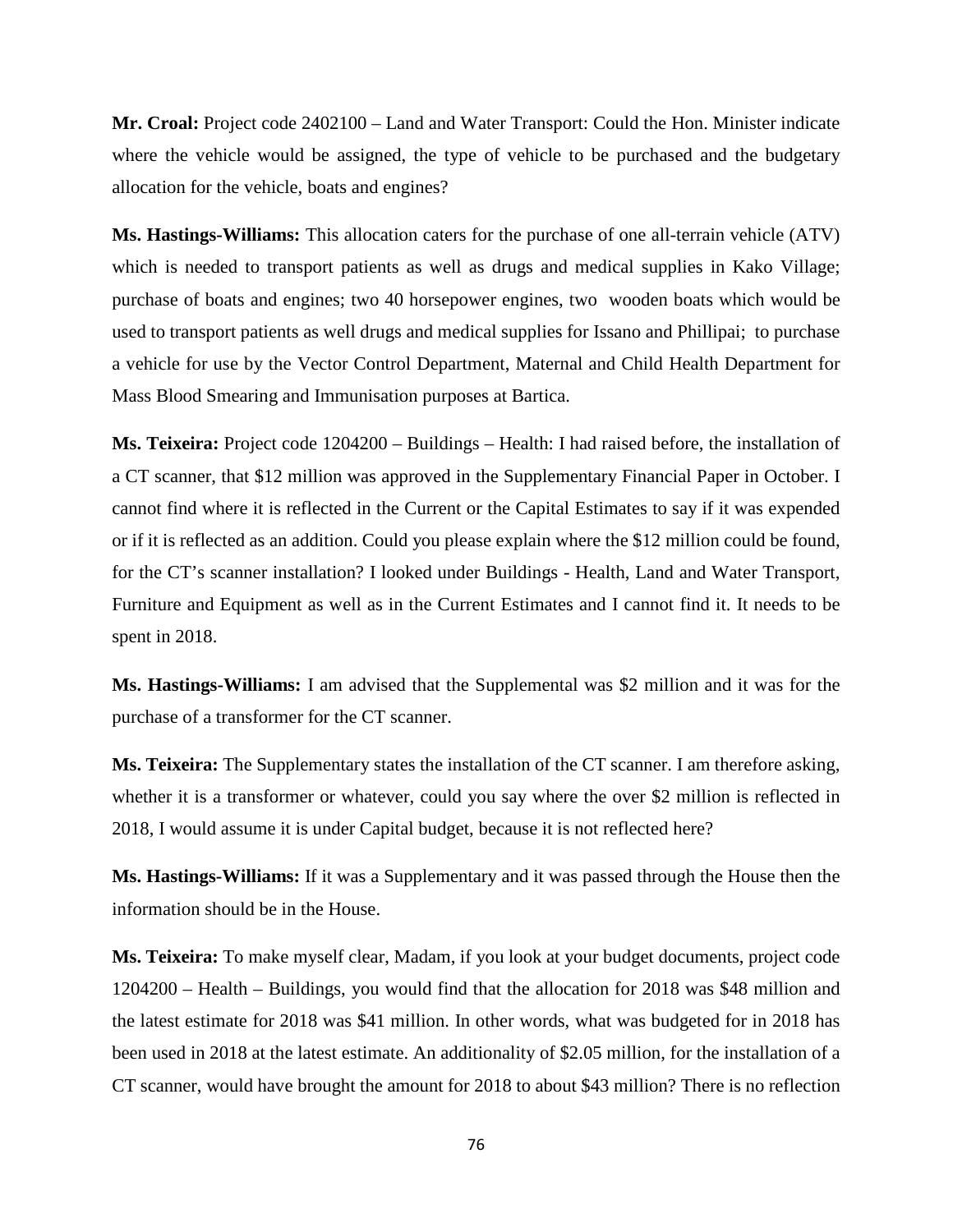of that in the documents in front of us. I am asking where the \$2 million is. I accept that I may be wrong that it is not \$12 million but \$2 million for the installation of a CT scanner in Bartica Hospital.

**Ms. Hastings-Williams:** I am advised that the question would be addressed under project code 2601800 – Furniture and Equipment – Health and not under project code 1204200. If you look there you will see that \$15 million was budgeted in 2018 and the Revised or the latest figure was \$17 million. The \$2 million was to purchase the transformer for the CT scanner.

**Mr. Chairman:** Ms. Teixeira, do you have another question?

**Ms. Teixeira:** I just want a clarification.

**Mr. Chairman:** Please.

**Ms. Teixeira:** According to the books that we have here, and the Minister must appreciate that we could only go by the books that are given to us and what are reflected therein, there is no reflection in the Legend in Volume III of a \$2 million. Project code 2601800 has a number of health equipment but it does not have anything to do with the installation of the CT scanner nor could I find that there was a budgetary allocation in 2018 for that. The previous number which is close; \$2 million, which is under another project code, 2507600 is for beds and wardrobes. That cannot be for the installation of the CT scanner. You have pointed me to the \$17 million and I cannot find it. Could you help us?

**Ms. Hastings-Williams:** It could be found on page 506 under project code 2601800 – Furniture and Equipment – Health. It was not budgeted for under this project code but the Supplemental was sought to the tune of \$2 million and it was approved.

**Ms. Teixeira:** I think that we are talking about the same thing. I gave that exact number just now, to say it is not there. When you look at Volume III which gives the profile of the project, it has \$17 million for 2019. That is understood, I am not disputing that at all. When you go to 2018, it is \$0 and 2017, it is \$0. The point I am making is that the over \$2 million, which is the Supplemental, should be reflected in the adjusted numbers here to show it was part of 2018 but it is not. Again, I will ask where is the \$2 million? You cannot use it in 2019 because it is not in Budget 2019. It is in the 2018 allocation. I am concerned that you have started 2019 and you have no money for the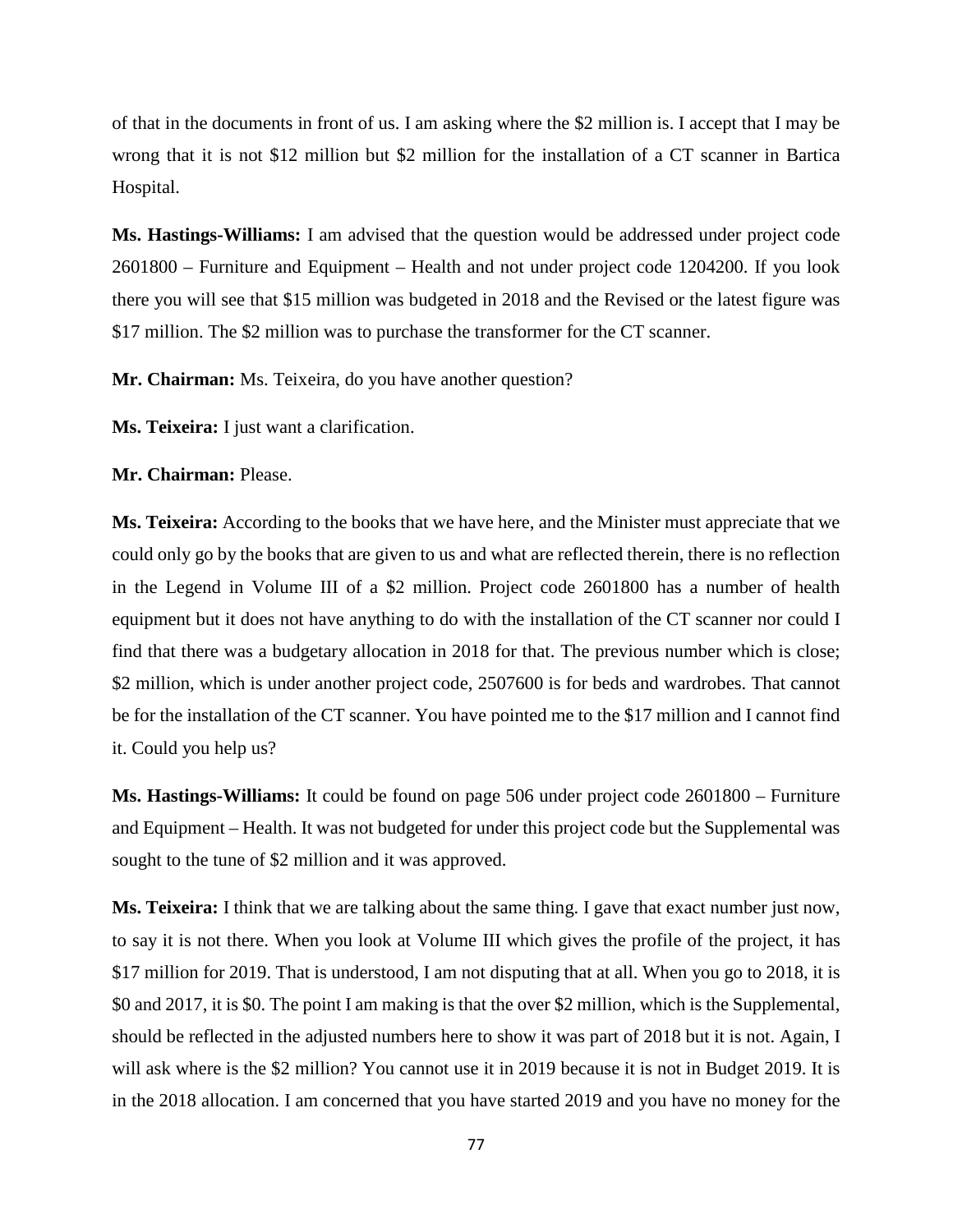installation of the CT scanner. I want to find where the money is located. It is not here. All I see are zeros here.

**Ms. Hasting-Williams:** I am advised that because it was not a multi-year project, it would not be listed under the 2019 project profile.

**Ms. Teixeira:** I appreciate that. I know that you are holding the forth. I do not want to put you under extreme pressure. I think that you are doing extraordinary well and you are a fresh face from the Minister who was doing it before.

#### *4.42 p.m.*

However, \$2 million was approved in this House for the installation of the Computerised Tomography (CT) scanner in Bartica Hospital. It was for the year 2018, so in the profile design by the Ministry of Finance it should have, in the year 2018, the \$2 million, even though it came in October. I see the Permanent Secretary (PS) nodding his head; otherwise, \$2 million could therefore be unaccounted for, if it is not reflected somewhere under the current and capital estimates then it evaporated. Therefore, I am asking where it is and if it is, as madam Minister said, for the purchase of a transformer, then it is a capital item. Therefore, it has to be listed as \$2 million that come in as a supplementary, but is now part of 2018 budget and so I am asking where is the \$2 million?

**Ms. Hastings-Williams:** I am going to repeat that the \$2 million is reflected in project code 2601800, Furniture and Equipment-Health, thank you.

**Ms. Teixeira:** It is not here.

**Bishop Edghill:** Under the same line item, just for the purpose of helping the House, could the Hon. Minister say if they had applied for a change of programme to facilitate this \$2 million works?

**Ms. Hastings-Williams:** Thank you Hon. Member, for your question, it would not had been necessary to apply for a change in programme since it would have been a supplementary programme, I am so advised.

**Ms. Teixeira:** So, Hon. Minister, I, therefore, suggest strongly to the Regional Chairman and the Regional Executive Officer (REO) that you find where the \$2 million is otherwise, you would be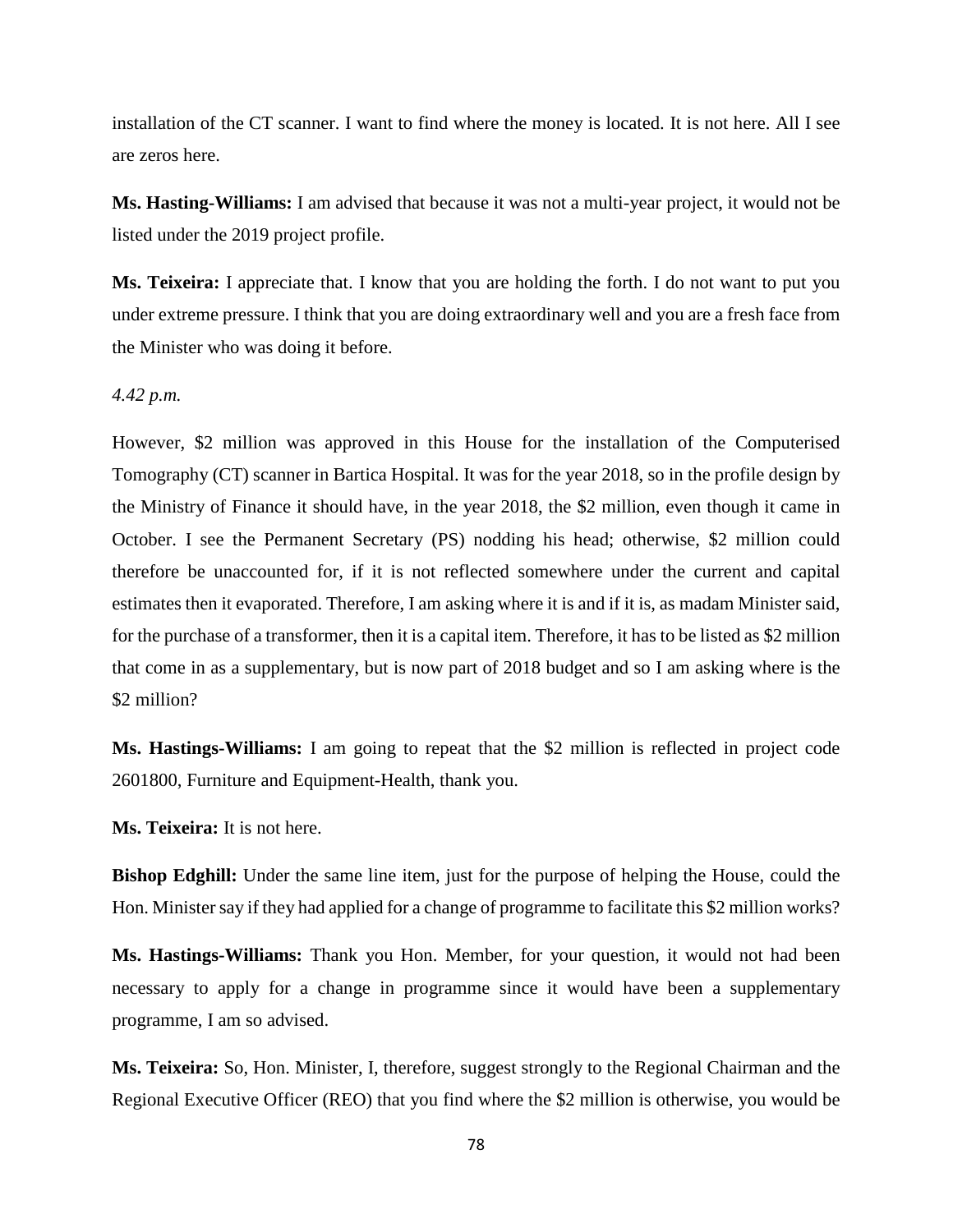telling the people of Bartica that you have a scanner but that you have no money to install it. I am very serious that, in terms of accountability and transparency, the \$2 million has to be reflected in 2018 Budget as a supplementary. It is not under the capital or the current and I am asking where it is. When you say that it is under this item, let me just read what is in this item: solar refrigerators, scales, measuring boards, incubators, lamps, fetial monitors, screens, filing cabinets, computers, printers, examination and delivery beds. There is transformer in here. I think I could read madam and, just for the sake of the region, if it is not reflected somewhere then you do not have access to it.

**Ms. Hastings-Williams:** I hope this would bring a solution, the transformer was bought in 2018, so it would not be reflected in the 2019 allocation, thank you.

**Ms. Teixeira:** The Hon. Minister is trying to help but it is not because it actually made it worse. The supplemental budget came in October, 2018 and the 2018 Budget has no reflection, whatsoever, that it was bought. Therefore, you have now have a problem; was it bought with money that you did not have and was not budgeted for and allocated for you, which causes other problems with the accountability, or are you saying that when the supplemental was passed in the House in October, you have acquired it in the last six weeks and if that is so, could you please tell me the date the transformer was acquired?

**Ms. Hastings-Williams:** Maybe this answer would come in handy, the transformer is already installed on the post. It is already bought, and it is already installed since the first week in November.

**Ms. Teixeira:** So, the \$2 million has not been reflected in the accounts of Region 7. It is not in the current expenditure, you do not see an additionality of \$2 million anywhere under the current expenditure, nor do you see an additionality anywhere in 2018. You are talking about an additional \$2 million above what was budgeted. Now, that you are saying that the transformer was purchased sometime in November and it is installed, is the CT scanner working?

**Ms. Hastings-Williams:** That is another question, but before I go there, I would, again, repeat to this House that if you look at budget 2018, there was \$15 million allocated, and if you the latest estimate in 2018, you would see a \$17 million and that is where the \$2 million is located, which was the supplemental.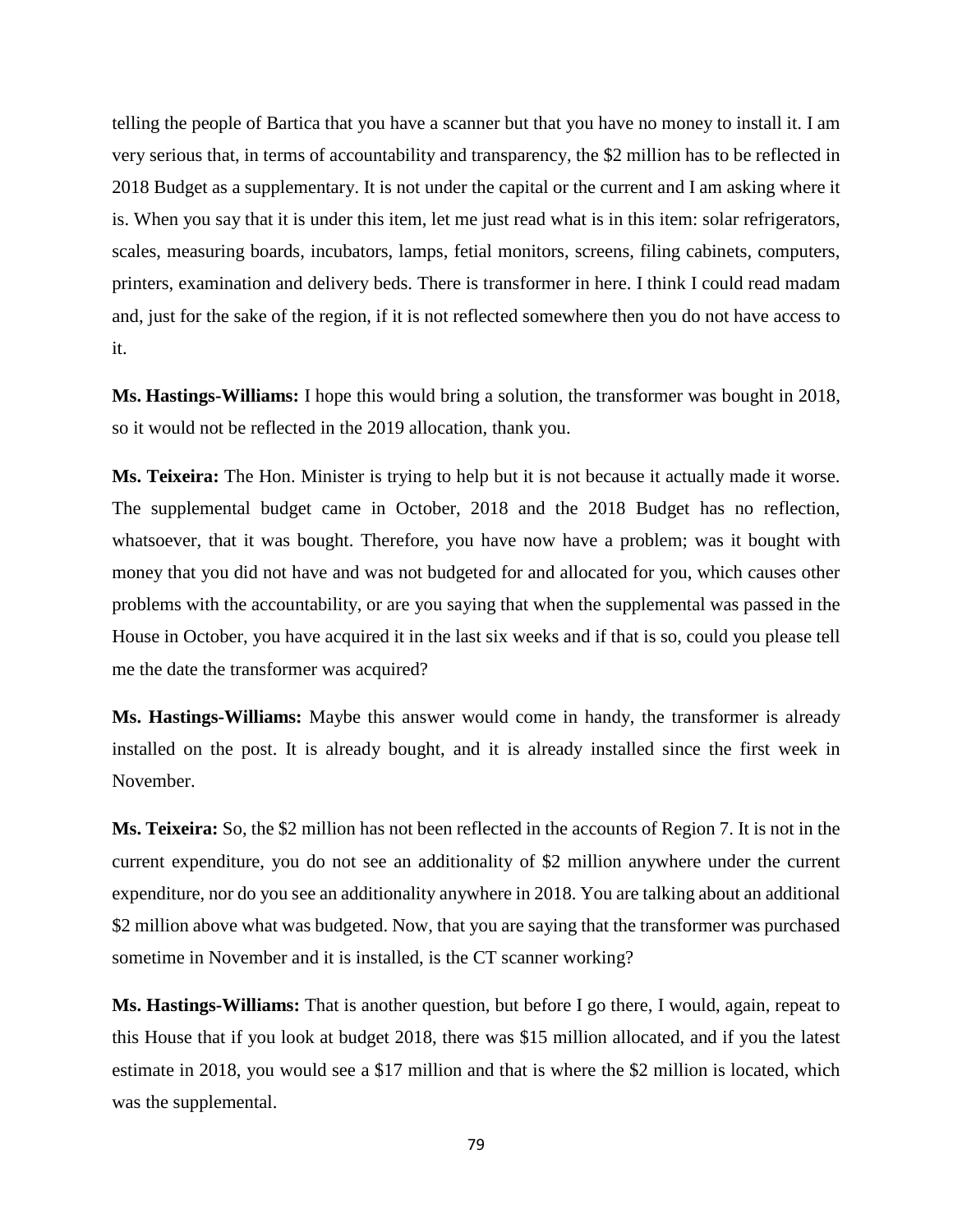**Ms. Teixeira:** The \$17 million is for the 2019 not for 2018.

**Ms. Hastings-Williams:** No, if you look at the latest estimate for 2018 it is \$17 million and then you look at 2019, it is also \$17 million, so \$17 million is repeated twice on that paper. The second question, yes, the CT scan is being installed. At the moment the technicians are there.

**Ms. Teixeira:** I had asked if it is working, so it is not working. Thank you.

**Ms. Hastings-Williams:** Well, obviously, if the technicians are there it would not be in operation until that is completed.

*Programme: 774 – Health Services – \$108,830,000 agreed to and ordered to stand part of the Estimates.*

# **Capital Expenditure**

#### **Programme: 775 – Agriculture – \$1,200,000**

**Mr. Teixeira:** Project code 1301200- Agricultural Development: Construction of shade house – \$1.2 million, could the Hon. Minister advise where in Region 7 would the shade house be constructed and who would be managing it as there is no current budget for agriculture in Region 7?

**Ms. Hastings-Williams:** This is the very first time that we have been given a capital budget under this head and it is to build a green shade at the Three Miles Secondary School.

*Programme: 775 – Agriculture – \$1,200,000 agreed to and ordered to stand part of the Estimates*. (*4.52 p.m.*)

**Agency 80: Region 10: Upper Demerara/Upper Berbice** (*4.52 p.m.*)

### **Current Expenditure**

#### **Programme: 801 – Regional Administration and Finance – \$ 229,622,000**

**Mr. Croal:** Line item 6281 – Security Services: There is an increase in allocation here, could you state if there is an increase the number of locations for which security services are being provided?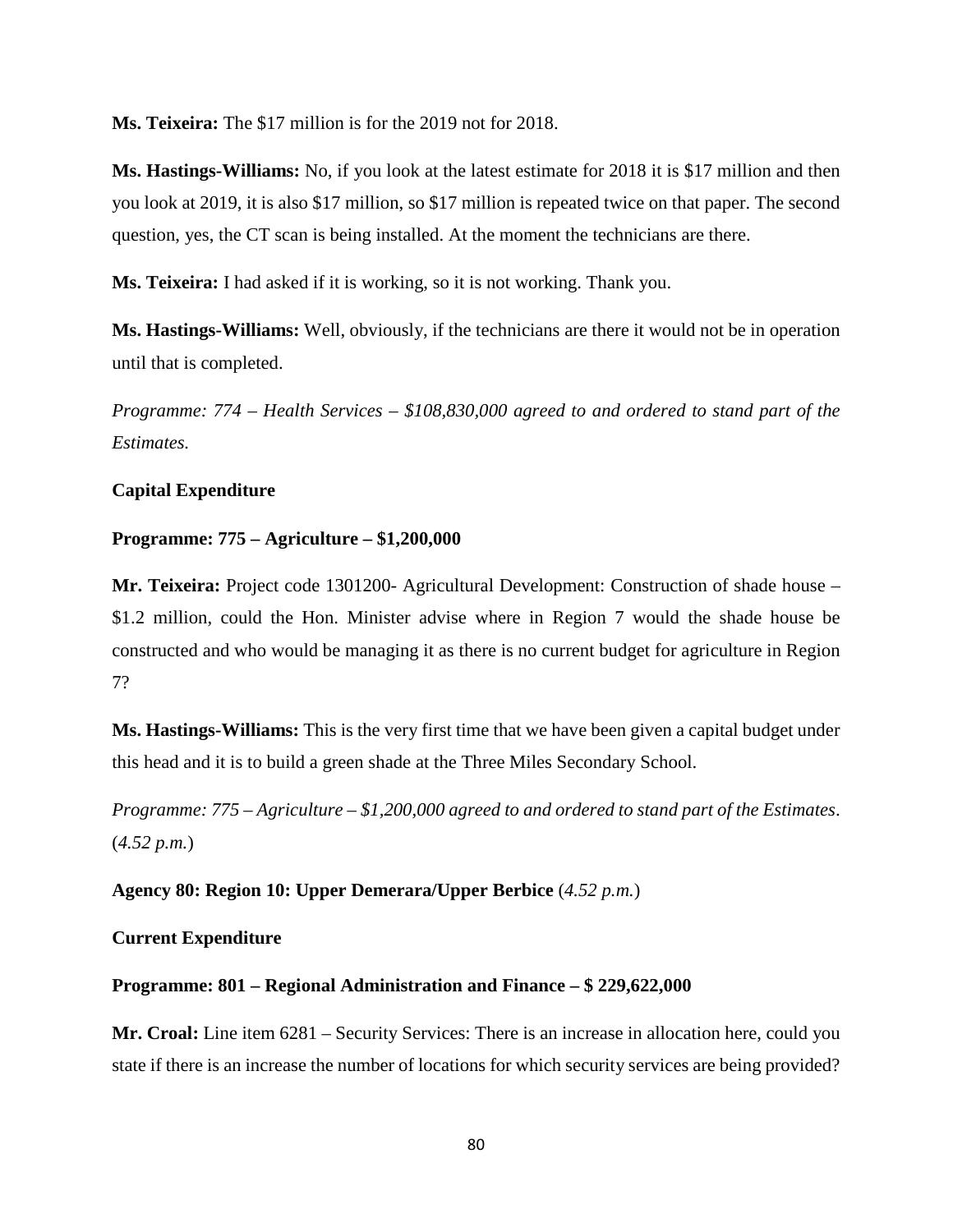Secondly, could you state the company that is currently providing services as well as the contract duration?

**Minister within the Ministry of Communities [Ms. Patterson-Yearwood]:** The company Kalibur Security Company and the differences in the amounted budgeted and revised was a supplementary that was receive of \$6,537,416.

**Mr. Croal:** Line item 6255 – Maintenance of Other Infrastructure: This \$5.1 million, could you state what is intended for this expenditure?

**Ms. Patterson-Yearwood:** Thank you Hon. Member, line item 6255 is for the maintenance of landscaping of the Government compounds, the cenotaphs at the Independence Square, Kwakwani, Ituni and Kwakwani sub-office compounds, Christiansburg Community Centre Ground, Block 22 Multipurpose Centre Ground and the main thoroughfare. These are mainly weeding and cleaning works.

**Mr. Croal:** Line item 6242 – Maintenance of Buildings: I would ask you to lay over the information for the expenditure that is intended.

**Ms. Patterson-Yearwood:** It is only three buildings, \$2 million for the REO building, \$1 million for the office building and \$1 for the annex, but if you want it to be laid over, no problem.

#### *4.57 p.m.*

**Bishop Edghill:** Could the Hon. Minister tell us the designations and emoluments of the seven contracted employees?

**Ms. Patterson-Yearwood:** I cannot recall hearing a line item.

**Mr. Chairman:** What is the line item, Hon. Member?

**Bishop Edghill:** Line item 6116, Contracted Employees.

**Ms. Patterson-Yearwood:** Two vehicle drivers, one Systems Development Officer (SDO), one Checker, a Confidential Secretary, one cleaner and one Handyman.

**Bishop Edghill:** I asked for the designation and emoluments.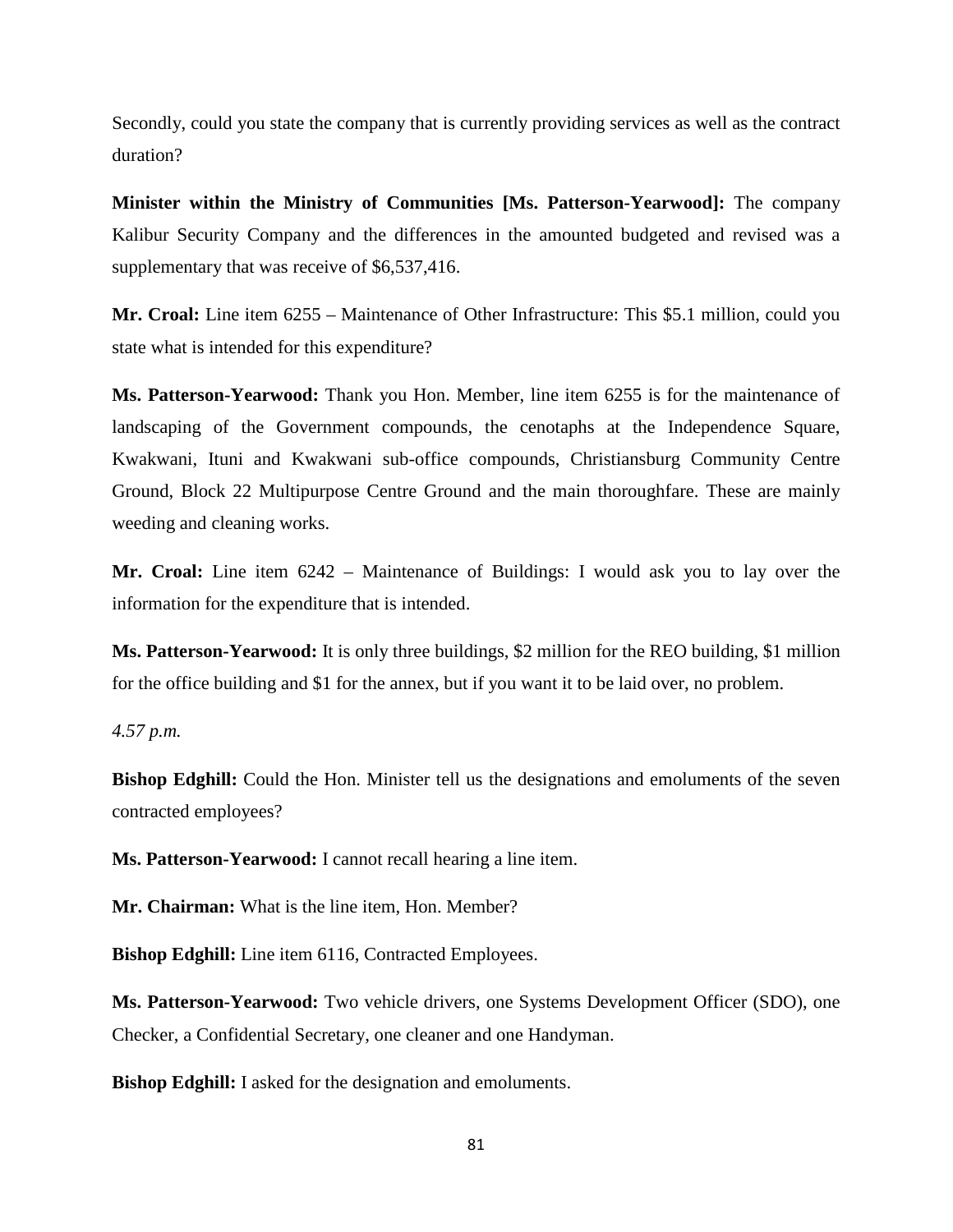**Ms. Patterson-Yearwood:** I have here the highest paid and the lowest paid, but I can give you the detailed list. The highest paid is \$141,035,000 and the lowest paid …

**Mr. Chairman:** Hon. Member, the question was somewhat different from that.

**Bishop Edghill:** The designations and the emoluments that accompany those designations for the seven persons listed.

**Ms. Patterson-Yearwood:** I gave the designations before, so what I am giving are the emoluments. I am going to lay it over.

*Programme: 801 – Regional Administration and Finance - \$229,622,000 agreed to and ordered to stand part of the Estimates.* 

# **Capital Expenditure**

# **Programme: 801 – Regional Administration and Finance - \$112,000,000**

**Bishop Edghill:** Project code 1205100 – Buildings – Administration: Could the Hon. Minister tell this House how much of this \$102.5 million is designated for the Regional Democratic Council (RDC) building and how much is designated for the monument?

**Ms. Patterson-Yearwood:** The RDC building, \$94 million; and two monuments totaling \$8.5 million.

**Bishop Edghill:** Same project code, I would like to ask the Hon. Minister if she read paragraphs 958 through 959 of the Auditor General's Report as it relates to the Regional Administration building, where a contract has been signed? What is the status of the works, even though a significant amount has already been paid out as an advance? Could she give us an update as to where the works are, what percentage of the work has been completed and how much money has been paid out?

**Ms. Patterson-Yearwood:** Responding to the first question, yes, I did read the Auditor General's Report, but I cannot say that I recall all of it. The new Administration building was given 21% budgetary allocation.

**Bishop Edghill:** Are you saying 1%?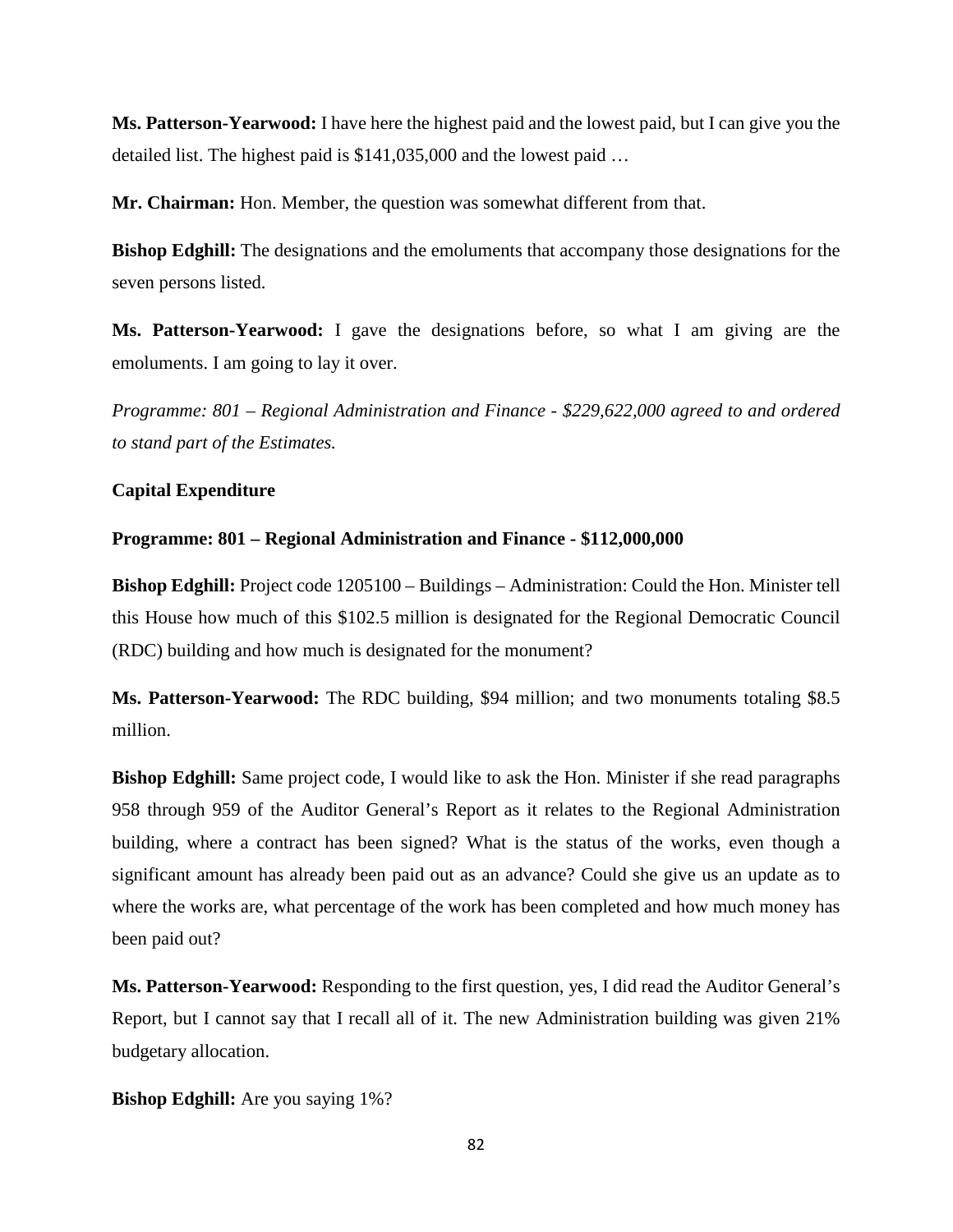**Ms. Patterson-Yearwood:** I am responding to your question. And, may I say that this is not a one-line answer or two lines, I have to give an account so as to answer all of the question. The new Administration building was due to commence in 2017. Allocations were given in 2017 and 2018, but there was a serious problem with the building, which I am going to give an account here so that everyone can understand. I think it was in the media and all of that. So, 21% budgetary allocation was given in 2017 to commence construction and an additional \$94 million was given in 2018.

However, since the collection of mobilisation by the contractor on  $30<sup>th</sup>$  December, 2017, no major works started on the site. Discussions ensued with the contractor in March 2018 and there were plans which the contractor raised concerns about. The officials from the Ministry of Communities, the Ministry of Finance and the RDC were engaged in meetings. It was discovered that there were some serious problems with the site and design plans. A decision was taken to advertise for design and supervision consultancy, which was publicly tendered, evaluated and awarded to SRKN' gineering and Associates Limited. Concept architecture and draft plans were produced. The final design and foundation plans are expected in a few days. The possibility of pile usage is actively considered after bore-hole tests were done.

As a consequence, after seeing that the large part of the \$94 million allocated would return to the coffers, some works that would have been projected for 2019 were brought forward into 2018. I have 10 projects here and I can pass them to the Hon. Member. So, of the \$94 million, \$78,004,000 were utilised in projects; \$3.5 million was paid to SRKN'gineering and Associates Limited, as the consultant, and a further \$3 million …

**Bishop Edghill:** The Minister is going on to ...

**Mr. Chairman:** Will you retain your seat, Hon. Member?

**Bishop Edghill:** Sir, I rise on a point of order. The Minister is pursuing details that I did not request. Since we have only one hour for the consideration of this region, I would, respectfully, request, that, since the Minister is so willing to share that information, she lays it over. I have a number of other questions.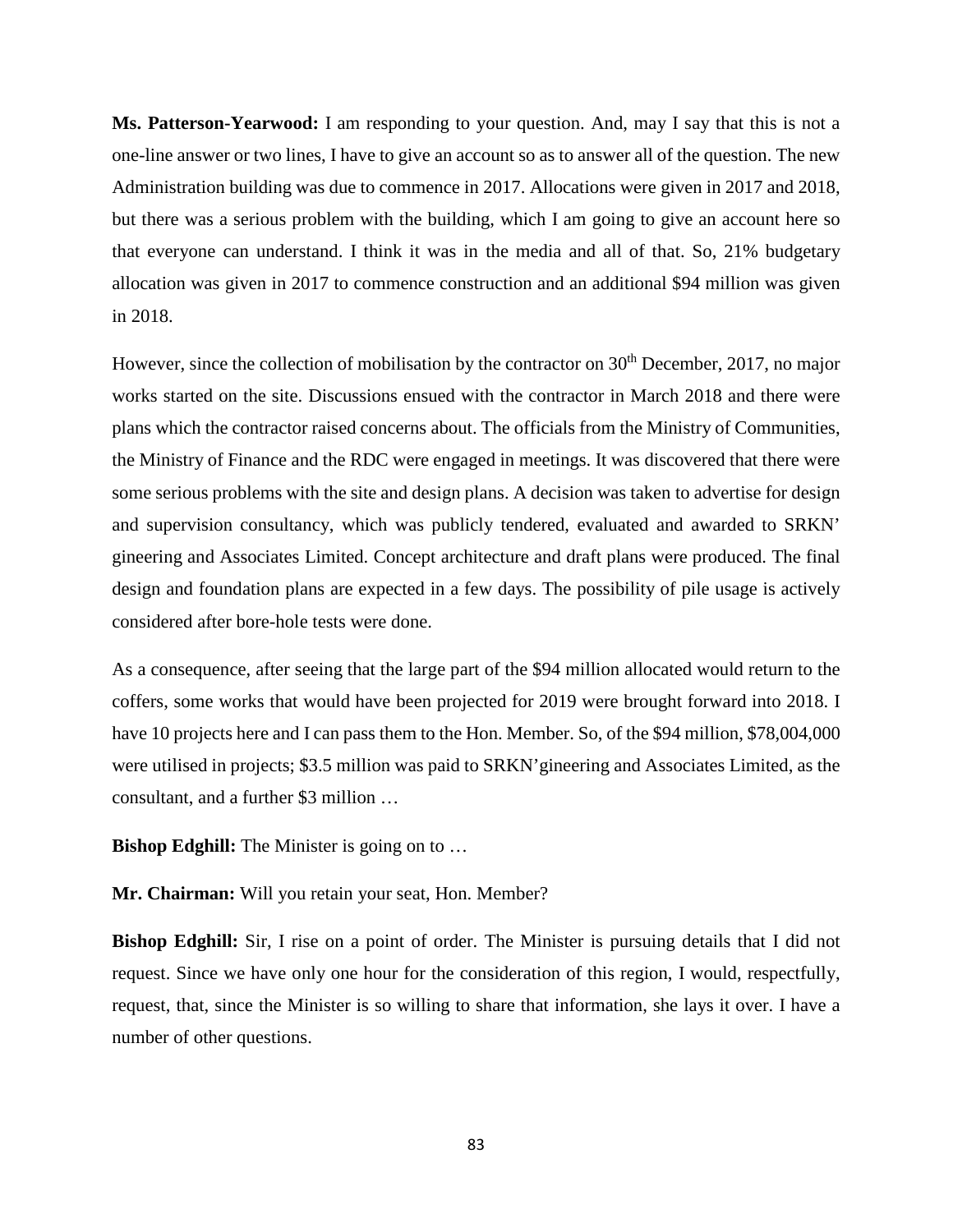**Ms. Patterson-Yearwood:** The Hon. Member asked what was the position with the project. Should I not do this, the Hon. Member would believe that the \$94 million would return, and I know that a question would pursue.

**Bishop Edghill:** Could the Hon. Minister confirm to this House that \$39 million was paid on 31<sup>st</sup> December, 2017 to the contractor and that it was not until July 2018 that the RDC wrote, requesting permission to go to tender for supervisory consultancy? A major project of \$249 million was entered into and signed with a contractor without a supervisory firm in place. Can the Minister confirm that?

**Ms. Patterson-Yearwood:** There is nothing to hide about this project. The sum of \$39 million was indeed paid on 31<sup>st</sup> December. I said 21% from the beginning. It was paid as mobilisation to the contractor, and nothing else has been paid to the contractor since.

**Bishop Edghill:** I think the Minister missed my question. I am repeating the question: could the Minister confirm that \$249 million contract was entered into and \$39 million was paid to a contractor without a supervisory firm in place. It was only until July 2018, seven months after a contract was signed, that permission was requested to advertise for a supervisory firm. Could she confirm that?

**Ms. Patterson-Yearwood:** Yes, indeed the contract was signed, the Hon. Member is correct. That is why the project was put on a pause, less we ended up with a "Kato scenario".

**Bishop Edghill:** Could I ask the Hon. Minister if the RDC is in compliance with Section 3, Part 8 of the Guyana Legal and Policy Framework for Public Procurement, which clearly states that every RDC must nominate and have evaluators who are approved by the National Procurement and Tender Administration Board (NPTAB). Could she confirm that the RDC is in compliance with Section 3, Part 8 of this regulation?

**Ms. Patterson-Yearwood:** This project was not awarded by the Regional Tender Board but by the NPTAB.

**Bishop Edghill:** Same project code, 1205100, the sum of \$8.5 million is allocated for two monuments, could the Hon. Minister confirm if one of those monuments is the Linden Martyrs?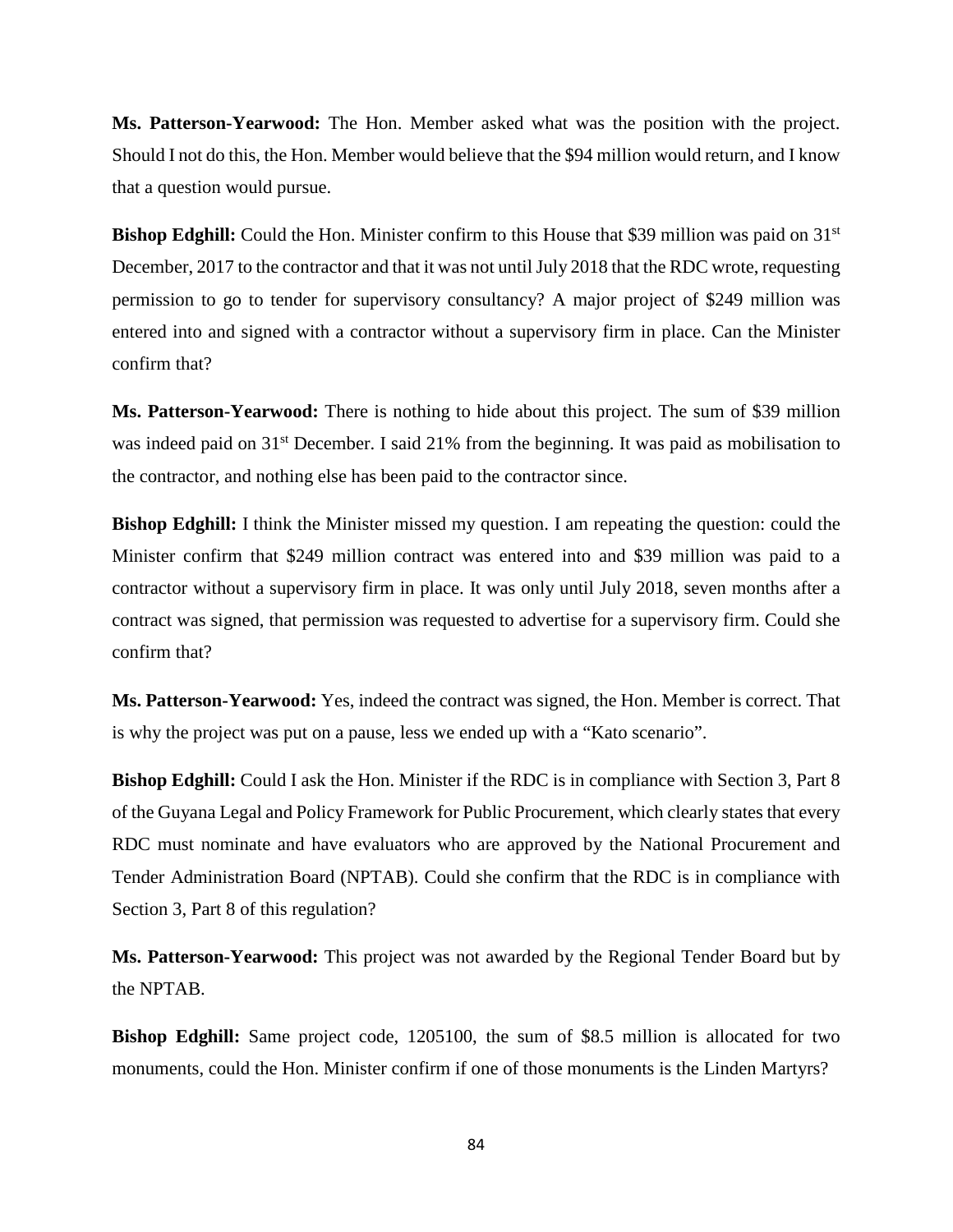#### **Ms. Patterson-Yearwood:** Confirmed.

**Bishop Edghill:** Could the Hon. Minister tell this House what is the estimated cost for the monument for the Linden Martyrs?

**Ms. Patterson-Yearwood:** The Linden Martyrs monument is estimated at \$5 million. For the other one, do you need that information? The other one is the Son Chapman Martyrs for \$3.5 million.

**Bishop Edghill:** Could the Hon. Minister tell this House if, out of the \$5 million that will be spent for the Linden Martyrs, the sums that were collected from the public, local and overseas, will be deducted for the cost of that monument? A number of Guyanese, overseas and local, since this announcement, have contacted me to find that out specifically. The sum of \$5 million is allocated for the monument, how much was collected from donations from overseas and in Guyana, and if it will be deducted from the \$5 million cost?

*5.12 p.m.*

**Mr. Chairman:** Hon. Member, is this the same project code?

**Bishop Edghill:** Yes, Sir.

**Ms. Patterson-Yearwood:** I am thankful for that information because, as a Lindener, I do not know who collected what, but what I know is that the Regional Democratic Council (RDC) has never collected any money from anybody. This money that we are talking about here is coming from the National Treasury.

**Bishop Edghill:** Just to make it clear, is the Minister saying to this House that she is unaware that the RDC, through its previous Chairman collected moneys overseas and in Guyana for the building of a monument for the Linden Martyrs of  $12<sup>th</sup>$  July?

**Ms. Patterson-Yearwood:** I am saying that I am not aware that the RDC collected any money for any project of this nature. If the Chairman, a member, or a councillor of the RDC collected any money in their own capacity that is not my interest.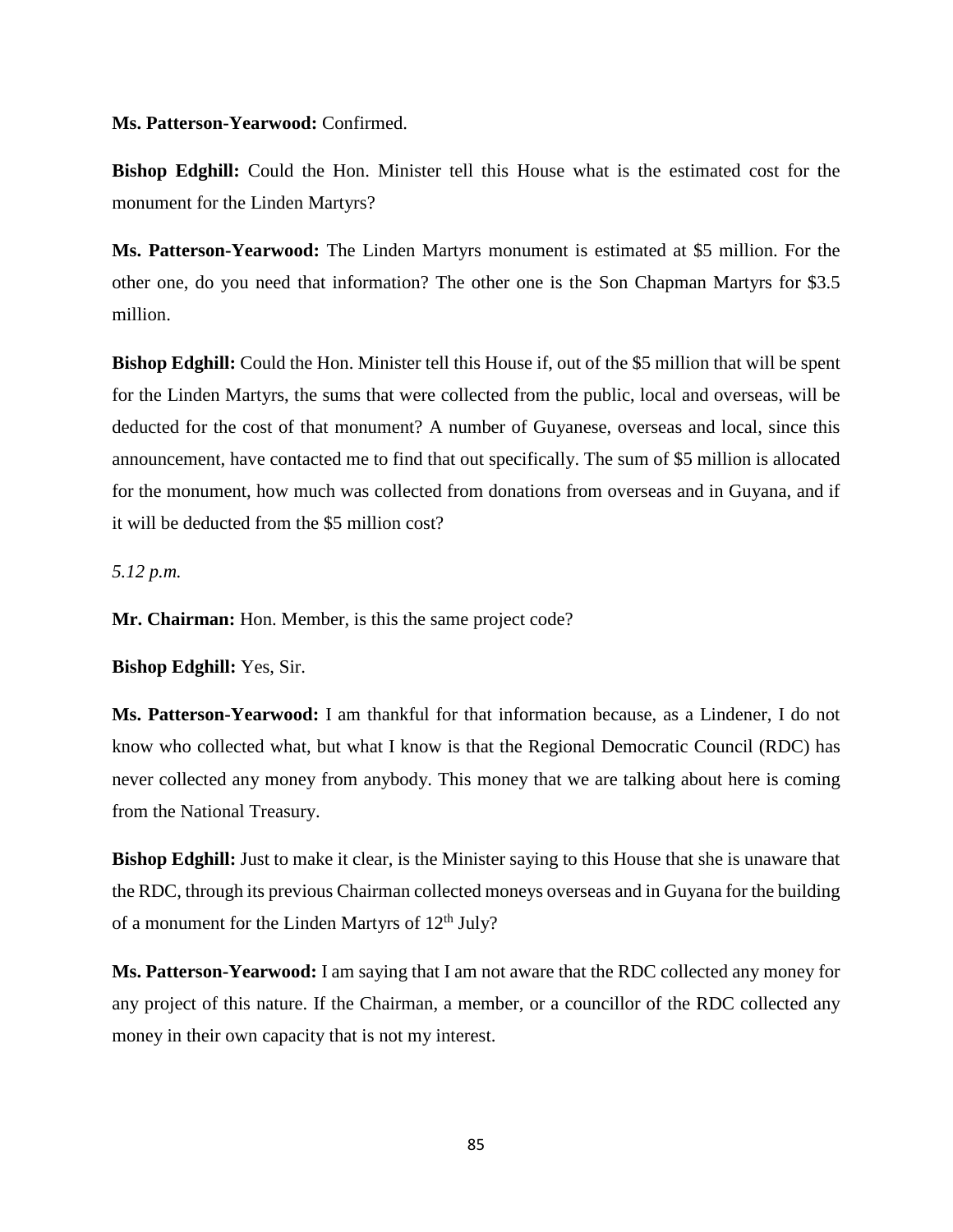**Bishop Edghill:** My final question on this project code. Is the Hon. Minister, as a policy maker and herself a previous member of the RDC of Region 10, aware or unaware that there was a fund launched and moneys collected overseas and in Guyana for the monument for the Linden Martyrs?

**Ms. Patterson-Yearwood:** Whether I am aware or unaware, my awareness has nothing to do with this National Assembly. I am saying that I am not aware of a project to collect money from any person by the RDC. I left the RDC since 2011 but I live in Linden all my years.

**Bishop Edghill:** Project code 2406200 – Land and Water Transport: Could the Hon. Minister tell this House what vehicle is being purchased and to which office would it be designated to?

**Ms. Patterson-Yearwood:** This sum of \$8 million would be used to procure a 4x4 pickup vehicle to be used by the Planning and Monetary Unit of the RDC and the Procurement Department.

*Programme: 801 - Regional Administration and Finance - \$112,000,000 agreed to and ordered to stand part of the Estimates.*

#### **Current Expenditure**

# **Programme: 802 - Public Infrastructure - \$231,917,000**

**Mr. Croal:** Line items 6242 – Maintenance of Buildings and 6251 to 6255 – Maintenance of Infrastructure: Could the Hon. Minister layover the information for the maintenance to be done?

**Ms. Patterson-Yearwood:** I will so do.

**Mr. Croal:** Line item 6116 – Contracted Employees: Could you give the designation of those persons?

**Ms. Patterson-Yearwood:** A Mechanical Engineer and one Handyman.

*Programme: 802 – Public Infrastructure - \$231,917,000 agreed to and ordered to stand part of the Estimates.*

### **Capital Expenditure**

# **Programme: 802 – Public Infrastructure -\$116,200,000**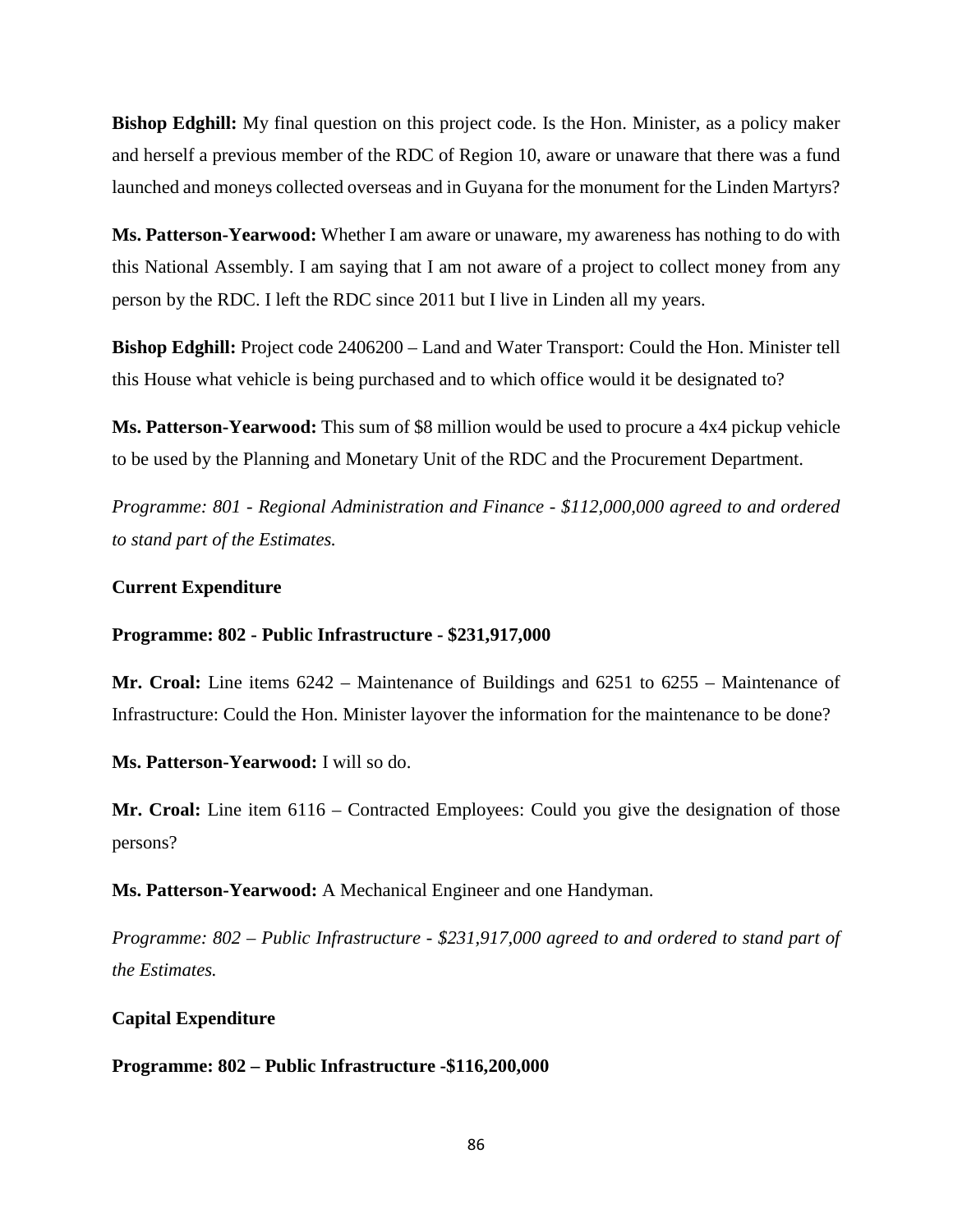**Bishop Edghill:** Project code 2404800 – Land and Water Transport: Could the Hon. Minister tell us what is the vehicle that is being purchased and for what purpose? Where would it be utilised?

**Ms. Patterson-Yearwood:** That amount would be expended on two all-terrain vehicles (ATVs).

**Bishop Edghill:** Could the Hon. Minister tell us, how does two ATVs fit into a public infrastructure project? Would this be used by staff and which staff? This is not a roller or bulldozer to get work done.

**Ms. Patterson-Yearwood:** Region 10 has many areas that require the use of ATVs. In Linden itself has a lot of off-road locations such as the mines and so on, and the two ATVs would be used by the Works Department by the engineers to do monitoring and the various checks.

*Programme: 802 – Public Infrastructure - \$116,200,000 agreed to and ordered to stand part of the Estimates.*

# **Current Expenditure**

### **Programme: 803 – Education Delivery – \$2,222,065,000**

**Mr. Croal:** Line item 6291 – National and Other Events: Hon. Minister, there is a \$5 million increase here. Could you indicate what is this intended for?

**Ms. Patterson-Yearwood:** What was the question? Sorry, I missed it.

**Mr. Croal:** Line item 6291 – National and Other Events: You have approximately \$5 million increase in allocations.

**Ms. Patterson-Yearwood:** There are a number of activities under this line item and such as the Regional Children's Mashramani Competition and I have the budgeted amounts. Would you like me to go through that?

**Mr. Croal:** I was just asking about the increase because I know you will have a number of activities.

**Ms. Patterson-Yearwood:** It is additional activities.

**Mr. Croal:** Yes, additional activities. That is all.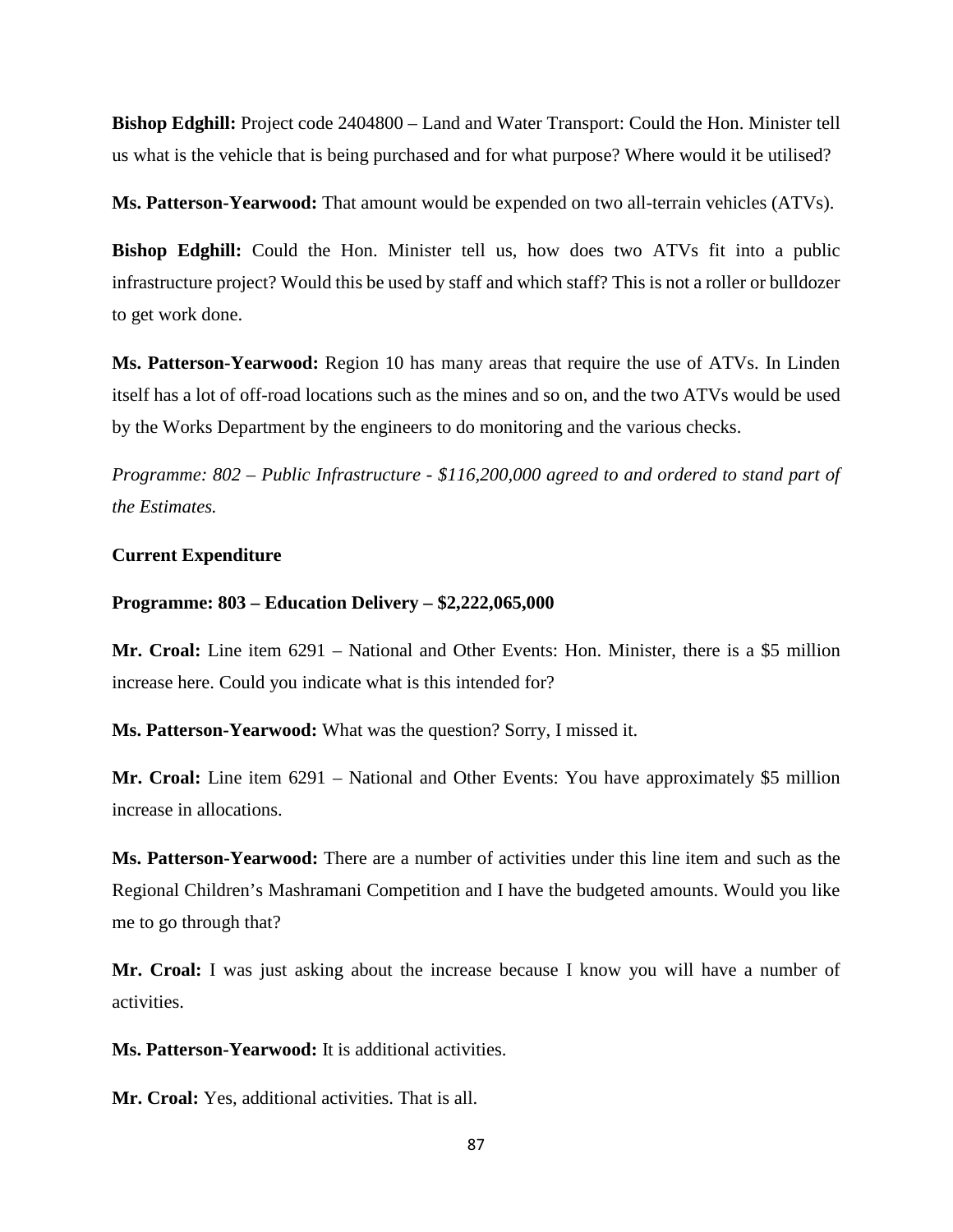**Ms. Patterson-Yearwood:** Alright, let me just read the activities.

**Mr. Croal:** Okay.

**Ms. Patterson-Yearwood:** The Children's Mashramani Regional Competition, the National Costume Competition and Road Parade, the National Youth Week Rally, physical display, the festival of choirs, boys in focus, the impromptu speech, the office fair, the nursery quiz, the singing bee competition, nursery fun day, the jingle and rock fest, the literacy competition and the spelling bee competition jeopardy. We will participate in the nationals, the special needs sports, the signing bee competition and the regional and national championship which carries the greater portion.

**Mr. Croal:** Line item 6242 – Maintenance of Buildings and 6255 – Maintenance of Infrastructure: Could the Hon. Minister layover that information regarding the maintenance works?

**Ms. Patterson-Yearwood:** That will be done.

**Ms. Teixeira:** Line item 6292 – Dietary: Could the Hon. Minister advise us regarding the allocation, how many children are beneficiaries of our institutions and which are the institutions such as schools or dormitories where the children are benefiting?

**Ms. Patterson-Yearwood:** At the Amelia's Ward Student Hostel 85 students benefitted from having breakfast, lunch and dinner prepared and at the Kwakwani Student Hostel 69 students benefitted from three meals and a total of 154 students benefit.

# *5.27 p.m.*

**Mr. Croal:** This is my last question under this programme. Line item 6117 - Temporary Employees: There is an increase by seven employees. Hon. Minister, could you indicate the designations of those seven temporary employees? There is another five who were under the previous year; could you indicate what measures are being taken to move the persons off from the temporary employee to get them on the fixed pensionable establishment?

**Ms. Patterson-Yearwood:** The numbers moved from five employees to 12 employees. The five are primary and seven are secondary. The increase is the seven secondary schools.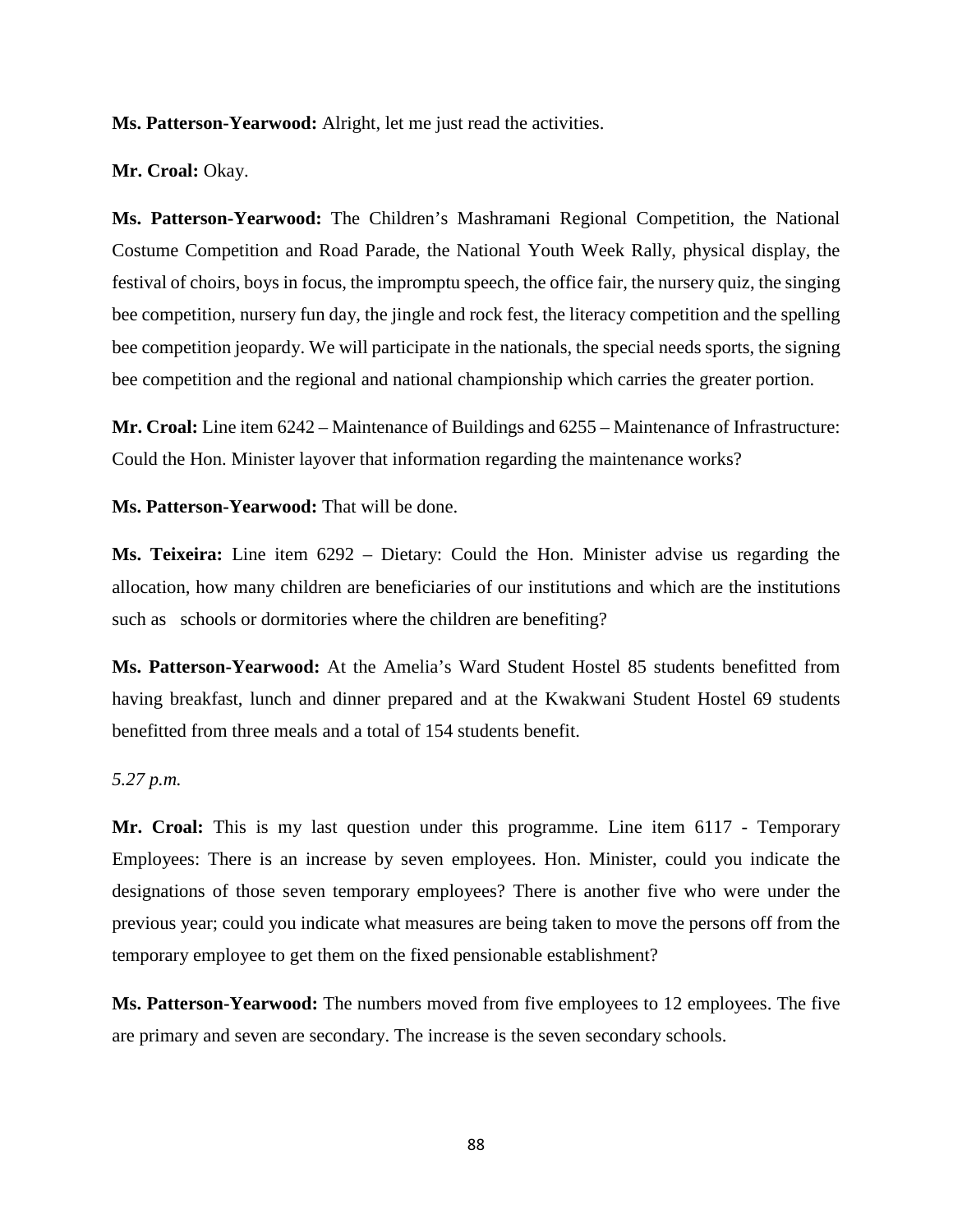*Programme: 803 – Education Delivery - \$2,222,065,000 agreed to and ordered to stand part of the Estimates.*

# **Capital Expenditure**

**Programme: 803 – Education Delivery - \$215,330,000**

**Bishop Edghill:** Project code 1205200 - Buildings – Education: Could the Hon. Minister tell us which facilities would be constructed in this programme?

**Ms. Patterson-Yearwood:** Construction of the C-Grade Nursery School at Bamia/Amelia's Ward and the Primary School at Bamia also.

**Bishop Edghill:** Could the Hon. Minister indicate is it only these two schools or are there other facilities?

**Ms. Patterson-Yearwood:** May I ask the, Hon. Member, if the question you asked just now had to do with Schools or all the buildings?

**Bishop Edghill:** The project code is  $1205200 - \text{Buildings} - \text{Education:}$  The Legend states:

"provision of schools and other facilities."

I asked the Minister about which buildings would be constructed and the Minister named two schools. Then I requested if there are other facilities that would be constructed.

**Ms. Patterson-Yearwood:** Added to the two schools that were mentioned is the construction of outdoor playing area at three Schools namely, Kwakwani Waterfront Nursery School, Kwakwani Park Nursery School, and Wiruni Nursey School in the Berbice River. There would be construction of water troughs at LICHAS, Watooka Day Primary School, and construction of incinerators at Kwakwani and Amelia's ward student hostels.

**Bishop Edghill:** Could I ask the Hon. Minister to confirm that most of these contracts will be done through the Regional Democratic Council (RDC) tendering process?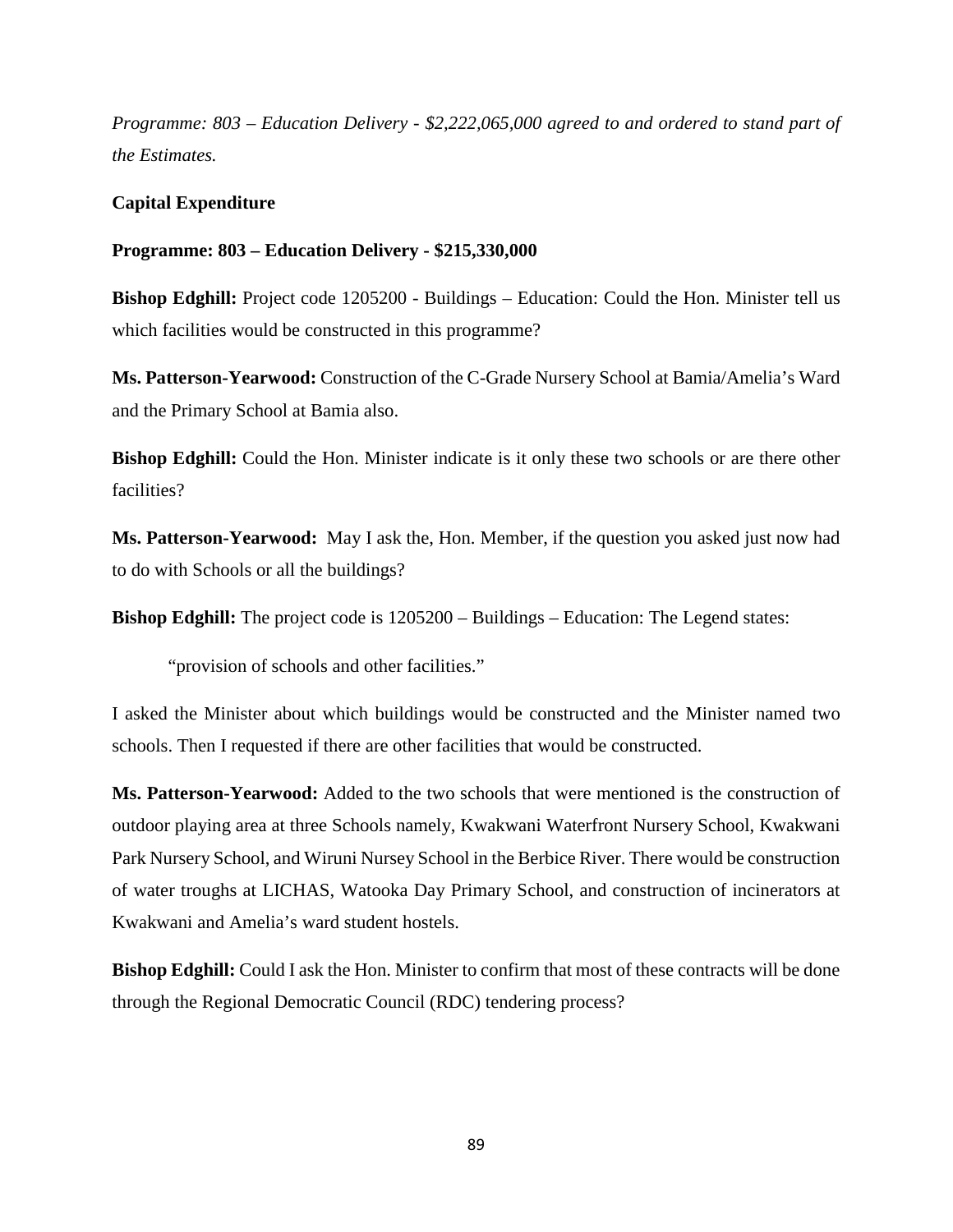**Ms. Patterson-Yearwood:** All the projects that are to be done in the region, those that fall within the RDC limits, will be done at the level of the RDC. Those above will go to the National Procurement Tender Administration Board (NPTAB).

**Bishop Edghill:** Could the Hon. Minister tell this House is the RDC in compliance with Section III Part (a) of the Guyana Legal and Policy Framework for public procurement as it relates to evaluators? Since as of 31<sup>st</sup> October 2018 they were only two evaluators in the region and the region indicated that it was unable to get evaluators because of the meagre sums that are paid for such hard work. Could the Hon. Minister tell us about the compliance?

**Ms. Patterson-Yearwood:** I do agree with the Hon. Member and the meagre sums that he mentioned is determined by NPTAB and not the RDC.

**Bishop Edghill:** Could the Hon. Minister tell this House, that in the absence of an evaluation panel, how are contracts being awarded by the RDC if there are no evaluations done in the region?

**Ms. Patterson-Yearwood:** It says that our evaluators are hard at work because they have to attend to all the projects. We are looking at making all the recommendations necessary for 2019, since our 2019 projects are numerous, and we know that there is need for more evaluators.

**Bishop Edghill:** Could the Hon. Member confirm to this House, were contracts awarded in 2018 without a full evaluation panel in place to properly evaluate those contracts?

**Ms. Patterson-Yearwood:** I am advised, and I am thankful that I have the Chairman of the Tender Board right here in the presence of the REO, that all projects were evaluated.

**Bishop Edghill:** Could the Hon. Minister confirm that the Regulations of the National Procurement Act states that there should be three evaluators per project? If there are only two evaluators in Region 10, could she tell this House how did that comply with the regulation and the law?

**Ms. Patterson-Yearwood:** Could I ask which project code is that?

**Bishop Edghill:** We do not need to be bothered, it is the same project code – 1205200 - Buildings – Education.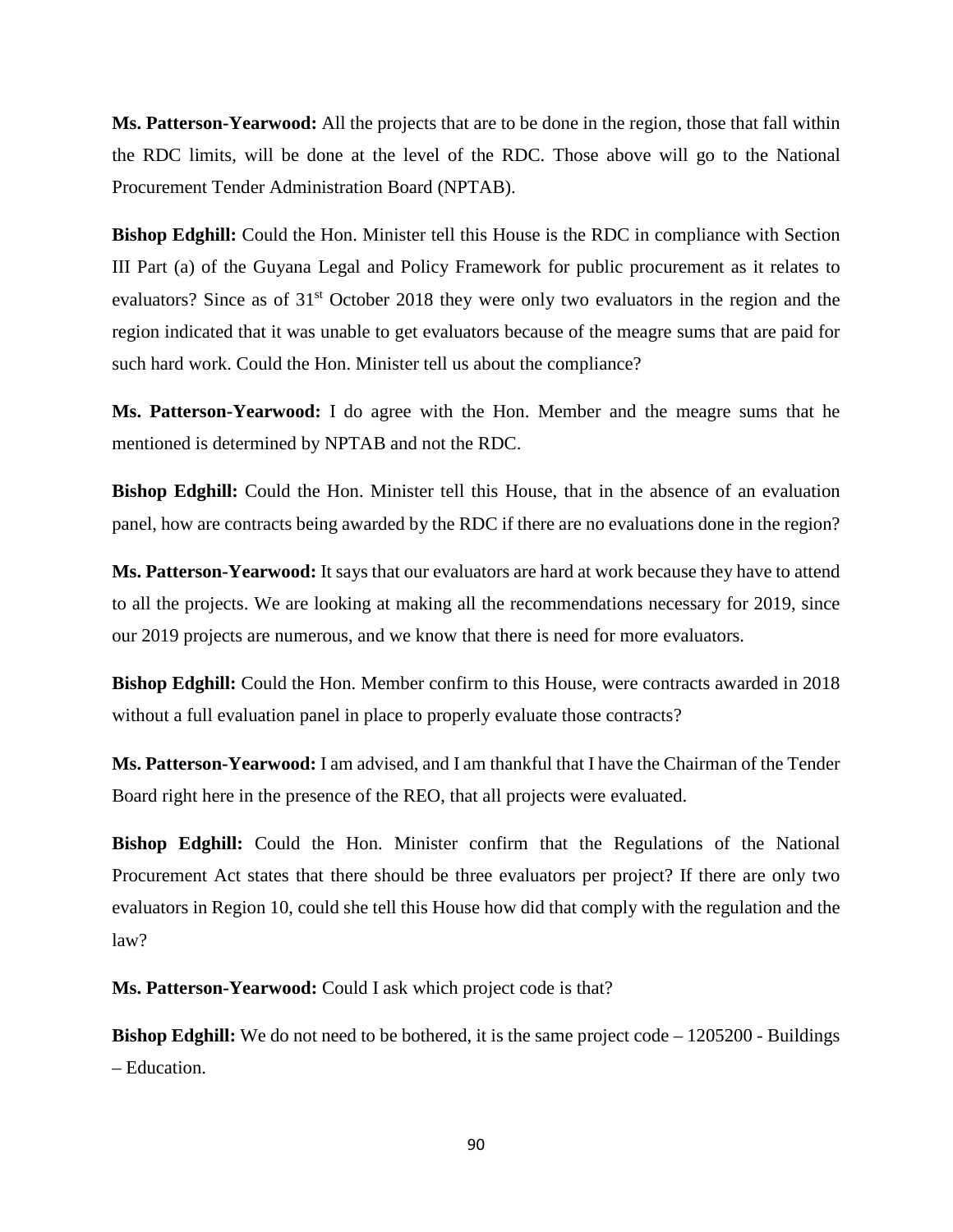**Ms. Patterson-Yearwood:** I think I said before that I am aware that we have three evaluators. I am not aware of any project that is being done and was not evaluated by the full complement. That is a matter for the Auditor General.

**Bishop Edghill:** At page 951 of the Report of the Auditor General, we were told that there are only two evaluators in Region 10, namely, a retired Engineer and a Mechanical Supervisor. Could the Hon. Minister tell us who is the third evaluator who participated in this evaluation of contracts that were awarded in 2018?

**Mr. Chairman:** Hon. Members, we are in the presence of an evaluator. Someone is giving a running commentary – 'very good', 'excellent', 'wonderful', and 'good question'. In case the Minister wants a third or a fourth, we have that.

**Ms. Patterson-Yearwood:** I am not aware that the Report of the Auditor General 2018 is out. If that is so, may I have a copy please?

**Bishop Edghill:** I asked the Hon. Minister if the absence of approved evaluators by NPTAB led to the award of 14 contracts totalling \$18,331,000 for the execution of works of a current nature and these works were awarded by way of waver of tender board procedures to use selective contractors with no reason for this type of award neither was the engineers estimates stated…

**Mr. Chairman:** Hon. Member, you must ask a question.

**Bishop Edghill:** Sir, I am asking the question. Was the absence of the Evaluation Panel led to this state of affairs in Region 10 where contracts are being awarded without proper Tender Board processes following the Procurement Act? What assurance would we have that this \$197 million will not be subjected to the same treatment of contracts being awarded without, first of all, proper evaluation and following Tender Board processes.

**Ms. Patterson-Yearwood:** I know the Hon. Member sits on the Public Accounts Committee (PAC). I would like to ask the, Hon. Member, which report is he referring to? As far as I know, we are looking at 2019 Estimates and I am not aware of any Audit Report to the effect that the Hon. Member just read.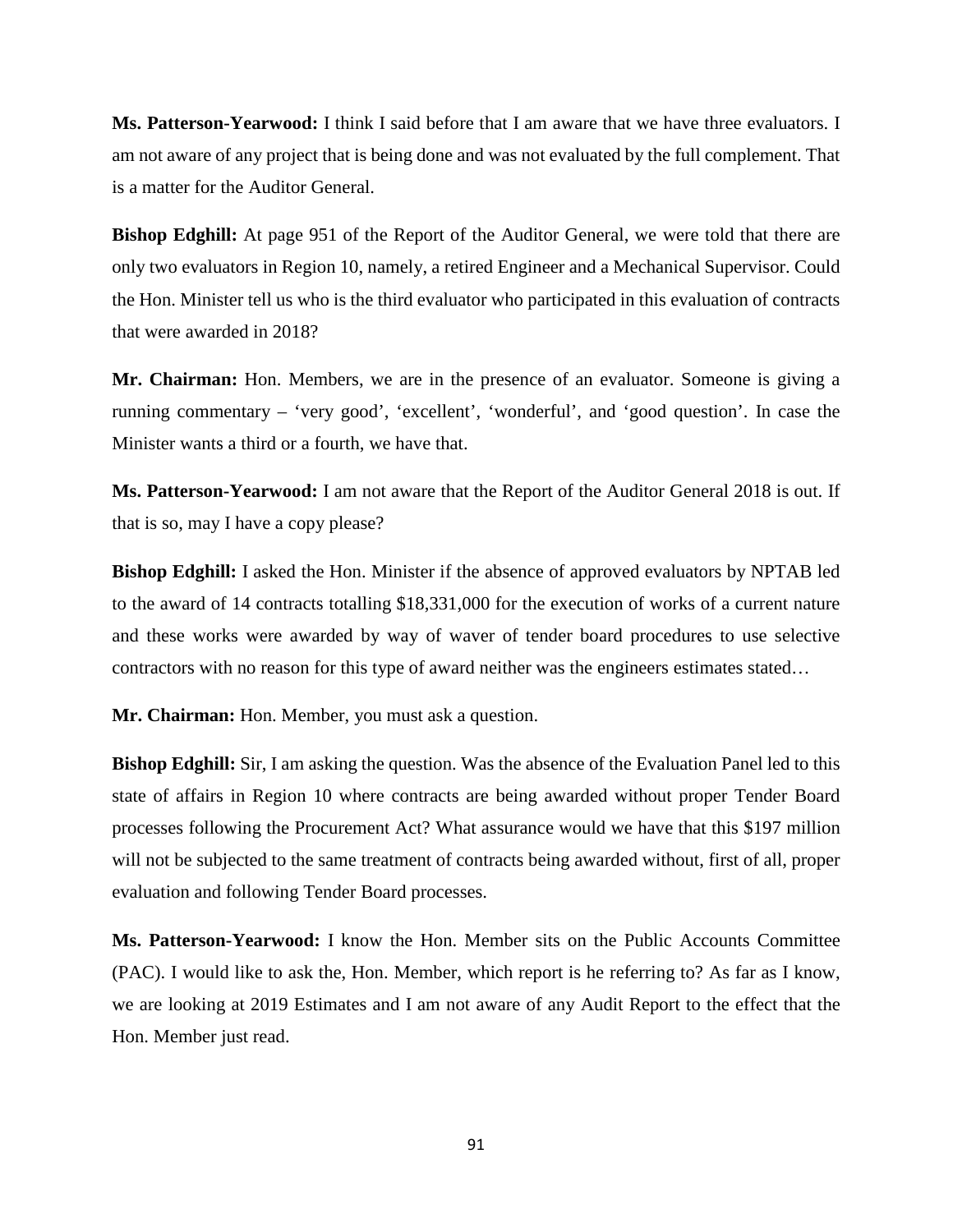**Bishop Edghill:** Mr. Chairman, for the purpose of clarification, I am reading from the Report of the Auditor General 2017 and it stated that at the time of reporting which is  $30<sup>th</sup>$  October 2018, there was no proper Evaluation Panel in place in Region 10. "At the time of reporting".

**Ms. Teixeira:** Project code 1205200 - Buildings – Education: Hon. Minister, in 2018 \$133 million was allotted, but only \$103 million was spent. Could you explain why is there a shortfall or under performance by the region by \$30 million?

### *5.42 p.m.*

**Ms. Patterson-Yearwood:** The underperformers have to do with the same explanation that I gave just now, that are preferred with the Regional Democratic Council Building. It was the RDC building and the two schools.

**Ms. Teixeira:** I do not know that the RDC building is under education, but anyway. In the list of places that have been identified for the \$197, 337,000 under this project code, could you say are there any moneys, small, for some of the other riverine areas namely, Kalkuni, DeVeldt, Riverview *et cetera.* I see a lot of concentration, when I read the Capital for Region 10, that it seems to be a lot of concentration in Kwakwani and Linden, but what about areas like Kalkuni, Sandhills, DeVeldt, Riverview, and Rockstone for example.

**Ms. Patterson-Yearwood:** What was listed is what will be done in 2019. We are aware that everything cannot be done in one year and whatever moneys are appropriated is what we have to spend.

**Ms. Teixeira:** Project code 2505600 - Furniture and Equipment - Health: Minister, I should have asked this under other Buildings - Education for other regions and I missed it out. I will ask you, Madame, before we close the regions.

Furniture and Equipment – Health, \$15 million, are all the regions report on school furniture and equipment including equipment for Smart classrooms? Forgive me, I am not sure what are the specific equipment or furniture that is required for Smart classroom versus a regular classroom. Could you enlighten me?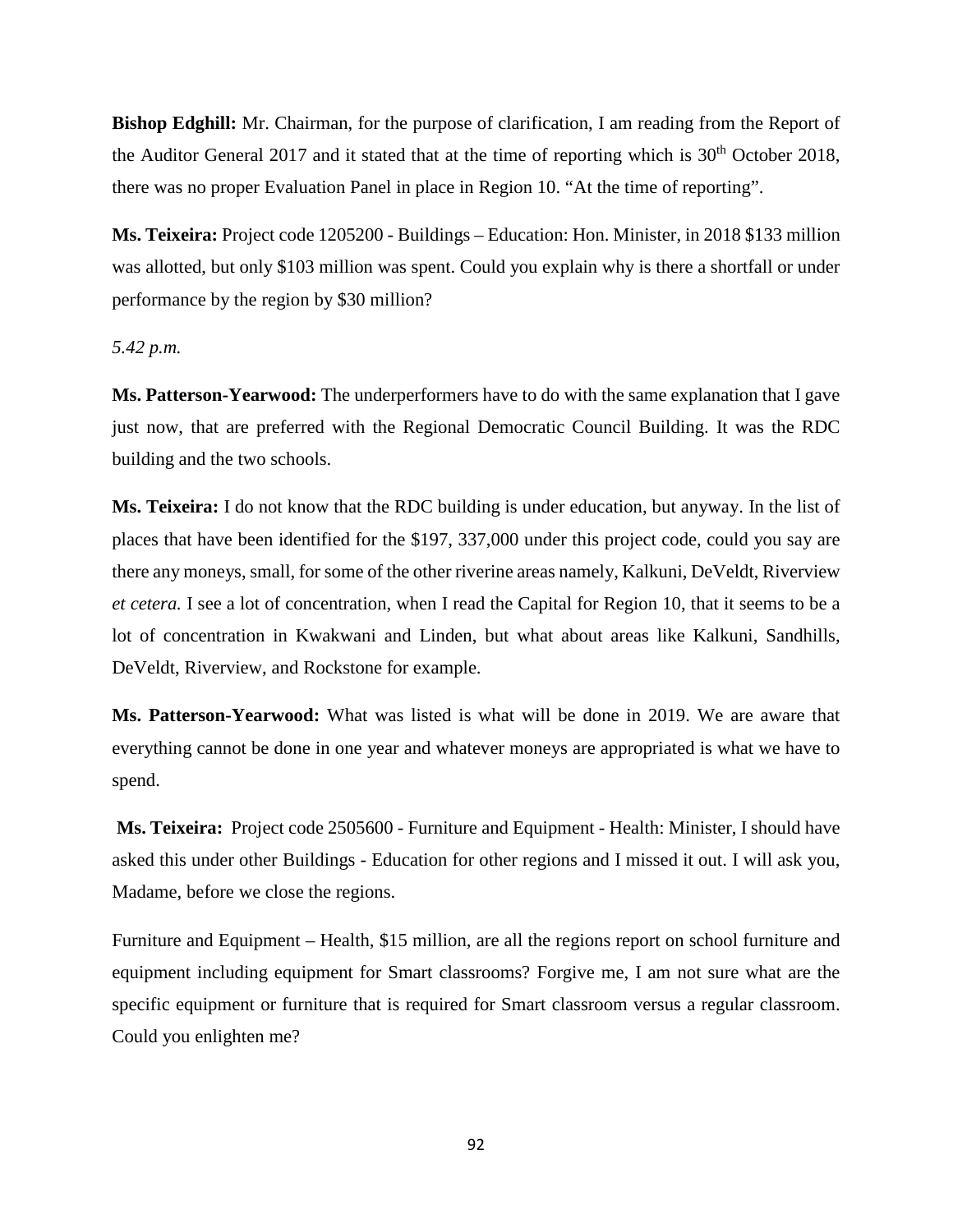**Ms. Patterson-Yearwood:** I was advised that no Smart classroom was budgeted programme for 2019 for Region 10.

**Ms. Teixeira:** However, I am reading from Volume 3, page 413, the project number as I gave it: 2505600, the legend states:

"The project entails purchase of school furniture and equipment including for Smart classrooms, desks, benches, nursery sets, chairs, tables, latches, filing cabinets, refrigerators, air conditioning units, musical and sports equipment."

This phrase "Smart classrooms" appears in every education allocation for every single region. My error is that I should have asked it earlier, but I am asking it as I remember it now. What is the specific furniture equipment that goes along with the Smart classroom versus what a regular classroom would have?

**Ms. Patterson-Yearwood:** Hon. Member, that information would be laid over.

*Programme: 803 – Education Delivery - \$215,330,000 agreed to and ordered to stand part of the Estimates.*

#### **Current Expenditure**

#### **Programme: 804 - Health Services - \$629,402,000**

**Mr. Croal:** Line items 6242 – Maintenance of Buildings and 6255 – Maintenance of Other Infrastructure: Could you kindly layover the information on the allocations with respect to nature of works the budgeted allocation?

Line item 6221 - Drugs and Medical Supplies: Could you indicate of this amount how much is expected to be warranted to the Ministry of Public Health? I expect the other balance is to be retained for emergencies by the region. Kindly, indicate.

**Ms. Patterson-Yearwood:** The sum of \$130 million will be sent to the Ministry of Public Health and \$12 million will be retained for emergency supply.

**Mr. Croal:** Hon. Minister, same line item, could you confirm the expenditure the full expenditure of \$141,535,000 came back to the region in worth of the Drugs and Medical Supplies?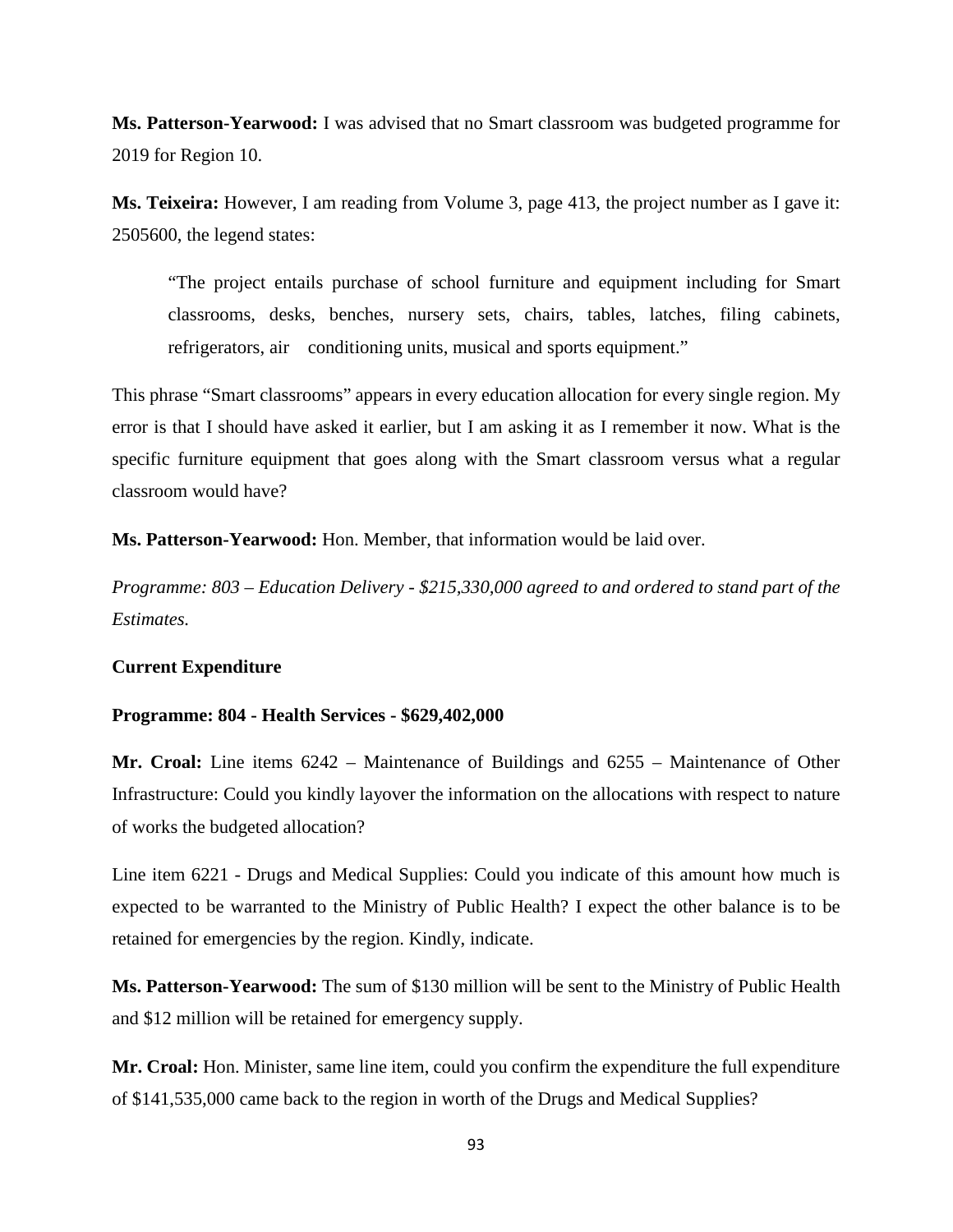**Ms. Patterson-Yearwood:** The sum of \$130 million was sent. I am advised that the full complement of drugs was received.

**Mr. Chairman:** Mr. Croal, this is the last question.

**Mr. Croal:** Line item 6281 - Security Services: I recall that you had the supplementary, but that will take care with 2018 amount. There is an increase allocation by another \$9 million for 2019. Could you indicate are these increase of locations that you are expecting or increase in the hours? The justification of the increase on the 2019 provision.

**Ms. Patterson-Yearwood:** I was advised that there were no increase locations but the cost increase cost by the service provider.

*Programme: 804 –Health Services- \$629,402,000 agreed to and ordered to stand part of the Estimates.*

# **Capital Expenditure**

# **Programme 804 - Health Services - \$101,150,000**

**Bishop Edghill:** Project code 1205300 – Buildings - Health: Could the Hon. Minister specifically tell this House what sum out of the budgeted sum of \$53,650,000 would be used for the completion of the Wiruni Health Centre and living quarters?

**Ms. Patterson-Yearwood:** The sum of \$13 million will be used.

**Bishop Edghill:** Same line item, could the Hon. Minister tell this House, how much has been spent of the Wiruni Health Centre and Living quarters to date?

**Ms. Patterson-Yearwood:** I am advised the sum of \$9 million.

**Bishop Edghill:** Could the Hon. Minister tell this House, what was the initial contract sum and why the variants now?

**Ms. Patterson-Yearwood:** I am advised that \$20 million was the initial contract sum.

**Mr. Chairman:** Hon. Minister, is that the complete answer to the question?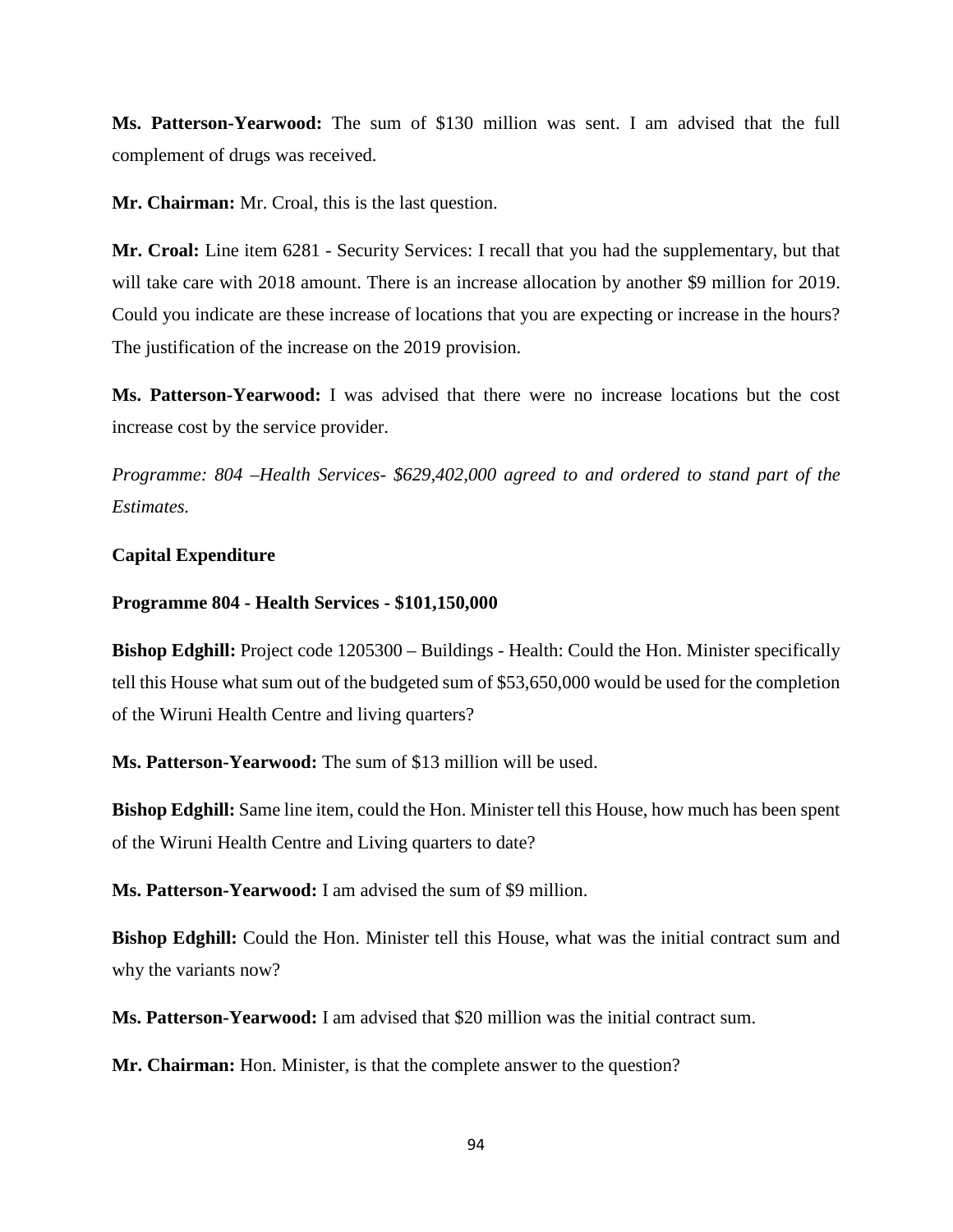**Bishop Edghill:** It is not the complete answer.

**Mr. Chairman:** Maybe, you would want to remind the Minister.

**Bishop Edghill:** I asked, what was the original contract sum? Why the variants? The initial contract sum, may I suggest was \$19,600,000 million and not \$20 million.

**Ms. Patterson-Yearwood:** That information would be laid over.

**Ms. Teixeira:** Project code 1205300 – Buildings - Health: Minister, could you advise the House on what moneys have been allocated in 2019 for the rehabilitation for the Upper Demerara Regional Hospital? The Volume 3 only have the list of places, but not the allocation. Could you also advise what is the nature of the rehabilitation works that will be done at the Upper Demerara Regional Hospital?

**Ms. Patterson-Yearwood:** The Upper Demerara Regional Hospital has the sum of \$14 million. Most of the work that are to be done is roof and electrical works.

**Bishop Edghill:** Project code 2403500 - Land and Water Transport - Health: Could the Hon. Minister tell this House; how much would be spent for the purchase of the River Ambulance and where would it be located?

**Ms. Patterson-Yearwood:** There is one River Ambulance for the Demerara River and one refrigerated truck to be used by the Health Department at the sum of \$12 million.

**Bishop Edghill:** Sir, I asked for the cost of the River Ambulance and I did not get that.

**Ms. Patterson-Yearwood:** The cost for the River Ambulance would be \$20 million and \$12 million for the truck.

*5.57 p.m.* 

**Ms. Teixeira:** The River Ambulance that costs \$20 million, is it just for the boat itself or an equipped River Ambulance, with equipment on board? Is it going to be purchased overseas or is it going to be made here by our boat industry?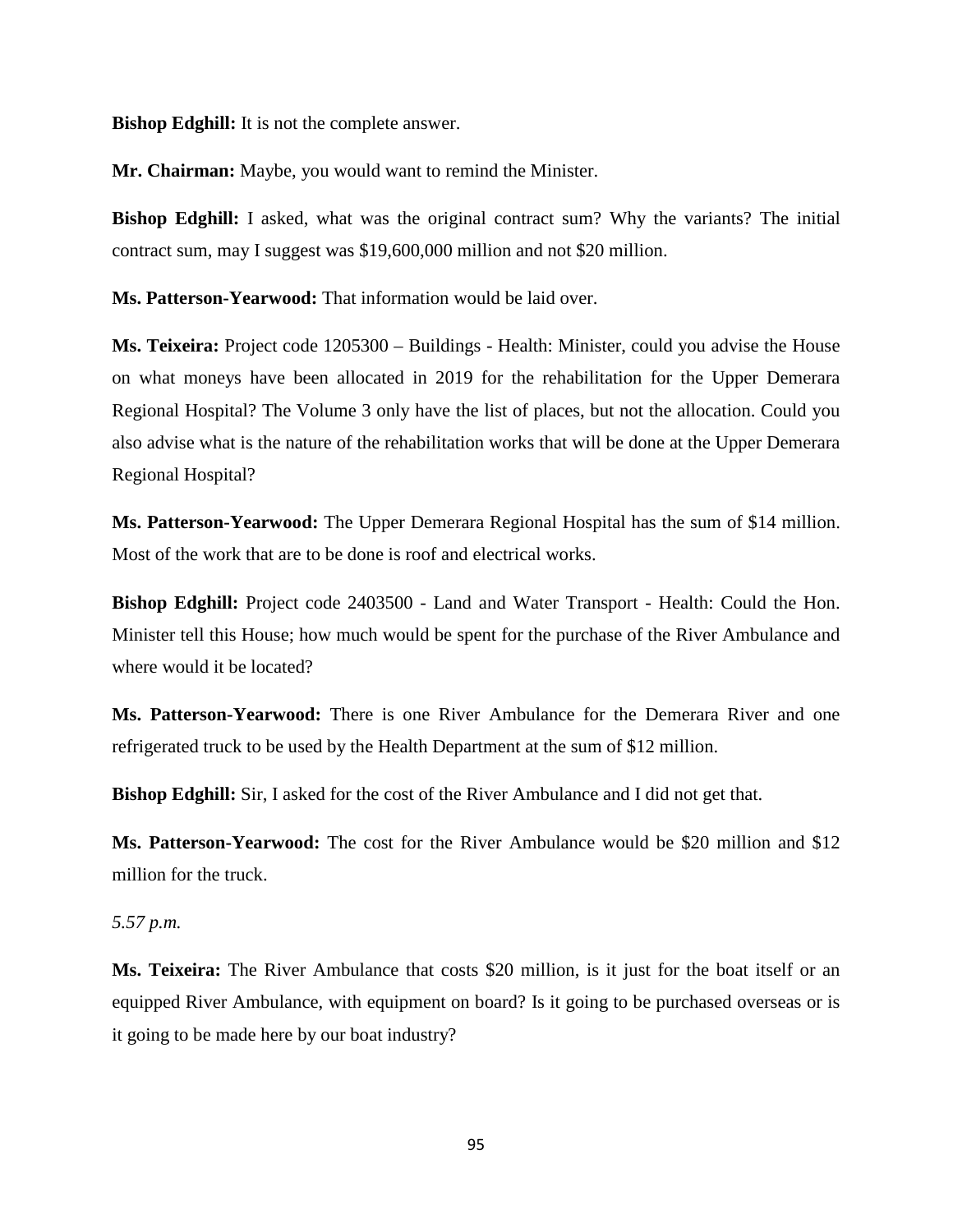**Ms. Patterson-Yearwood:** It will be fully equipped with the engine. And I am advised that it would be bought locally from Meditron Inc.

**Bishop Edghill:** The same project code 2403500 – Land and Water Transport - Health: Could the Hon. Minister confirm if a river ambulance was purchased last year for the Berbice River and at what cost?

**Ms. Patterson-Yearwood:** I was advised that one was bought this year at a cost of \$16 million from Meditron Inc. for the Berbice River.

**Bishop Edghill:** The same project code, Sir. Could the Hon. Minister indicate, since it is the same supplier, why does one cost \$16 million and another \$20 million?

Ms. Patterson-Yearwood: This was estimated because when it goes to the Tender Board, we do not know if it will be the same supplier. And let me just say this, I was advised that it is a bigger sized boat.

**Bishop Edghill:** Mr. Chairman, we were told that we are buying from the same supplier – Meditron Inc. I am sure I heard that we are buying from the same supplier, Meditron Inc.

**Ms. Patterson-Yearwood:** What I wanted to say was that the one that we bought for the Berbice River was from Meditron Inc. The question is: Are we are going to buy locally? We started in that way. We have no problem continuing once that person qualifies through the tender process.

*Programme: 804 – Health Services – \$101,150,000 agreed to and ordered to stand part of the Estimates.* 

### **Current Expenditure**

### **Programme: 805 – Agriculture – \$28,992,000**

**Mr. Croal:** Hon. Minister, an observation and then a question. You have capital allocations for this Agriculture programme, and there are some routine expenditures here – current expenses. But I do not see any allocation for staffing for Agriculture. Could the Hon. Minister provide some clarity as to who will be managing the agriculture programme? And then I will follow-up.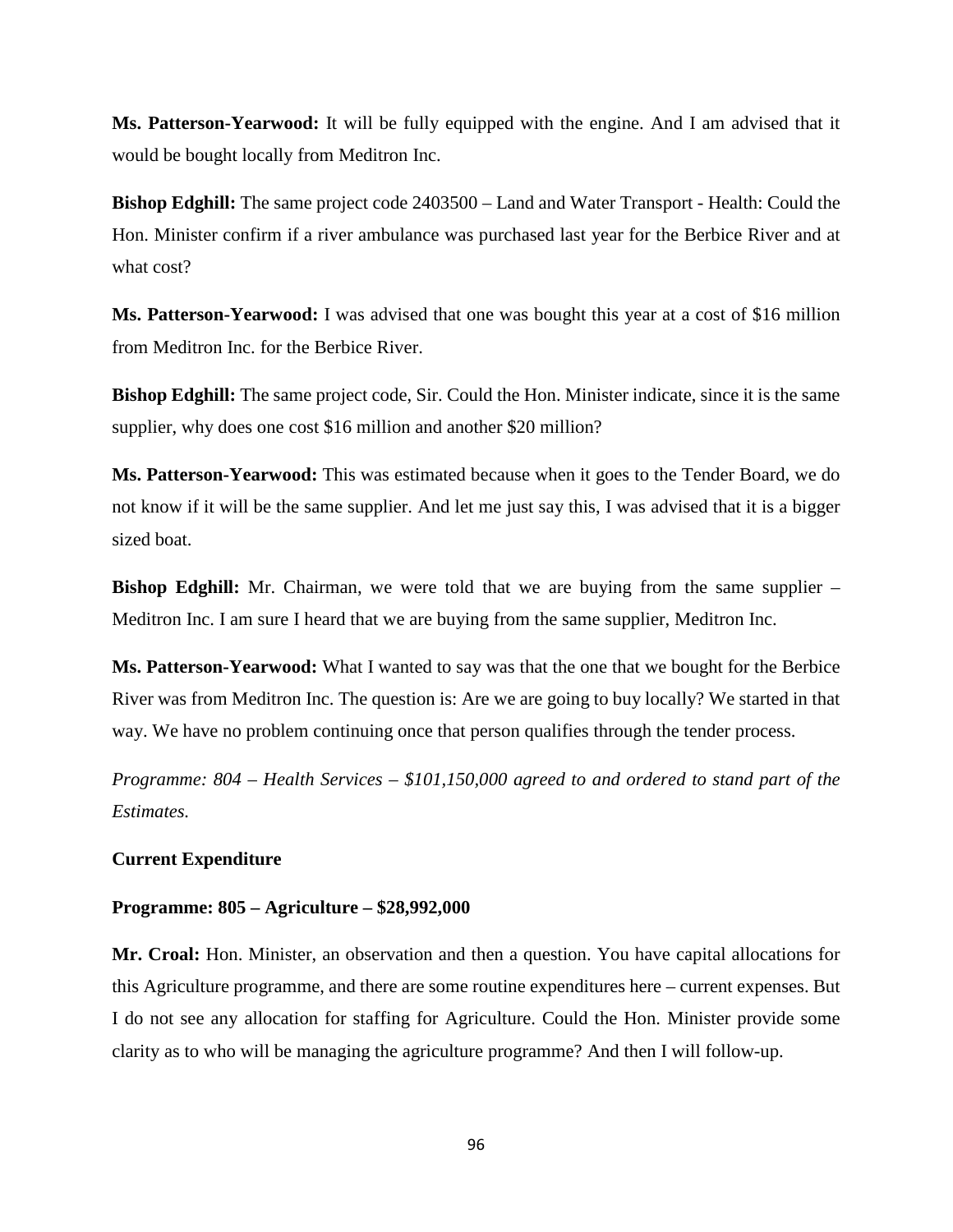**Ms. Patterson-Yearwood:** I was advised that there is approval to hire a regional agriculture officer and an assistant, but that process has not yet commenced.

**Mr. Croal:** Thank you, Hon. Minister. But as a follow-up, would that be done through the fixed establishment with a public advertisement? I am just seeking information on the recruitment process.

**Ms. Patterson-Yearwood:** I am advised that everything will be done through the Public Service Commission (PSC).

**Mr. Croal:** Line item 6242 – Maintenance of Buildings: Could you indicate where is being repaired or maintained?

**Ms. Patterson-Yearwood:** There is an existing agriculture building that used to be under the Ministry of Agriculture that will now come under the RDC; maintenance works have to be done to accommodate the staff.

**Mr. Croal:** Line item 6264 – Vehicles Spares and Service: There is an allocation here which should indicate that there is a vehicle under this programme. So, can you confirm what… *[Pause]*

**Mr. Chairman:** Hon. Member Mr. Croal.

**Mr. Croal:** I am waiting on the Minister.

**Mr. Chairman:** Hon. Member Mr. Croal, please repeat your question.

**Mr. Croal:** Yes, sure. Line item 6264 – Vehicles Spares and Service: There is a \$2 million allocation here, which indicates that a vehicle is already assigned in this programme. Could you state what vehicle is under this programme and who is currently utilising that vehicle?

**Ms. Patterson-Yearwood:** There is no particular vehicle for this programme. But this money will be used for a vehicle from the RDC which will be assigned to do this work until a new vehicle is acquired.

**Mr. Seeraj:** Line item 6222 – Field Materials and Supplies: Could the Hon. Minister inform us of what kind of materials we are talking about here for \$3.5 million?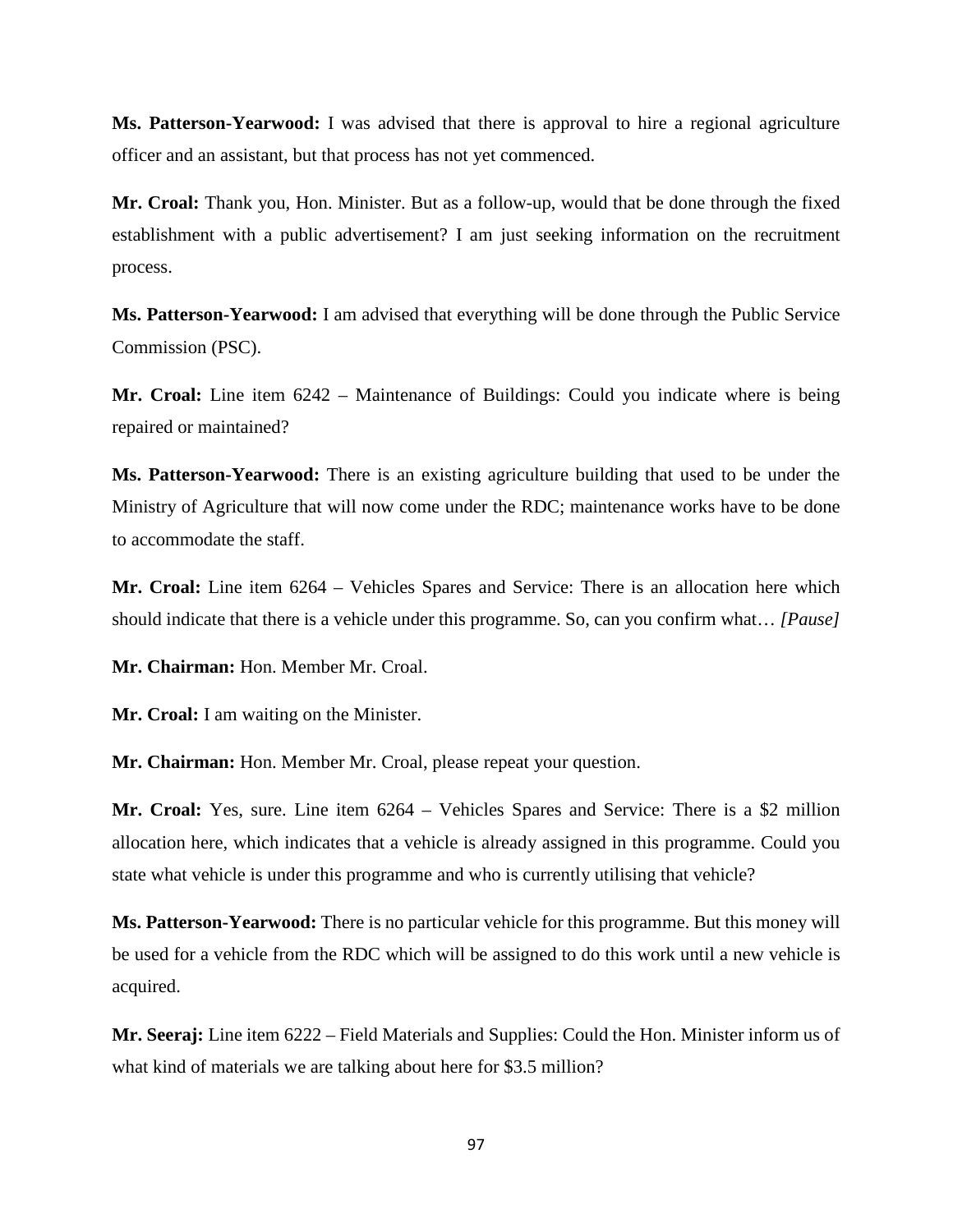**Ms. Patterson-Yearwood:** Baby chicks, bags of feed, seedling, permanent crops, shaving, medication and other equipment that is necessary for the successful field trips.

**Mr. Seeraj:** Baby chicks and feed. Could the Minister inform us if the RDC is now going into poultry production?

**Ms. Patterson-Yearwood:** This programme will be done in collaboration with the Department of Education.

**Mr. Seeraj:** Line item 6281 – Security Services: What are we spending \$3.772 million to secure?

**Ms. Patterson-Yearwood:** I think I did say that there is an existing building in Christianburg that we are rehabilitating. This security is for that building.

**Mr. Chairman:** There will be two other questions. Mr. Seeraj, you have the first.

**Mr. Seeraj:** Line item 6282 – Equipment Maintenance: There is \$3.2 million, as was previously noted. There are no staff under this head, although the region had plans to employ. But I suspect that it is an oversight, because we could have budgetary allocations but make no provisions for staff. Again, what are spending \$3.2 million to maintain?

**Ms. Patterson-Yearwood:** There is an existing barge that needs repairs and maintenance. So, the RDC will be doing that and purchasing computers, printers and servicing air conditioning (AC) units.

**Mr. Chairman:** The last question. Ms. Teixeira you have it.

**Ms. Teixeira:** Thank you. Mr. Chairman. Project code 1902200, \$22.770 million…Sorry, I thought we were at Capital Expenditure.

**Mr. Chairman:** This is the last question, Mr. Seeraj.

**Mr. Seeraj:** That is correct, Sir. I did not want your offer to go to waste.

Line item 6291 – National and Other Events: In asking this question I would appreciate if the Minister could state the relevance of the barge to agriculture. National and Other Events has \$4.5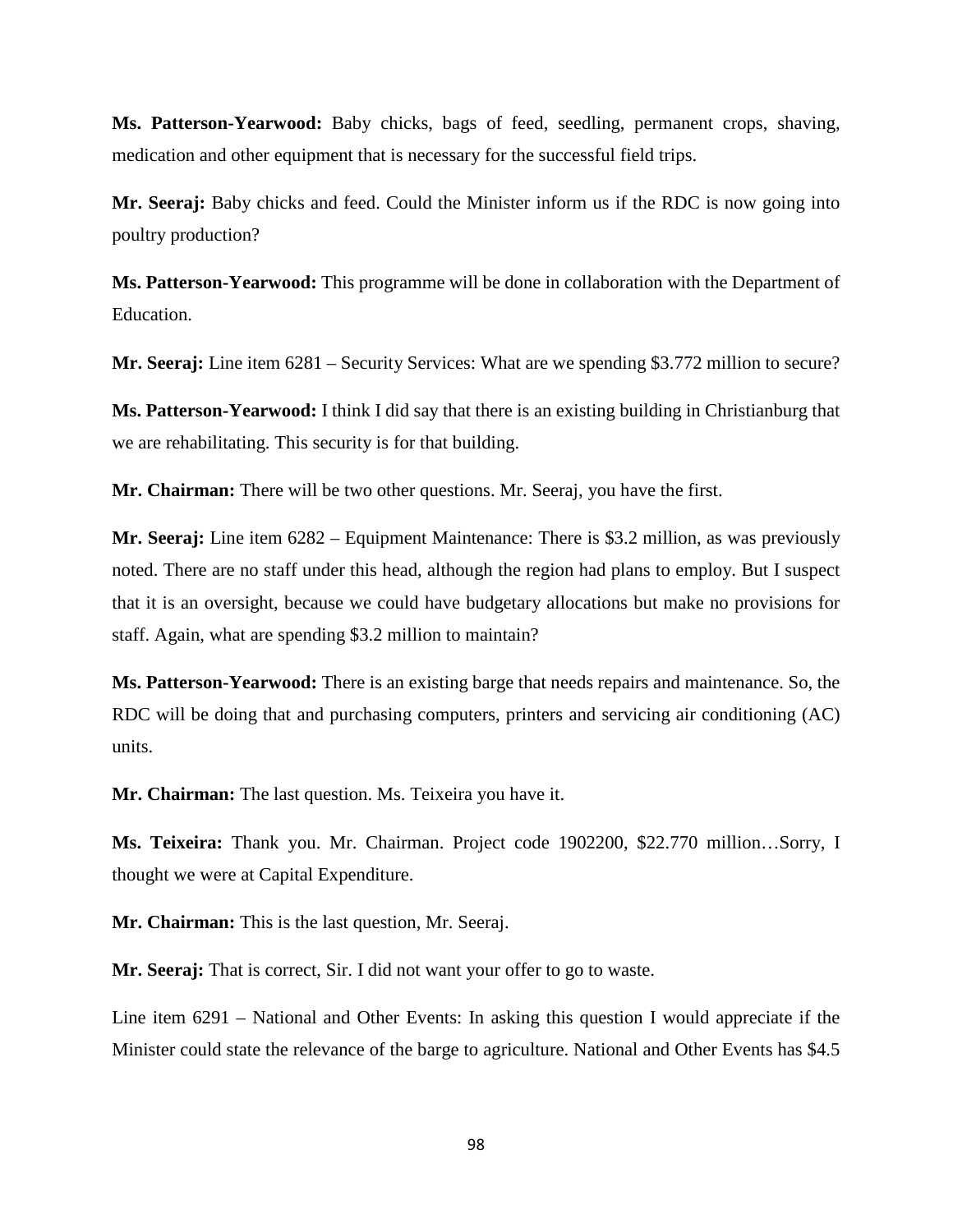million. Could the Hon. Minister tell us what sort of national events will this department, with no staff, be taking part in?

**Ms. Patterson-Yearwood:** I am trying to understand if two questions were asked. It is because I heard about a barge and national events. He just said the barge.

**Mr. Chairman:** Hon. Minister, will it assist if the Hon. Member repeats the question?

**Ms. Patterson-Yearwood:** Yes, Mr. Chairman.

**Mr. Seeraj:** Sir, the Minister said that there is reference to a barge under equipment and maintenance. So the question is twofold, one is clarification on the answer that was provided before as to the relevance of a barge to this programme.

My other question is under line item 6291; \$4.5 million is allocated here for national and other events. I was trying to get clarity from the Minister since this department does not have any staff. What is the nature of the national and other events?

*6.12 p.m.* 

**Ms. Patterson-Yearwood:** I am responding to line item 6291, National and Other Events. The activities to be held are for World Food Day, Linden Town Week, RACE, National Tree Planting Day and Agriculture Month.

Relating to the barge, it is used to desilt. There are some creeks that would flood during certain weather and destroy farmers' crops. We have to maintain those creeks to give access to those farmers.

*Programme: 805 - Agriculture - \$28,992,000 agreed to and ordered to stand part of the Estimates.*

### **Capital Expenditure**

#### **Programme: 805 - Agriculture - \$22,770,000**

**Ms. Teixeira:** Project code 1902200 - Agricultural Development: The description states it is \$22.770 million. For 2018, I see from the descriptions that this programme was originally under Public Infrastructure. Fifteen million dollars was budgeted for in 2018 and spent. It is now \$22.770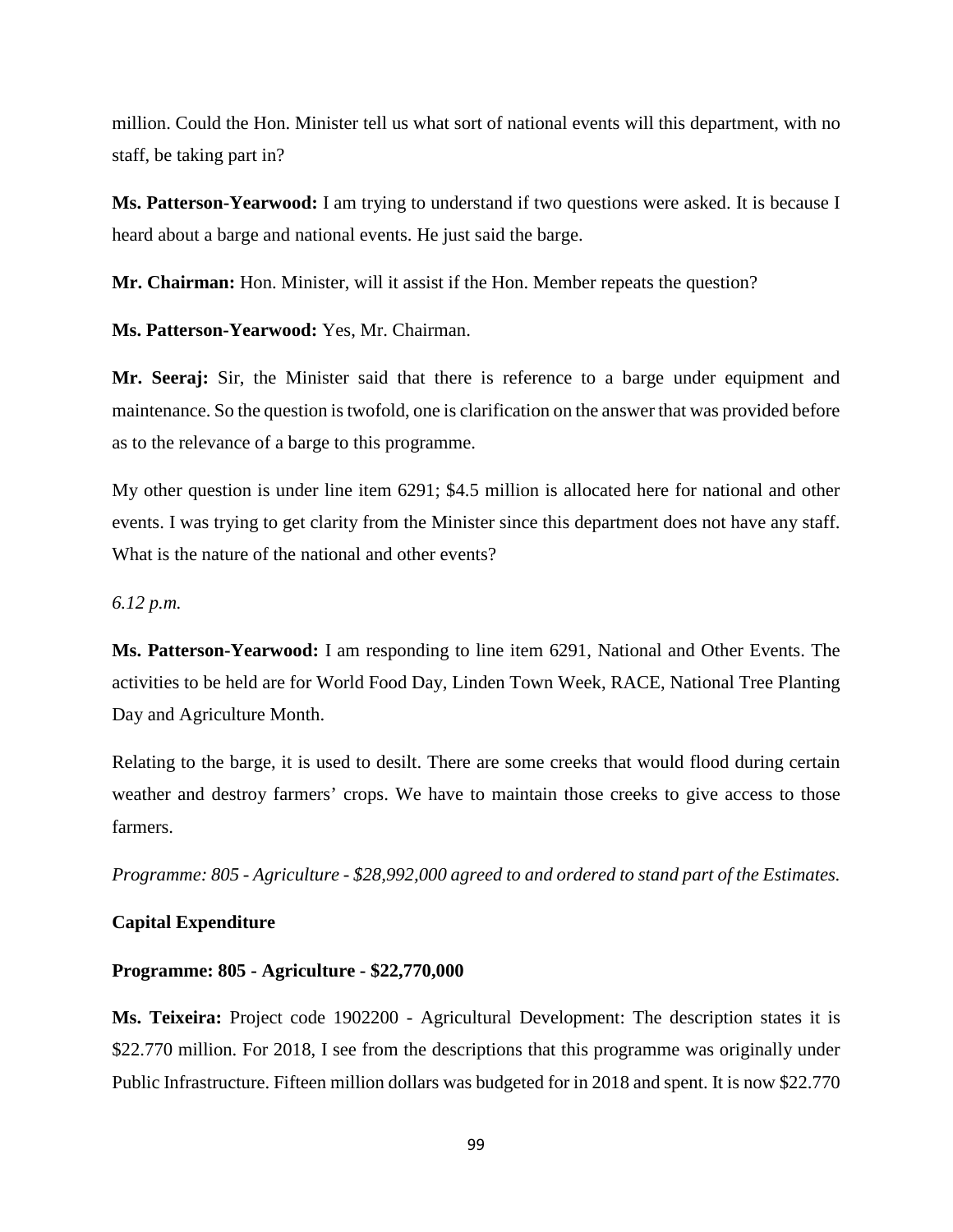million. My concern that I would like to ask the Minister about is: Who was managing the \$15 million expenditure, in 2018, when there was no staff? Who will be managing the capital works for this area, in 2019, while you are awaiting staff? It is for the provision of shade houses and the upgrading of fair-weather trail at Millie's Hideout and the purchase of furniture and equipment.

I am very happy there is allocation for agriculture in Region 10. My concern is who will be managing it? Who is going to be running the Agriculture department? Who handled the expenditure in 2018 for \$15 million and what was it for? Who will be managing this expenditure in 2019?

**Ms. Patterson-Yearwood:** I am advised that mainly the engineers at the region were running this Programme.

**Ms. Teixeira:** It is regrettable that it was the engineers. I would think that veterinary assistants and persons with agricultural backgrounds, including those graduating from the Guyana School of Agriculture (GSA), are quite available in Guyana. These are not necessarily engineering projects; these are projects to further agricultural development in the region. I am very disturbed; I am afraid that this would just become another show, instead of really helping the region to develop agriculturally. Is there any attempt and how fast would you be able to get staff? Who is going to account for this? Why was this not left under Public Infrastructure so that, at least, it would have been monitored there? Now there are engineers from Public Infrastructure monitoring, but it is really not an agricultural development programme.

I am very concerned about the expenditure of \$15 million last year and \$22,770 million for 2019. There is also \$28.992 million in 2019 for Current Expenditure. I think that you would be disturbed too, Minister.

**Ms. Patterson-Yearwood:** I am happy for the observation made by the Hon. Member. I was a Councillor of the RDC from 2001 and, as far as I can remember, we have always asked for an Agriculture Department in the region, but we were denied every year. The region continued to ask for such a programme and this is the first year that the region will be manning its own affairs.

*Programme: 805 - Agriculture - \$22,770,000 agreed to and ordered to stand part of the Estimates.*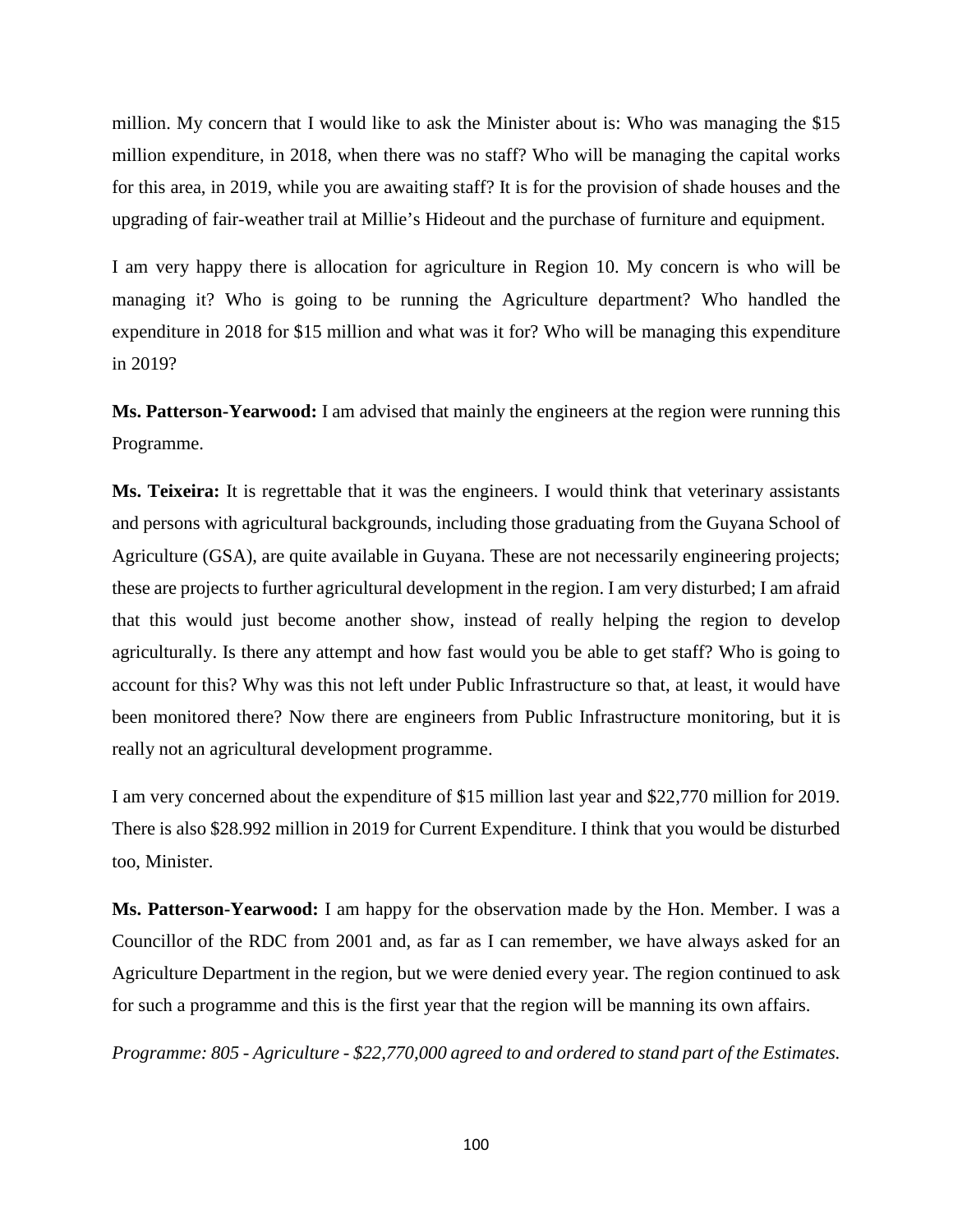**Mr. Chairman:** Hon. Members, I thank you. We have completed consideration of Region 10. We will now take the suspension and return in 40 minutes, which will be 7.00 p.m., to continue consideration.

*Sitting suspended at 6.19 p.m.* 

*Sitting Resumed at 7.10 p.m.* 

*Assembly resolved itself into Committee of Supply.* 

*In Committee of Supply*

**Agency: 43 - Ministry of Public Health**

#### **Current Expenditure**

#### **Programme: 431 - Policy Development and Administration - \$1,734,791,000**

**Dr. Anthony:** Line item 6116 - Contracted Employees: I see there is a decline in contracted employees from 83 to 75, yet there is an increase in the amount of money budgeted, \$196,725,000. Could the Minister explain why this increase?

**Minister of Public Health [Ms. Lawrence]:** Mr. Chairman, if you would allow me, before I respond to the Hon. Member's question, I wish to extend condolences to the family of Dr. Benji Singh, a General Practitioner, who has served in this country for many years. Many of us would have benefitted from his service. Thank you, Sir.

To the question of the Hon. Member, the amount catered for here is for the increase in salaries.

**Dr. Anthony:** Could the Minister tell us by how much the salaries would be increased?

**Ms. Lawrence:** As outlined by the Minister of Finance, it is from zero to seven percent.

**Dr. Anthony:** The same line item 6116, Contracted Employees, could the Minister tell us if in this section we have hired the people in the Mental Health Unit (MHU)?

**Ms. Lawrence:** No, Mr. Chairman.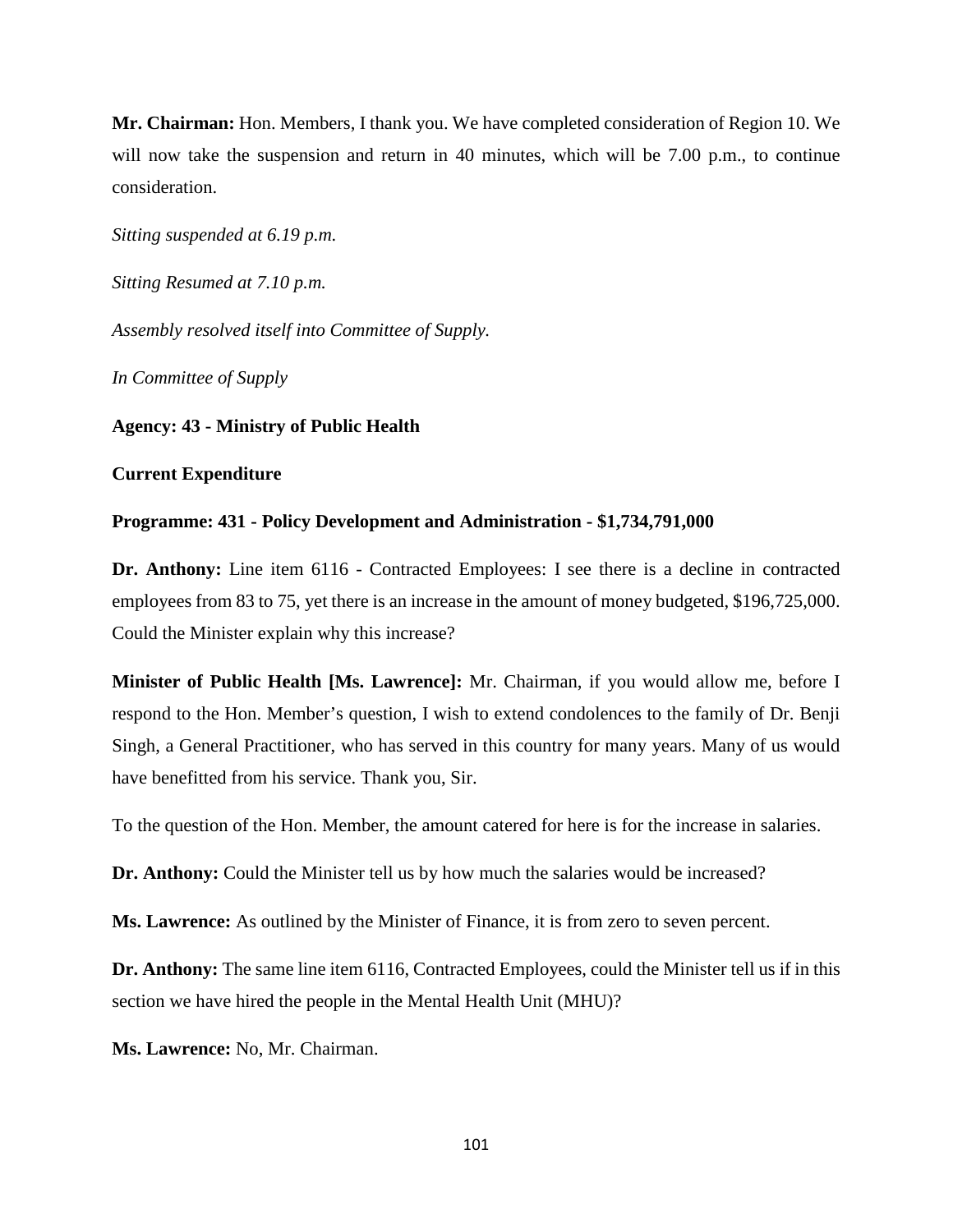**Dr. Anthony:** Line item 6221 - Drugs and Medical Supplies: Could the Minister tell us what this would be used for?

**Ms. Lawrence:** This allocation is for the Government Analyst Food and Drug Department (GA-FDD); most of it goes to re-agents.

**Dr. Anthony:** Could I ask the Minister to lay over what items would be procured and the quantities? Last year when we had this discussion on the Estimates, I had asked the Minister a similar question, but to date we have not received those documents. Perhaps the Minister can tell me within what reasonable timeframe she can lay it over.

**Mr. Chairman:** I thank the Hon. Member. Perhaps this is the time for me to observe that when commitments are made and a Member, for whatever reason, has been unable to maintain that commitment, then the Member of Parliament (MP) who is waiting should bring to the attention of the Chairman, through the Clerk of the National Assembly, that the particular item of information has not yet been forthcoming. It would be helpful if that is done, because then we would not wait until a year later to say that. Thank you.

**Ms. Lawrence:** If I may, I received a letter from the Parliament Office and all the items listed therein were supplied to the Parliament Office. We did honour our obligations based on the list that was presented. And to answer the Hon. Member's question, we will do so again.

**Dr. Anthony:** Line item 6241 - Rental of Buildings: Could the Minister say whether the Sussex Street Bond is still being paid under this line item?

**Ms. Lawrence:** It is public knowledge, and I am sorry that the Hon. Member is not aware, that the Ministry of Public Health is no longer in a rental agreement for the Sussex Street Bond.

**Dr. Anthony:** The same line item 6241, Rental of Buildings, could the Minister say if the Princess Street Bond or warehouse is under this line item?

*7.18 p.m.*

**Ms. Lawrence:** Mr. Chairman, I have absolutely no knowledge about this Princess Street matter. This is the second time I have heard the Hon. Member refer to it. So, perhaps, he has some details that I nor the staff in the Ministry has.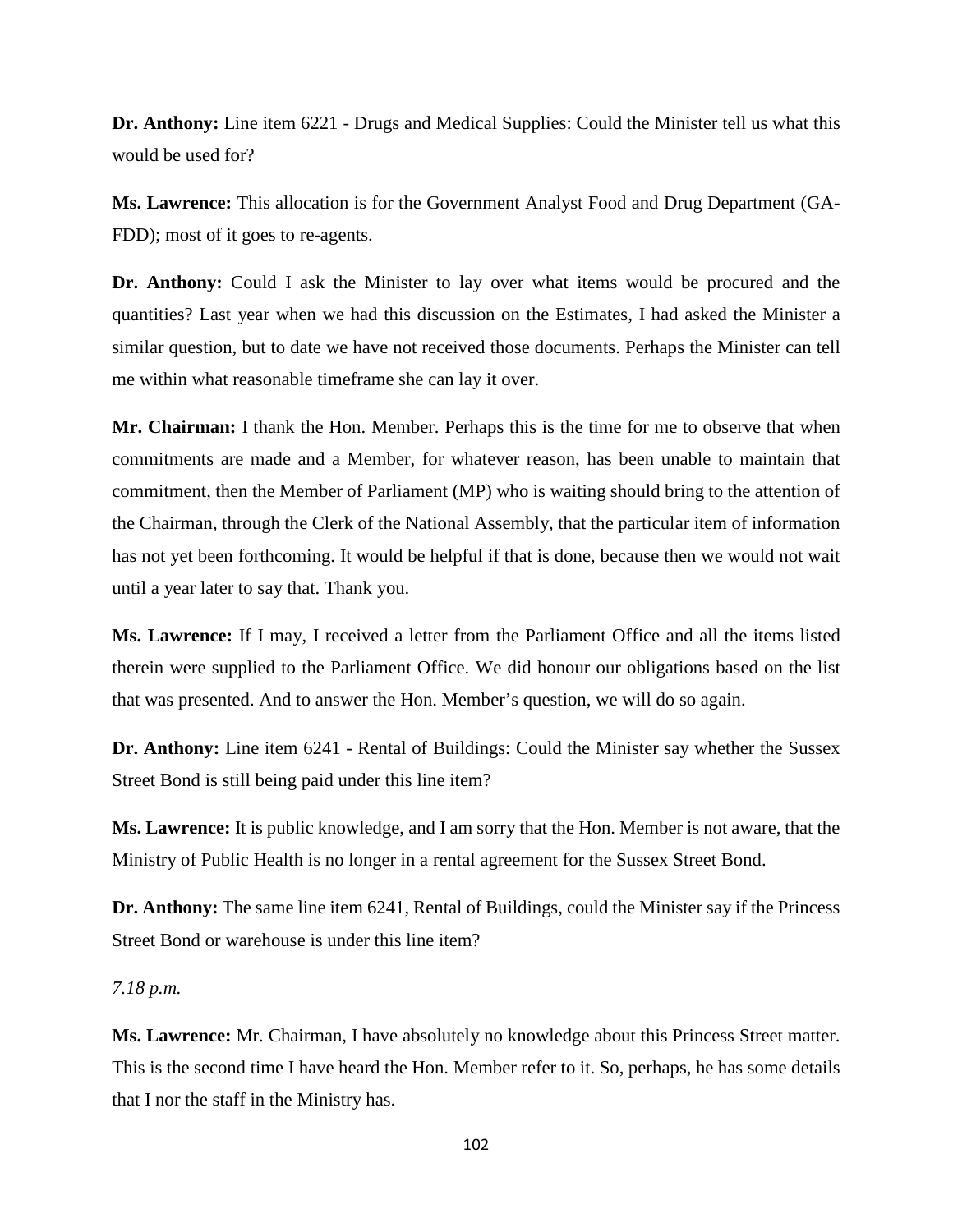**Dr. Anthony:** Mr. Chairman, the Minister said she does not have any knowledge of this facility. But the Auditor General's Report clearly states that there is a facility at Princess Street which the Ministry has been renting. At the Ocean View International Hotel seven rooms were also acquired. We would like to know whether the Ministry has been paying for those rooms at Ocean View International Hotel and the property in Princess Street. How much has the Ministry been paying and what is the duration of the contract? I cannot imagine that the Auditor General would put something like this in the Audit report… *[Interruption]* It is here, Mr. Chairman, at paragraph 544 in the Auditor General's Report. It is clearly stated there.

**Mr. Chairman:** Hon. Member, I think you want to ask a question.

**Dr. Anthony:** Yes. Mr. Chairman. I would like to know whether the Princess Street warehouse, which is an off-site storage for the Ministry is being paid for from this heading, if there is a contract and how much it is costing the Ministry to rent this facility. Similarly, for the Ocean View International Hotel, where is the moneys allocated for the payment to Ocean View International Hotel for those rooms?

**Ms. Lawrence:** Mr. Chairman, my answer to the Princess Street building, as claimed by the Member, and as written here by the Auditor General, the information will have to come to the Ministry because we do not have any building in Princess Street that we are using. So that is it. With regards to the Ocean View International Hotel, I am happy to acknowledge that this company has extended its social responsibility by offering us space to keep some of our supply items since we have broken down the bond at Kingston, where a new bond is being built. So, we are very grateful and thankful to them and there is no cost. It is their social responsibility being exercised here.

**Dr. Anthony:** Mr. Chairman, I am very happy that there are corporate citizens who are extending corporate social responsibility. But what is worrying is whether these facilities meet warehouse standards, because in paragraph 548 of the Auditor General's Report it clearly states that the condition under which the items were being stored were in rooms that were infested by termites and because of that it prevented them from doing a proper audit of what was stored. Could the Minister say why we are storing in such a facility that does not meet the basic standards for the storage of drugs and medical supplies?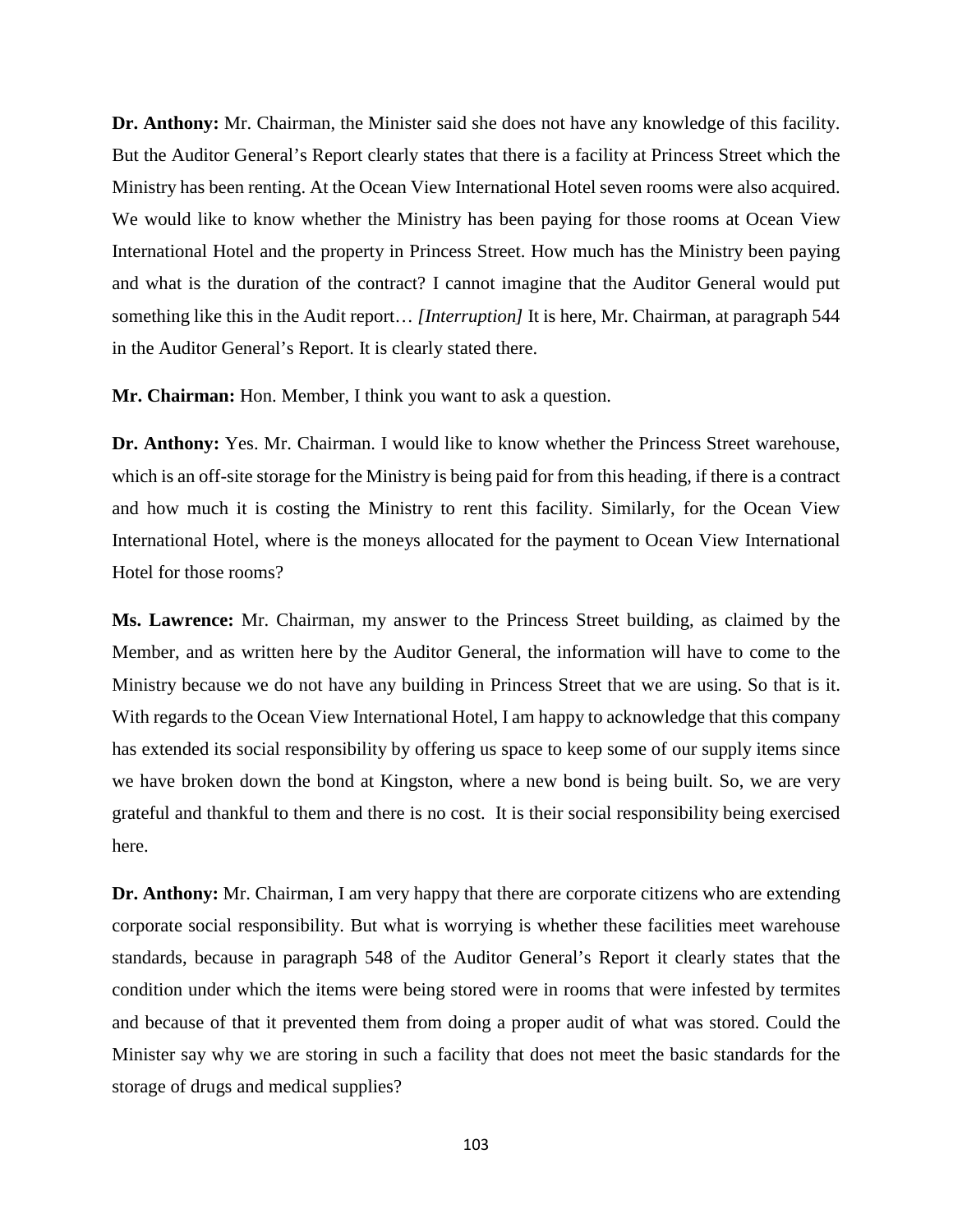**Ms. Lawrence:** Mr. Chairman, just to set the record straight, we do not have any damages from the items that were stored at the Ocean View International Hotel. What the Member did not read to this honourable House is the following paragraph which states:

"The proprietors have treated the room against termites and rodents to avoid damage to the items."

He did not read that. But could we please get back to the 2019 budget and the Member could put those questions to me in the House.

**Dr. Anthony:** Mr. Chairman, since we are setting the records straight, from paragraph 548 I want to read the statement of the Auditor General.

"In addition, there was evidence of termite infestation in the rooms and damages to the boxes and items stored, as shown below."

And there are the photographs.

"The extent of the damage could not be determined at the time of physical count".

So that is the record. Perhaps, then, the Minister could tell us, for line item 6241, Rental of Buildings, what are the buildings that are being rented from this sum and could she disaggregate the sums for us?

**Ms. Lawrence:** Mr. Chairman, we are renting three two-storey buildings at 114 Duke Street Kingston, this is where we house personnel from the Cuban Medical Brigade at a cost of \$260,000 per month. We are renting 217 Lamaha Street Cummingsburg, a three-storey building for \$1.5 million. Also, in Fourth Street Kingston, another two-storey building at \$25,000; we are renting 53 Somerset Court, Herstelling, to house another set of the Cuban Brigade for \$90,000; we are renting 21 Craig Street, Campbellville, for \$600,000, again for another set of the Cuban Medical Brigade and a five-storey building at 126 Barrack Street, Kingston… this is from National Industrial and Commercial Investments Limited (NIClL); we are renting the old Citizens Bank building at \$4.7 million a month; a one-storey building in New Amsterdam for the housing of our nurses during training at \$190,000; also at Atlantic Gardens for the Co-ordinator and four Cuban doctors at \$570,000; Silverballi Street, Mackenzie, to accommodate the nursing students from the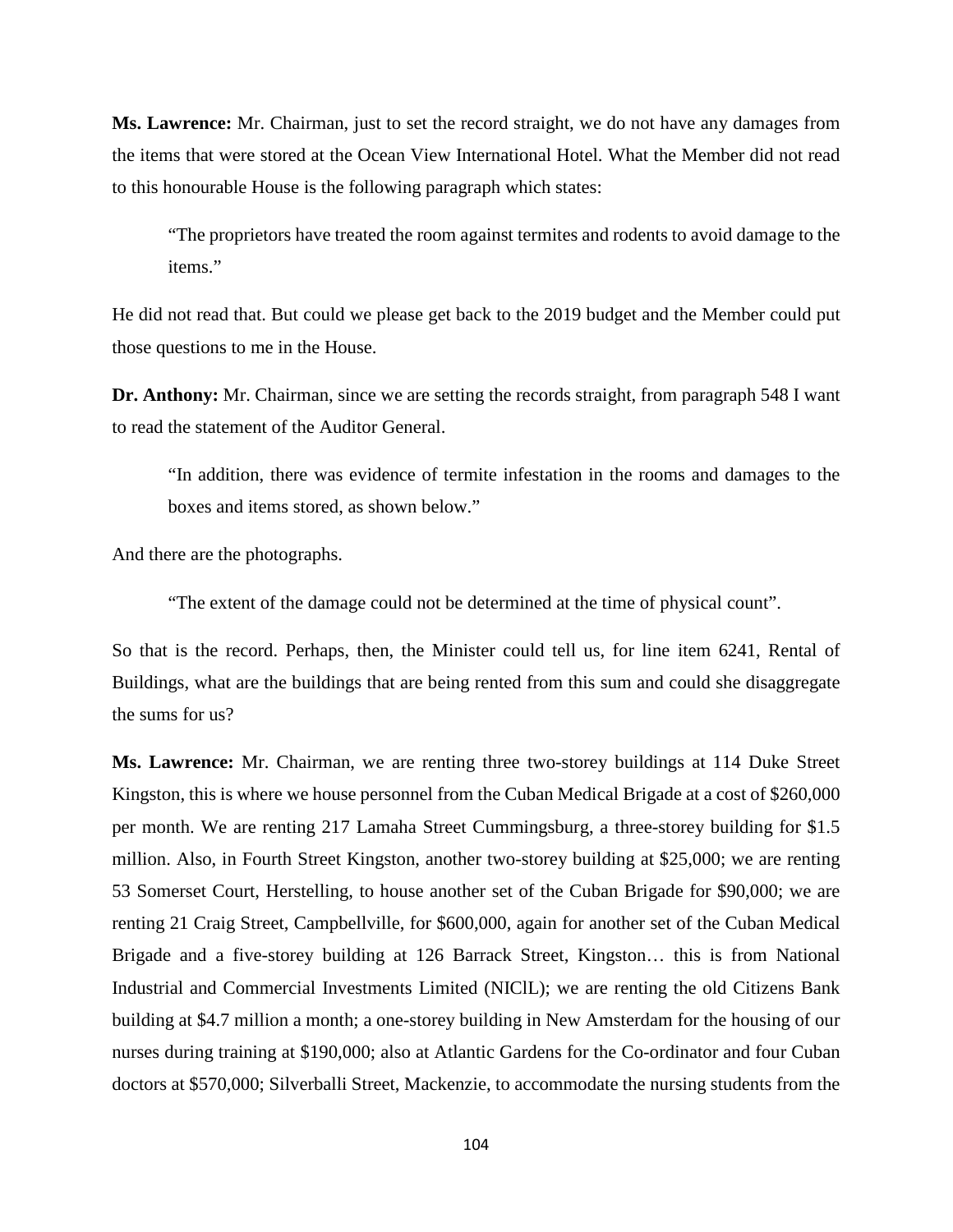interior at \$240,000; and at St. Magdalene Street, New Amsterdam, a three-storey building to accommodate nursing students at \$360,000 a month.

**Dr. Anthony:** Could I ask the Minister to lay over that particular document with the details?

Line item 6284 - Other: Could the Minister tell us what the \$111 million would be spent on?

**Ms. Lawrence:** Mr. Chairman, this money would be used be for paying the licence fees for our Management Accounting Computerised Software (MACS) system, \$6.2 million. We are also paying for the Logistic Management Information System's consultancy and implementation, \$12.3 million. We are going to hire a consultant to assist with implementation of the B4R and M4R at \$2 million. Another consultant to work with planning staff to review National Health Authority (NHA) at \$2.5 million; a 75 megabit per second committed information rate (MBPS CIR) internet bandwidth service for \$4.2 million; websites hosting fees, \$100,000; infrastructural application database licensing, \$3 million; digital subscribers lines (DSL), \$180,000; for the e-governance customer premises equipment we are going to use \$720,000; for the installation of local areas networks (LAN) for our Government Health Information System (GHIS) pilot, we are going to use \$7.2 million; for printers and copiers we are going to use \$3 million; for the staff retreat, \$1.4 million; inter-ministerial co-ordination meetings, \$459,000; for tendering for the airtime and for advertising we are looking at another \$14 million; for other services that would be \$8,000; health advisory advertisement would be another \$8 million. Those are the items that we have listed.

**Dr. Anthony:** Mr. Chairman, under the same line item, last year we were told that the Ministry was buying a similar health information system. Is there are recurrent cost? Is the Minister saying that every year we have to pay for the same thing? Because she told us that last year and in this year's budget we hear that the Ministry is again budgeting for it.

**Ms. Lawrence:** Mr. Chairman, not only is it for the renewal of the license but it is also for the upgrading, and we are seeking to use more fields. So, as we do that and bring on more users the fees go up.

**Dr. Anthony:** Mr. Chairman, line item 6294 - Other: Could the Minister tell us how many patients benefitted from this allocation in 2018 and how many is intended to benefit from this allocation in 2019?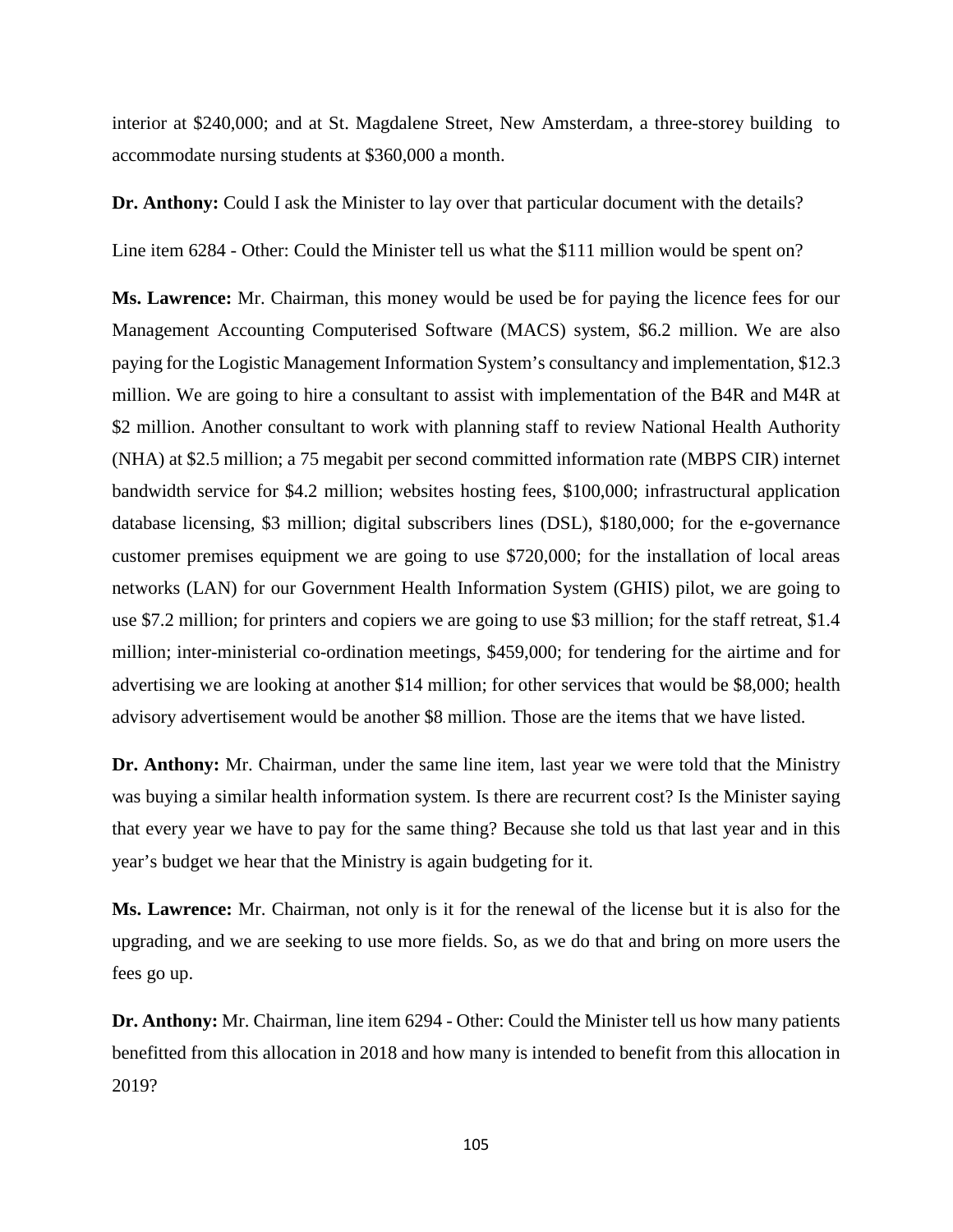**Ms. Lawrence:** Mr. Chairman, we are so happy to report that 396 patients have benefitted so far, and we are trying to aim for 500 next year.

**Dr. Anthony:** Mr. Chairman, under the same line item, could the Minister tell us how patients are evaluated and what is the waiting time for them to get assistance from the Ministry?

**Ms. Lawrence:** Mr. Chairman, I know that all of Guyana is watching, when someone comes with a recommendation from our tertiary institution indicating that they need to seek overseas treatment then they are given a list of requirements.

### *7.33 p.m.*

While they are asked to bring those documents, in the interim, the staff will then write to the National Insurance Scheme (NIS), if the person is of workable age, to ascertain whether that person is registered with the NIS and what will be the contribution from the NIS. It is based on that and the interview that it is decided how much money will be recommended for that person. If that amount is above \$1 million then we prepare a Cabinet document and take it to Cabinet for its noobjection.

**Dr. Anthony:** Under the same line item, could the Hon. Minister tell us whether Ministers benefit from this item?

**Ms. Lawrence:** This line item caters for all Guyanese. During this period that we have been in office, yes, two Ministers did benefit from minimal amounts from this line item. I do not have it here.

**Dr. Anthony:** I am sure that the Minister would be able to lay that over at a later point.

Line item 6321 – Subsidies to Local Organisations: Could the Minister tell us how much money would be expended on the Presidential Commission on Non-Communicable Diseases? Could the Minister tell us who are the Members of this Commission and terms of references (TORs) for this Commission?

**Ms. Lawrence:** May I point the Hon. Member page 433 under Policy Development and Administration. It states clearly "Presidential Commission on Non-Communicable Diseases, a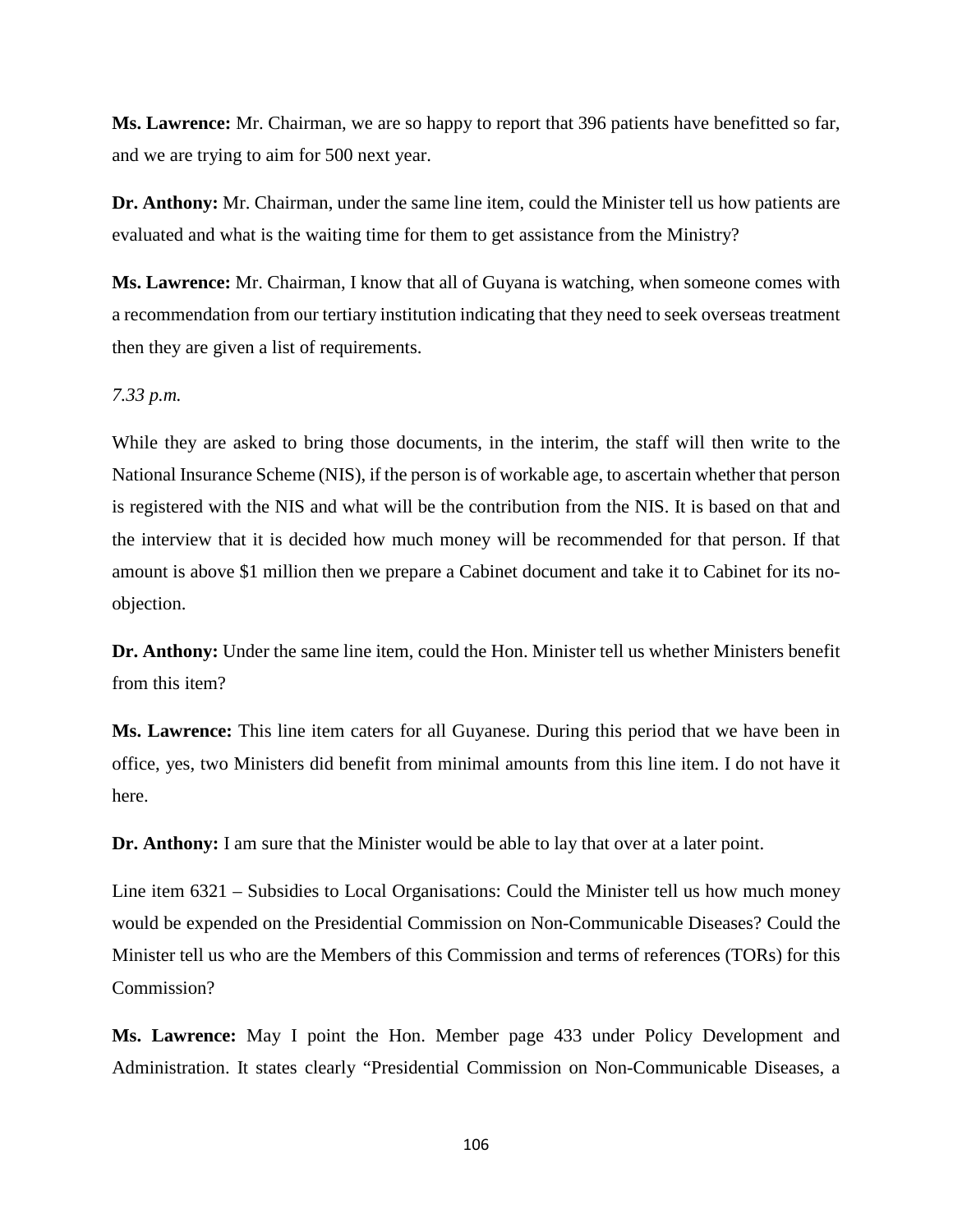budget of \$8.222 million is allocated". With regards to the names of the Commissioners, I could lay that over, just in case I missed out anyone, and the TORs.

**Dr. Anthony:** Last year, I asked that exact question. The Minister promised to layover the names of the persons. One year has gone and we cannot get the names. Perhaps, the Minister could say to us who is the Chairperson of the Commission and, maybe, who is the Deputy Chairperson. We still do not know who are the Members of the Presidential Commission on Non-Communicable Diseases. Could the Minister say how often they are meeting?

**Ms. Lawrence:** I will lay that over again. That was among the list of documents which was asked by letter to me to present to this House. There is no harm, we could lay that over again.

**Dr. Anthony:** Tell us the name. Who is the Chairman?

**Ms. Lawrence:** With regards to the Chairperson of the Commission, that would be yours truly. In my absence, it would be the Minister within the Ministry of Public Health. The person who is the technical officer that leads that Commission is the Chief Medical Officer (CMO).

**Dr. Anthony:** Line item 6322 – Subsidies and Contributions to International Organisations: Could the Minister say what benefit Guyana would derive from subscribing or paying fees to the International Atomic Energy Agency?

**Ms. Lawrence:** Under this agency, the Government and people of Guyana will benefit from various workshops and would have at our disposal, technical persons in any instance that we will need to use their services. For example, two weeks ago, we had a team after requesting them to come and evaluate the Cancer Institute and all of the other machines at the tertiary institutions; the Georgetown Public Hospital Corporation (GPHC), where there is radiation and so on. We are awaiting that report.

Prior to now, when the Ministry of Natural Resources in the department of the Guyana Geology and Mines Commission had its issue, we also wrote this body asking for technical assistance. That agency also provides scholarships and I trust that we will be able to take up some of those scholarships and training for our personnel.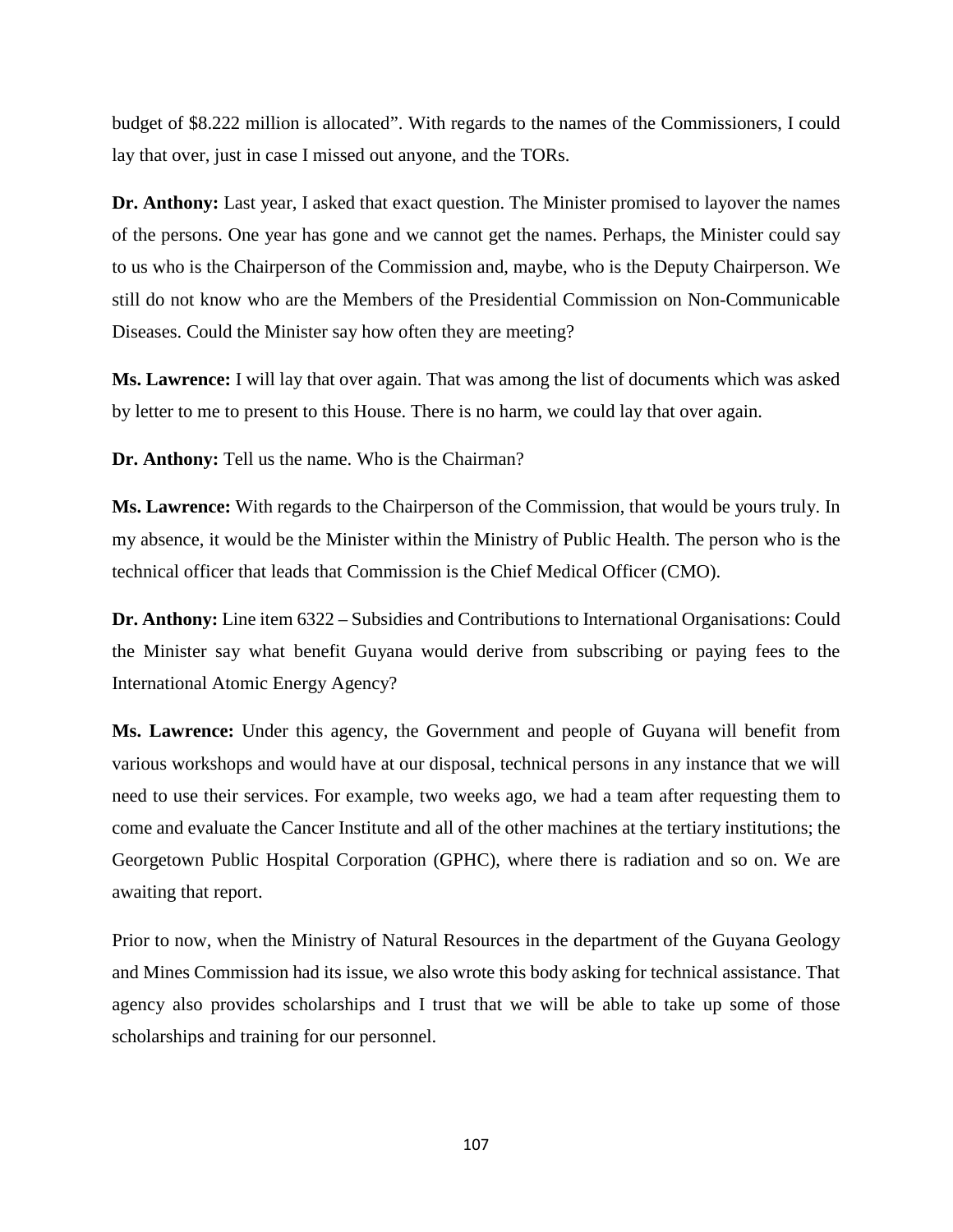**Dr. Anthony:** Line item 6321: Some moneys there are voted for the Advisory Board on the Termination of Pregnancy. Could the Minister say, over the last year, by how much the incidents of medical termination were reduced; whether this Committee has produced a report to tell us how many incidents of septic abortions were reduced, and she could tell us about the improvement of standards in maternal health?

**Ms. Lawrence:** That information will be laid over.

**Dr. Anthony:** We are allocating monies for this body. Last year when we asked a similar question...

**Mr. Chairman:** Hon. Member, what is line item?

**Dr. Anthony:** The line item is 6321.

**Mr. Chairman:** Thank you.

**Dr. Anthony:** Last year we asked a similar question. We asked who the Members of the Board were, and we still have not received the names of those Members. The terms of reference, according to the law, were those three things that I stated. They were supposed to do a report. We, in this Assembly, were supposed to receive copies of that report but, to date, no such report has been laid in this National Assembly. Yet in 2019, we have allocated similar sums of monies, but the Minister cannot tell us what is going on with this particular body. Could the Minister say to us, at least, who is the Chairperson of this Committee and, maybe, the Deputy Chairperson of the Committee?

**Ms. Lawrence:** The Chairman is the Chief Medical Officer. As I said earlier, I will layover this information, again, in the National Assembly.

**Dr. Anthony:** Line item 6321: Recently, we passed the Tobacco Control Bill. Could the Hon. Minister say whether the Tobacco Council, which is supposed to be established under that legislation, has been established and who are the 10 Members of that Council?

**Ms. Lawrence:** The answer is no.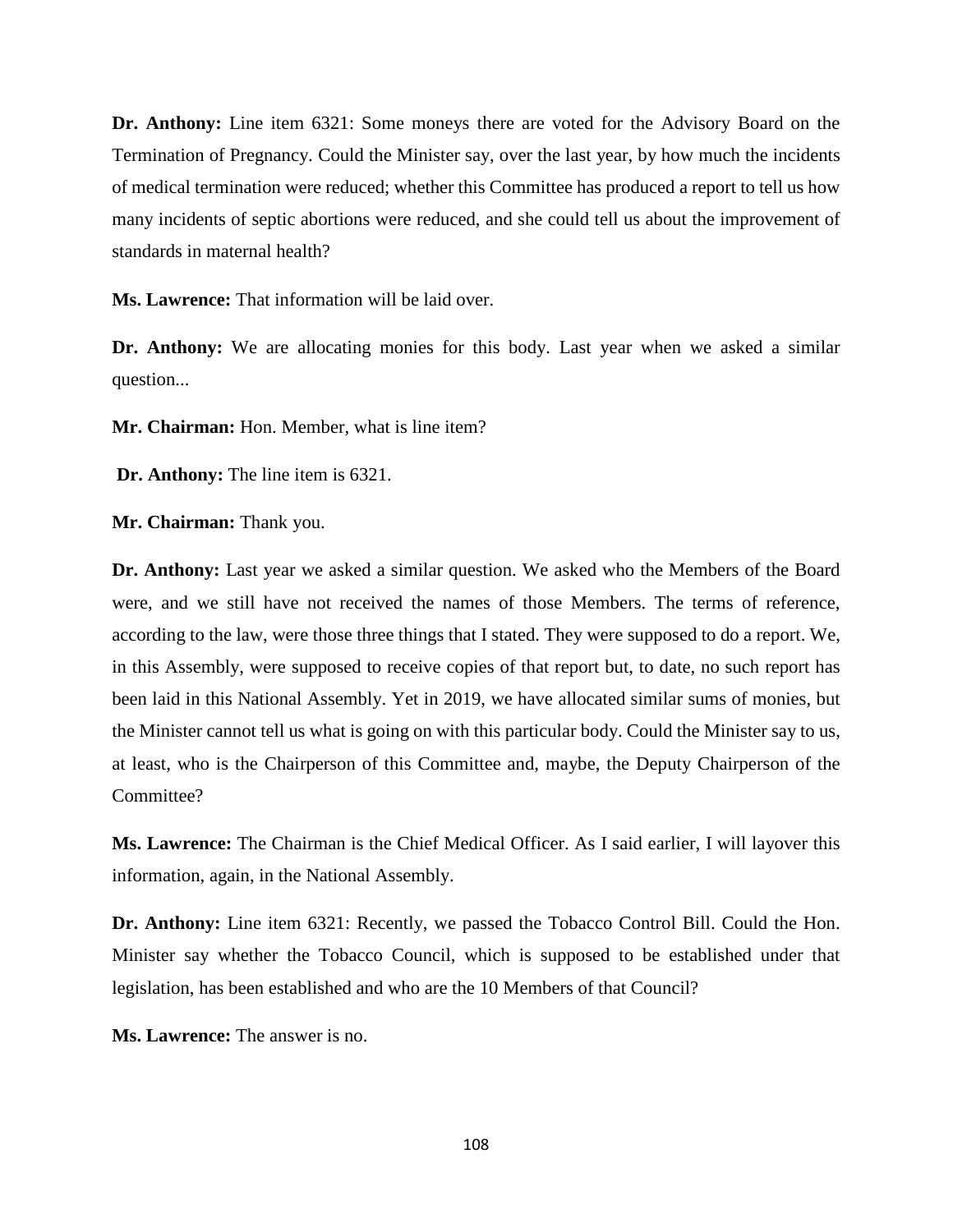**Dr. Anthony:** Under the same line item, could the Hon. Minister explain why is it, that after passing this legislation we still have not put in place this Council so that we could regulate the smoking of tobacco in this country? Could the Minister tell us whether anyone has been charged under this legislation for selling loose cigarettes?

**Ms. Lawrence:** I thought the Hon. Member was one not for incarcerating people. We did say, over and over again, that we are going to start an educational programme so that we could educate persons about the legislation. We will then set a timeframe when we will begin to institute the penalties under the legislation and so on. Let me inform the Hon. Member that the TORs for the Council is presently being worked on. I could assure him that before the end of this year, it will go to Cabinet for its approval so that, in January, we could have that Council in place. It is a work-inprogress.

**Dr. Mahadeo:** A follow-up to the question that the Hon. Member asked at line item 6321: Hon. Minister, could you advise where funding would come from, if any at all, for that Council because it is not listed here?

**Ms. Lawrence:** That funding would come under the Presidential Commission.

**Dr. Mahadeo:** Hon. Minister, Volume II lists six indicators but there are no targets. Could you advise us about the targets that were set for the indicators under Policy Development and Administration?

**Ms. Lawrence:** We do not have that information with us here, but it could be given to the Clerk of the National Assembly.

**Dr. Mahadeo:** Hon. Minister, I would like to direct your attention to line item 6117 where we are going to have an additional 33 temporary employees in 2019. Could you advise us as to where these temporary employees will be used and for how long could we expect them to be temporary employees?

**Ms. Lawrence:** Firstly, let me say that for most of the 33 persons, for most we are waiting on the Public Service Commission to give its approval. We are talking about a Quality Manager, a Deputy Quality Manager, Health Promotion Officers, Analytical Technical Assistant, Pharmacy Leger Costing Clerks, Accounts Clerk II, Typist Clerk, Stores Attendant Office Assistant, vehicle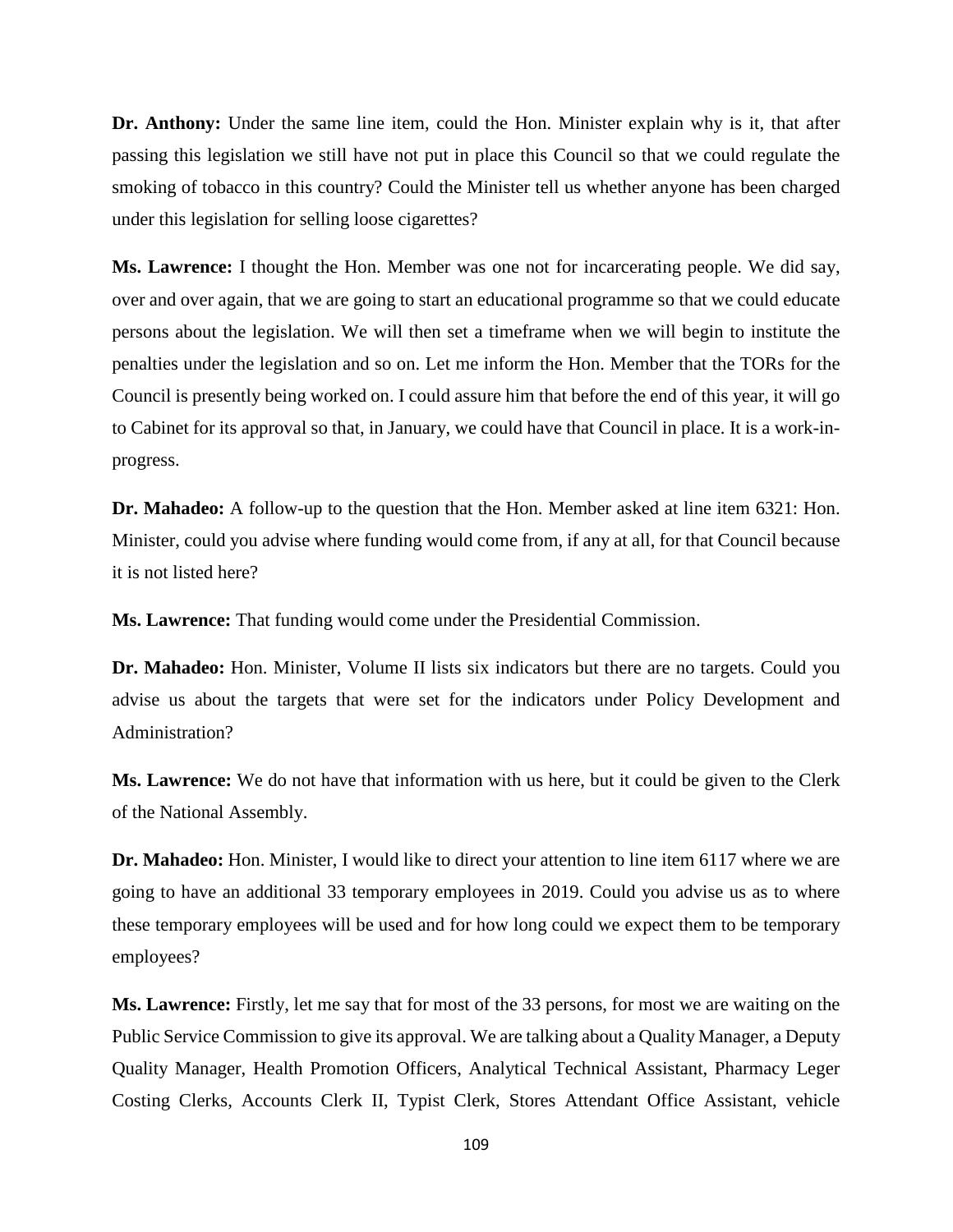Drivers, Administrative Support Officer, Clerical Assistants, Health Promotion Assistants, Handymen and Internal Security.

*7.48 p.m.* 

**Mr. Chairman:** I will allow two questions after this and I would put the question.

**Dr. Mahadeo:** Line item 6272 – Electricity Charges: I see that \$78 million was budgeted for, we expected to use for the year \$53 million and now, we have proposed \$86.5 million for 2019… [**Mr. Williams:** What line item?] …please pay attention, Isaid it, line item 6272, Electricity Charges.

**Ms. Lawrence:** Mr. Chairman, just some clarifications from the Hon. Member, with regards to 2018, what was the question?

**Dr. Mahadeo:** I am saying that we budgeted \$78.147 million, we would spend \$53.147 million, which is much less than what was budgeted. For 2019, we are increasing it \$86.5 million. Why did we spend less and why are we increasing it in 2019?

**Ms. Lawrence:** We have not concluded on 2018 and you know that you get the bill one month after. We are certainly going to spend more than that \$\$53 million by the end of the year. In terms of the increase for 2019, we are catering for the new bond at Kingston which is much larger, more persons and also for the extension at the Diamond bond.

*Programme: 431 – Policy Development and Administration – \$1,734,791,000 agreed to and ordered to stand part of the Estimates.* 

### **Capital Expenditure**

#### **Programme: 431 – Policy Development and Administration – \$ 495,302,000**

**Mr. Chairman:** Hon. Member, Dr. Anthony I see you are standing.

**Dr. Anthony:** Yes, Mr. Chairman.

**Mr. Chairman:** May I enquire for what it is that you are standing?

**Dr. Anthony:** *[Inaudible]*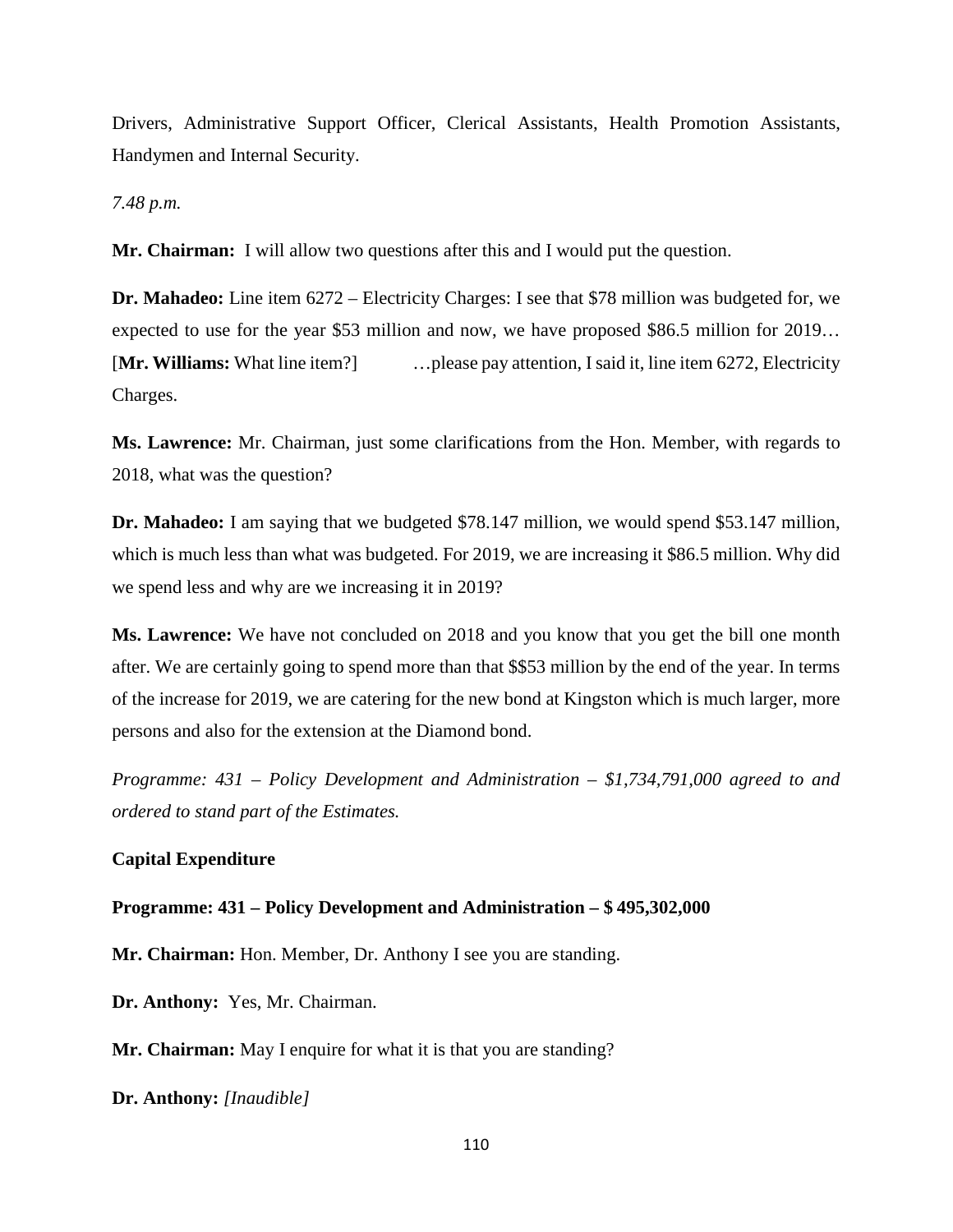**Mr. Chairman:** Hon. Member, Dr. Anthony, if you wish the floor it is yours.

**Dr. Anthony:** Project code 1216200 – Ministry of Health-Buildings: Could the Hon. Minister say to us how much money would be expended in totality for the Ministry's headquarters?

**Ms. Lawrence:** To the Hon. Member, it is a total of \$150 million of the \$400 plus million allocated.

**Dr. Anthony:** I understand from what was presented in the budget that this is a multiyear project. What I am trying to get from the Hon. Minister is how much this project, overall, is going to cost because last year we had a budgetary provision, this year we had another sum, and I do not know much more in the future we would continue to budget for this particular expenditure. I want to get an idea of how much the Ministry's head office is going to cost.

**Ms. Lawrence:** We are doing the Ministry's head office in phases. Right now, we are at phase one and the anticipated cost is some \$365,487,000.

**Dr. Anthony:** Could the Hon. Minister tell us how many phases there are going to be and how much each phase is going to cost?

**Ms. Lawrence:** At this time, we do not have costings for the other two phases.

**Dr. Anthony:** Is there not a design for this building and an engineer's estimate of how much this overall project is going to cost? I would imagine that a Ministry steep in planning would be able to do this and more so that it has phase the construction. Could the Hon. Minister please explain to us about the design and the overall cost, if there is not an engineer's estimate, what are doing in phase one?

**Ms. Lawrence:** I think you are indicating to me that I have the floor, but if I could hear the question, I certainly would attempt to answer it.

**Dr. Anthony:** We are engaged in building the head office of the Ministry of Public Health. The Hon. Minister has just indicated to us that the building is going to be built in phases. It is obvious that for you to build something in phases, we have to have the overall…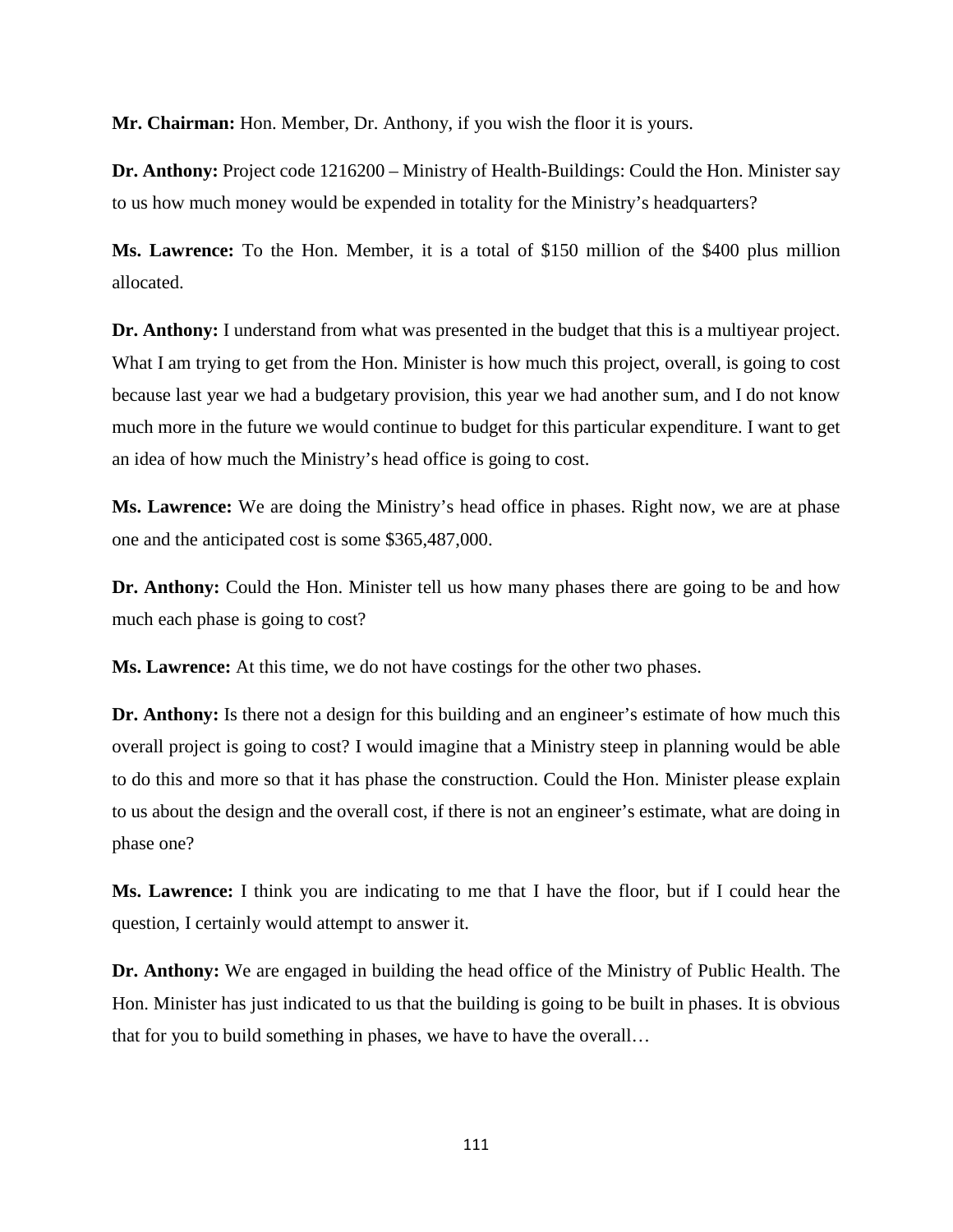**Mr. Chairman:** Hon. Member Dr. Anthony, I do not want to interrupt you, but I do recalled that you did say this before and somehow the question got lost on the hearer, so it is possible that what may be most beneficial, I am only suggesting, is to let the Hon. Minister, hear the question, the rest of the matter are frills, if I may so.

**Dr. Anthony:** Thank you very much. Could the Hon. Minister indicate to us what is the cost estimates for each phase of the design?

**Ms. Lawrence:** And the Hon. Minister repeats that we do not have the costings for the other two phases. What we have is for phase one. We are going to be moving, in 2019, to the design of the second phase.

**Dr. Anthony:** On the same line item, one of the other buildings that has been going on for one year to another year, is the laboratory at the Food and Drug Agency, could the Hon. Minister say to us how many phases this project has, whether there is a design, what is the overall cost of the design and for the current phase that we are engaged in, how much that is going to cost us?

**Ms. Lawrence:** Just let me inform this House that this is the very first time that we, the citizens of Guyana, would be building a state-of-art laboratory. As a result, we sought to engage persons with the technical knowledge and persons with the experience that would have built such a facility. In 2019, we are going out for tender and, according to our plan, by the end of the first half of 2019, we should be breaking ground to start to put up that building. We are talking about \$210 million allocated out of this lot.

**Dr. Anthony:** It should be noted that this Parliament would have provided moneys for this same project this year in 2018. We continue into 2019 and we still apparently do not have the design, but I see in the same heading here, that an allocation was provided for consultancy services. Could I enquire of the Hon. Minister, how much of this money was spent on consultancy to design the Ministry of Public Health's building and how much was spent on the design of the state-of-art Food and Drug laboratory?

**Ms. Lawrence:** During 2018, the following was done; site preparation works were completed, a temporary bridge, land clearing and grubbing of building footprint and construction of retaining walls on the eastern end of the compound for \$69.4 million. There was the construction of a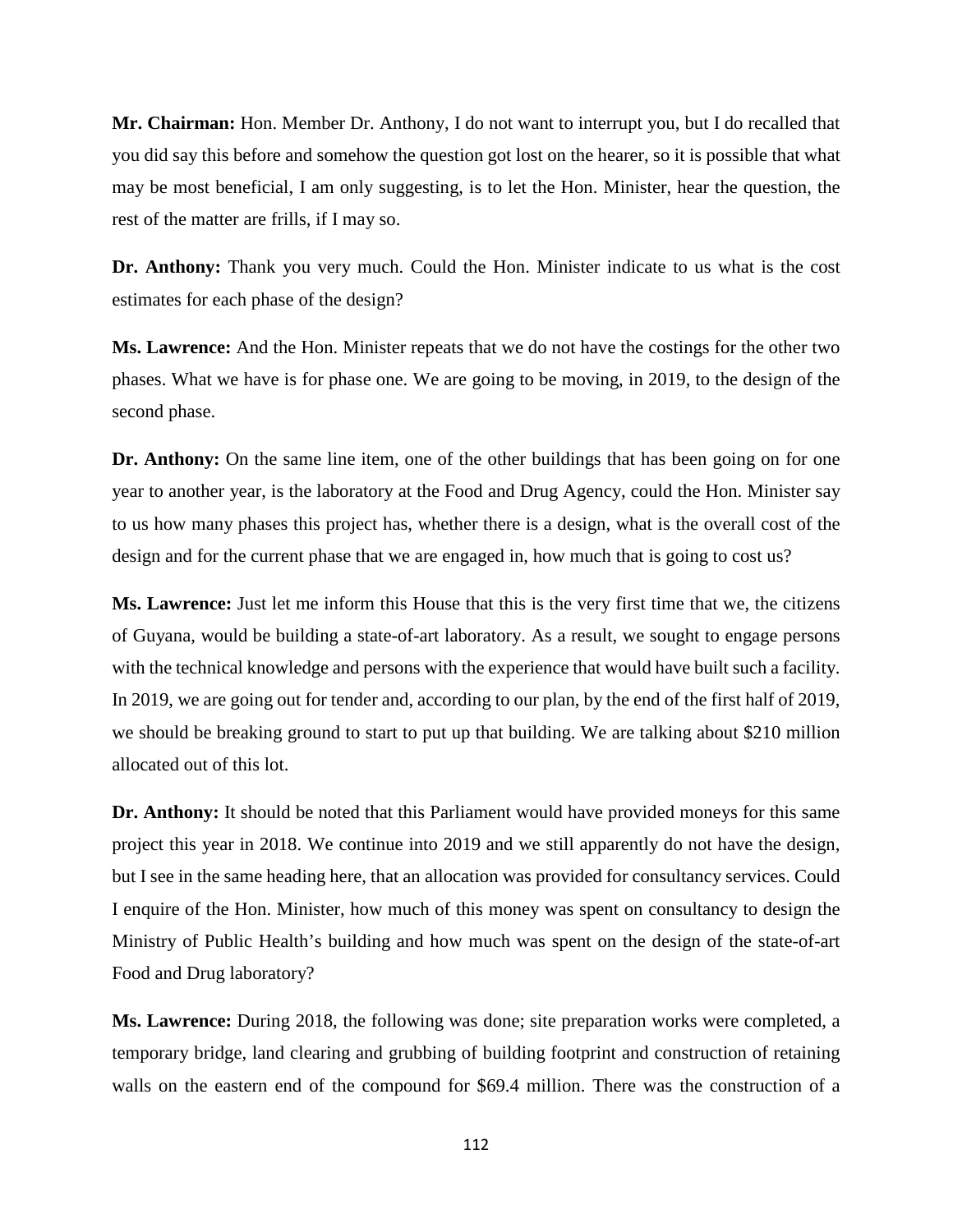temporary perimeter fence around the construction site for \$8 million and the geotechnical investigation was completed for \$2.9 million. The other part of the question as how much was paid for the consultancy, I am told \$20 million.

**Dr. Anthony:** As the Hon. Minister volunteered extra information than what I asked her... The Hon. Minister told us what was happening in 2018 at the Ministry's head office site. The Auditor General's Report at paragraph 574 states:

"At the time of the physical verification on 13 August 2018, nine months after…"

**Ms. Lawrence:** Mr. Chairman, a Point of Order.

**Mr. Chairman:** Hon. Member, Dr. Anthony, there is a Point of Order, kindly give way.

**Ms. Lawrence:** The information that I just provided is for the Food and Drugs building, not for the head office, that is what you were speaking about Hon. Member, so you could now put your question for the head office.

**Dr. Anthony:** Mr. Chairman for clarity, let me repeat both of my questions. The first one was that in this provision that we are now discussing, there is allocation for consultancy services.

#### *8.03 p.m.*

I would assume that is to design both buildings. My question to the Minister was how much money was expended on consultancy services for the design of the Ministry of Public Health's Head Office, which is the first question, and whether those designs have been completed, estimates made, and so forth?

Secondly, how much moneys were used for the design of the state-of-art Food and Drug Laboratory, and whether those designs have been completed and the estimates made so that we can know how many phases, and so forth, have to be constructed.

**Ms. Lawrence:** To add to the information that I have given, in terms of the Head office for design and supervision, consultancy fees in the amount of \$20 million is budgeted.

**Dr. Anthony:** Am I to understand that \$20 million was expended on the design for the Ministry of Public Health's building? Were those designs completed and do we have the cost estimates? I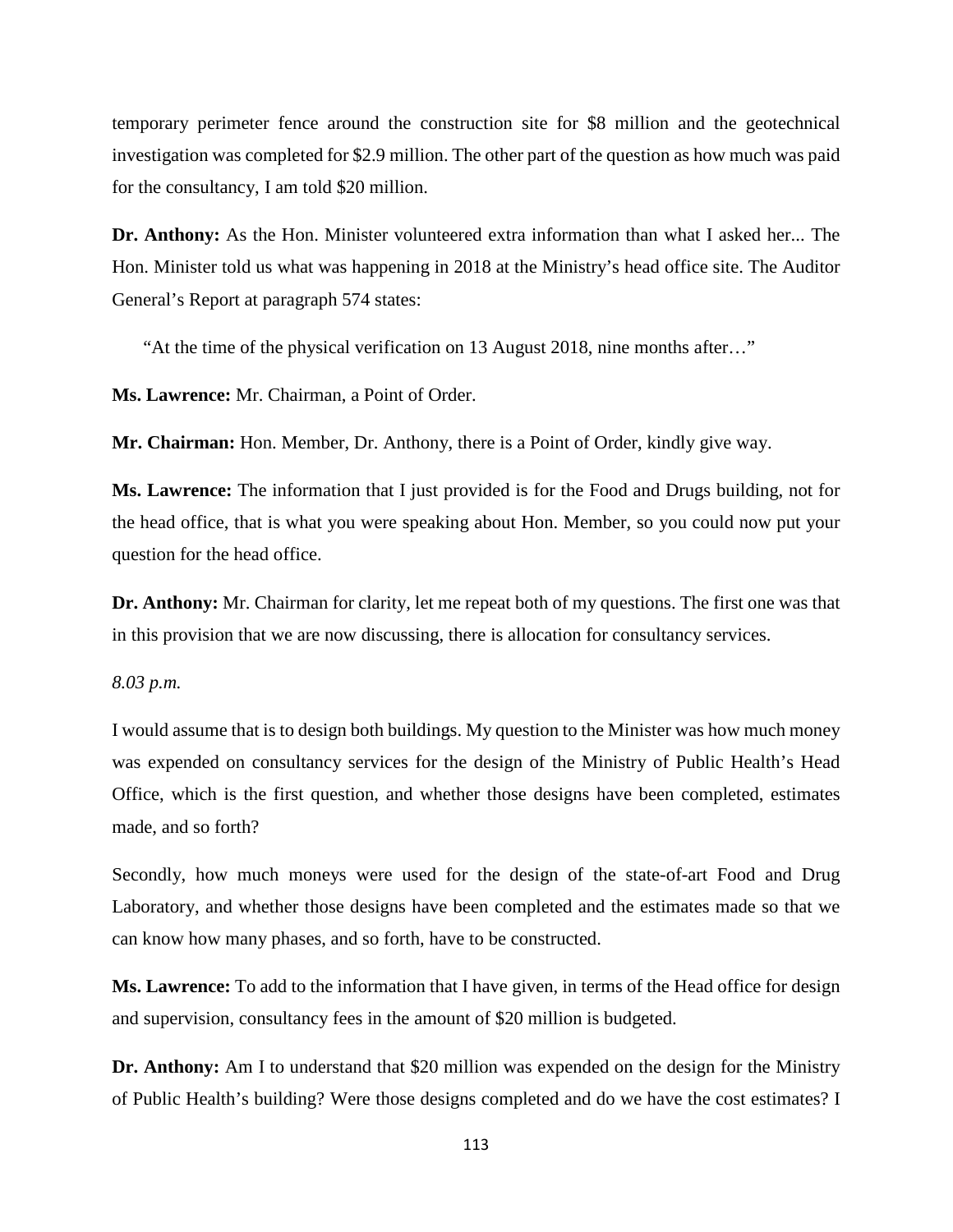would like to know that because we have budgeted \$20 million in 2018, and when we discussed this Budget in 2017 there was a similar allocation for consultancy services. The question is how much of that was utilised for this year and what work was done by this consultancy firm? Perhaps, the Minister can tell us the name of the consultancy firm. The same question applies to the stateof-art Food and Drug Laboratory.

**Ms. Lawrence:** With regard to the Head Office, this design started in-house and then we sought the services of an external consultant VIKAB Engineering Consultants Limited, for which \$5 million was paid. In terms of the Food and Drug Laboratory, the consultancy firm is William Harris TTSL, out of Jamaica, and it was paid \$12.552 million to date.

**Dr. Anthony:** Have the designs been completed, and are there cost estimates?

**Mr. Chairman:** I will allow three questions more.

**Ms. Lawrence:** I was informed that the one for the Food and Drug Laboratory is completed, and the one for the Head office, some corrections are now doing.

**Bishop Edghill:** The same project code, 1216200. Could the Hon. Minister tell this House if, at the time of the signing of the contract for phase 1, the contractor received a design that he should be following?

**Ms. Lawrence:** The answer to that is yes.

**Bishop Edghill:** Under the same project code, could I ask the Minister to tell us if, accompanying that design, there was a Bill of Quantities that was used in the evaluation of determining who was the most responsive evaluated bidder?

**Ms. Lawrence:** The answer is yes, it was a public tender.

*Programme: 431 – Policy Development and Administration - \$495,302,000 agreed to and ordered to stand part of the Estimates.* 

### **Current Expenditure**

**Programme: 432 – Disease Control - \$1,967,123,000**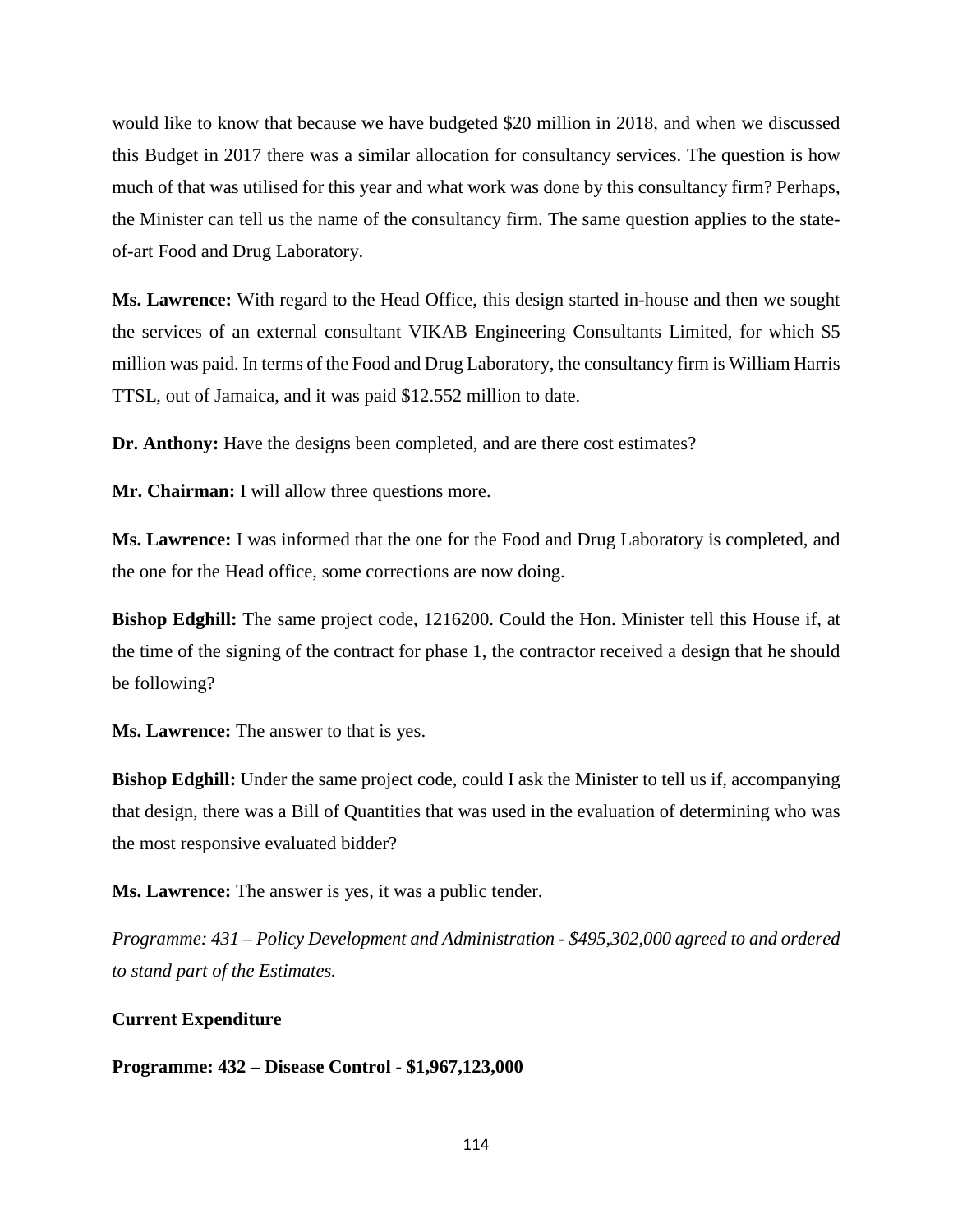**Mr. Chairman:** Hon. Minister, let me know when you are quite ready.

**Ms. Lawrence**: We are ready now, Sir.

**Mr. Chairman:** Okay. Dr. Anthony, please proceed.

**Dr. Anthony:** Line item 6221 – Drugs and Medical Supplies: Could the Minister indicate to us what programmes are covered under this heading?

**Ms. Lawrence:** There are two programmes. Those will be the National AIDS Programme and the National Public Health Reference Laboratory.

**Dr. Anthony:** Line item 6221: Could the Minister tell us, first of all, how much money has been budgeted for the National AIDS Programme and how much money will be spent on the National Public Health Reference Laboratory?

**Ms. Lawrence:** Of the \$1.1 billion, \$341,361,000 will be spent on drugs for the National AIDS Programme and the difference will be spent on the National Public Health Reference Laboratory.

**Dr. Anthony:** The Government has announced that it would be moving towards the "Treat all" programme, meaning that every person who has been diagnosed with the Human Immunodeficiency Virus (HIV) would receive treatment. Could the Minister say whether this \$330 million would be adequate to cover every HIV patient in Guyana?

**Ms. Lawrence:** This amount allocated from the Government of Guyana, along with that which we receive through the Global Fund, will be adequate to cover the programme.

**Dr. Anthony:** I am adequately informed that there are about 2,500 patients who are not receiving antiretrovirals (ARV). So, regarding this gap that we have, would we be able, with this amount of money – because it is not substantially different from 2018 – to cover that gap of 2,500 more patients? I have looked at what we are getting from Global Fund and I have looked at what we have in 2018, could the Minister tell us that, by 2019, we will close that gap?

**Ms. Lawrence:** I also note that the Member was also reliably informed that, as we work to close that gap, we do have the opportunity to come back to this House to seek further funding, should the need arise. And I am quite certain that the Hon. Member will vote in favour.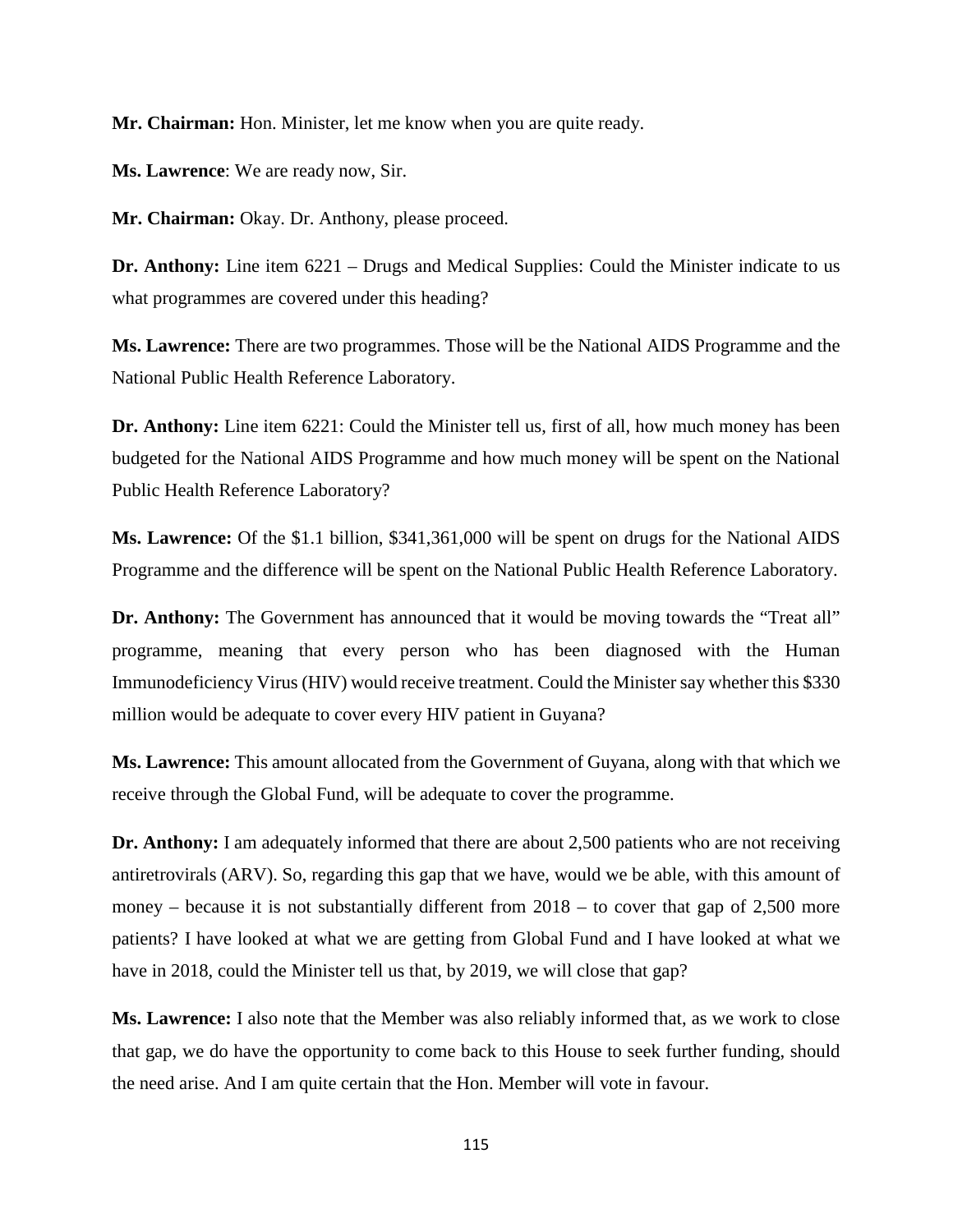**Dr. Anthony:** Is the Minister admitting that we do not have enough moneys for the ARVs and other medication necessary for us to scale up treatment so that we can treat every single HIV patient in Guyana? If we are going to come back to supplementary, it means that we do not have enough in this provision. Could the Minister confirm that?

**Ms. Lawrence**: As I said earlier, the amounts that the Government of Guyana has allocated in the 2019 Budget added to the amounts which we will receive through the Global Fund, it is our estimation that it will be adequate, but, should the need arise for us to have more funding, we do have the opportunity to come back to this honourable House through a supplemental.

**Dr. Anthony**: One of the requirements of the 90-90-90 programme is viral suppression. Could the Minister tell us whether or not we are able to monitor for viral loads of HIV patients at the National Public Health Reference Laboratory?

**Ms. Lawrence:** Hon. Member, I am informed that we are at 80% suppression.

**Dr. Anthony:** The United Nations Programme on HIV/AIDS (UNAIDS) statistics do not reflect that so, I am very happy to note that we are going in that direction.

But moving on, line item 6284 – Other: Could the Minister tell us what is covered under this line item?

**Ms. Lawrence:** Certainly, but before I respond, let me just add what the Hon. Member did not add, that the UNAID statistics speak to 2017.

To answer the question as to what pertains to line item 6284, let me just give you a breakdown of the activities. One will be a mass media awareness and stigma discrimination campaign on suicide. This is to increase public knowledge through, again, mass media awareness and anti-stigma campaigns *via* television, newspaper, radio, health fairs, *et cetera*, on mental health awareness. We are going to have some advocacy to address awareness on trans fats, salts and sugar content along with developing policies to increase tax on foods high in trans fats and salt, advertisements, campaigns, *et cetera*. We will be printing sexually transmitted infections (STI) posters, genital ulcer disease (GUD), Group D Streptococcus (GDS) and Hepatitis B.

*8.18 p.m.*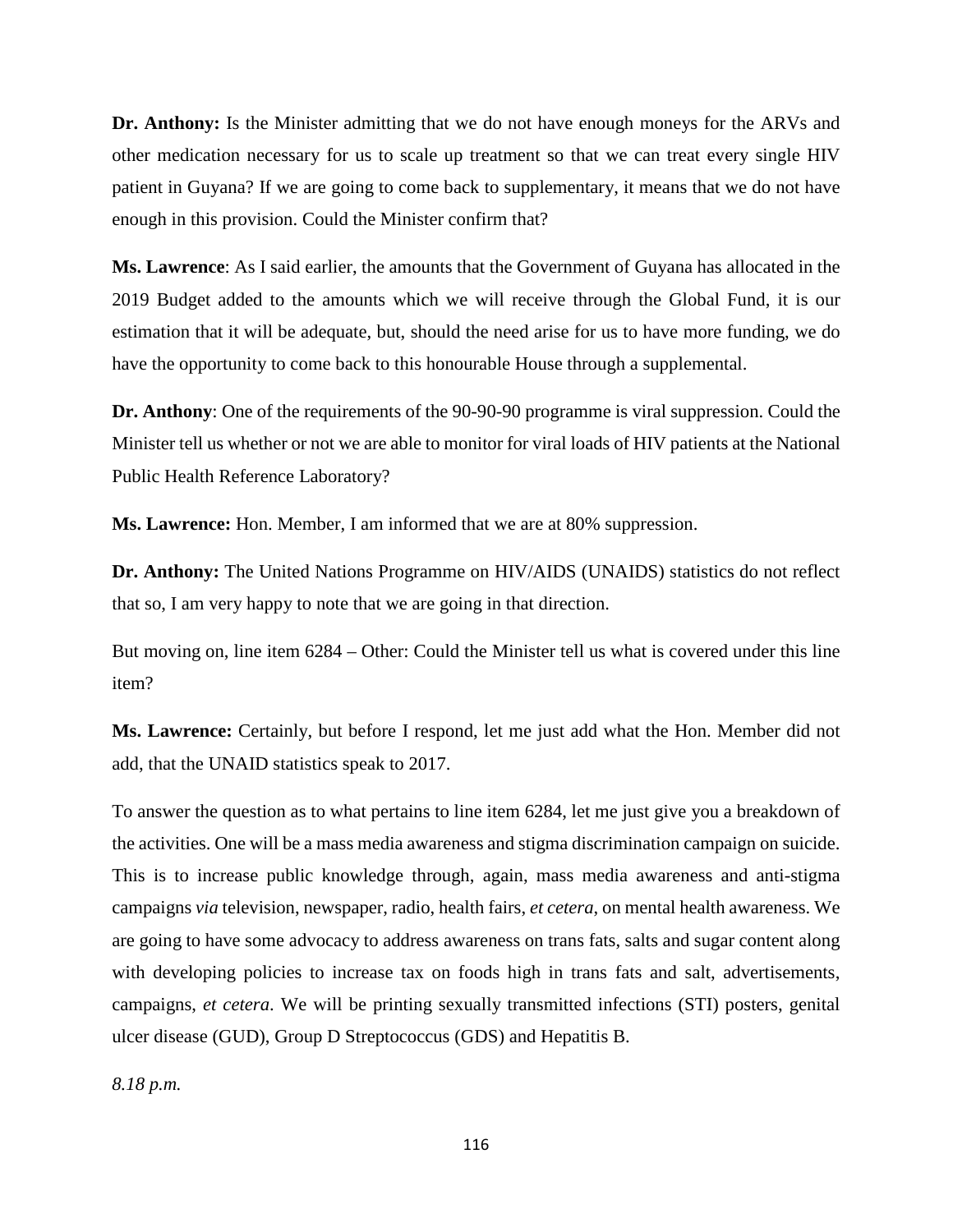We are going to revise and update the Human Immunodeficiency Virus (HIV) guidelines and we will also have training sessions for administrators, managers, and persons from private healthcare facilities on stigma and discrimination, procure 10 anti-stigma and discrimination policy plaques for health facilities, printing of national policy documents on stigma and discrimination which has to do with HIV, hold a two day stigma and discrimination reduction training sensitization workshop, with healthcare workers from Regions 3,7 and 10 and also to speak to them about human rights and gender. There will be outreach sessions to new and emerging places of meeting for SWs, MSMs, miners and loggers in Regions 1, 2, 4, 7, 8 and 9. We will also have a semiannual cycle social and offloading sessions with key population (KP) social workers and peer educators on HIV.

**Dr. Anthony:** Could I ask the Minister to layover what she just read?

**Ms. Lawrence:** Sure. You could have asked for that from the beginning.

**Dr. Anthony:** Could I ask the Minister whether mental health is covered under this disease control section?

**Ms. Lawrence:** Yes, Sir.

**Dr. Anthony:** I understand that mental health is covered under this programme, so I have a question for the Minister. Could the Minister say to us how many staff she has in the Mental Health Unit?

**Ms. Lawrence:** There is approximately 15 staff.

**Dr. Anthony:** Could the Minister tell us if the 15 staff receive telephone allowances?

**Ms. Lawrence:** No, Sir. However, they have access to the phones in the office which also give them access to cellular phones.

**Dr. Anthony:** The reason why I am asking is because these workers who have to be in contact with persons who are mentally ill or need help, have written in their end of year report to the Ministry of Public Health, saying that they need moneys because they have been utilising their cell phones and they are not being reimbursed. If they are going to stay in touch with suicidal patients,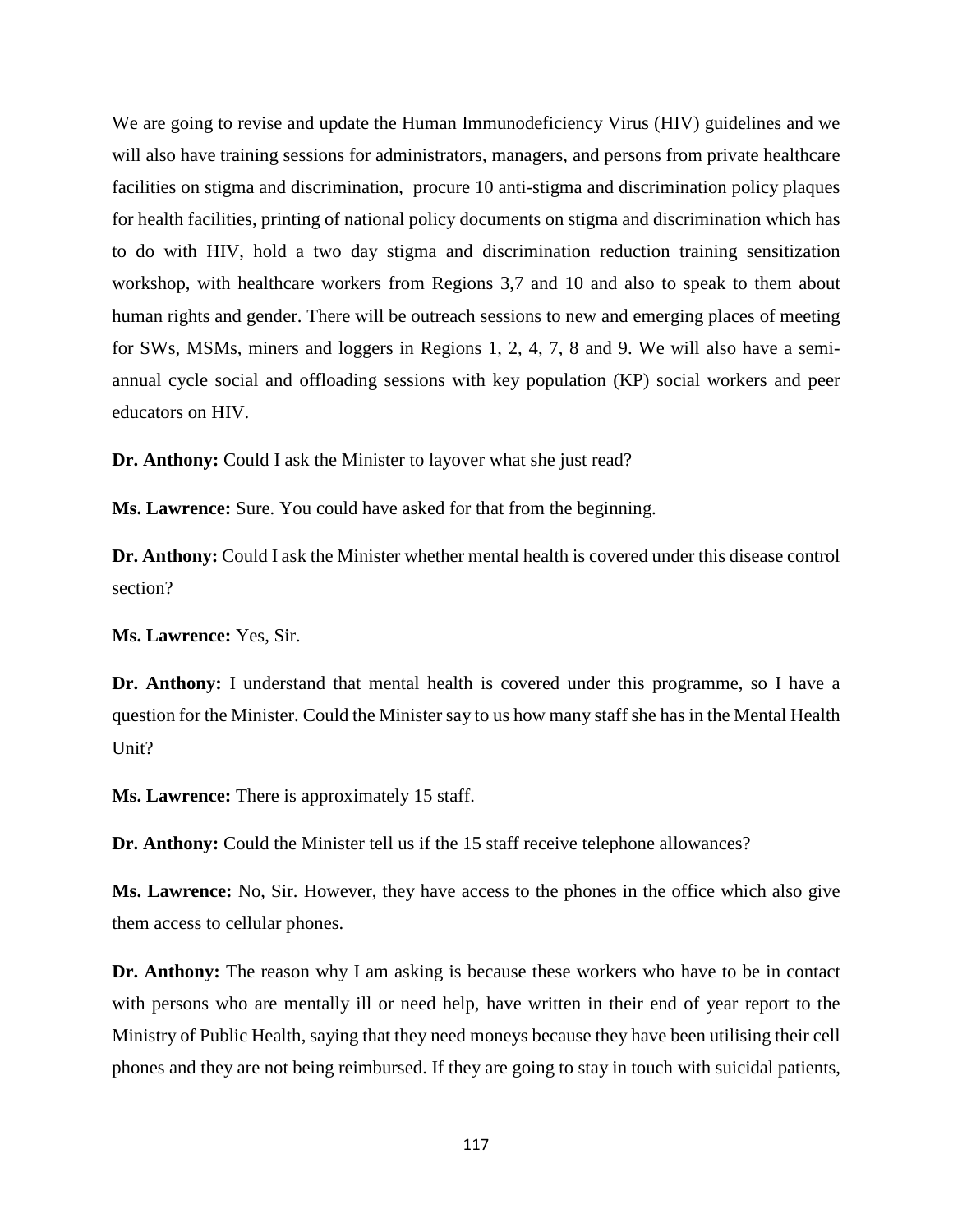they need assistance from the Ministry. They have since stopped using their personal money and they have asked the Ministry to give them some subsidy, but this has not been so.

Under line item 6133, could the Minister give these staff telephone allowances?

**Ms. Lawrence:** I am a little taken back that the Hon. Member who was previewed to a report that I was not previewed to, saw this great need, and has been in this House with me for almost nine days and have not even said "Minister we have an issue".

Notwithstanding the speech by the Hon. Member and his cause - I am quite certain that the officer in charge of the Ministry will certainly be writing to the Department of Public Service for the approval so that we can be able to facilitate access on a 24-hrs basis to phone calls by the staff.

**Dr. Anthony:** Notwithstanding the Minister's theatrics, the Minister…

**Mr. Chairman:** Hon. Member, I do not think it is a word you should use. I think no one here indulges in theatrics. No Hon. Member in the House indulges in that. Let us not introduce that word.

**Dr. Anthony:** Okay, Mr. Chairman, I withdraw.

**Mr. Chairman:** No one here.

**Dr. Anthony:** Yes, I agree. Despite the Minister's…

**Mr. Chairman:** You would discard that word.

**Dr. Anthony:** Yes, I will. Despite the Minister's passionate response, the Minister must know because the Head of that Unit would have submitted that report to the reporting officer above her and that was written in there. If the Minister cannot get the report from one of her officers, that is not my problem. The Minister must be able to run a better shop.

*[Mr. Chairman hit the gavel]*

**Mr. Chairman:** Hon. Members, we have breakdowns and build ups. Right now, we are breaking down, so let us try to see if we can build back up. It is not helpful to a Member who is on the floor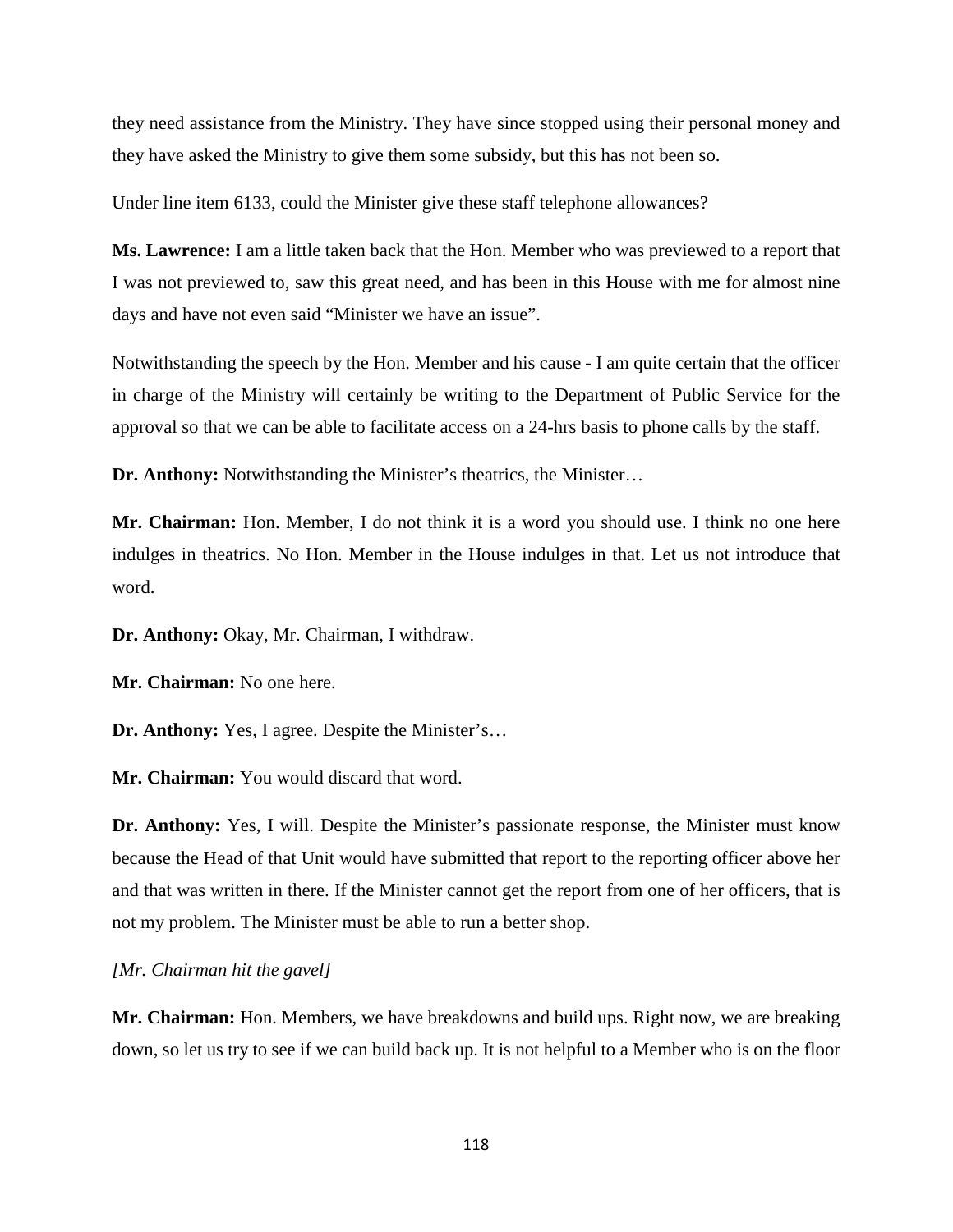to be able to express his or her views on a particular matter if all we do is interrupt. We cannot do that.

Dr. Anthony, please proceed.

**Dr. Anthony:** Line item 6321 – Subsidies and Contribution to Local Organisations: Could the Minister say what benefits does the Ministry get from the Cancer Board and the Cancer Society?

**Ms. Lawrence:** The Hon. Member is aware that the Cancer Society is not functioning, but the Cancer Board which is functioning do provide data to the Ministry so that we can be able to plan and forecast.

**Mr. Chairman:** I will permit three other questions before we move to another consideration.

**Dr. Mahadeo:** Based on the indicators, could the Minister say whether indeed we are expecting a higher mortality due to tuberculosis (TB) in 2019?

**Ms. Lawrence:** No, Sir.

**Dr. Mahadeo:** Follow-up: It means therefore, Mdm. Minister, that the information here is incorrect.

**Mr. Chairman:** Hon. Dr. Mahadeo, you need to speak closer to the microphone.

**Dr. Mahadeo:** I am asking whether the information in Volume 2 is not correct.

**Ms. Lawrence:** What page is it?

**Dr. Mahadeo:** It is page 156.

**Ms. Lawrence:** No, Sir. As of right now it is nine per 100,000 and we expect that once we put them under HIV treatment the risk will go down.

**Dr. Mahadeo:** Follow-up: I would like to ask the Minister will the Direct Observed Treatment Short Course (DOTS) programme be re-implemented or resuscitated and how soon would that happen?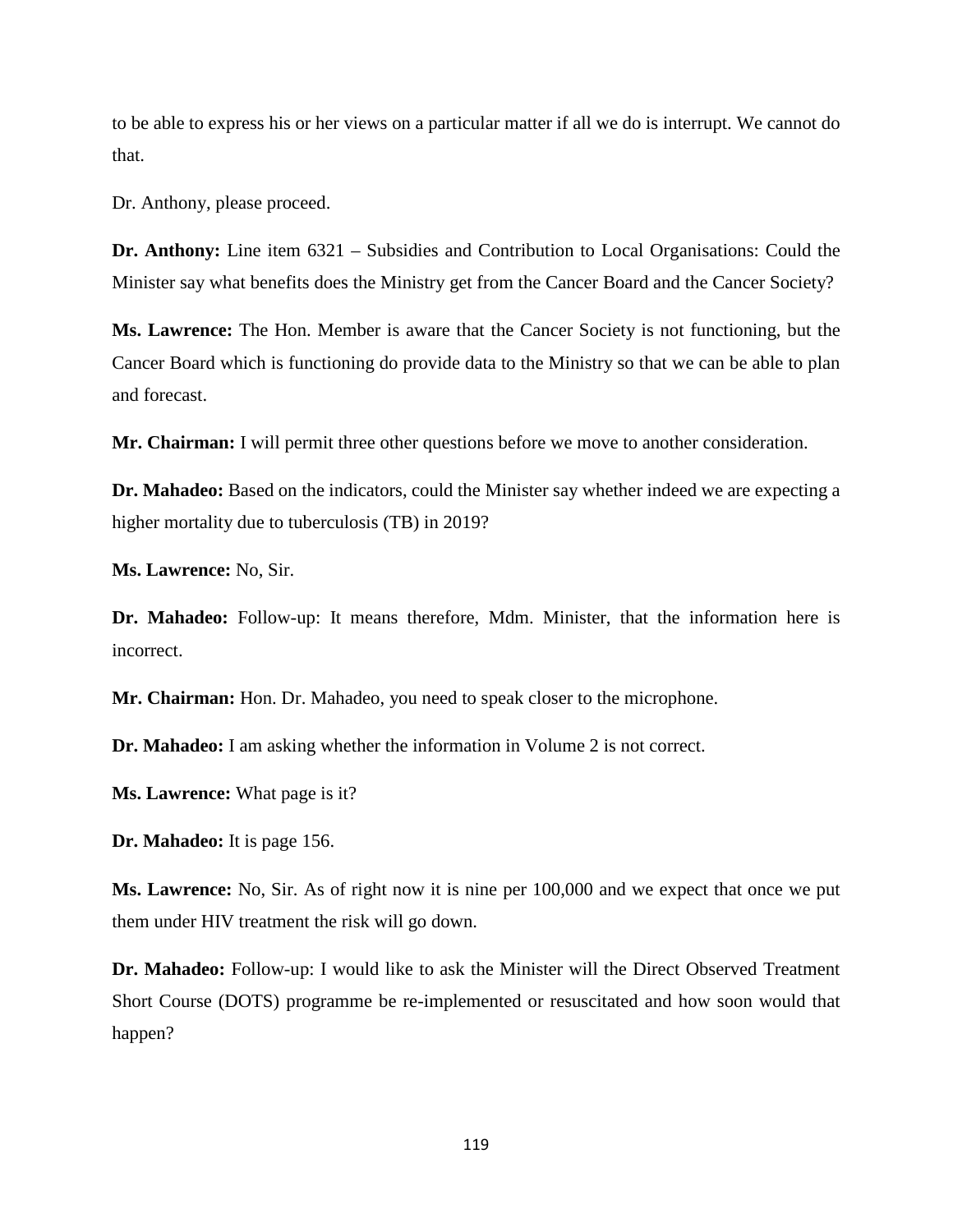**Ms. Lawrence:** Mr. Chairman, if you would allow me I also heard the member ask this question from several other Ministers on this side, so just let me inform him that the programme never stopped. We have the following DOTS workers across the regions: in Region 1 there are five workers, in Region 2 there are two workers, in Region 3 there are three workers, in Region 4 there are 17 workers, in Region 5 there are three workers, in Region 6 there are three workers, in Region 7 there is one worker, in Region 8 and 9 the community health workers were trained, and in Region 10 there are four workers.

**Bishop Edghill:** Under line item 6321 – Subsidies and Contributions to Local Organisations: My colleague asked the Hon. Minister about the benefits that we get from the Cancer Society and the Cancer Board and she indicated that the Cancer Society is non-functional. Could I ask the Hon. Minister why would be giving \$3,150,000 to a society that is non-functional?

**Ms. Lawrence:** Thanks to the Hon. Member and his concern. As you know we are focusing on NCDs and cancer is one of our NCDs. We want to work to ensure that we can get this organisation up and running. We have made that allocation in anticipation that we will be successful in 2019.

**Ms. Teixeira:** Line item 6284 – Other: Could the Hon. Minister say would the Ministry be restoring the subsidy that was given to dialysis patients prior to 2015, so that dialysis patients will be able to get their dialysis? It is done privately.

Every single week we receive request that they are really having a terrible time going and affording the dialysis treatment at the various private clinics. Could the Minister advise whether she has any money in line item 6284 to help these patients? Is she willing to take to Cabinet for a policy change that will allow these persons to restore and get the allowances that they were getting prior to 2015?

**Ms. Lawrence:** Once again, let me thank the Hon. Member for her concern and just to inform her that this allowance was never stopped. As a matter of fact, Cabinet did give approval, since 2016, to increase the amount of allocation for these persons. The prices keep going up for these patients and most of them can ill afford it. I would like to inform the Hon. Member that we are looking at this matter to see how in 2019 we can be able to expand the services for those persons. It is not only to have them come to Georgetown but see how we can put those services in the other regions so that they do not have to come.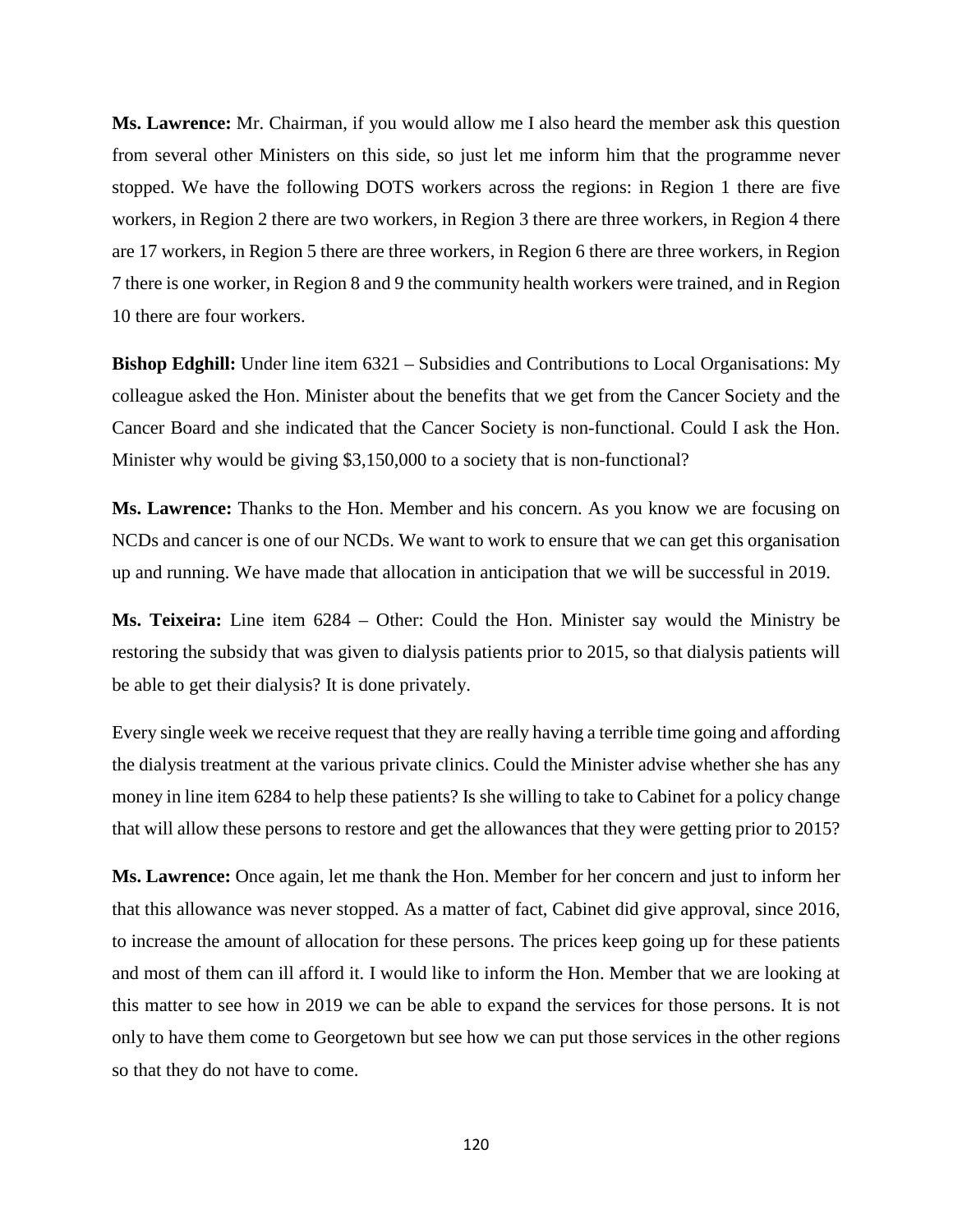### *8.33 p.m.*

Even if we have to go into Public-Private partnerships so that we could assist those persons.

**Ms. Teixeira:** The subsidy that they used to get was \$400,000 and as their treatment ended they would get another \$400,000. It was paid to the clinics so that the clinics could afford to offer a cheaper price. It may be in line with what you said, Hon. Minister, you may want to consider removing the Value Added Tax (VAT) on the medical services that relate to insulin and diabetic patients to reduce the cost that the clinics are charging.

**Ms. Lawrence:** I will concede the Floor to the next question, but, I heard the Member. It is not a question. The member made a recommendation.

*Programme: 432 – Disease Control - \$1,967,123,000 agreed to and ordered to stand part of the Estimates.*

## **Capital Expenditure**

#### **Programme: 432 – Disease Control - \$295,910,000**

**Dr. Anthony:** Project code 4402700 - HIV/TB/Malaria Programmes: Could the Minister say what amount of this money would be allocated for the purchase of drugs and what amount would be going to other services?

**Ms. Lawrence:** The amount would be \$27,928,000.

**Dr. Anthony:** Is that only for HIV drugs or is it for HIV, then we would have another set for TB, and another set for Malaria? Could the Minister clarify?

**Ms. Lawrence:** We do not have this amount broken down as per the various illnesses here, namely, HIV, Tuberculosis and the Malaria. This certainly could be laid over or before the evening we could inform you.

**Bishop Edghill:** Under this same project code 4402700 – HIV/TB/Malaria Programmes: provision from the global fund. The Minister just said \$27 million out of the \$250 million would be used for the purchase of drugs. Could the Minister list the other activities that would be funded from this \$250 million?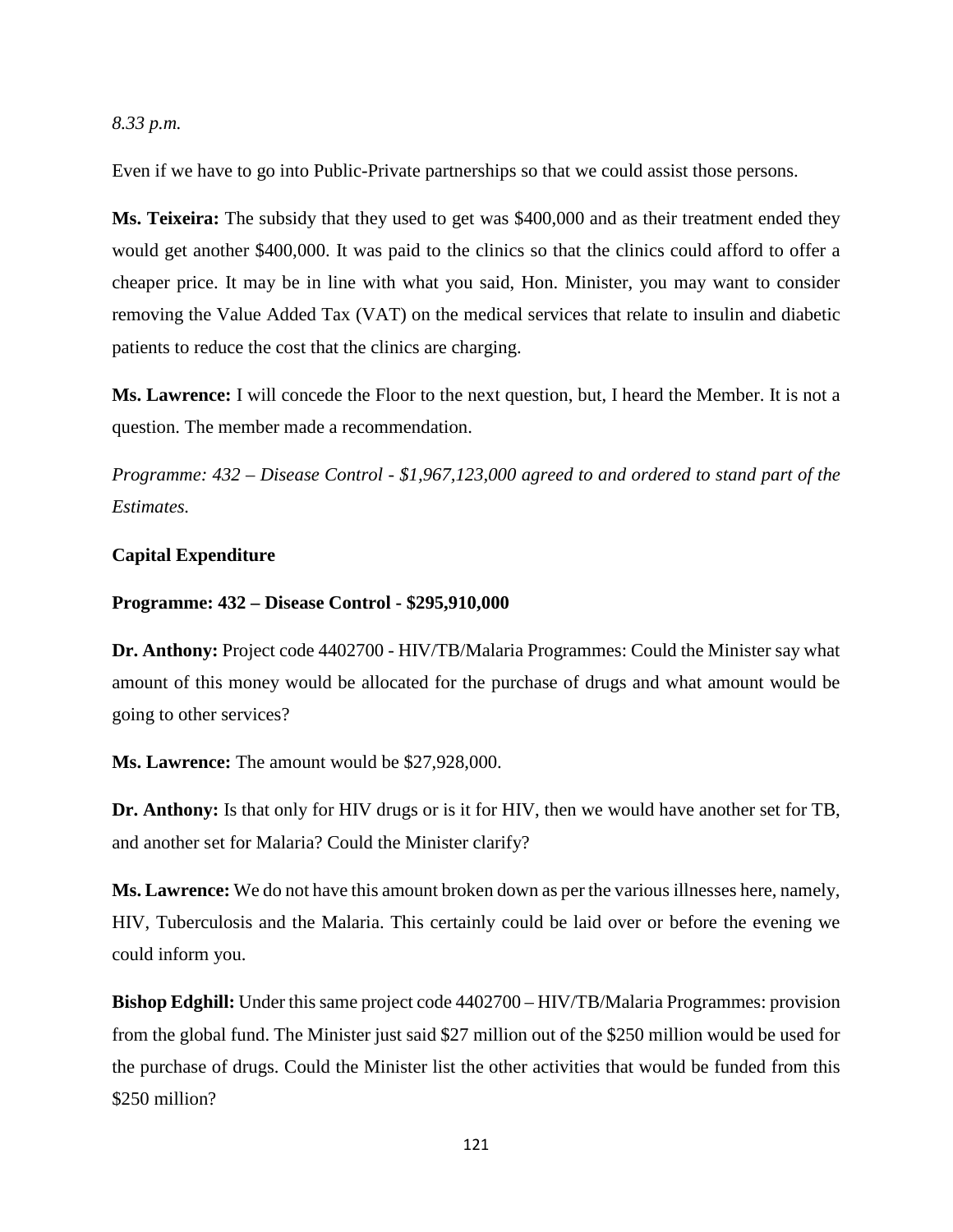**Ms. Lawrence:** The other activities would be training and the associated cost monitoring an evaluation, external and professional services, HR programme and fiduciary staff, nonpharmaceutical products, equipment and for procurement and supply for the chain management incidental cost.

**Dr. Anthony:** Could I ask the Minister is the Ministry considering implementing prevention exposure prophylaxis for high risk groups?

**Ms. Lawrence:** We are looking at the pre-exposure prophylaxis. We are looking at the data that we have received from the research and we are working on a document so that we could be able to decide from what we are going to do. It is a work in progress.

*Programme: 432 – Disease Control - \$295,910,000 agreed to and ordered to stand part of the Estimates.*

### **Current Expenditure**

#### **Programme: 433 – Family Health Care Services - \$1,247,965,000**

Dr. Anthony: Line item 6221 - Drugs and Medical Supplies: Could the Minister tell us how much moneys would be spent here on drugs? How much on medical supplies? Could the Hon. Minister indicate to us what types of disease would be covered by these drugs?

**Ms. Lawrence:** The amount allocated here \$290 million will be spent on vaccines, contraceptives, and for the Dr. Cheddi Jagan Dental Centre.

**Dr. Anthony:** Could the Minister please layover the disaggregation of the drugs, how much would be for dental supplies, and the other items that she mentioned?

Line item 6321 - Subsidies and Contributions to Local Organisations: Could the Minister say how much money would be going to the local organisations?

**Ms. Lawrence:** Phoenix Recovery Project will receive \$6,500,000; the Salvation Army will receive \$10 million - and the Georgetown Public Hospital Cooperation.

**Dr. Anthony:** Same line item: What I was trying to get from the Minister is that on page 195 it states that we will be spending \$16,500,000, but, when we go to page 433 at line item  $6321 -$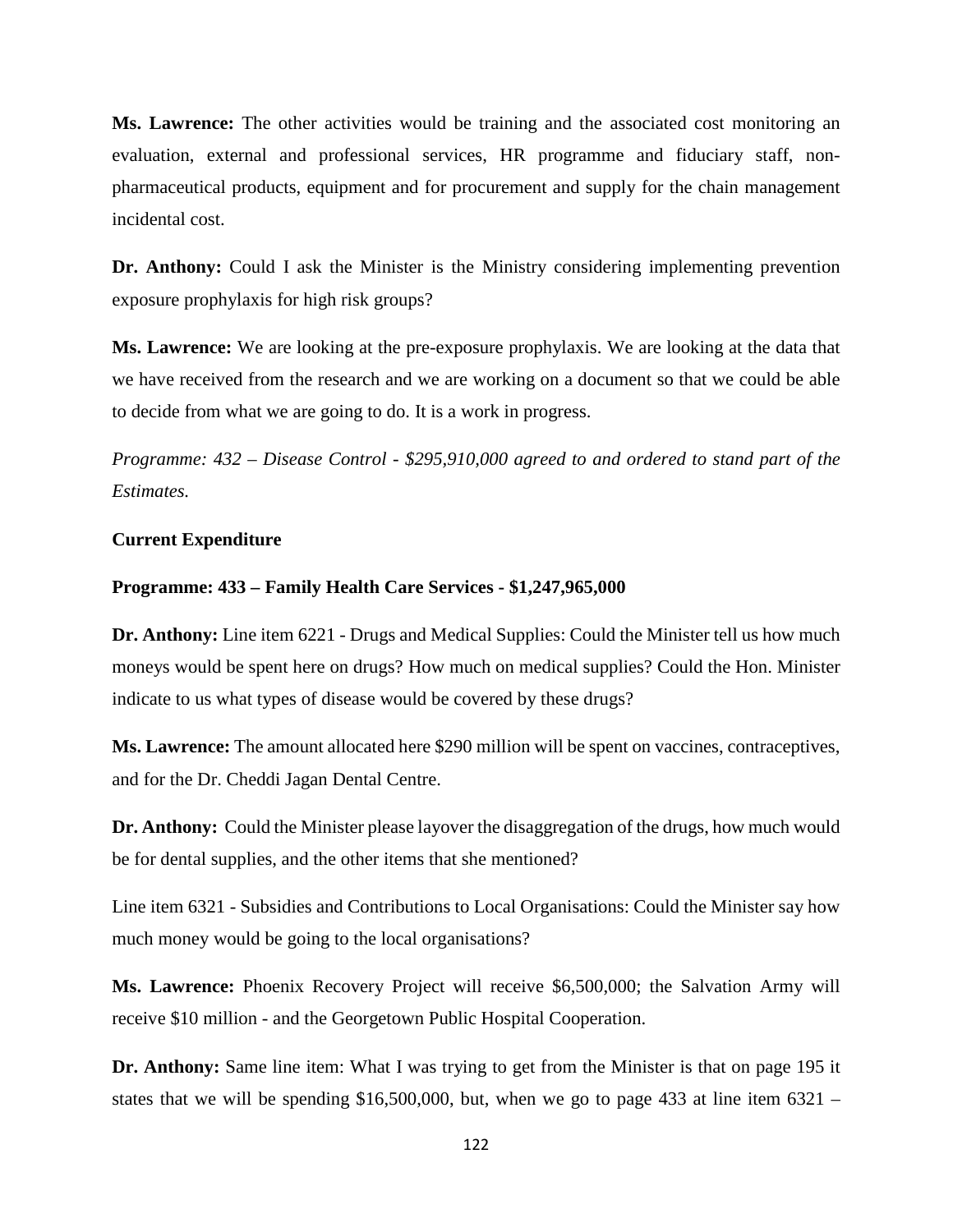Subsidies to Local Organisations, I see a sum of \$10 million. I am confused. Which one is the right number? That is why I asked the question. Could the Minister confirm how much money would the ministry be giving to the Salvation Army?

**Ms. Lawrence:** Mr. Chairman, a correction please. The line item 6321 Subsidies and Contributions to Local Organisations: allocation of \$16,500,000 - \$10 million will be going to the Salvation Army and \$6,500,000 to Phoenix Recovery Project. If you look at page 433, there is an error, Phoenix Recovery Project is under programme 4. It needs to go under programme 3; just a typo error.

*Programme: 433 – Family Health Care Services - \$1,247,965,000 agreed to and ordered to stand part of the Estimates.*

# **Capital Expenditure**

# **Programme: 433 – Family Health Care Services - \$420,660,000**

**Dr. Anthony:** Project code 4403200 **-** Maternal and Child Health Improvement: there are a number of items here listed – rehabilitation of Dr. C. C. Nicholson Hospital, Lethem waiting room and so forth, could the Minister give us a disaggregation of how much money would be spent on each of the items listed here?

**Ms. Lawrence:** Mr. Chairman, certainly. Of the \$380 million for the rehabilitation of Dr. C. C. Nicholson Hospital and Lethem waiting room - \$103,900,000. For equipping of the maternity waiting room at the Georgetown Public Hospital Corporation, it would \$18,300,000 and institutional strengthening including the implementation of the Health Benefit Plan would be \$257,600.000.

**Dr. Anthony:** Project code 4504300 - Technical Assistance: could the Minister tell us what technical studies have been budgeted for? How much moneys have been expended so far on the Administration of this project? How many staff do we have in this project? What are their salaries?

*8.48 p.m.* 

**Ms. Lawrence:** Mr. Chairman, we will layover that.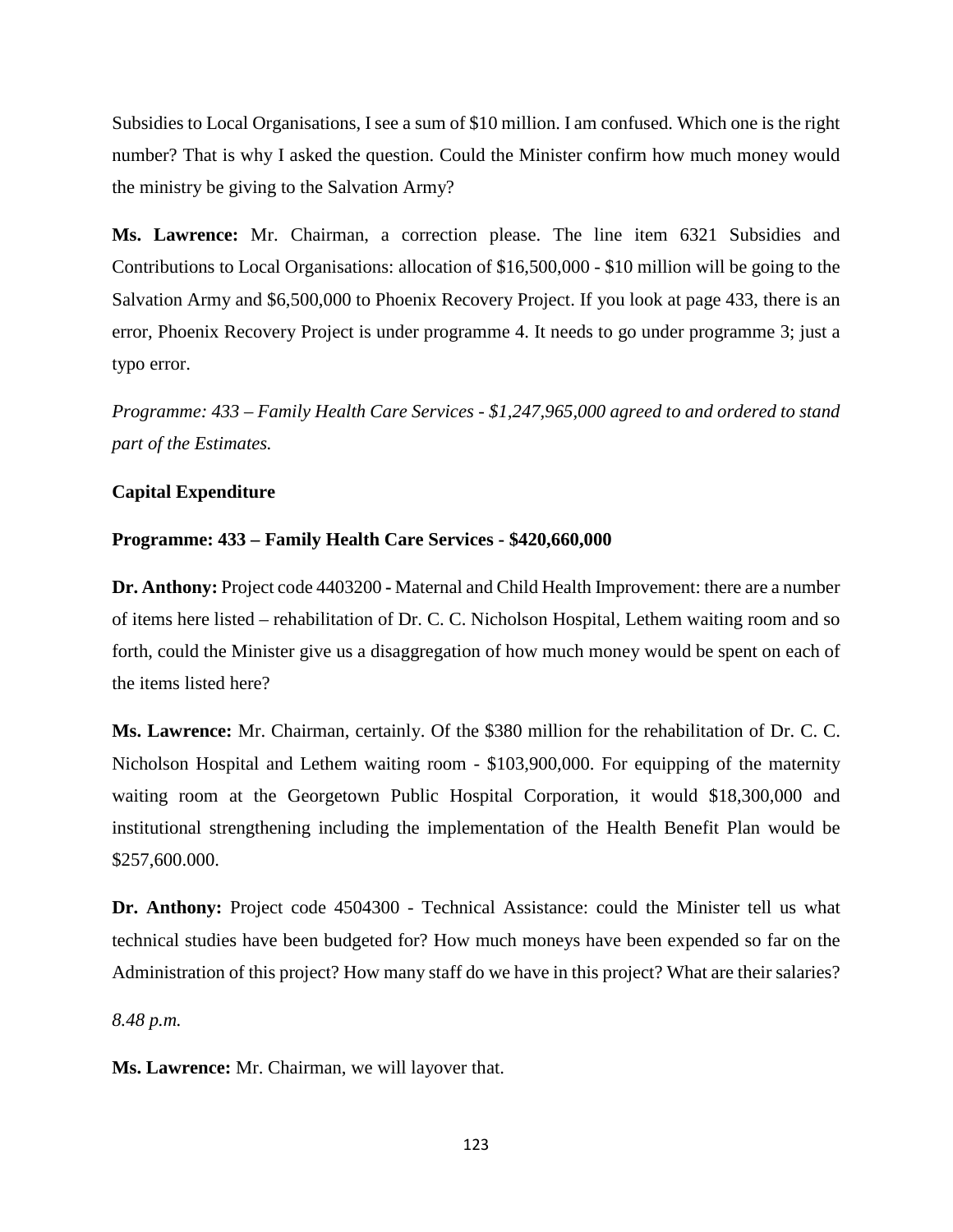*Programme: 433 – Family Health Care Services - \$420,660,000 agreed to and ordered to stand part of the Estimates.*

### **Current Expenditure**

### **Programme 434- Regional and Clinical Services: \$15,088,252,000**

**Dr. Anthony:** Line item 6241- Rental of Buildings: Could the Minister say to us which buildings are being rented under this heading?

**Ms. Lawrence:** We are renting at Linden houses for the Doctors. We are renting at Austin's Residence at the cost of \$900,000 for the Year, Robertson Residence - \$960,000, Parise Residence - \$780,000, Mohammed's \$780,000, we are renting two buildings from Mohamed, Jordan's Residence - \$900,000, Allicock - \$900,000, Dutching - \$900,000, Fraser - \$780,000 and Ramsay \$1,500,000, and 104 Duke Street, Kingston, we are renting two buildings for the Cuban Medical Brigade.

**Dr. Anthony:** Line item 6284- Other: Could the Minister give us a broad outline of how this money will be spent?

**Ms. Lawrence:** One would be to cover travel cost for the Guyana Cuban Brigade, this is a return ticket and we have allocated \$59,900,000. The single air ticket for doctors arriving on assignment from Cuba or doctors departing, \$25 million. In terms of replacement of staff who left in 2016 and will be leaving in 2019, we are looking again at replacements again to spend another \$25 million there. Registration fees for our Cuban Health Professionals of \$4,200,000, we have put \$10,200,000 for emergency air travel, routine visitations or by weekly meeting for institutions where our Cubans are placed for \$6,900,000, annual workshops at the sum of \$1,600,000, provision for tools for Bio Medical Engineers at the sum of \$8,100,000, utility charges, water, electricity and so forth for the Cuban Medical Brigade at the sum of \$3,600,000, office material and stationeries at the sum of \$900,000, cooking gas and that sort of thing.

**Dr. Anthony:** Line item 6321- Subsidies and Contributions to Local Organisations: This huge sum here goes to the Georgetown Public Hospital Cooperation. Could the Minister say can we get the audited reports from the Georgetown Public Hospital cooperation to be laid over to the National Assembly?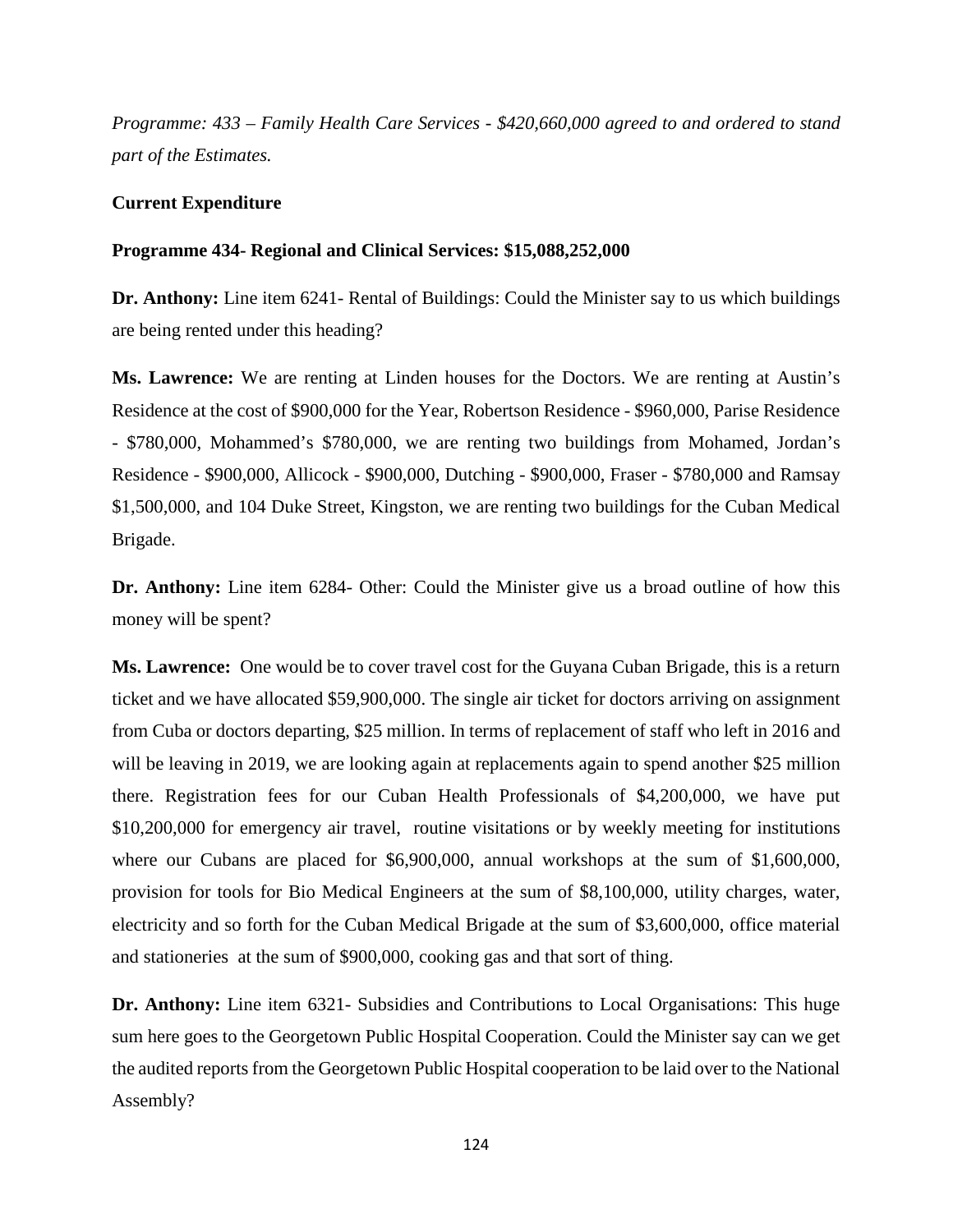**Ms. Lawrence:** Yes, Mr. Chairman. The Hon. Member will be seeing them soon in 2019. It is a work in progress.

*Programme: 434 – Regional and Clinical Services: \$15,088,252,000 agreed to and ordered to stand part of the Estimates.*

### **Capital Expenditure**

### **Programme 434- Regional and Clinical Services: \$1,794,934,000**

**Dr. Anthony:** Project Code 4402800- Modernisation of Primary Health Care System: Could the Minister say to us, there are three institutions here, namely, West Demerara, Bartica and Suddie Hospital, have the designs been completed for what we are going to be doing at these hospitals? If so, how much does it costs? Have there been a tender for companies to do the construction?

**Ms. Lawrence:** No, Sir. We are now seeing some movement on this, which is why we have this allocation. We had a little back and forth with our partner. With regard to the consultant, this has now been addressed, so we expect that we will go full ahead with that consultant.

*Programme: 434 – Regional and Clinical Services:* \$*1,794,934,000 agreed to and ordered to stand part of the Estimates.*

# **Current Expenditure**

### **Programme 435- Health Sciences Education: \$653,461,000**

**Dr. Anthony:** Line item 6302- Training (including Scholarships): Could the Minister layover what training and scholarships would be offered to persons in the Ministry of Public Health?

**Ms. Lawrence:** It is only training. Certainly, we could lay it over.

**Dr. Anthony:** Line item 624- Rental of Buildings: Could the Minister tell us which buildings would be rented?

**Ms. Lawrence:** We are renting at Magdalen Street, I have given all in the beginning for the nursing students, this is New Amsterdam for \$360,000.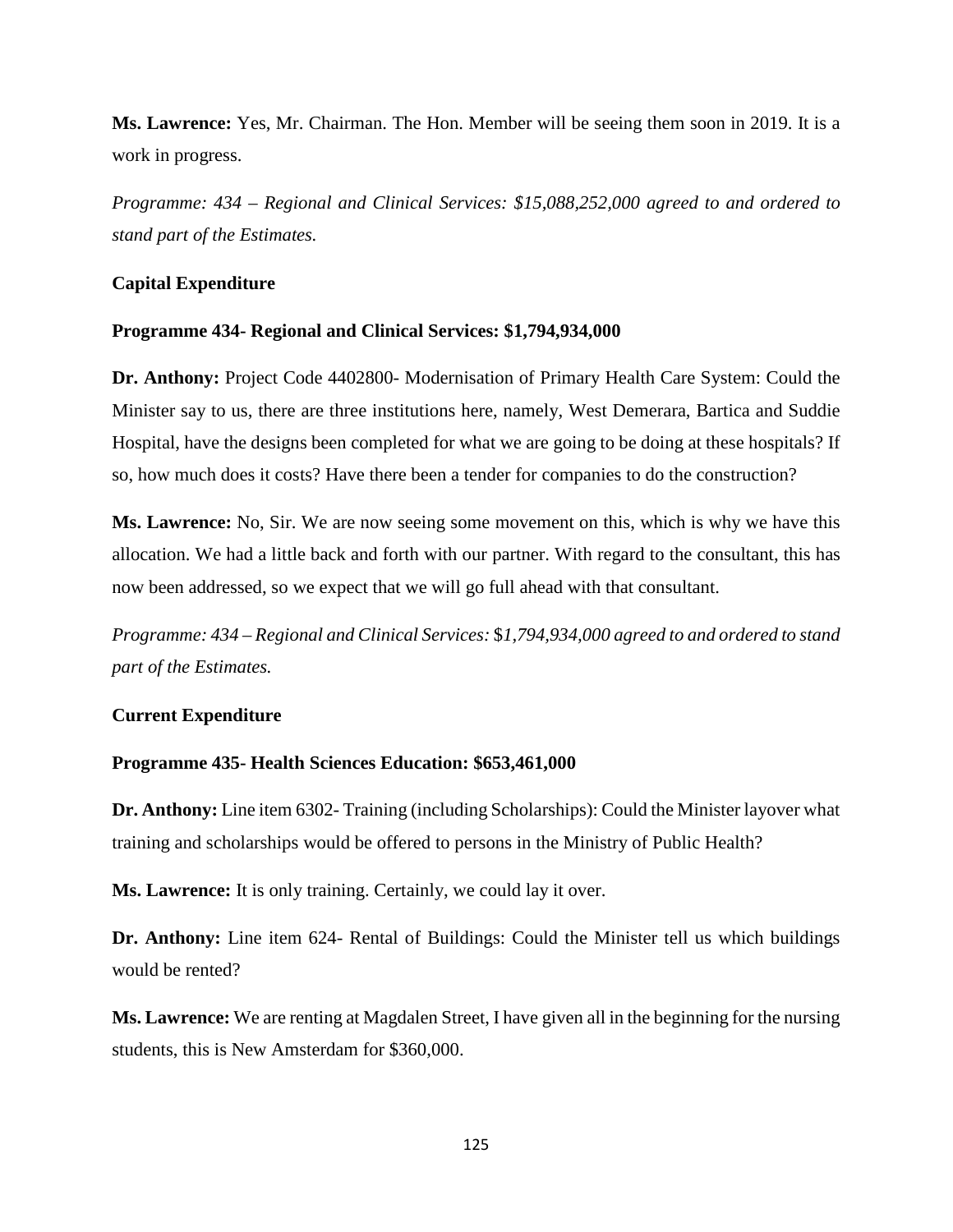**Mr. Chairman:** Hon. Member, I do not wish to interrupt your presentation, but it seems to me that you did undertake to layover this and you read it all here. Is Hon. Dr. Anthony insisting that he hears it again?

**Ms. Lawrence:** No, no, no. Actually…

**Mr. Chairman:** Hon. Minister, I am asking Dr. Anthony.

**Ms. Lawrence:** Mr. Chairman, let me explain to Dr. Anthony. When Dr. Anthony asked the first question under programme one, I gave him all of the rental buildings for all of the programmes. Now that we are at the programmes he is asking specifically for those programmes. I have indicated to him, so I think that we had an agreement that would be laid over.

**Mr. Chairman:** Thank you Hon. Member. There is something about work expanding to fill the time of the first completion.

*Programme: 435 – Health Sciences Education: \$653,461,000 agreed to and ordered to stand part of the Estimates.*

# **Capital Expenditure**

### **Programme 435 - Health Sciences Education: \$67,000,000**

*Programme: 435 – Health Sciences Education: \$67,000,000 agreed to and ordered to stand part of the Estimates.*

### **Current Expenditure**

### **Programme 436- Health Sciences Education: \$951,355,000**

**Ms. Lawrence:** Mr. Chairman, the Hon. Minister, Dr. Karen Cummings will take the next two programmes; programme six and seven. Could you allow the staff to go over?

**Mr. Chairman:** Yes, Minister.

**Ms. Lawrence:** Thank you.

*9.03 p.m.*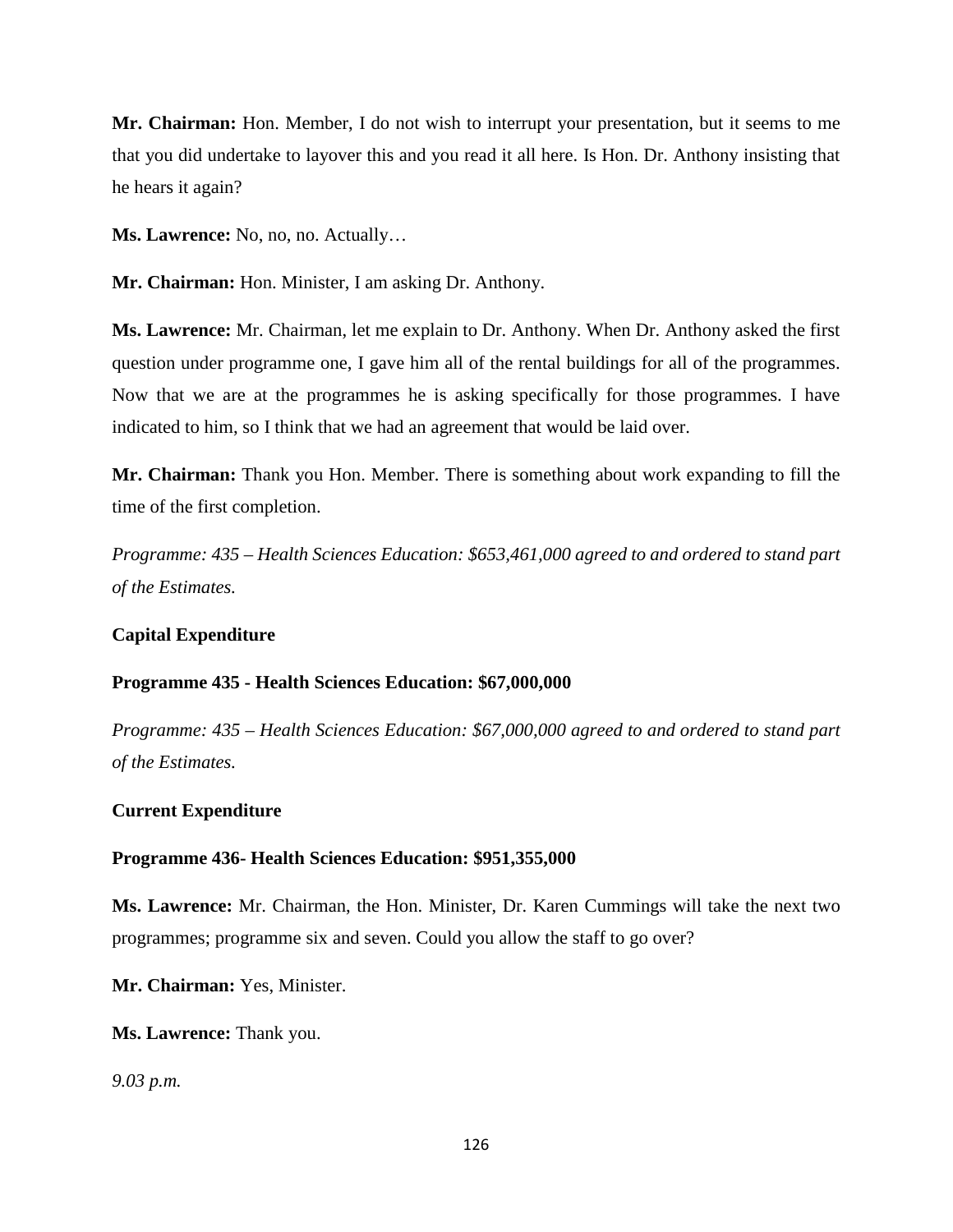**Mr. Chairman:** Hon. Minister, are you in position now?

# **Minister within the Ministry of Public Health [Dr. Cummings]:** Yes.

**Mr. Chairman:** Thank you.

# **Current Expenditure**

# **Programme: 436 – Standards and Technical Services – \$951,355,000**

**Dr. Anthony:** Could the Minister explain under line item 6282, Equipment Maintenance, what equipment would be maintained during 2019?

**Dr. Cummings:** It will be plateletpheresis, some fridges, freezers, Elisa washers and some microscopes; biochemistry analysers, haematology analysers, and chemotherapy analysers. I have an entire list of eight pages, so I can lay it over.

**Dr. Anthony:** Could I ask the Minister to lay over the document, so that we can get a better understanding under this heading?

**Mr. Chairman:** Hon. Minister, Dr. Anthony has made a request.

**Dr. Cummings:** Yes. I will be kind to do that Mr. Chairman.

**Mr. Chairman:** Thank you.

**Dr. Anthony:** Line item 6221 – Drugs and Medical Supplies: Could the Minister tell us, of this sum, how much would be going to drugs? What types of drugs will we be buying? What are the medical supplies that we will be procuring under this heading?

**Dr. Cummings:** Hon. Member it is \$550 million. This increase caters for the departments of the National Blood Transfusion Service. There are 2,000 more units of blood projected to be collected. The laboratory's Electromagnetic Radiation (X-Ray) Unit has expanded its services to Port Kaituma, Moruca subdistricts, Leguan, Wakenaam, Leonora, Diamond, New Amsterdam and Mahdia. They are all fitted with new equipment, and so some of the equipment, drugs and medical supplies will be going there.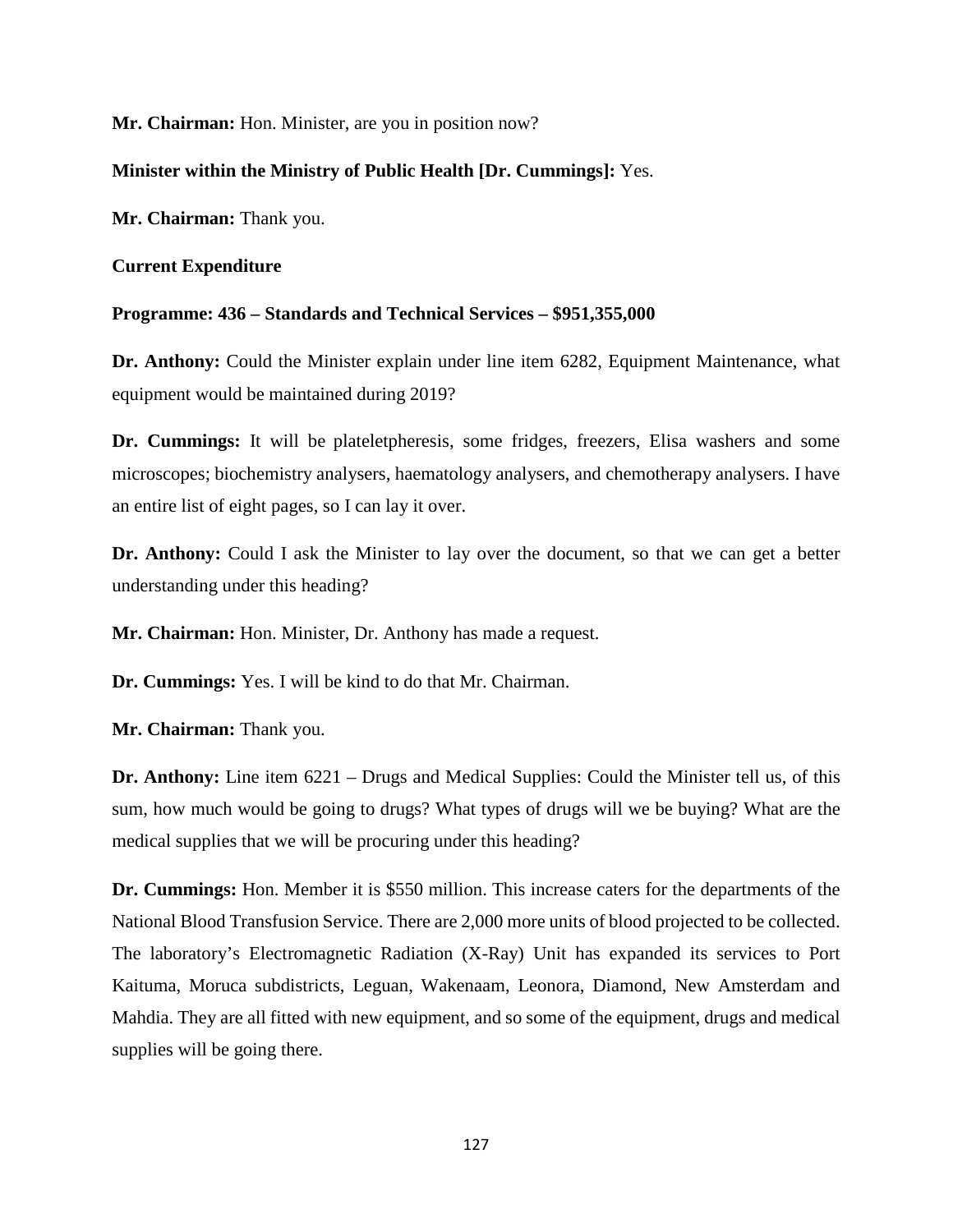**Dr. Anthony:** Line item 6284 – Other: Could the Minister say, under this heading, whether or not this is where the funding is allocated for the licencing of health facilities in Guyana?

**Dr. Cummings:** No. It is not for licencing. Its allocation caters for the purchasing of radiology monitor badges, brokerage cost and the upgrade of our software. This software is used like barcoding. It is for quality control – Delphi software.

**Dr. Anthony:** Could the Minister be so kind to tell us how many facilities were licenced in 2018?

**Dr. Cummings:** It is 55 to date.

**Dr. Anthony:** Could I ask the Minister to lay over the document with the institutions which have been licenced to date?

**Dr. Cummings:** Yes. I will be pleased to do that, Hon. Member.

**Mr. Chairman:** One last question please. Dr. Mahadeo, you have the floor.

**Dr. Mahadeo:** Thank you, Mr. Chairman.

Line item 6322 – Subsidies and Contributions to Intl. Organisations: Could the Minister please advise which organisation?

Line item 6282 – Equipment Maintenance: Will this over 300% increase cater for equipment in the regions including Region 6?

**Dr. Cummings:** There are two questions which you are asking; you will have to repeat the second one. But, on the first you asked about line item 6322, Subsidies and Contributions to Intl. Organisations, here we are talking about contributions to the International Atomic Energy Agency. This is a very important organisation as it helps us to regularise our Radiology Department. It helps us to draft regulations in keeping with international laws, best practices and how we dispose of radiation. So, we want to join that organisation. Also, there is an annual fee to be paid to this organisation.

**Dr. Mahadeo:** Are you saying that the agency is the International Atomic Energy Agency?

**Dr. Cummings:** Yes.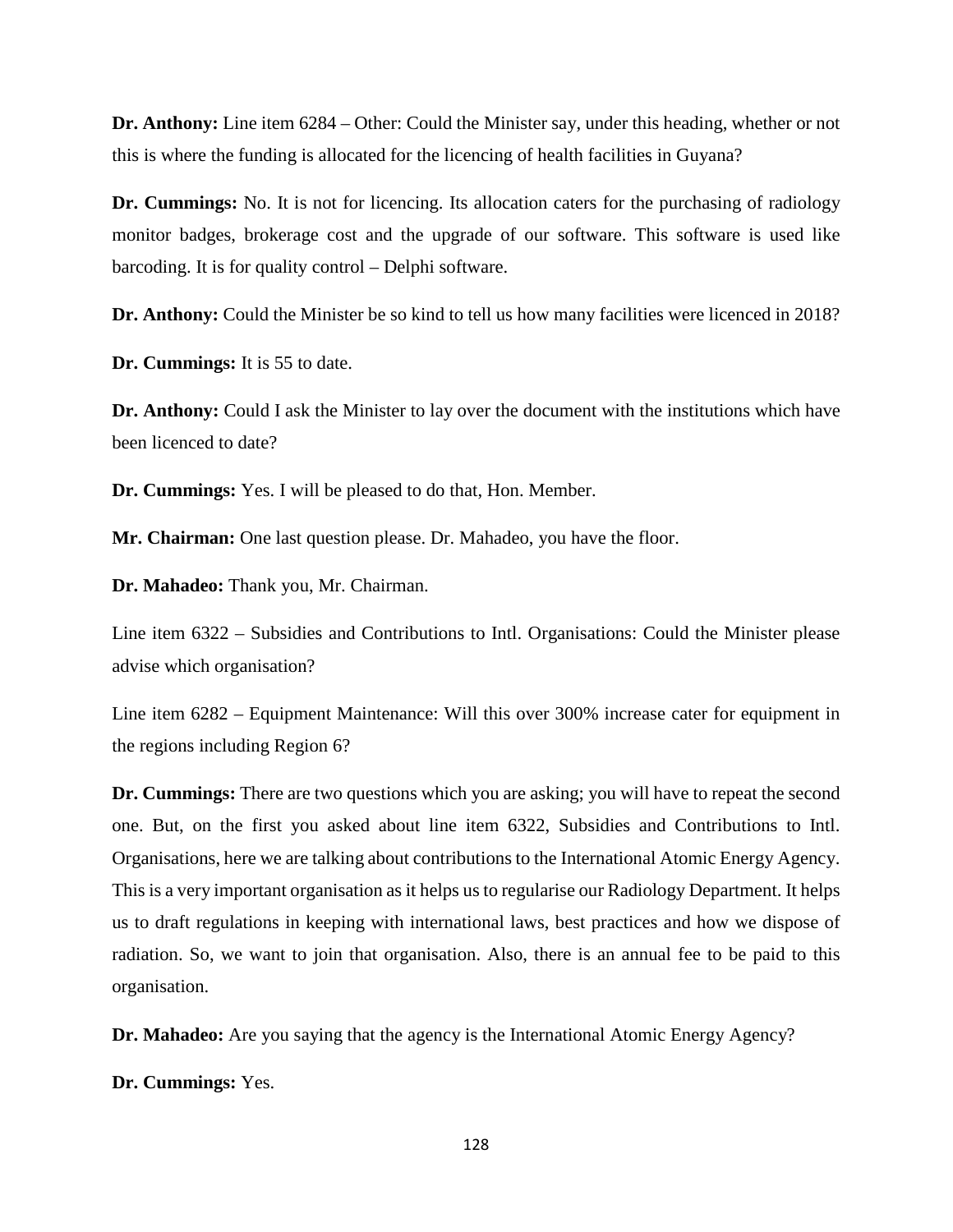**Dr. Mahadeo:** But Mr. Chairman, the Hon. Minister of Public Health indicated that this is covered under policy development and administration. So, is it covered here too?

**Dr. Cummings:** The money comes from this line item.

**Dr. Mahadeo:** The second question I had asked was on line item 6282; the \$110 million, which is over a 300% increase, whether this caters for equipment maintenance in the regions also, including Region 6.

**Dr. Cummings:** Yes. It caters for all the regions. It is the updated cost for maintenance provided by the newly constructed procurement in keeping with current market values, increasing the number of remote locations, attracting higher maintenance cost, and that includes traveling.

**Dr. Mahadeo:** Mdm. Minister, could you please tell us whether this would be outsourced or whether we have the capacity to do the equipment maintenance?

**Dr. Cummings:** It is either open or close tendering, depending on the equipment.

*Programme: 436 – Standards and Technical Services – \$951,355,000 agreed to and ordered to stand part of the Estimates.* 

### **Capital Expenditure**

### **Programme: 436 – Standards and Technical Services – \$64,875,000**

*Programme: 436 – Standards and Technical Services – \$64,875,000 agreed to and ordered to stand part of the Estimates.* 

### **Current Expenditure**

#### **Programme: 437 – Disability and Rehabilitation Services – \$408,532,000**

**Dr. Anthony:** Line item 6321– Could the Minister explain about this organisation, Eye Care Guyana, why are we allocating this money to them?

**Dr. Cummings:** This organisation, Eye Care Guyana, had closed and lost its funding. We know that it is important to promote good health and we know the importance of low vision and eye care.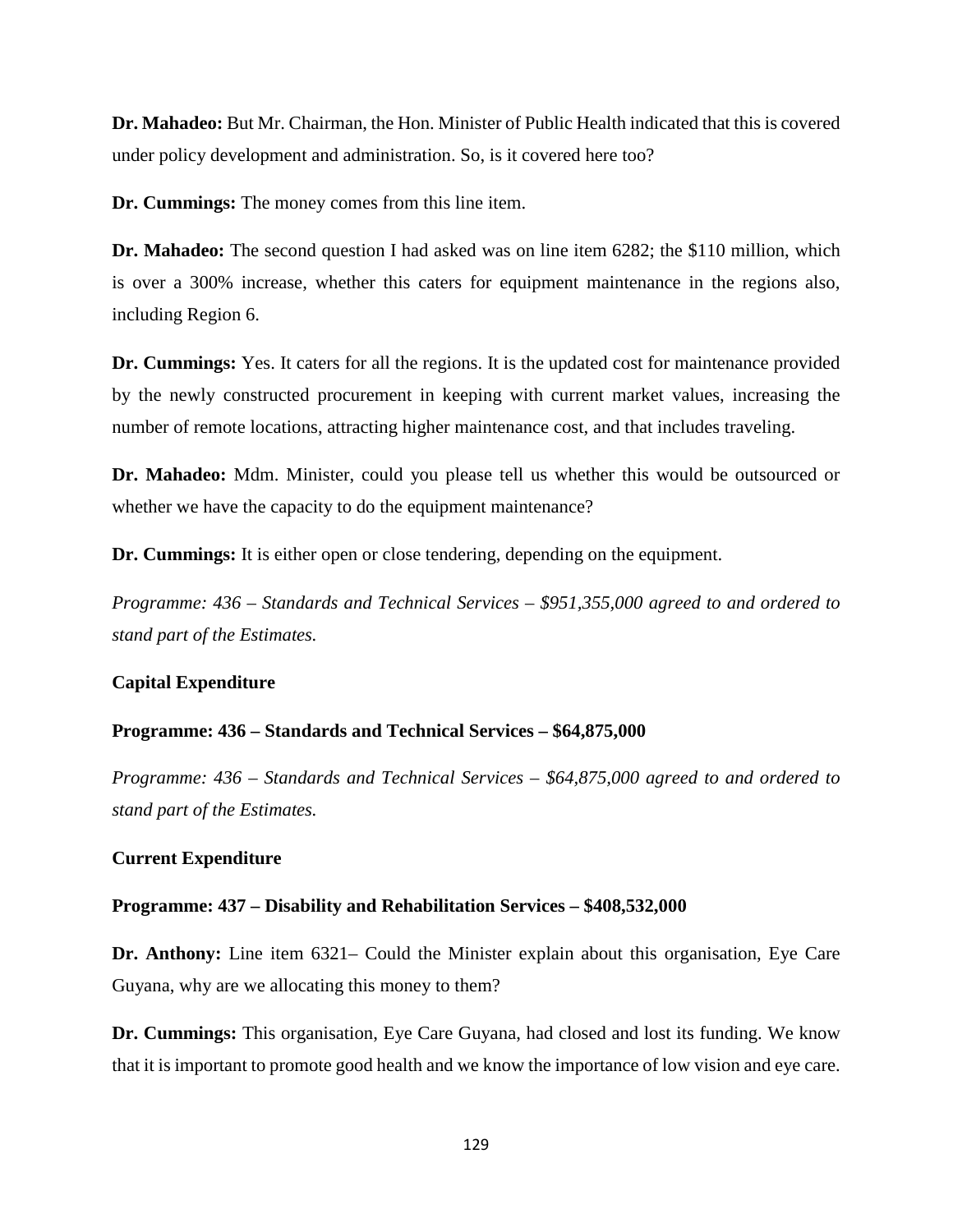So, we will be putting some money to help to resuscitate that – more or less, to keep it going. We will try to absorb it into our department.

**Dr. Anthony:** Under the same heading, there is an allocation for the Ptolemy Reid Rehabilitation Centre. But a lot of the patients who need prosthetics, when they go there, have to pay part of the cost. Would the Government consider subsidising that cost?

**Dr. Cummings:** Yes. We do subsidise, but it is also in conjunction and collaboration with the Ministry of Social Protection and the National Insurance Scheme (NIS).

*Programme: 437 – Disability and Rehabilitation Services – \$408,532,000 agreed to and ordered to stand part of the Estimates.* 

### **Capital Expenditure**

#### **Programme: 437 – Disability and Rehabilitation Services – \$33,000,000**

*Programme: 437 – Disability and Rehabilitation Services – \$33,000,000 agreed to and ordered to stand part of the Estimates. [9.18 p.m.]*

*9.18 p.m.* 

**Mr. Chairman:** Hon. Members, I thank you. We have concluded consideration of the Ministry of Public Health, Current and Capital Expenditure.

Hon. Minister, we will allow you a few minutes while you have your officers with you. Hon. Members, as soon as you are all seated, we will commence consideration of Agency 49, Ministry of Social Protection.

#### **Agency 49: Ministry of Social Protection**

#### **Current Expenditure**

#### **Programme: 491 - Policy Development and Administration - \$352,158,000**

**Dr. Persaud:** Line item 6116 - Contracted Employees: I noted that there has been a decrease in the number of employees but there is a significant increase in the budgeted sum. I am sure, if I ask,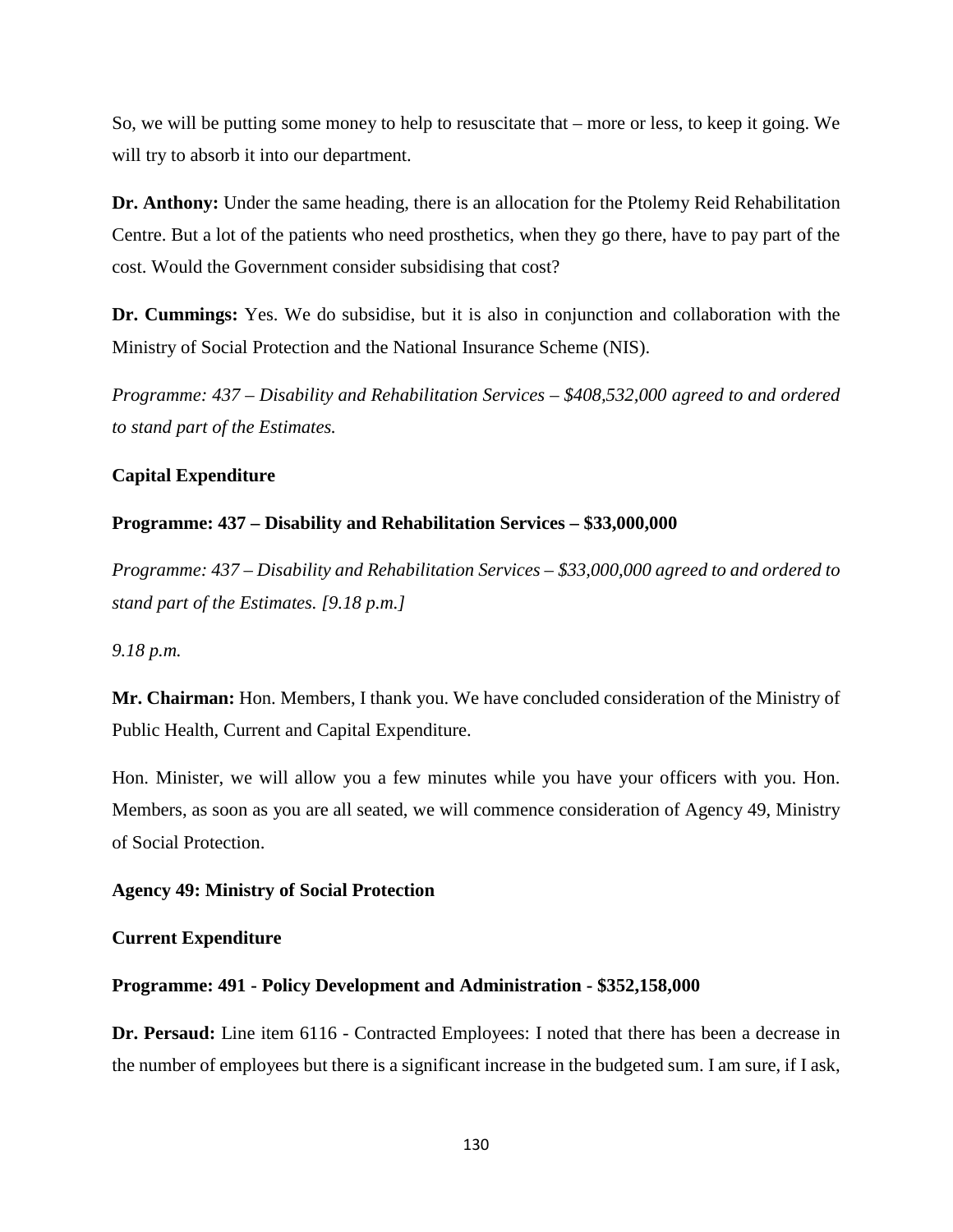the Minister will speak about the increase across the board. Could the Hon. Minister also say if this caters for salary adjustments?

**Minister of Social Protection [Ms. Ally]:** I want to thank the Hon. Member for the question. This increase is for the salaries across the board.

**Dr. Persaud:** I want to clarify that there is no salary scale adjustment. The figure does not really correspond. Even if all staff are given the maximum 7% increase, this is still a significant increase. Would the Minister care to clarify?

**Ms. Ally:** No.

**Dr. Persaud:** Am I to understand that the Minister does not care to clarify, or does it mean that this does not cater for the adjustment?

**Ms. Ally:** For clarification, it is for the 2017 increase. The persons to benefit under this will be a Public Relations Officer (PRO), a Media Officer, a Business Development Officer, two Consultants, a Micro-Credit Officer, a Liaison Officer and a Driver. These are the people who are left.

**Dr. Persaud:** The Hon. Minister mentioned two consultants. Could the Minister state their emoluments, please?

**Ms. Ally:** These are the people who have left; one consultant is one of those persons.

**Dr. Persaud:** The Hon. Minister has left a little more confusion in the wake of that answer, but I will move on. Line item 6222 - Field Materials and Supplies: Could the Minister say what will be purchased or procured under this line item?

**Ms. Ally:** Line item 6222 - Field Materials and Supplies: This is to purchase rain boots, umbrellas and coats. These are for the additional drivers and office assistants.

**Dr. Persaud:** Line item 6224 - Print and Non-Print Materials: Could the Minister say what will be purchased or procured there?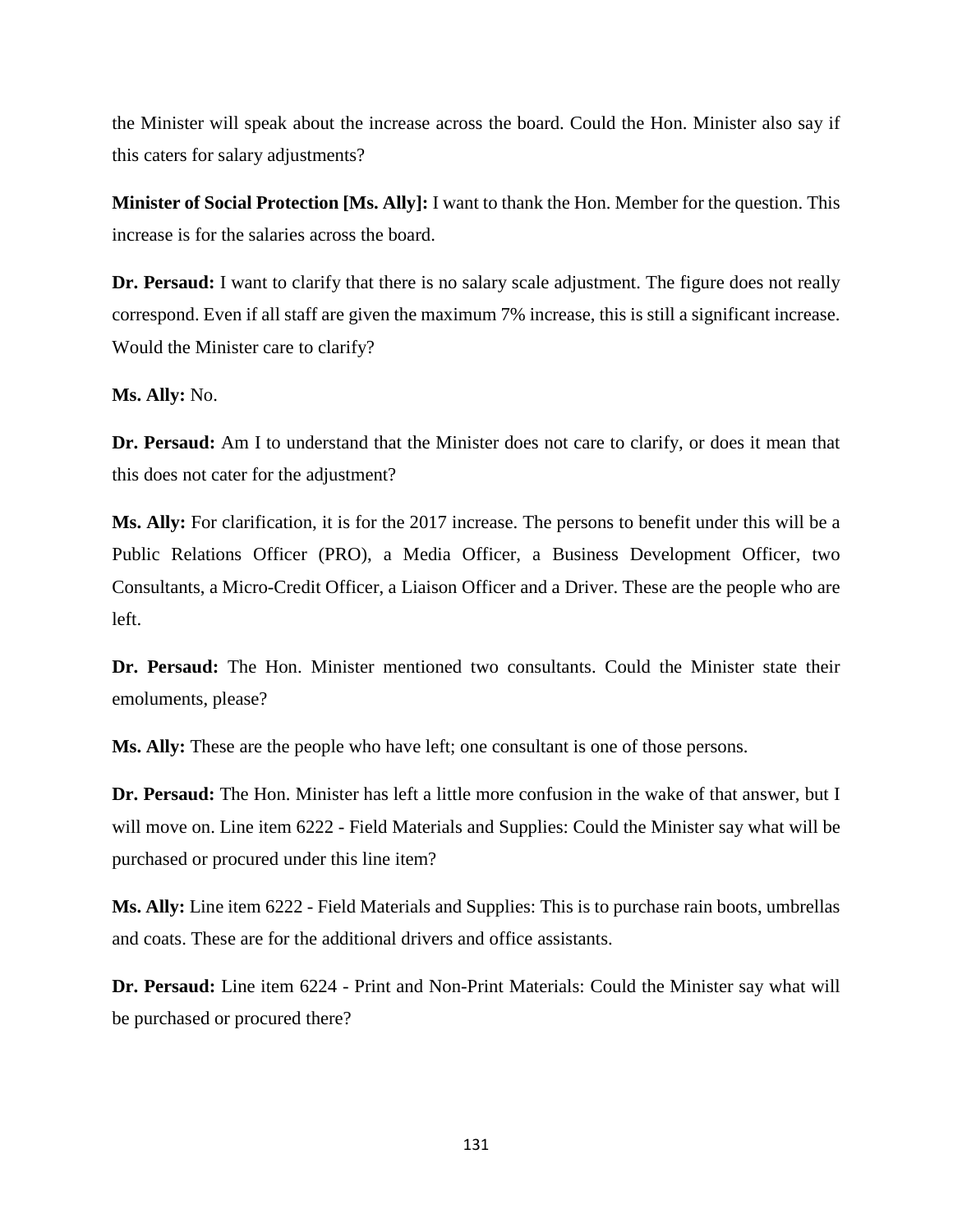**Ms. Ally:** Line item 6224 - Print and Non-Print Materials: This additional request is to cater for the new Procurement Department and the acquisition of resource materials for the Resource and Documentation Centre.

**Ms. Veerasammy:** Under line item 6242, Maintenance of Buildings, there is an allocated sum of \$10 million. Could the Minister give clarifications to say which buildings are taken care of here?

**Ms. Ally:** This is to complete the changing of windows on the building at Cornhill Street to ensure efficient use of energy, the painting of the same building, the fence and other structures within the compound.

**Ms. Veerasammy:** Line item 6255 - Maintenance of Other Infrastructure: There is a sum of \$2.4 million here. Could the Minister give clarification on this sum to be expended?

**Ms. Ally:** This will cover the general weeding and cleaning of the compounds at Lamaha and Cornhill Streets and the maintenance works to a section of the compound at Hadfield Street. The increase also is to cater for Hadfield Street.

**Ms. Veerasammy:** Line item 6243 - Janitorial and Cleaning Supplies: I noticed here that, in 2018, a sum of \$3.28 million was expended and there has been a reduction. Could the Minister give some clarification on why the reduction in this expended sum? Is the new amount asked for going to be enough?

**Ms. Ally:** This is what we require; we do not require the larger sum. It is for the cleaning of the buildings at Lamaha, Cornhill and Hadfield Streets. Prudent spending.

**Ms. Chandarpal:** Line item 6294 - Other: Could you tell us what constitutes this line item, please?

**Ms. Ally:** This will cover the stipend for work study students, purchase of curtains, hampers for senior citizens, wreaths for the department, staff identification cards (ID) and replacements of new ID cards, senior management regroup and round table discussions, purchase of wreaths and staff tokens and the annual staff conference. If you would like to have the amounts I can tell you.

**Ms. Chandarpal:** Line item 6302 - Training (including Scholarships): Could you provide the information on this line item, please? Who will be the beneficiaries?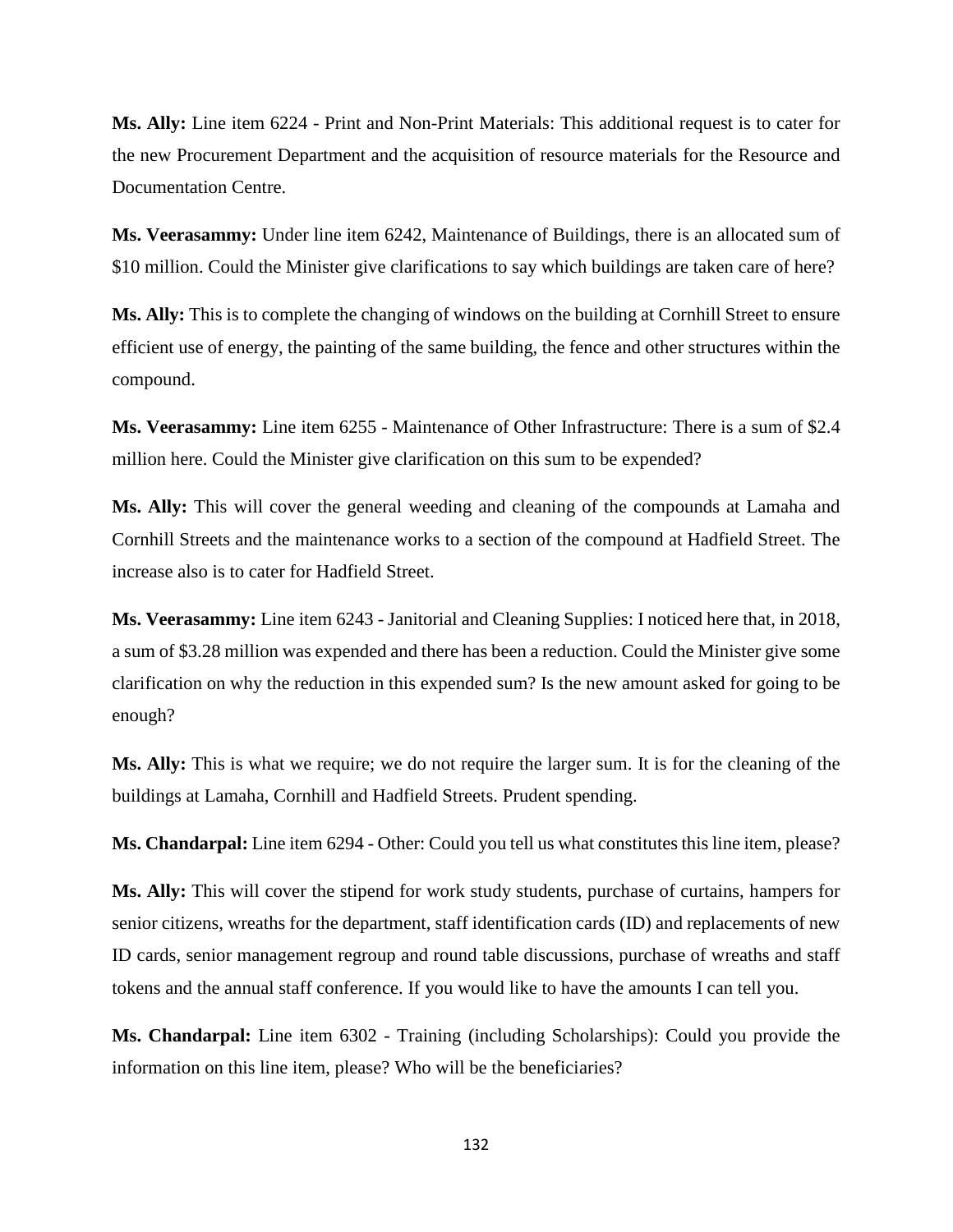**Ms. Ally:** Line item 6302 - Training (including Scholarships): This increase is due to the Personnel Department's request for staff training in computer software packages, customer relations, special progress, progress meetings and procurement training in procurement and supply. The total will be for approximately 40 staff members.

**Ms. Veerasammy:** Line item 6281 - Security Services: Could the Minister enlighten us on the security services protecting the buildings of the Ministry of Social Protection. I noticed that the revised sum in 2018 expended on this line item is \$22.592 million. For projection of 2019, there is \$18.751 million. I simply do not understand that.

**Ms. Ally:** In response, I would like to indicate that the security providers are R.K. Security Services and the Special Constabulary, hence the reduction that you have seen.

*Programme: 491 - Policy Development and Administration - \$352,158,000 - agreed to and ordered to stand part of the Estimates.*

*9.33 p.m.*

#### **Capital Expenditure**

### **Programme: 491 - Policy Development and Administration - \$296,525,000**

**Dr. Persaud:** Project code 1903700 - Sustainable Livelihood and Entrepreneurial Development (SLED) Projects: Mr. Chairman, I noted that more than \$95 million was spent in 2017. This year \$150 million was spent and, in 2019, \$250 million will be spent to drive entrepreneurial interventions. Could the Minister say what criteria are used to allow beneficiaries to have the benefit of this, if Region 6, which was excluded in 2017, will be included and how is this advertised so that people can access this money?

**Ms. Ally:** Mr. Chairman, this SLED programme is based primarily on request and it is done through the community development groups in all the regions. With regards to Region 6, we have several programmes in Region 6. We have at Eversham, Kildonan, Fyrish and Sandvoort; Region 6 was not left out on this occasion. In Canje, Glasgow and Angoy's Avenue, New Amsterdam there are several.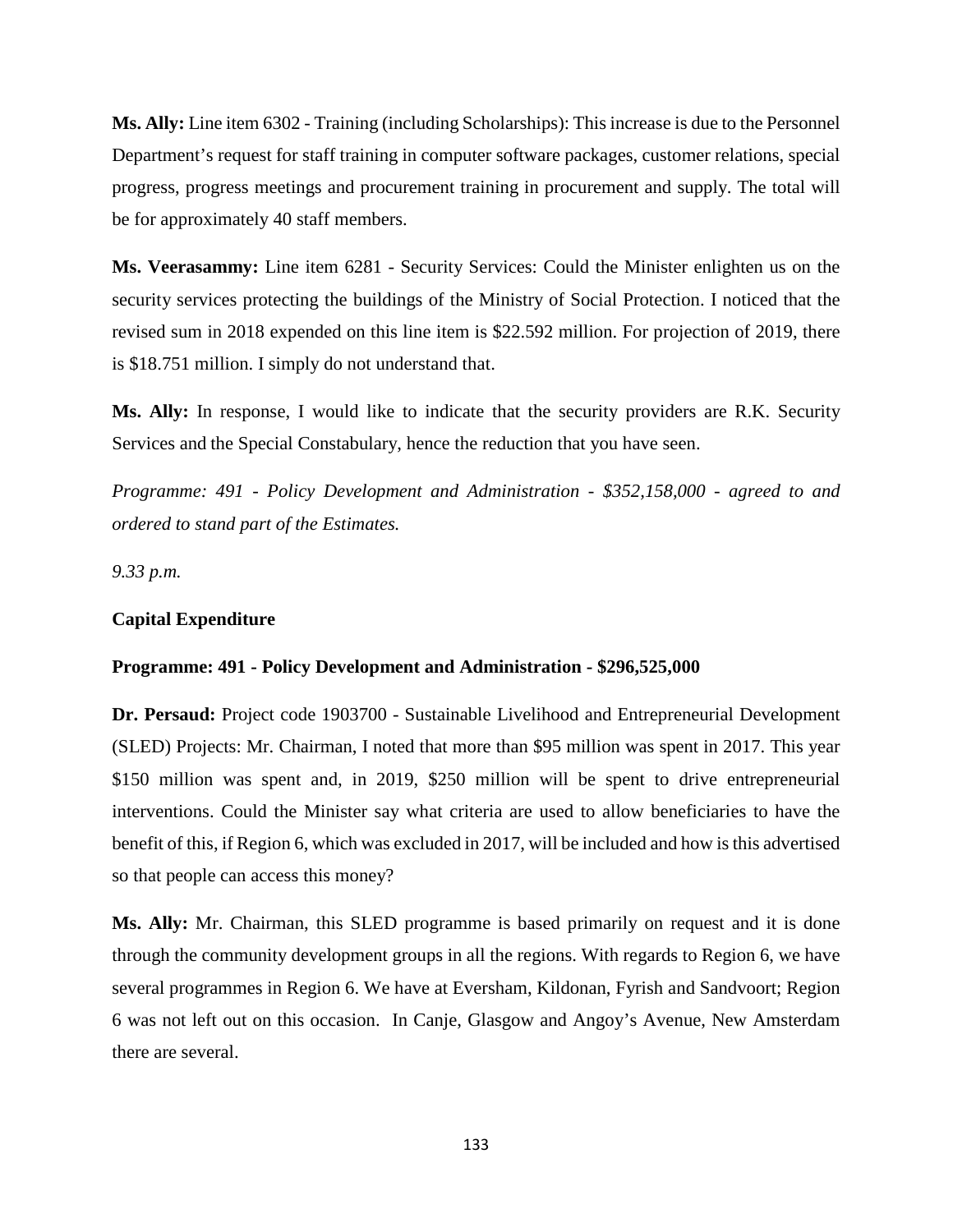**Dr. Persaud:** Mr. Chairman, is there going to be public advertisement of this? Because this was not done in 2017. Could the Minister say how many beneficiaries were there in 2018, and if there is any special provision, especially in the areas where sugar workers have lost their jobs?

**Ms. Ally:** Mr. Chairman, the estimated number of persons who are the beneficiaries amounted to 1,264 persons. This I reported in my budget presentation. There is no difficulty in dealing with advertisement of the SLED programme publicly, but we do it through the regions, and we hope that even you, yourselves can help to advertise it in the regions. And once persons come through with the required information and so on, we are willing to approve. What is the other question?

**Dr. Persaud:** The question also had to with whether there will be public advertisement. But I do remember receiving a response from the Minister where there was no public advertisement at all and the beneficiaries were supposed to have learnt of this from listening to the budget speech. Now, I would be grateful if the Minister could lay over the beneficiaries and the regions they were from for this year's allocation and if there is any specific criteria that is used to qualify or if all who apply are able to benefit from the SLED programme and the \$250 million that is projected for next year and if there are any specific types of entrepreneurial activities that will be done.

**Ms. Ally:** Mr. Chairman, certainly, I can lay over the details of the 2018 SLED document. But we have areas of business including poultry rearing, sheep rearing, pig rearing, farming, garment construction, preservation of fruits, making of jams and jellies, salted fish processing, shade house cultivation, cash crop farming, catering, hospitality and block making. So once the request comes in, the unit will help them to put together documentation and so on and they can benefit from it.

**Dr. Persaud:** Just for clarity does it go through the REO of the region?

**Ms. Ally:** In some cases, yes.

**Dr. Persaud:** So, there is no specific policy for this then.

**Mr. Chairman:** Two questions remaining.

**Dr. Persaud:** Were the village councils involved in this or who was involved in all of this when this proposal was put forth? And I noticed that project code 4504400, Technical Assistance, was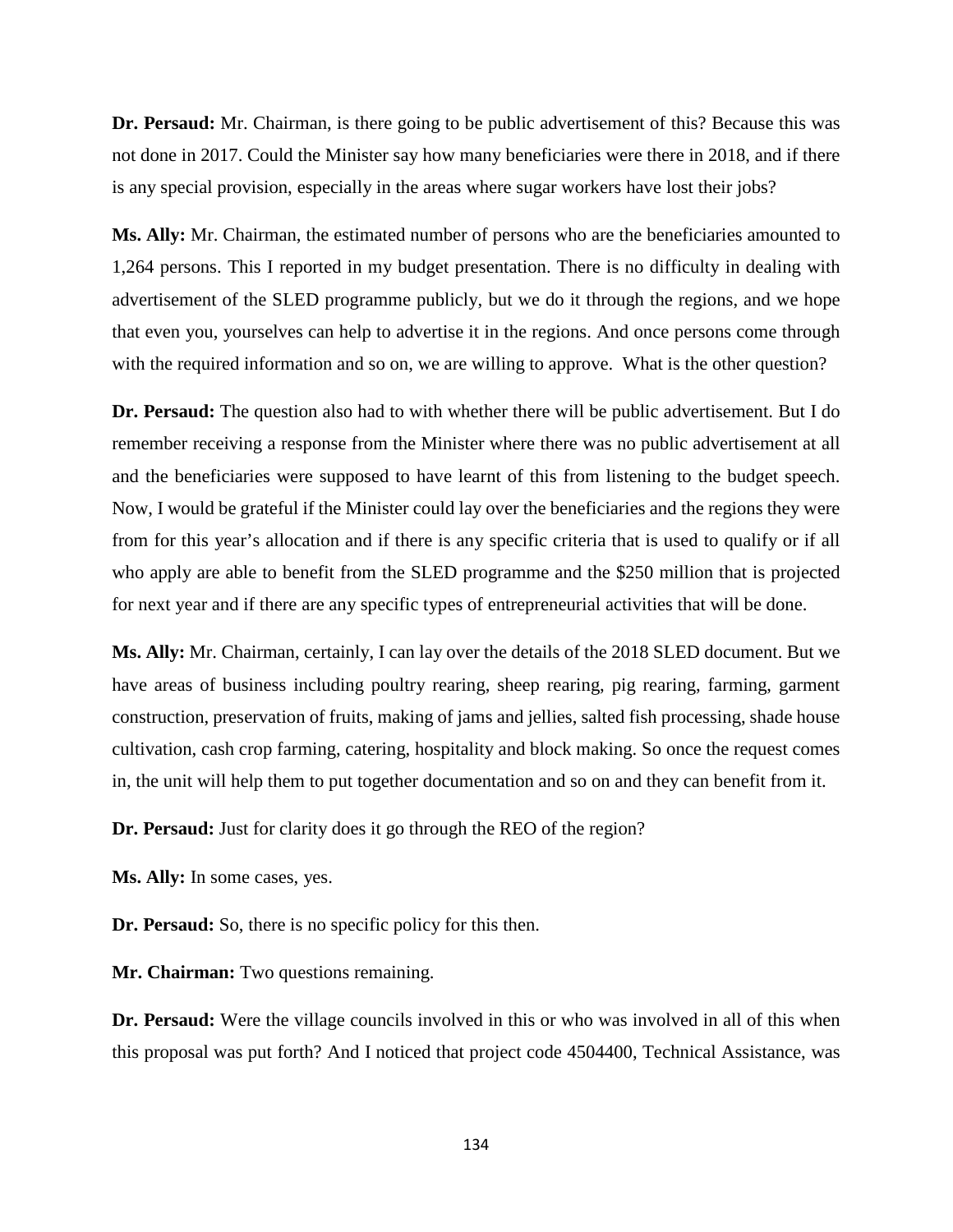to involve the social protection strategy. Could the Minister say why this was not done and if this is intended to happen this year? Because I see an increase.

**Ms. Ally:** Mr. Chairman, I am sure I did indicate that these requests come through the community development groups within the regions, and in all the regions there are.

In terms of the technical assistance, yes, it will receive some action this year. The due diligence for procurement procedures have been completed recently to hire consultants for the project. The project is for 30 months and will be implemented as soon as approval is received from IDB. As one would know, it is a foreign funded project and three contracts have already been signed.

*Programme: 491 - Policy Development and Administration - \$\$296,525,000 agreed to and ordered to stand part of the Estimates.* 

#### **Current Expenditure**

#### **Programme: 492 - Social Services - \$16,143,565**

**Mr. Chand:** Cde. Chairman, line item 6116 - Contracted Employees: There is an increase by 13 employees for 2019. Would the Minister lay over the designation of the 13 new employees and their salary levels?

**Ms. Ally:** Certainly, I can lay it over, except if the Chairman wants me to read out the 13. I am prepared to lay it over. Thank you.

**Mr. Charlie:** Mr. Chairman, line item 6116 - Contracted Employees: Could the Hon. Minister say if the makeup of the contracted employees are welfare officers in the hinterland region?

**Ms. Ally:** Mr. Chairman, no. These are persons from the New Opportunity Corps.

**Dr. Persaud:** Mr. Chairman, under line item 6116, contracted employees, or any other line item, could the Hon. Minister say if there has been provision for psychologists, psychiatrist or anything of the sort?

The other question pertains to line item 6321, Subsidies and Contributions to Local Organisations. Could the Minister tell us about 'Together in Peace', one of the organisations to which a \$10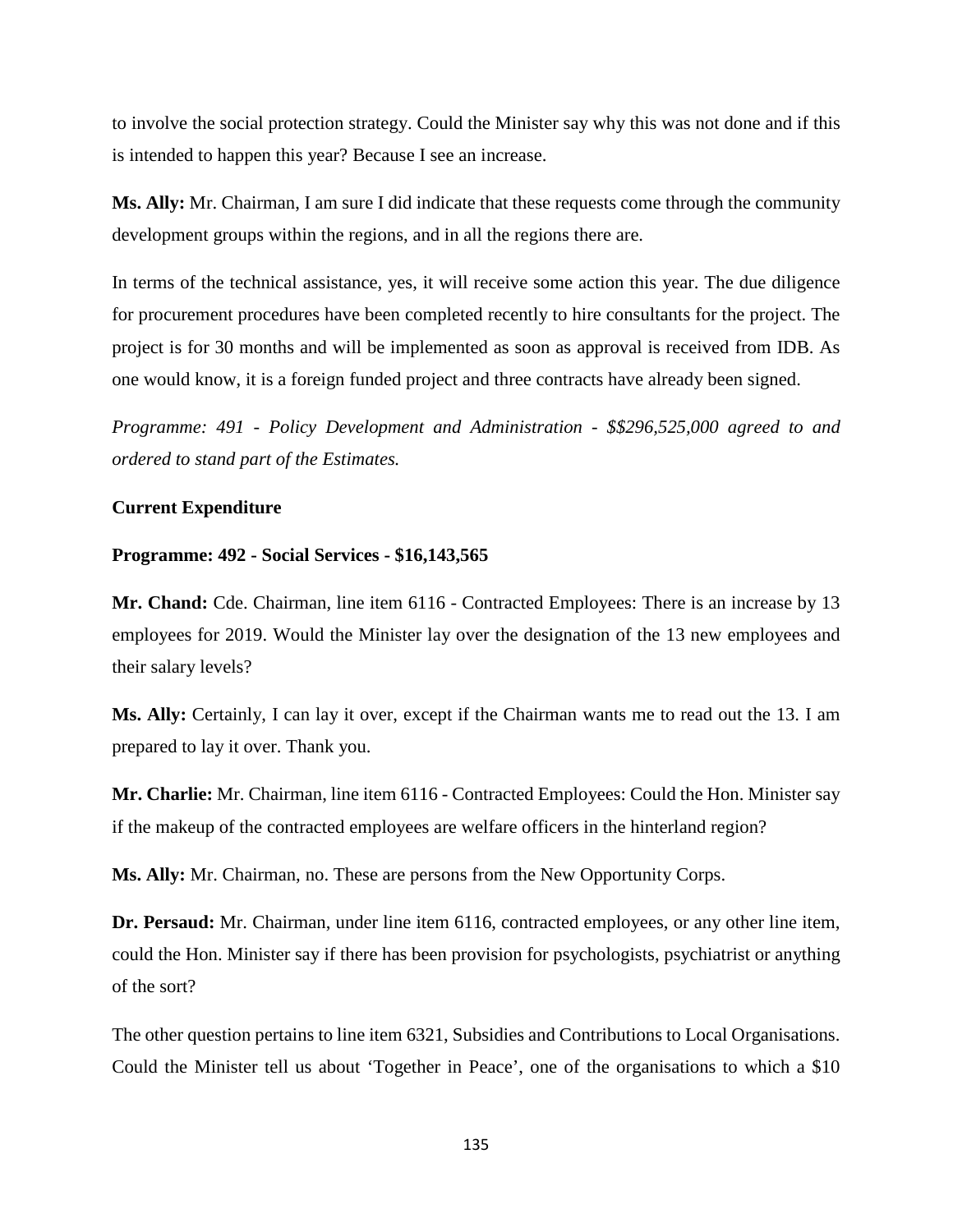million contribution is being made, which is significantly more than what is being made to the others and when this organisation was registered?

**Ms. Ally:** Mr. Chairman, the contracted employees do not entail any psychologist, and if there is need then we will look at special funding later. But at the moment, no. Together in Peace, was registered 2015.

**Dr. Persaud:** Could the Hon. Minister tell us what is 'Together in Peace' and why does this organisation have so much more than any other?

**Ms. Ally:** Mr. Chairman, this is a very important body because it houses the Trafficking in Persons victims. As you know, we have been doing extremely well in that unit because we have moved from tier two to tier one, and we are trying our best to facilitate or to do all that is within our powers to maintain that ranking.

**Dr. Persaud:** Just a follow-up, is it an entity attached to the Ministry, an NGO, and how many persons are housed? What is the benefit to us?

### *9.48 p.m.*

**Ms. Ally:** I am sure the Hon. Member knows of the Sisters of Mercy programme. This entity is affiliated to that programme.

**Ms. Teixeira:** Line item 6343 – Old Age Pension and Social Assistance: Thirteen billion, seven hundred and eighty-one million and two hundred thousand dollars has been increased to \$14.7 billion. Could the Hon. Minister give us the separation of the amounts for the Old Age Pension and how much of this figure goes to Social Assistance? Could she give us an idea of the number of beneficiaries of the Old Age Pension and the number of beneficiaries of the Social Assistance/Public Assistance?

**Ms. Ally:** As you know, everyday someone is getting older. We have 54,000 recipients of the Old Age Pension. Giving each Pensioner \$20,500 in 2019, we would have an ultimate figure of \$13,284,000,000 to be spent on Old Age Pension. For the Public Assistance, we have 12,000 recipients. The amount that is given to each recipient is \$9,000. The total would be \$1,296,000,000.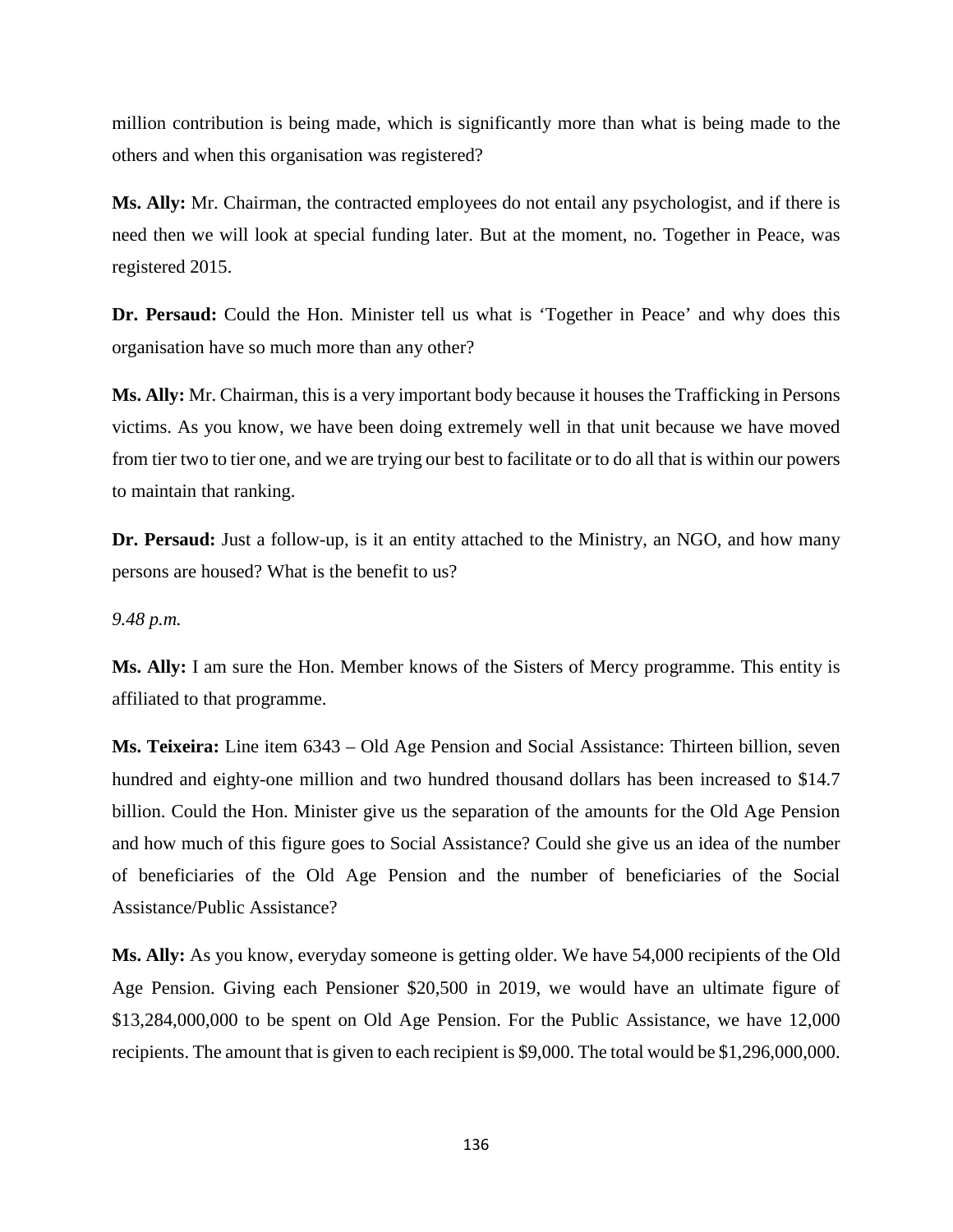**Ms. Teixeira:** Line item 6292 – Dietary: Hon. Minister, now that I understand the New Opportunity Corps (NOC) falls under the Ministry of Social Protection, I think I am right, I am not sure...

**Ms. Ally:** Yes.

**Ms. Teixeira:** Could you tell me why the figures fluctuate so much? The figure budgeted in 2018 was \$183,292,000 and expenditure for this year is \$170.3 million. Projected for next year, the budget is less - \$162 million. Was this money only for the NOC or for other institutions where children are located like the Sophia Care Centre? Why has the figure dropped to \$162 million? Are we feeding less children? Could you advise?

**Ms. Ally:** The dietary supplies are not only for the NOC. The numbers at NOC are reducing significantly. This amount of money for Dietary is also used for the Palms Geriatric Home, the Hugo Chavez Centre, the Mahaica Children's Home and the Night Shelter.

**Ms. Teixeira:** A follow-up question in relation to this one, the Juvenile Justice Act that was passed states that persons of 18 years of age would be considered as juveniles. Although you are saying that the figures are going down, with the new law the figures will go up. The kids who are now 16 years old and are in adult jail would now have to be moved to something that is equivalent to the NOC. Is there any anticipation, on your part, that this figure is understated at this point, as far as you know?

**Ms. Ally:** No.

**Mr. Chairman:** Hon. Member, Ms. Veerasammy, do you wish to ask a question. Please ask it.

**Ms. Veerasammy:** Line item 6302: Madam Minister, under Training, could you please enlighten us of how much of this money will be passed onto the Guyana Women's Leadership Institute (GWLI) and some of the expected programmes that we could look forward to in 2019? If you will indulge me, Sir, Ms. Ally, in your speech of *Budget 2018* you had promised to do some training programmes for women in local government. Could you shed some light on that? Please tell us what is expected in 2019.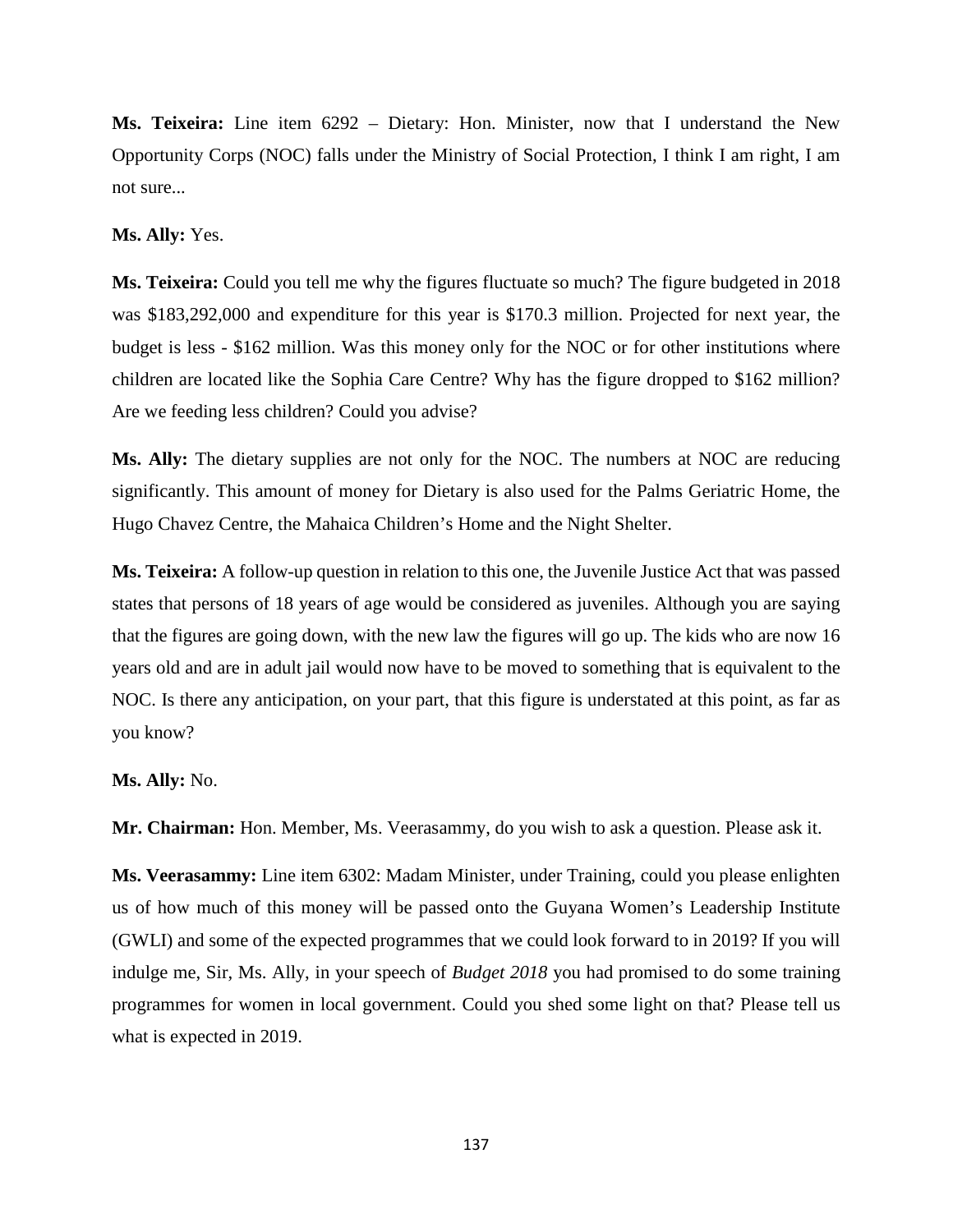**Ms. Ally:** Like I said in my budget presentation, we have trained women in all the regions on local government elections and so on. We are not only focusing on small bits of training, but we are also focussing on capacity building, *et cetera*. The GWLI would benefit from \$6.3 million of this amount.

**Ms. Veerasammy:** Madam Minister, could you tell us of some of the areas, locations or regions where the training took place? To bring to your attention, when I was there we had donated to the Institute an entire laboratory with about 12 computers. We did a lot of training programmes there for young women who immediately, after the training, were passed on to Qualfon Guyana where they were gainfully employed. Could you inform the House if that Programme is still on-going?

**Ms. Ally:** The computers are still there and are being used. If you do not mind, I could layover or, if you wish, I could tell you which regions we will be doing work for GWLI.

**Ms. Veerasammy:** Kindly lay it over.

**Ms. Ally:** Thank you.

*Programme: 492 – Social Services – \$16,143,565,000 agreed to and ordered to stand part of the Estimates.*

# **Capital Expenditure**

# **Programme: 492 – Social Services – \$75,083,000**

**Mr. Chairman:** I will ask the Prime Minister to seek an extension from the House.

*Assembly resumed*.

### **SUSPENSION OF STANDING ORDER 10 (1)**

**First Vice-President and Prime Minister [Mr. Nagamootoo]:** Mr. Speaker, I move that the Sitting of the National Assembly be extended until the conclusion of this matter under consideration.

*Question put and agreed to.*

*Standing Order suspended.*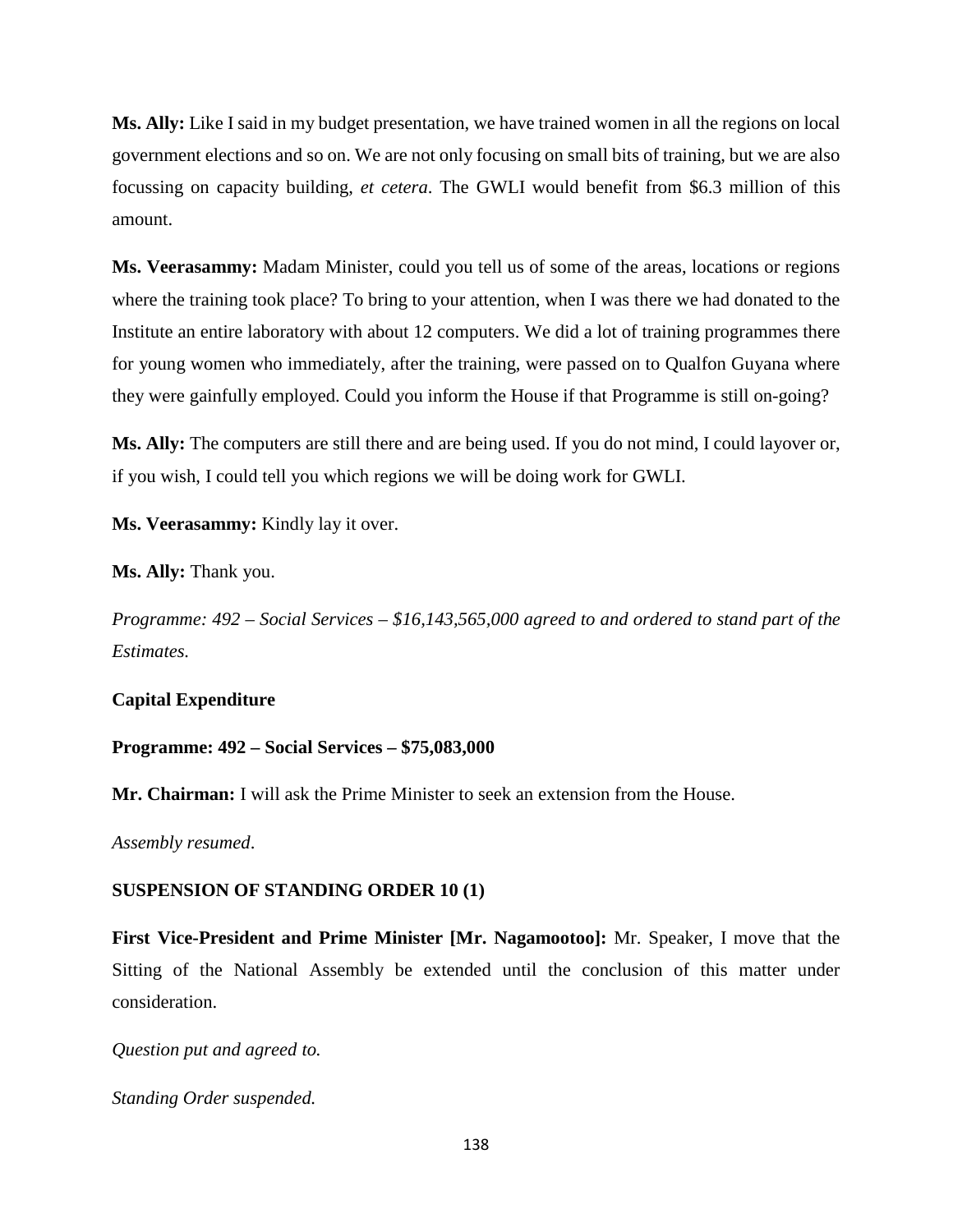*Assembly resolved itself into Committee of Supply*

*In Committee of Supply.*

**Dr. Persaud:** Project code 2511000: Could the Minister shed some light on what would be purchased and for where?

**Ms. Ally:** This is to purchase new furniture and equipment for new and existing staff and to replace those that are no longer serviceable. I may add that it is for 12 departments.

**Ms. Veerasammy:** Project code 2405700: Could the Minister kindly tell us what type of vehicle would be purchased and for which department?

**Ms. Ally:** It will be a Double Cab Pickup to facilitate officers travelling to interior locations to rescue victims in human trafficking.

*Programme: 492 – Social Services - \$75,083,000 agreed to and ordered to stand part of the Estimates.*

**Ms. Ally:** Mr. Chairman, may I indicate that Hon. Minister, Mr. Scott would take Programme 03.

**Mr. Chairman:** I thank you, Hon. Minister.

### **Current Expenditure**

### **Programme: 493 – Labour Administration - \$635,936,000**

**Ms. Burton-Persaud:** Line item 6116 – Contracted Employees: I have noted that the number of employees have been reduced from 24 in 2018 to 18 in 2019. Could the Hon. Minister say if these employees have been reallocated or if they have been placed on the Fixed Establishment?

**Minister within the Ministry of Social Protection [Mr. Scott]:** There were four Typist/Clerks who have transitioned, one Chief Statistical Officer who has resigned and one Labour Officer who has been appointed.

*10.03 p.m.*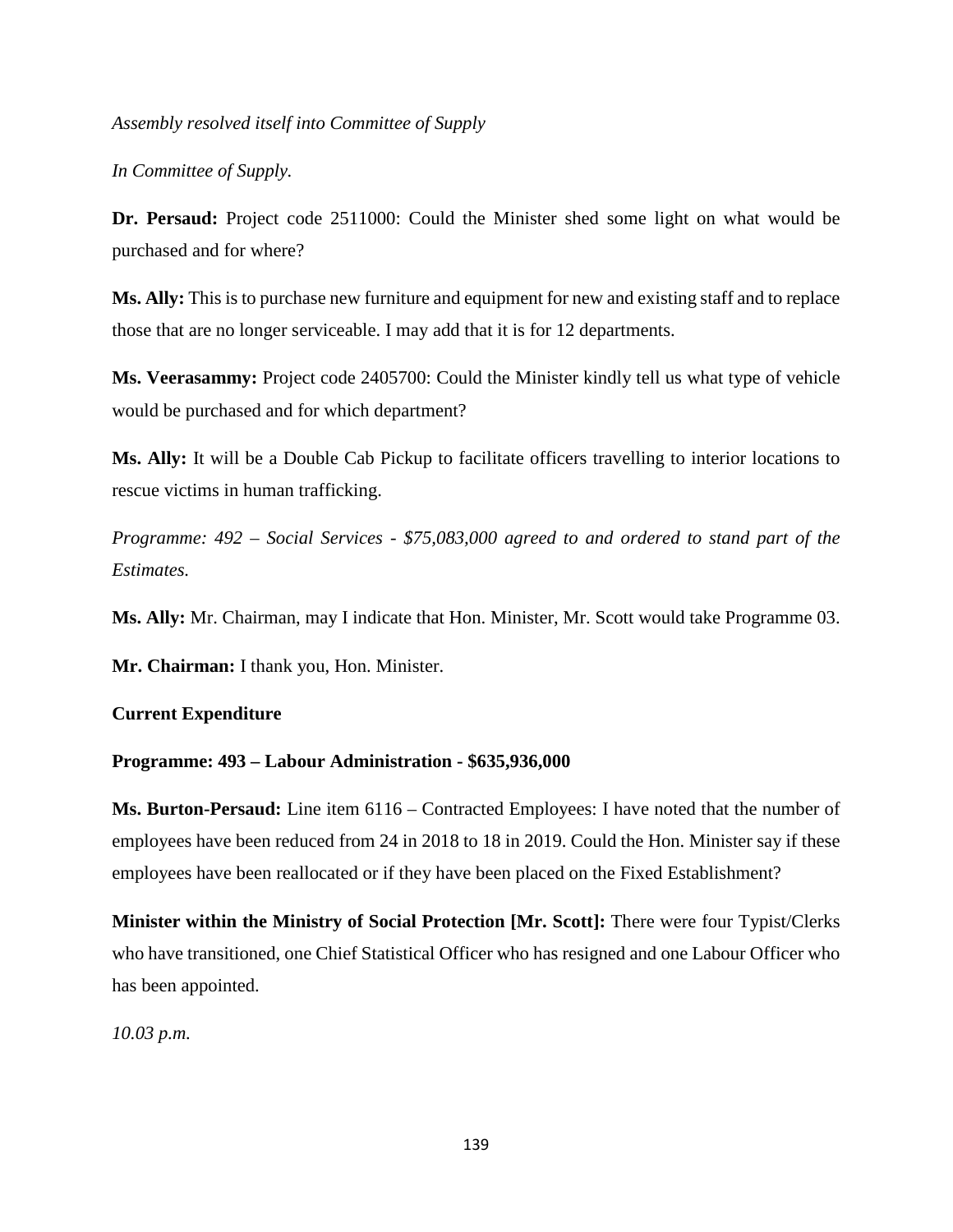**Ms. Burton-Persaud:** Line item 6321 – Subsidies and Contributions to Local Organisations: I have noted that there has been an increase in that sum from 2018 by \$67,420,000. Under the Board of Industrial Training, the sum has been increased by \$65,770,000, could the Hon. Minister say what this increase sum would be use for?

**Mr. Scott:** During 2019, we are projected to train 2,000 persons as well as an additional 376 beneficiaries in all 10 regions and that accounts for the increase.

**Ms. Burton-Persaud:** A follow-up question under that line item: The Guyana National Cooperative Union Limited has been allocated a sum of \$24 million, could the Hon. Minister say what that sum of money would be used for?

**Mr. Scott:** That money would be use for payment of wages, salaries and other expenditures dealing with buildings as well as training.

**Ms. Burton-Persaud:** Could the Hon. Minister say what is the work programme for this union?

**Mr. Scott:** We would have to lay that one over for you.

**Ms. Burton-Persaud:** Thank you. A Follow-up question under the same line item: The National Advisory Council on Occupational Health and Safety has an increase from \$2.5 million to \$4 million, could the Hon. Minister say for what would those sums be used?

**Mr. Scott:** Two surveys would be done in 2019 in Regions 7 and 8 and that is to do with the mining pit accidents and training of miners as well.

**Ms. Burton-Persaud:** Under the same line item; support to other unions, there has been an allocated sum of \$8 million in 2018, could the Hon. Minister say if any union had applied for sums of money in this allocation in 2018?

**Mr. Scott:** Yes.

**Ms. Burton-Persaud:** Could the Hon. Minister say what are the names of the unions which applied for this sum?

**Mr. Scott:** The name of the unions are the Guyana Labour Union, the National Association of Agricultural, Commercial and Industrial Employees (NACCIE), Guyana Public Service Union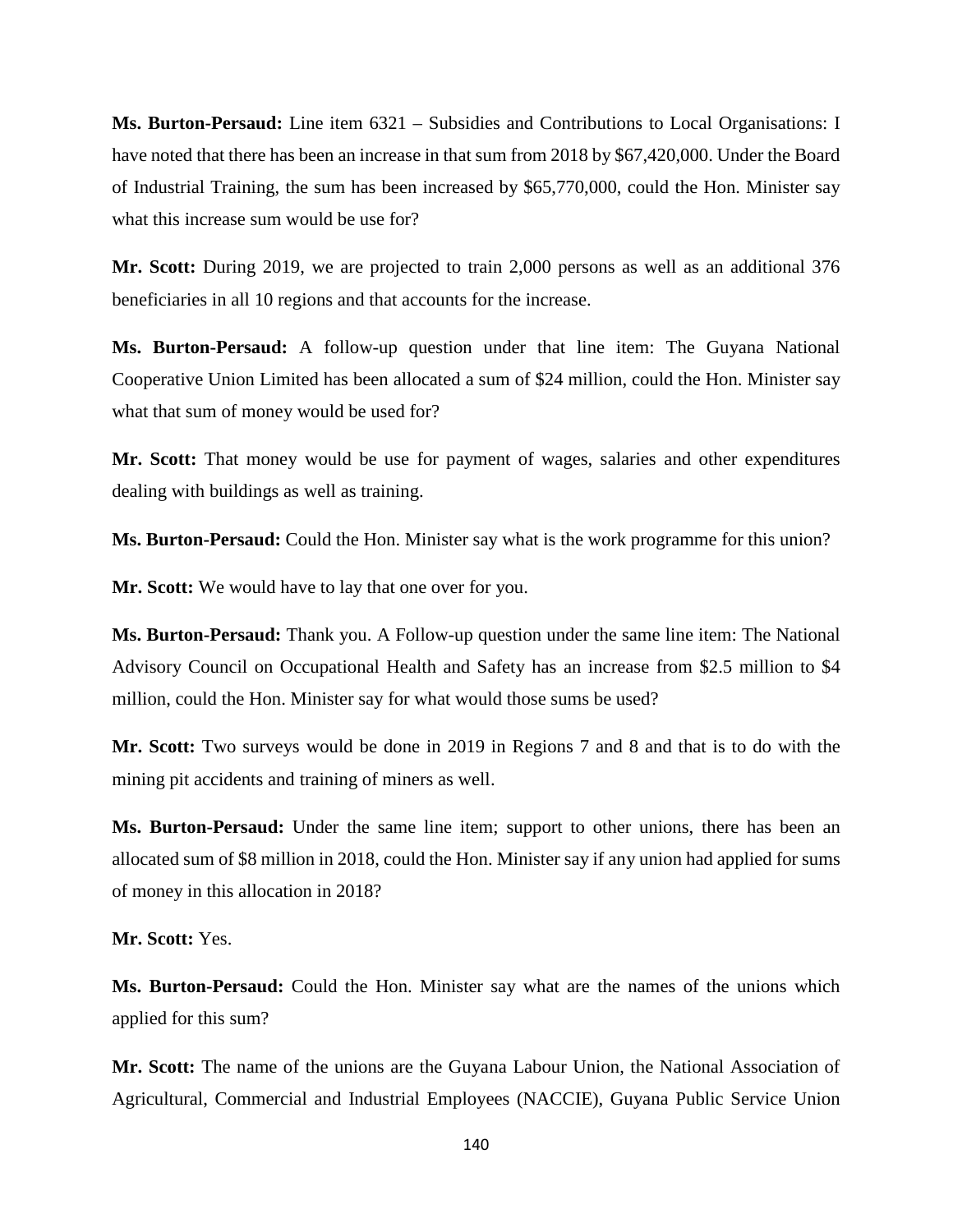(GPSU), Guyana Postal and the Telecommunications Workers Union, the Allied and Agriculture Workers Union, the General Workers Union, Guyana Agricultural and General Workers' Union (GAWU), Printing Allied and Industrial Workers Union and National Union of Public Service Employees.

**Ms. Burton-Persaud:** Could the Hon. Minister layover the name of the unions that applied and the sums allocated to each union?

**Mr. Scott:** Yes, I could give you that data.

**Bishop Edghill:** Under line item 6321 – Subsidies and Contributions to Local Organisation: The Guyana National Cooperative Limited; last year the Hon. Minister told the House that this was to help with the resuscitating of this union in all 10 administrative regions, could the Hon. Minister tell us how many regions this body is functioning in at this present time?

**Mr. Scott:** We are functioning in all of the regions at the moment.

**Bishop Edghill:** Could the Hon. Minister confirm that this union had its Annual General Meeting (AGM) and that a financial statement was presented at that AGM?

**Mr. Scott:** This Union do not function in the way normal cooperative society functions. This is a territory body for which the other unions would report to get help and guidance. In terms of the annual general meeting, it does not function in that fashion. What it has is a subvention which, as you know, is \$24 million every year, so far. It is used for training and to help other unions to become much more efficient.

**Bishop Edghill:** Could the Hon. Minister confirm that this is a registered organisation that is rules based and part of its rules is compliance with having financial statements submitted at an AGM?

**Mr. Scott:** It is a registered society.

**Bishop Edghill:** That is only a part of the question that was answered. I would appreciate the other part. I would like to know if it met, if it submitted an annual report, if it was approved by the committee of management and if that report is available?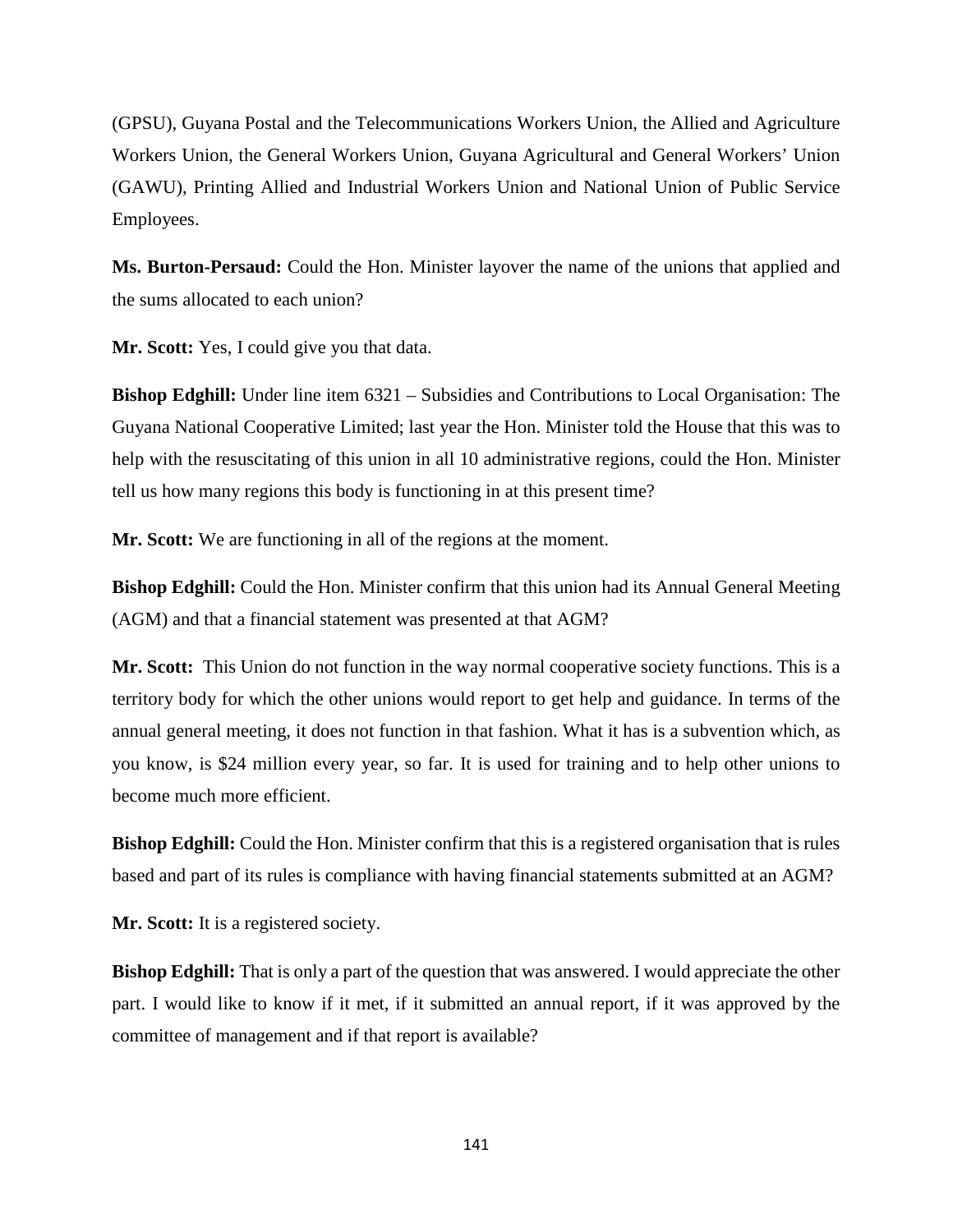**Mr. Scott:** Yes, they have an annual report and that is available. It explains exactly how the money has been spent and I would layover that report to you.

**Bishop Edghill:** Much obliged.

**Mr. Chairman:** One other question.

**Bishop Edghill:** Same line item, could the Hon. Minister indicate at this time if there would be election of office bearers for this union or whether it is still operating in a secretariat with an administrator who is paid?

**Mr. Scott:** Yes, there would be elections.

**Bishop Edghill:** Could the Hon. Minister indicate how soon those elections would be held?

**Mr. Scott:** In the new year.

**Mr. Chand:** Line item 6322 – Subsidies and Contributions to Intl. Organisations: Could the Hon. Minister tell us what is the revised number for this year? I see zero, yet \$3,500,000 was budgeted, could he advised why no money was spent and why no money would be spent for next year under this head?

**Mr. Scott:** Thank you Hon. gentleman, that is so because we have a credit, we have already paid forward up to 2020, so that is why it is not reflected there. We have paid up our dues up to 2020.

**Mr. Chairman:** Hon. Member, Mr. Chand, this is the final question, go ahead please.

**Mr. Chand:** This is money that is supposed to be spent by the Government as fees to the International Labour Organization (ILO), but there had been participation by this Government in the ILO conferences since 2015, so how is it that you are talking about ac credited sum?

**Mr. Scott:** The ILO is not necessarily only going to Geneva, but it has offices in other parts of the world, for example, in Trinidad. We have been collaborating with the ILO all the time.

**Mr. Chand:** Just a follow-up, *[inaudible]* ILO on pages 439, this sum is budgeted for the ILO.

**Mr. Scott:** These are dues that we owe, and we have to pay every year, do we not? When we go forward it is there, but we have the kind of relationship with ILO that we have been mixing...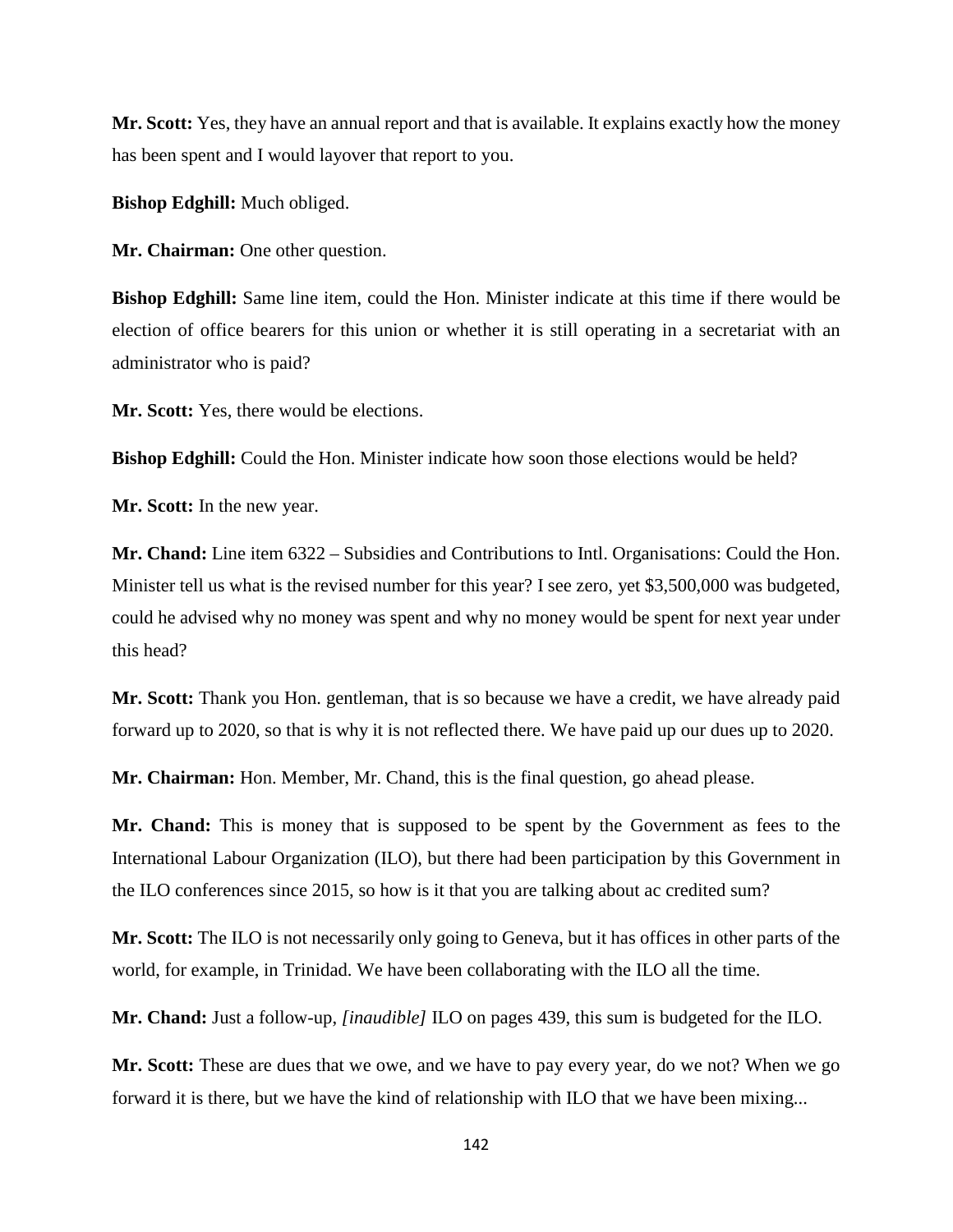*Programme: 493 – Labour Administration – \$635,936,000 agreed to and ordered to stand part of the Estimates.*

# **Capital Expenditure**

## **Programme: 493 – Labour Administration – \$23,302,000**

*Programme: 493 – Labour Administration – \$23,302,000 agreed to and ordered to stand part of the Estimates.*

**Current expenditure** 

### **Programme: 494 – Child Care and Protection – \$604,934,000**

**Mr. Chairman:** Hon. Minister are you ready?

**Ms. Ally:** Yes.

**Mr. Chairman:** Thank you.

**Dr. Persaud:** Line item 6113 – Other Technical and Craft Skilled: There is an increase in the number of employees, could the Hon. Minister say, if under this line item, there would have been an increase in the number of case workers, social workers, child physiologists and post trauma therapists for this agency?

**Ms. Ally:** These persons are eight probation and social services officers and they are appointed by the Public Service Commission (PSC) for Regions 3, 4, 5 and 6.

*10.18 p.m.*

**Dr. Persaud:** Could the Hon. Minister say if there is an intention to have any of those persons that I mentioned for the previous question, and what are the vacancies that exist in all of the regions when it comes to those?

**Ms. Ally:** The authorised strength will be 80 persons across the regions, but we only have 55. We will strive to fill the vacancies.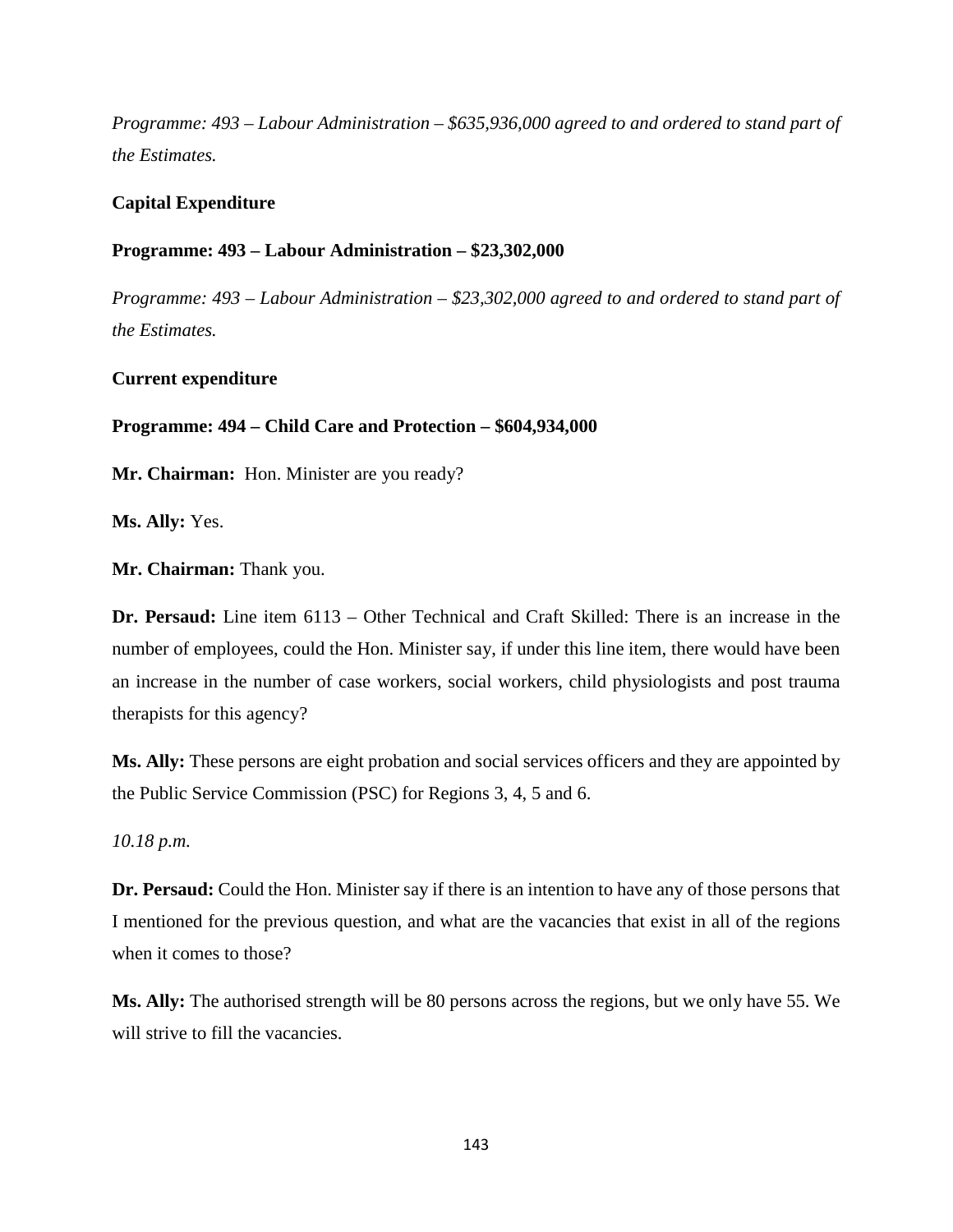**Dr. Persaud:** A follow-up question: Is there a plan to advertise for those vacancies anytime soon? How do you plan to advertise, and would there be any emphasis on any particular category, because I know that particular agency is in dire need of all of these persons?

**Ms. Ally:** I will say yes, we intend to advertise through the PSC in the new year, possibly within the first quarter.

**Ms. Teixeira:** Line item 6321 – Subsidies and Contributions to Local Organisations: Minister, I have seen a large increase from \$3.6 million to \$27.8 million. When one looks at page 434 for the breakdown, it has increased to \$27.8 million. When one goes through the list of organisations that would be receiving money, two organisations alone are receiving \$24 million of the \$27.8 million, and a number of the others would only receive \$200,000. These are all orphanages that provide homes for the children who are homeless or are without parents. I am not degrading, in any way, the two organisations that are proposed to receive the \$12 million each. One of those organisations, I know, receives quite a lot of foreign funding. Would it not have been better to have a slightly more equitable hand in the distribution of the \$2.8 million, particularly where it concerned homes for abused children and orphanages which have been around for a long time?

**Ms. Ally:** I have noted all that you have said.

**Ms. Teixeira:** She has noted what I said; I hope she will note the next thing that I say. Madam Minister, the Childcare and Protection Agency (CPA) is the authority and protection of our children by law. The increase in its total budget is \$28 million, between last year and this year. The difference in the contribution to the Non-governmental Organizations (NGO), under line item 6321, is an increase of \$24 million. Therefore, the CPA's budget has increased in total by \$4 million. It is unfortunate, Minister, because I believe your heart is in the right place and that you do care, but I am concerned about the Childcare and Protection Agency not receiving adequate funds and resources each year to carry out its mandate effectively. In other words, I am saying to you that you have the total support on this side of the House to be able to bring a budget that will allow this organisation to function effectively. It is the sole legitimate authority, legally and otherwise, for the protection of our children.

**Ms. Ally:** Thank you, Hon. Member. We seem to be having some good suggestions coming from the other side of the House. I am very happy, and I want to let the Hon. Member know that,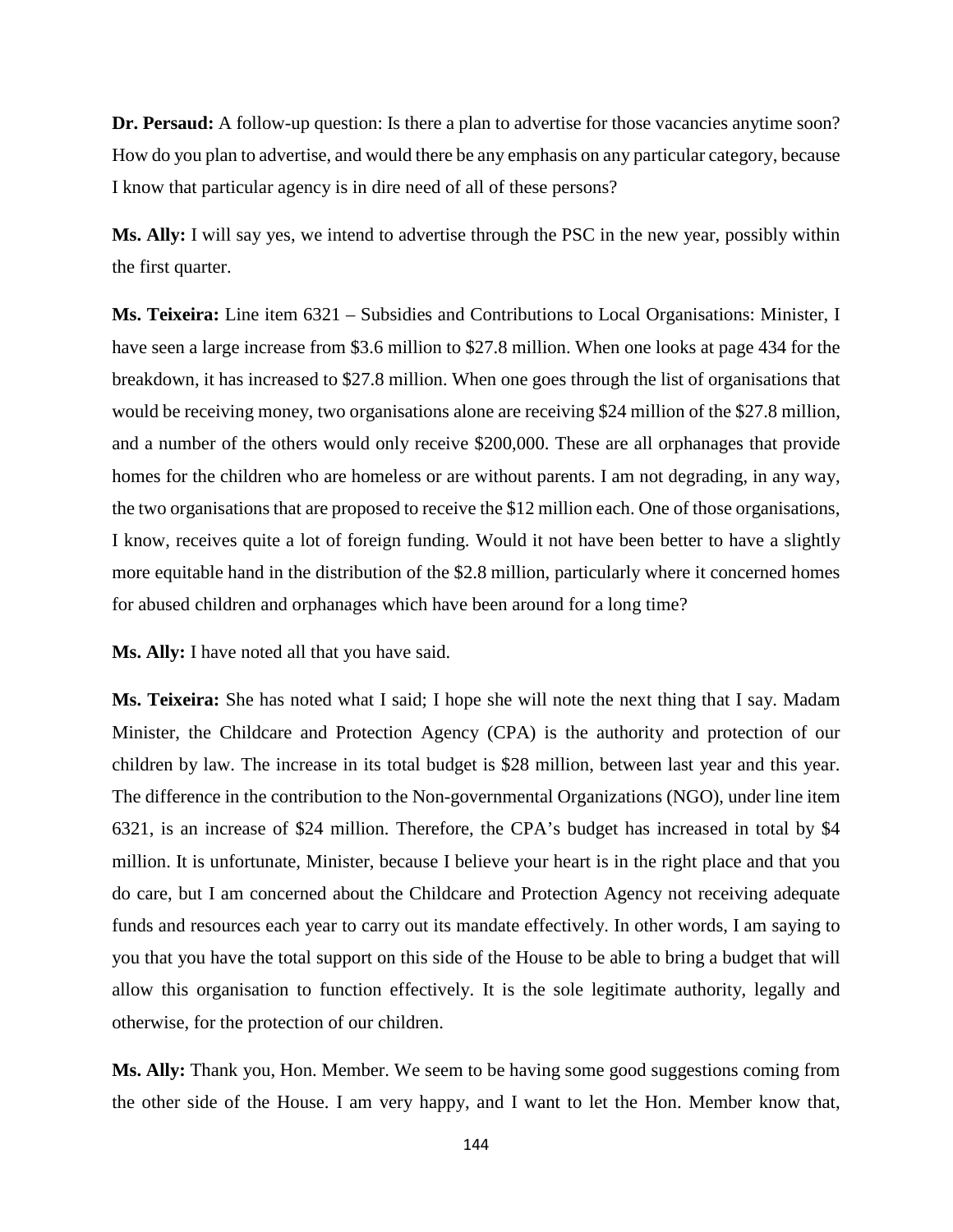sometimes, you do not only depend on government's funding. Maybe the Opposition can chip in at this stage.

**Ms. Teixeira:** Line item 6241 – Rental of Buildings: Could the Hon. Minister say which buildings are rented by the Childcare and Protection Agency? The Budget is \$5,280,000. Last year was the first time that it had appeared to be renting a building or buildings for \$3,080,000. It has gone up to \$5,280,000. Could you what buildings are rented by the Childcare and Protection Agency and why the increase?

**Ms. Ally:** There will be two new office sites and apartment rentals. These are located in Region 9 for Child Protection Officers.

**Ms. Veerasammy:** Line item 6223 – Office Materials and Supplies: I notice that there is an increase of 125% in the difference between the 2018 and 2019 allocations. Could the Minister say what caused this steep increase?

**Ms. Ally:** As you know, we are going to commission, early in the new year, the new Drop-In Centre in Sophia. It is to cater for increase in staff, to have more computers - in addition to 12 you left, if you can let us have another dozen that would be fine – and also the introduction of a data management system.

**Ms. Veerasammy:** Line item 6294: I would stand corrected if I am wrong, but could the Minister explain what is needed under line item 6294 for the tune of \$40 million? I noticed that, between 2018 to this year, there is a \$13 million decrease under the said line item.

**Mr. Chairman:** Three more questions.

**Ms. Ally:** I will seek to let the Hon. Member know the areas we will be spending the funds allocated under line item 6292: payments of stipends to youths at the halfway house, screening and processing of potential foster care parents, maintenance of the Adoption Board, multimedia awareness programme, Community Partnership Development Programmes, the Early Childhood Development (ECD) Sexual Awareness Programme, the annual staff conference, the parent and teen prevention programme. It is also to cater for purchases for children at the care centers. For example clothes, shoes, bed linen and other necessities for daily living. I want to add that while there may be a decrease, we believe that it is adequate.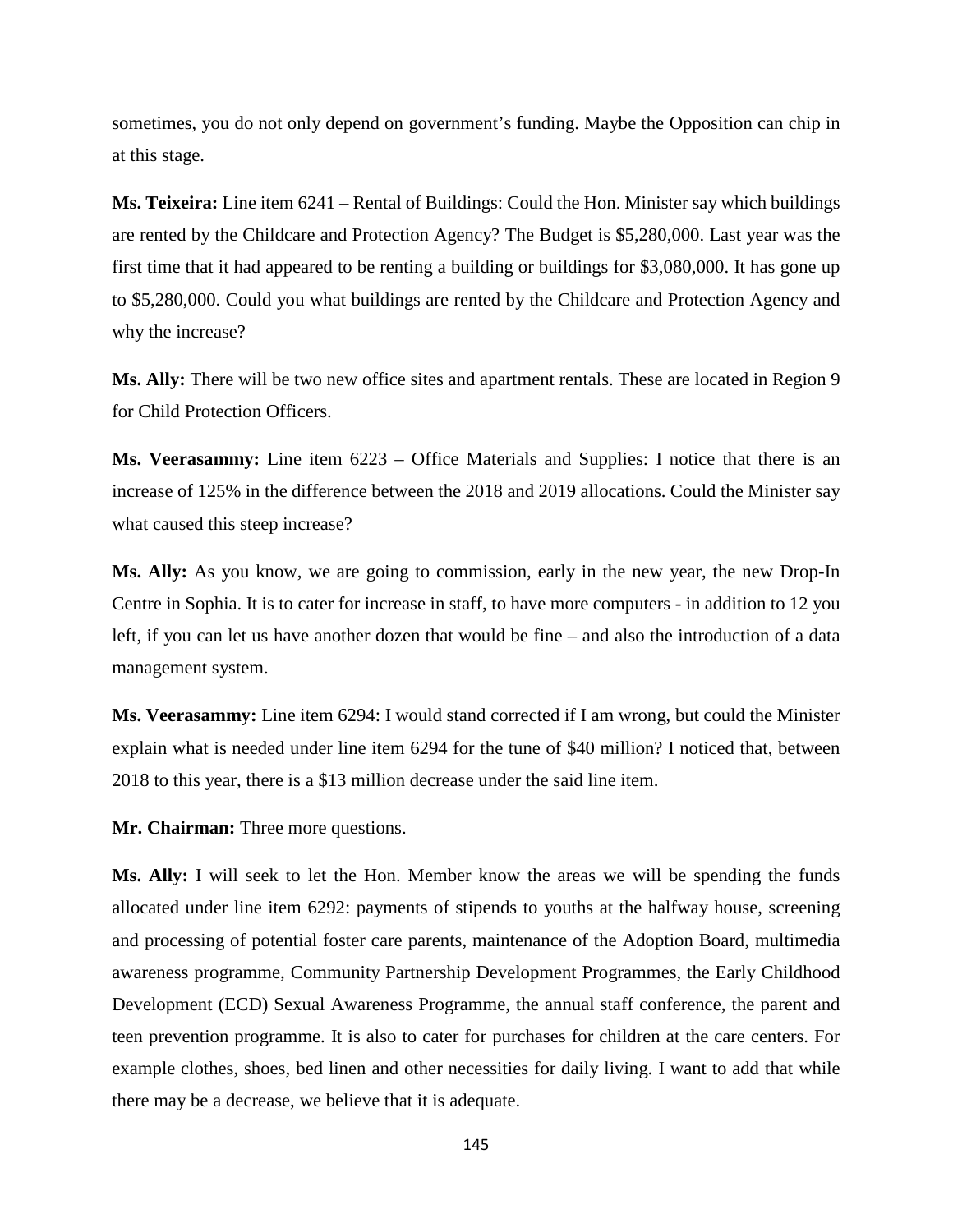**Ms. Veerasammy:** A supplementary to the question: Can the Hon. Minister explain how many children are under foster care and what is the remuneration paid to foster care families for each child?

**Ms. Ally:** The number of children under foster care are 89 boys and 86 girls. Did I hear a second part of the question? It is \$20,000 per month per child.

**Ms. Teixeira:** Line item 6292 – Dietary: Minister, \$70.5 million was budgeted in 2018, \$63 million was used. In 2019, it has gone down to \$60.5 million. Could you say, under Dietary, who is being fed or who is being taken care of and why is the figure declining?

**Mr. Chairman:** One last question.

**Ms. Ally:** At this time, we are promoting family-based care. The Ministry of Public Security shares some of the cost for the juveniles, and so that is why there is a reduction.

**Ms. Teixeira:** Line item 6302 – Training (including Scholarships): The sum of \$17.7 million is budgeted, could you identify the forms of training which are offered under this item, under Child Care and Protection?

**Ms. Ally:** The training is really for the service providers at the centres.

*Programme: 494 – Child Care and Protection - \$604,934,000 agreed to and ordered to stand part of the Estimates.* 

## **Capital Expenditure**

## **Programme: 494 – Child Care and Protection - \$80,099,000**

**Dr. Persaud:** Project code 1216400 – Buildings: Can the Hon. Minister disaggregate the figure, \$49,774,000, based on the legend?

*10.33 p.m.*

**Ms. Ally:** The sum of \$49,774,000 is broken down as follows: payment of retention, \$10 million and that is for the Drop-in Centre. The additional works for the same Centre is \$37,774,000 and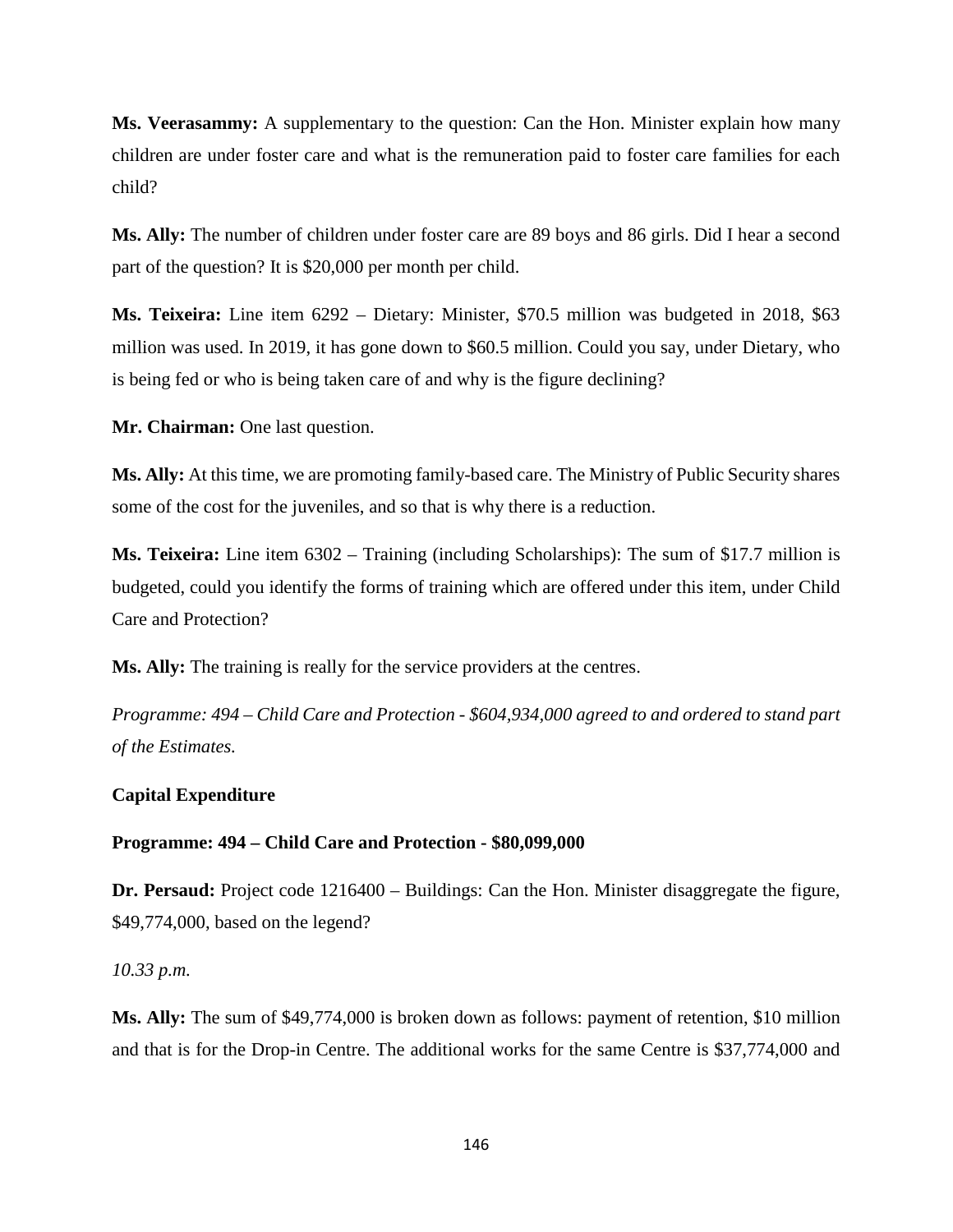the enclosure of the building at Whim is \$2 million which is really to accommodate additional Child Protection Agency staff. That is how we get the \$49,774,000.

**Dr. Persaud:** Could the Hon. Minister say why has there been such a drastic reduction overall under this head when there is need for centres across the country, especially dealing with children, counselling, and therapy? Is there an intention to come to this House later in the year for a supplemental with regard, especially when there would have been the discussion with the Consultant who came and spoke on child sex abuse and the large number of cases we have been seeing? Could the Minister answer that for me?

**Ms. Ally:** At the moment, I will say, no. If there is a need, who knows? We may come.

**Mr. Seeraj:** Project code 2405700 – Land Transport: There is a truck and a bus to be purchased here for \$26,325,000. Could the Hon. Minister inform us what type of truck is it, how much is it for, how much is budgeted for it, and what type of bus we are looking at here?

**Ms. Ally:** The truck is really a canter and it is to carry around goods to the various centres. The estimated cost for it is \$11,095,000. The bus is a 33-seater and the estimated cost for it is \$15,330,000.

*Programme: 494 – Childcare and Protection - \$80,099,000 agreed to and ordered to stand part of the Estimates.* (*10.36 p.m.*)

**Mr. Chairman:** Hon. Members, this brings to an end our deliberations for today. I thank all Members for their support and kindness in treating with the matters which we had to deal with. Tomorrow, is our fifth and last day.

## *[Mr. Chairman hit the gavel]*

Hon. Members, tomorrow is our final day. I shall ask the Prime Minister to move the adjournment. Before we do, let the Assembly resume.

*Assembly Resumed*

## **ADJOURNMENT**